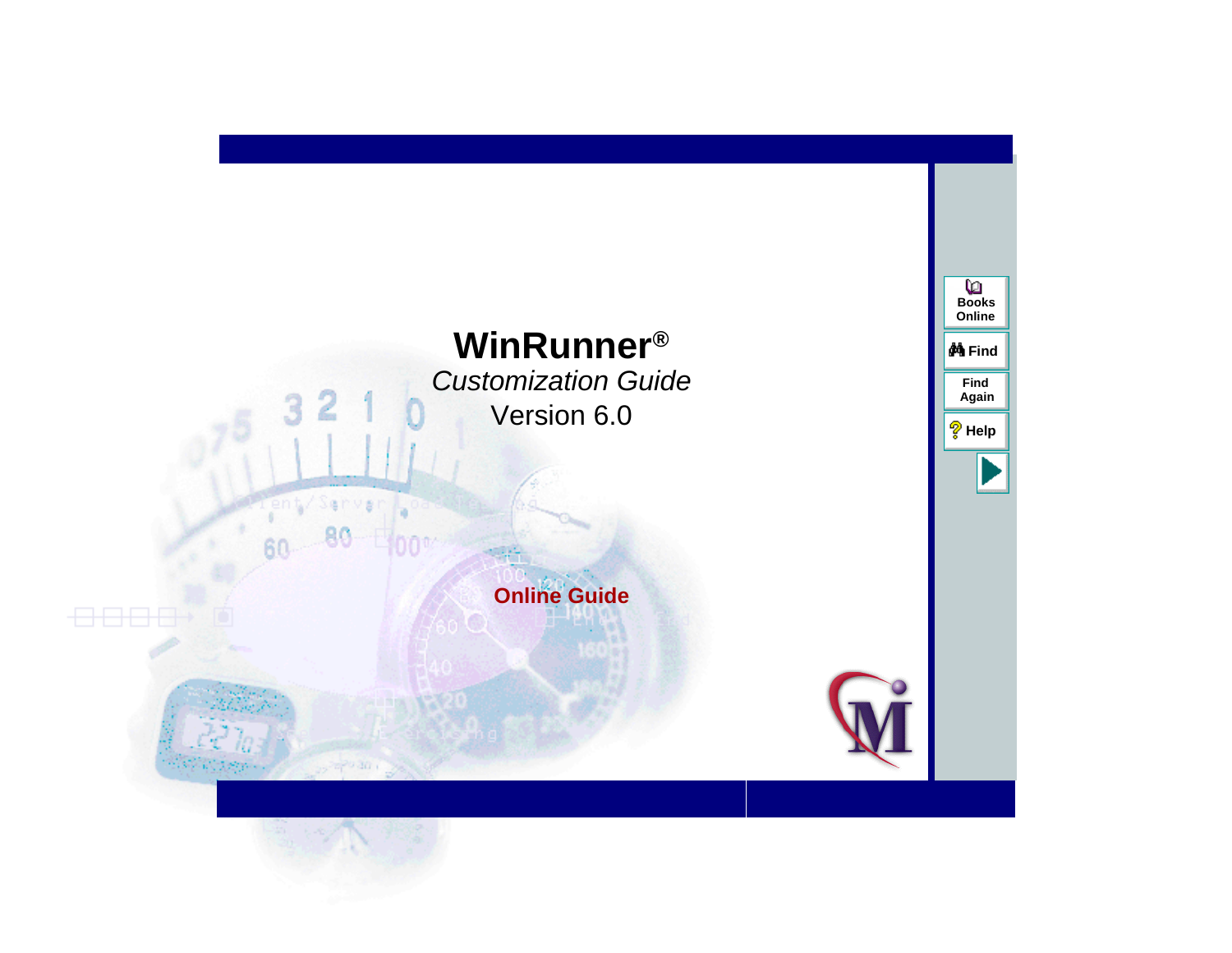# **Table of Contents**

<span id="page-1-0"></span>

## **[PART I: CUSTOMIZING GUI CHECKS](#page-18-0)**

### **Chapter 2: Creating Custom GUI Checks for [Standard Objects............................................................................](#page-19-0) 20** [About Creating Custom GUI Checks for Standard Objects..............21](#page-20-0) [Creating a Capture Function](#page-25-0) ............................................................ 26 [Creating a Comparison Function......................................................](#page-29-0) 30 [Registering a New Property Check](#page-33-0) .................................................. 34 [Associating a New Property Check with a GUI Object Class...........](#page-35-0) 36 [Modifying the Default Checks for a GUI Object Class......................](#page-38-0) 39

| <b>Chapter 3: Creating GUI Checks for Custom Objects 42</b> |  |
|-------------------------------------------------------------|--|
|                                                             |  |
| Adding a Custom GUI Object Class for Verification  46       |  |
| Defining a Custom Check for a Custom GUI Object Class 51    |  |

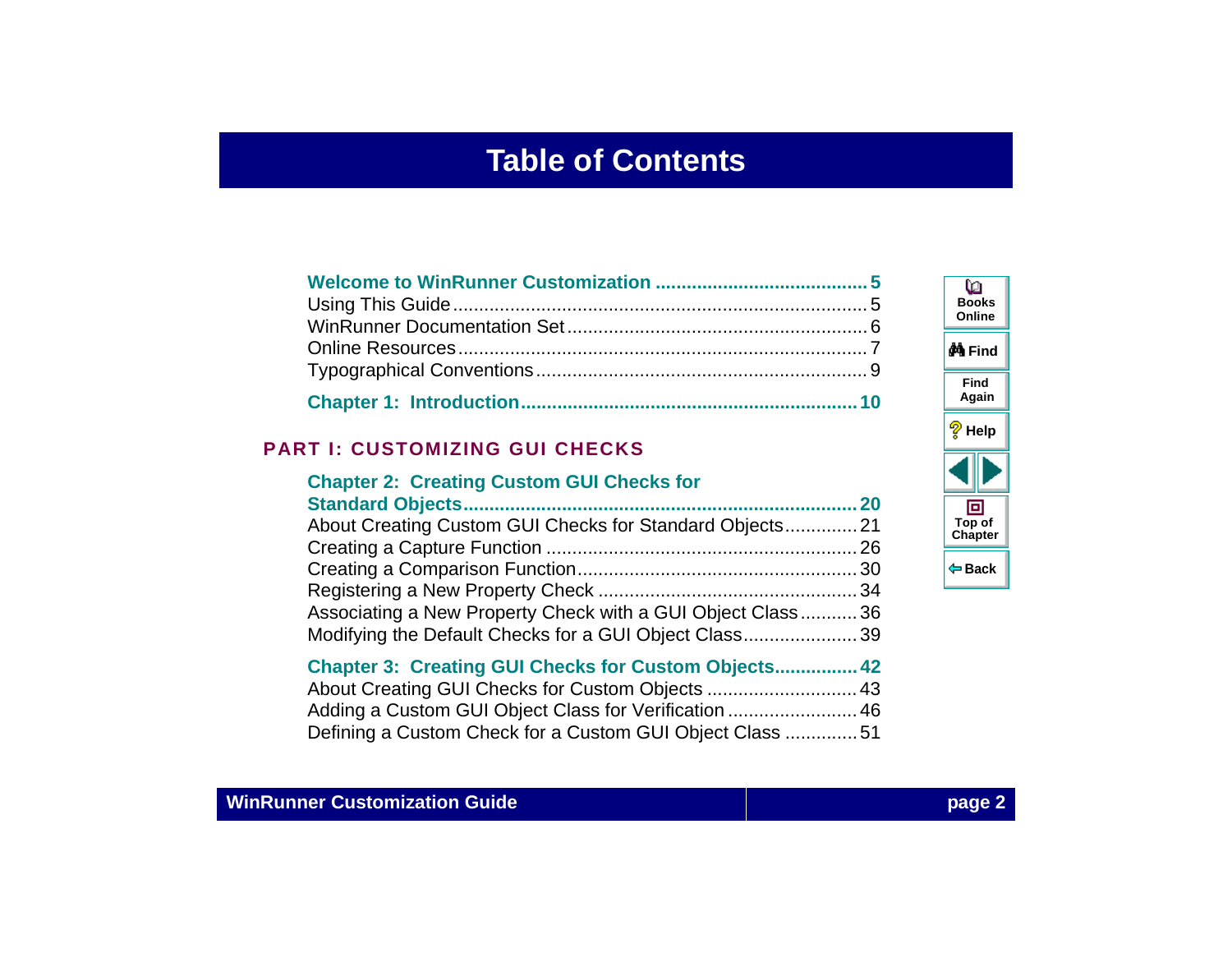| <b>Chapter 4: Creating GUI Checks: Advanced Topics53</b> |  |
|----------------------------------------------------------|--|
| About Advanced Topics in Creating GUI Checks54           |  |
|                                                          |  |
|                                                          |  |
|                                                          |  |
|                                                          |  |
|                                                          |  |

## **[PART II: CUSTOMIZING RECORDING](#page-67-0)**

| Associating a Custom Record Function with a GUI Object Class  82 |  |
|------------------------------------------------------------------|--|
|                                                                  |  |
|                                                                  |  |

| <b>Chapter 6: Adding Custom Properties for GUI Objects 93</b> |  |
|---------------------------------------------------------------|--|
|                                                               |  |
| Developing a Query Function for a Custom Property96           |  |
| Developing a Verification Function for a Custom Property 98   |  |
|                                                               |  |
|                                                               |  |
|                                                               |  |
|                                                               |  |

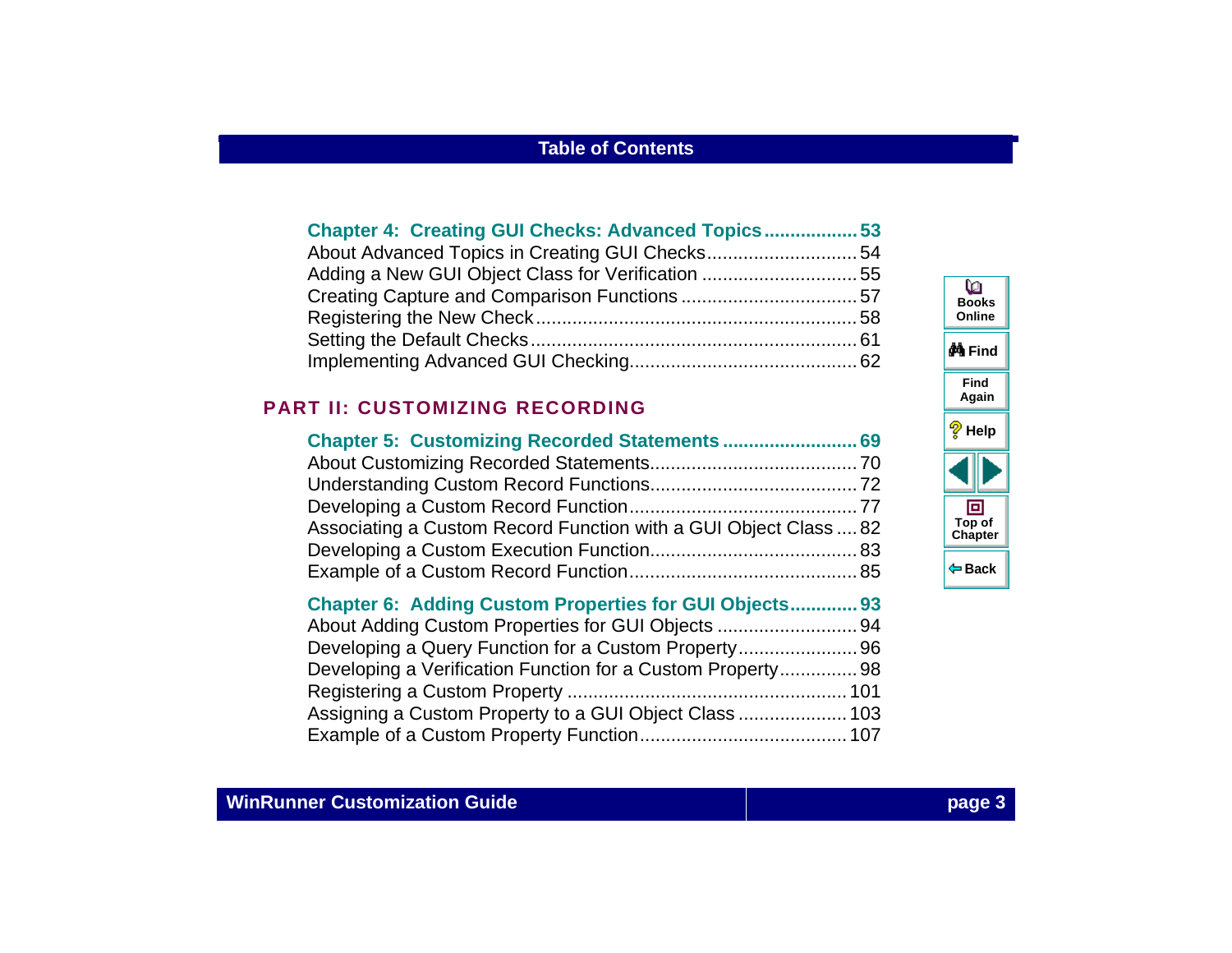| <b>Chapter 7: Customizing Assigned Logical Names 112</b> |
|----------------------------------------------------------|
|                                                          |
|                                                          |
|                                                          |
|                                                          |
|                                                          |
|                                                          |

#### **[PART III: USING THE WINRUNNER API](#page-118-0)**

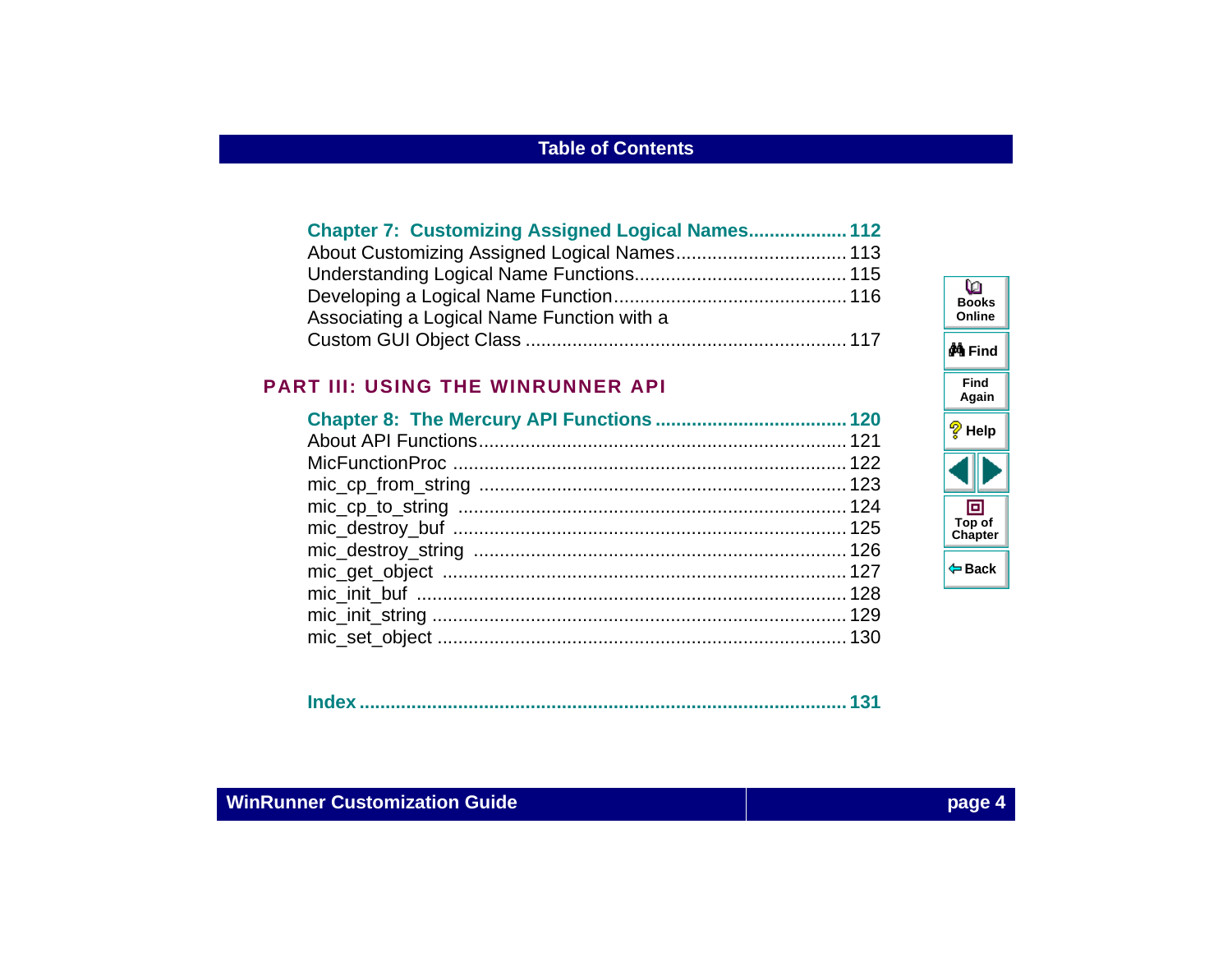# <span id="page-4-2"></span>**Welcome to WinRunner Customization**

Welcome to WinRunner Customization. By customizing various aspects of WinRunner, you extend WinRunner's ability to meet your testing requirements.

# <span id="page-4-1"></span><span id="page-4-0"></span>**Using This Guide**

This guide describes the main concepts behind customizing WinRunner. It provides step-by-step instructions to help you extract the most out of WinRunner, while ensuring that you meet the testing requirements of your application.

This guide contains three parts:

#### **Part I: Customizing GUI Checks**

Describes how to develop and implement custom checks for custom GUI objects.

#### **Part II: Customizing Recording**

Describes how to customize the way in which WinRunner records operations on custom objects in order to improve test script readability.

#### **Part III: Using the WinRunner API**

Describes how to use WinRunner's API functions to enable you to test application functionality that is invisible at the level of the user interface, and applications that have no user interface.

**Back**

**[Chapter](#page-4-2) Top of**

同

**Find**

**Again**

**Help**

**do Find** 

**BooksOnline**

o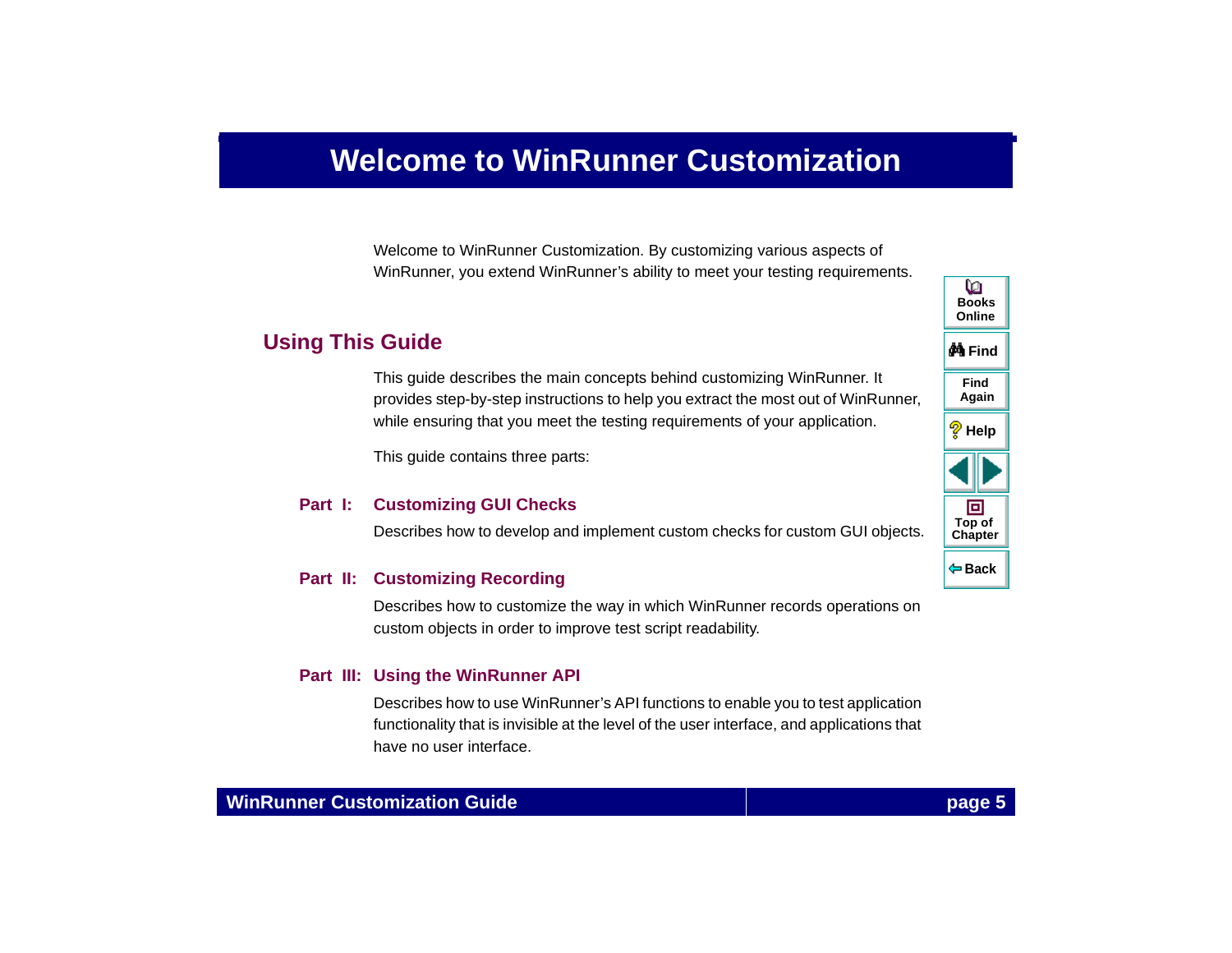# <span id="page-5-0"></span>**WinRunner Documentation Set**



In addition to this guide, WinRunner comes with a complete set of documentation:

**WinRunner User's Guide** explains how to use WinRunner to meet the special testing requirements of your application.

**WinRunner Installation Guide** explains how to install WinRunner on a single computer or on a network.

**WinRunner Tutorial** teaches you basic WinRunner skills and shows you how to start testing your application.

**WebTest User's Guide** teaches you how to use the WebTest add-in to test your Web site.

**TSL Reference Guide** describes Test Script Language (TSL) and the functions it contains.

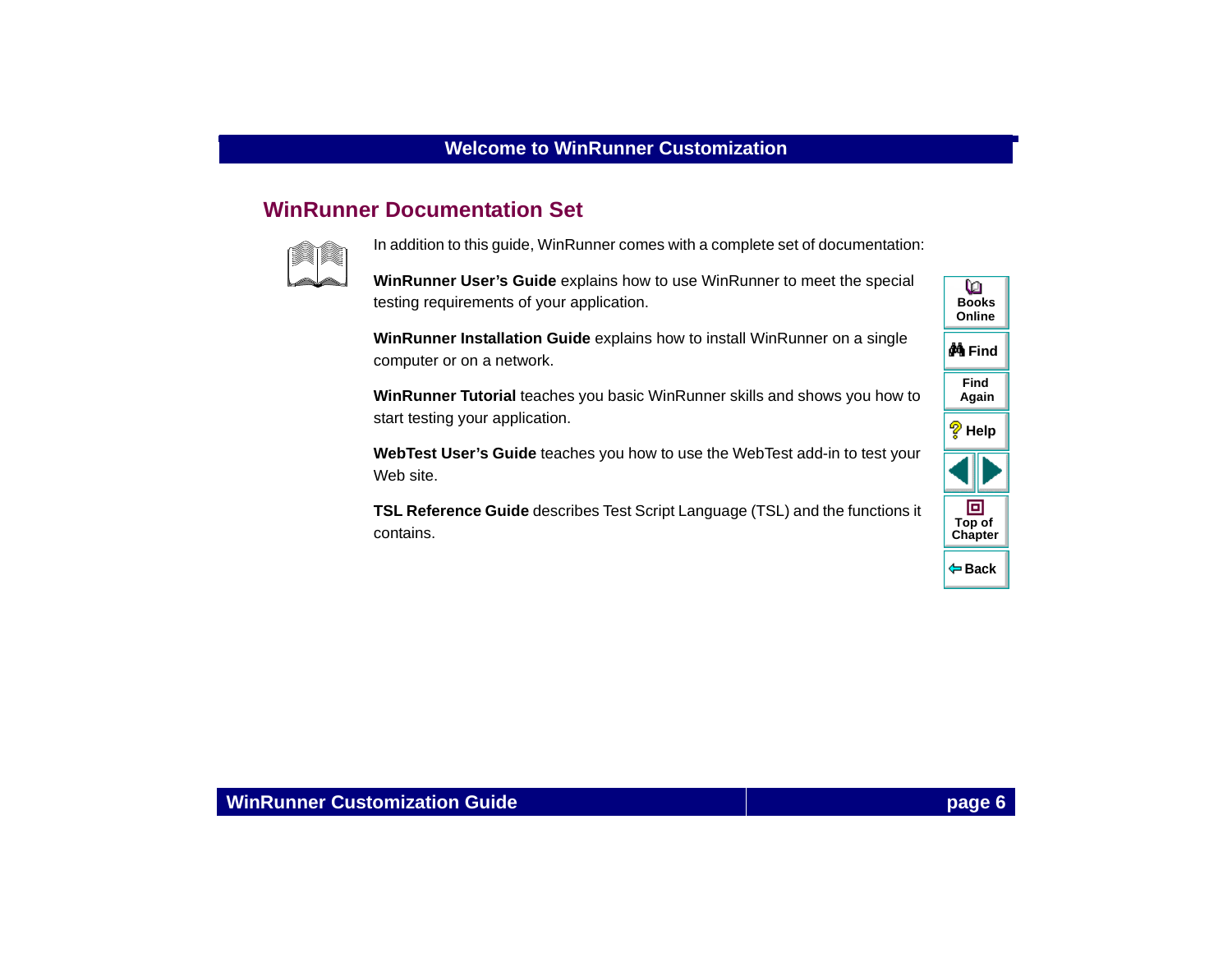### <span id="page-6-0"></span>**Online Resources**



In addition to this guide, WinRunner includes the following online resources:

**Read Me First** provide last-minute news and information about WinRunner.

**Books Online** displays the complete documentation set in PDF format. Online books can be read and printed using Adobe Acrobat Reader 4.0, which is included in the installation package. Check Mercury Interactive's Customer Support web site for updates to WinRunner online books.

**WinRunner Context-Sensitive Help** provides immediate answers to questions that arise as you work with WinRunner. It describes menu commands and dialog boxes, and shows you how to perform WinRunner tasks. Check Mercury Interactive's Customer Support web site for updates to WinRunner help files.

**TSL Online Reference** describes Test Script Language (TSL), the functions it contains, and examples of how to use the functions. Check Mercury Interactive's Customer Support site for updates to the TSL Online Reference.

**WinRunner Sample Tests** includes utilities and sample tests with accompanying explanations. Check Mercury Interactive's Customer Support site for updates to WinRunner help files.

**Technical Support Online** uses your default web browser to open Mercury Interactive's Customer Support web site.

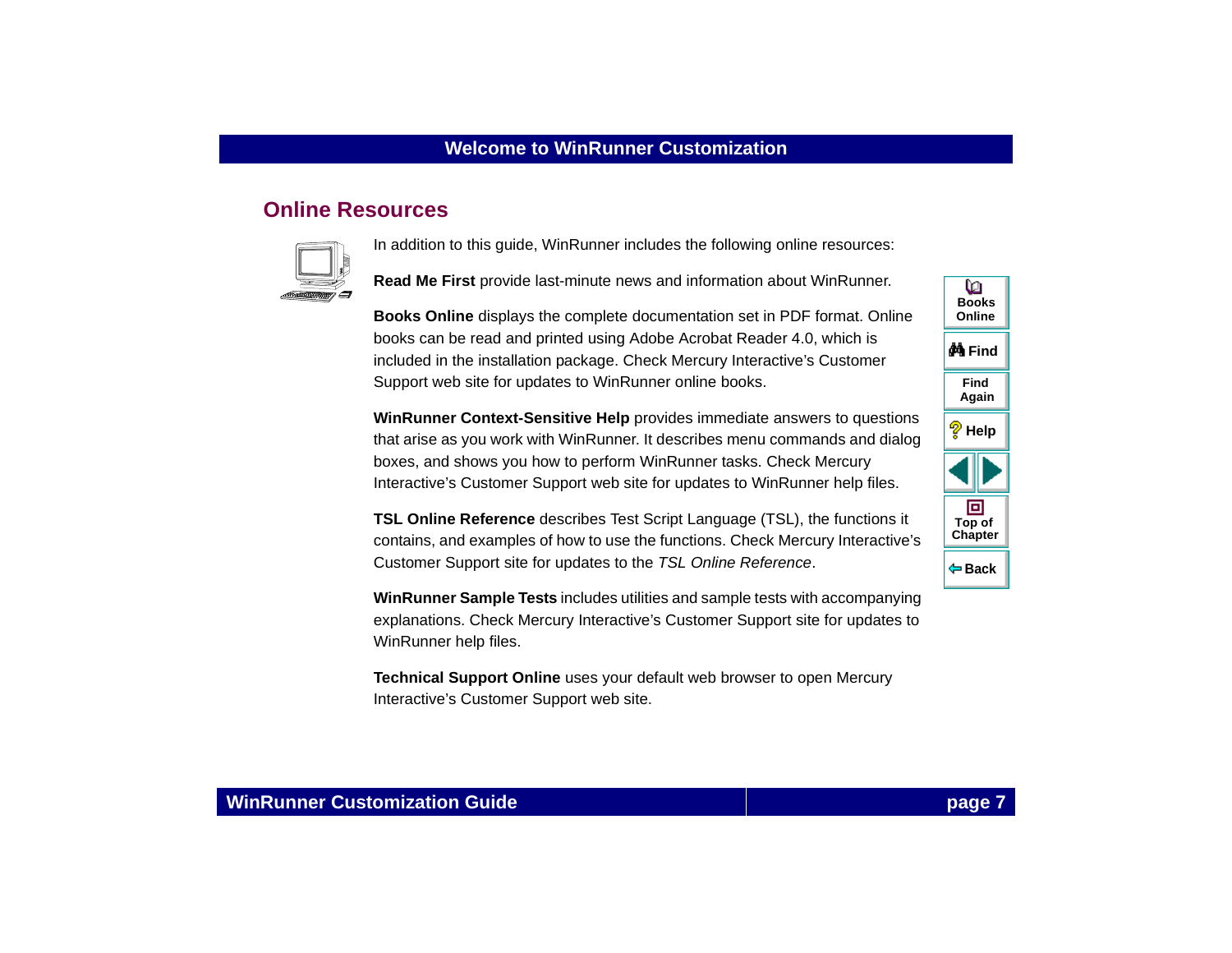**Support Information** presents the locations of Mercury Interactive's Customer Support web site and home page, the e-mail address for sending information requests, the name of the relevant news group, the location of Mercury Interactive's public FTP site, and a list of Mercury Interactive's offices around the world.

**Mercury Interactive on the Web** uses your default web browser to open Mercury Interactive's home page. This site provides you with the most up-to-date information on Mercury Interactive and its products. This includes new software releases, seminars and trade shows, customer support, educational services, and more.

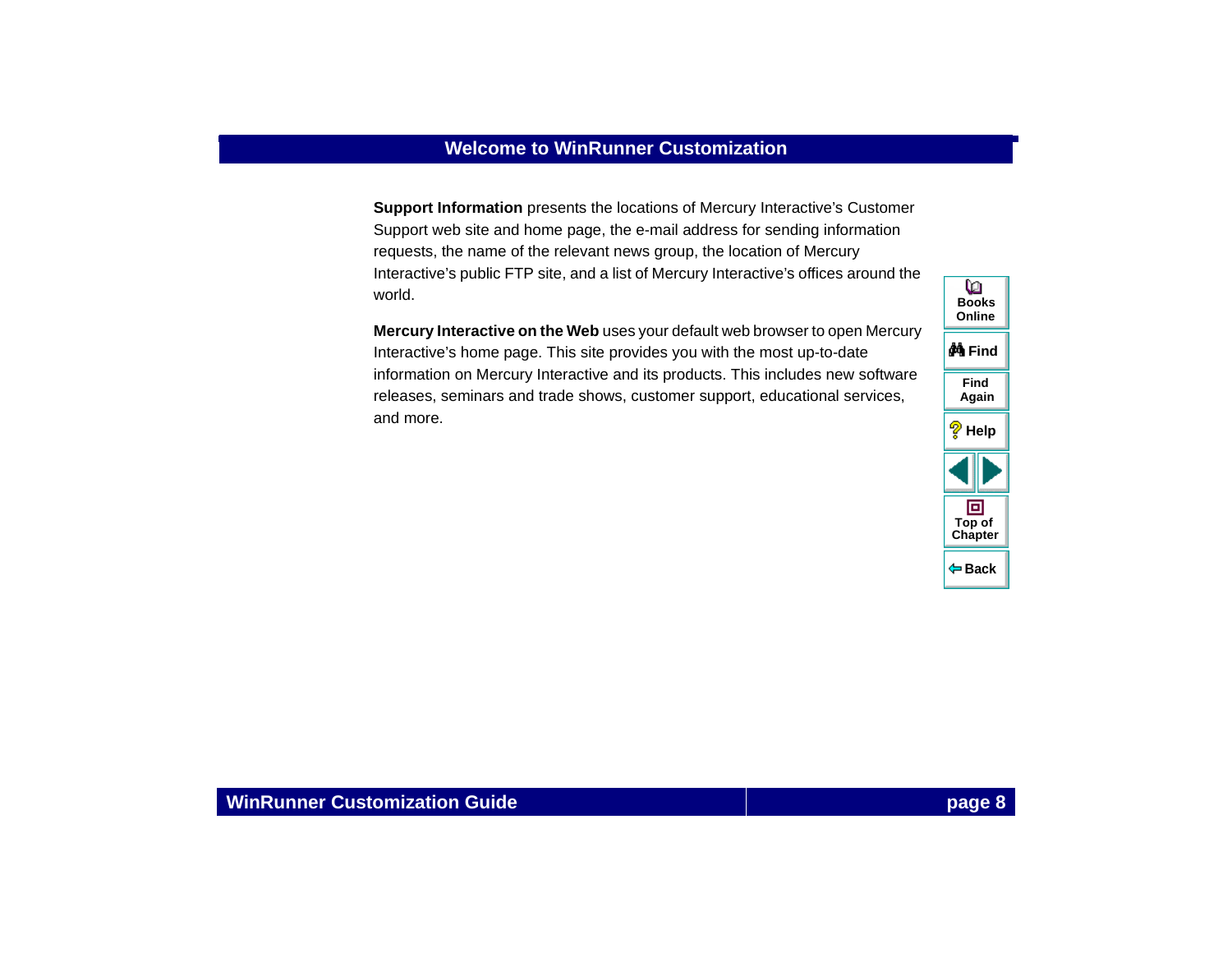# <span id="page-8-0"></span>**Typographical Conventions**

This book uses the following typographical conventions:

| <b>Bold</b>                            | <b>Bold</b> text indicates function names and the elements of<br>the functions that are to be typed in literally. | ഥ<br><b>Books</b><br>Online |  |  |  |
|----------------------------------------|-------------------------------------------------------------------------------------------------------------------|-----------------------------|--|--|--|
| Italics                                | <i>Italic</i> text indicates variable names.                                                                      |                             |  |  |  |
| Helvetica                              | The Helvetica font is used for examples and statements                                                            | <b>∯</b> n Find             |  |  |  |
|                                        | that are to be typed in literally.                                                                                | Find                        |  |  |  |
| $\begin{array}{c} \square \end{array}$ | Square brackets enclose optional parameters.                                                                      | Again                       |  |  |  |
| $\{\}$                                 | Curly brackets indicate that one of the enclosed values                                                           | ø.<br>Help                  |  |  |  |
|                                        | must be assigned to the current parameter.                                                                        |                             |  |  |  |
| $\cdots$                               | In a line of syntax, three dots indicate that more items of                                                       |                             |  |  |  |
|                                        | the same format may be included. In a program example,                                                            | о<br>Top of                 |  |  |  |
|                                        | three dots are used to indicate lines of a program that                                                           | Chapter                     |  |  |  |
|                                        | have been intentionally omitted.                                                                                  |                             |  |  |  |
|                                        | A vertical bar indicates that either of the two options                                                           |                             |  |  |  |
|                                        | separated by the bar should be selected.                                                                          |                             |  |  |  |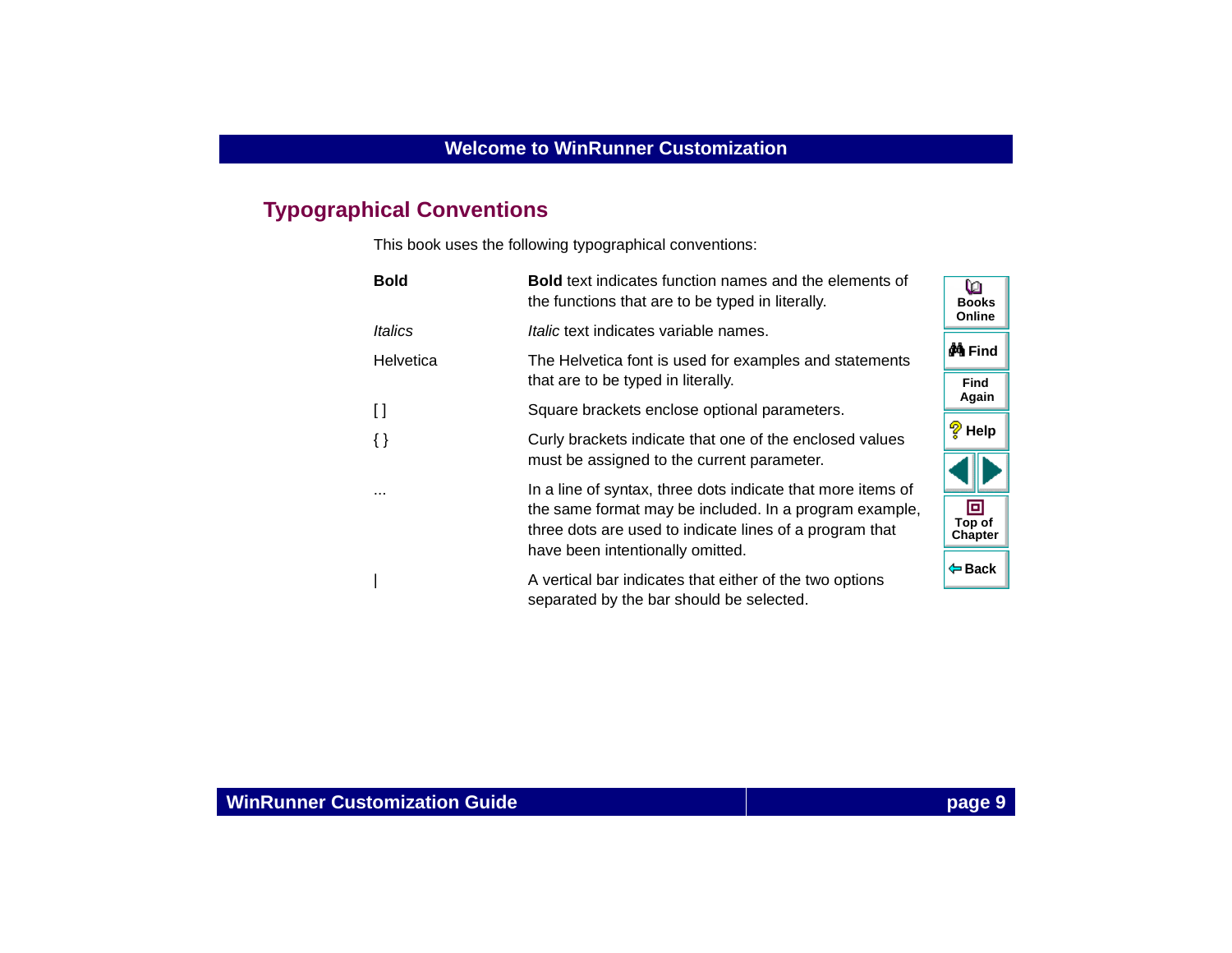<span id="page-9-1"></span><span id="page-9-0"></span>WinRunner offers an extensive array of features that you can use to test your software. You can extend these capabilities by customizing WinRunner to meet the particular requirements of your application. This guide provides detailed information on how you can customize WinRunner to enhance your testing capabilities.

You can customize WinRunner in the following areas:

#### • **GUI checks**

If WinRunner's standard GUI checks do not completely meet your specific testing requirements, you can extend your verification capabilities by creating custom property checks.

#### • **Recording test scripts**

If your application contains custom objects, you can ensure that your test scripts are easy to read and understand by customizing the functions that WinRunner records into the scripts.

#### • **Using the Mercury API**

You can use the Mercury API (Application Programming Interface) to record and execute functions in your application that are not connected to the user interface.

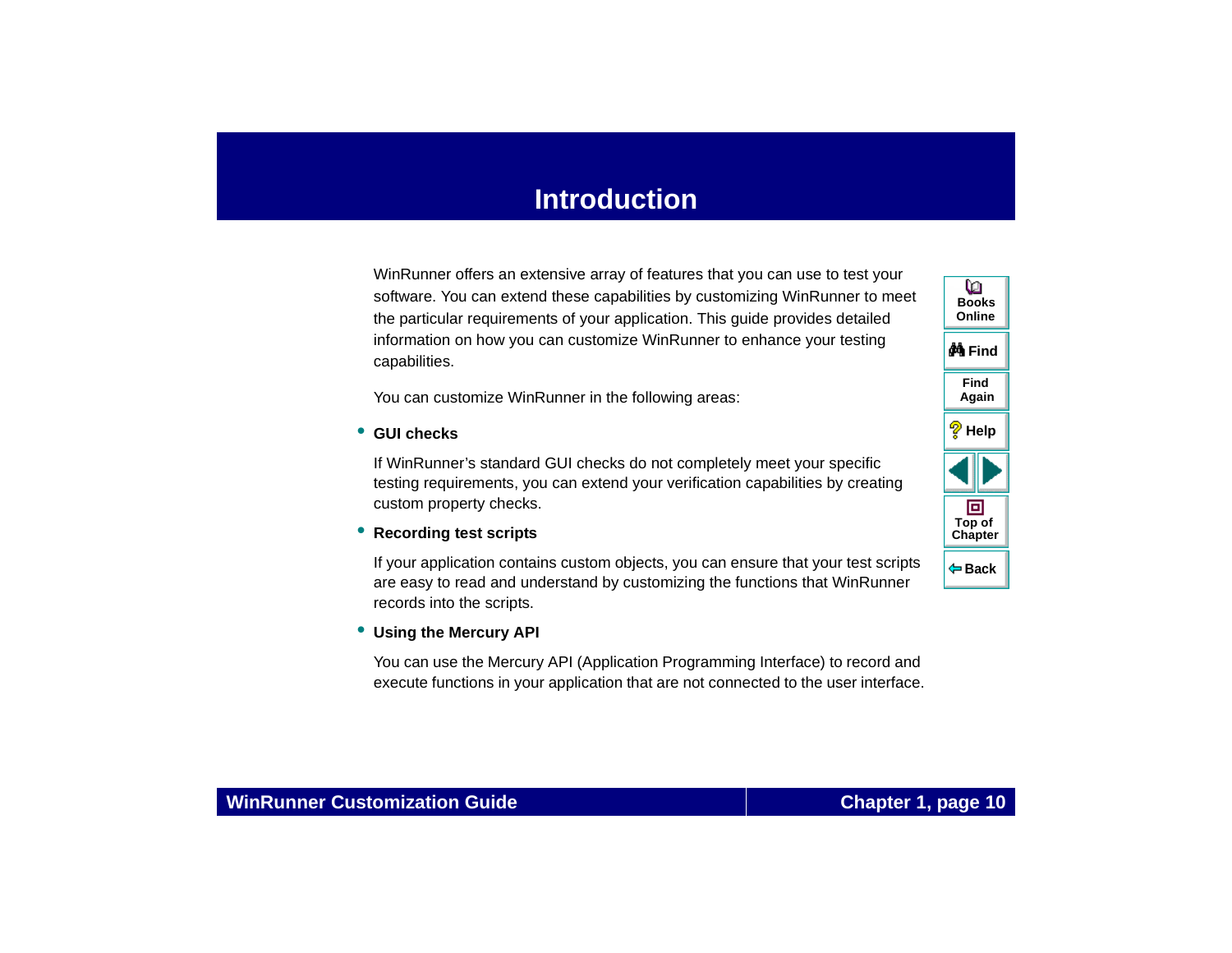#### **Customizing GUI Property Checks**

WinRunner provides a variety of property checks for checking the GUI objects in your application. If WinRunner's standard property checks do not completely meet your testing requirements, you can extend your testing capabilities by creating custom GUI property checks. With WinRunner, you can customize GUI property checks in three ways:

• Chapter 2, **[Creating Custom GUI Checks for Standard Objects](#page-19-1)**, describes how to develop custom property checks to perform on standard GUI objects. For example, you can develop a property check for the size of the font used in an editor. When you associate the new property check with the standard edit class, it is displayed in the GUI checkpoint dialog boxes whenever you create or edit a checkpoint for an edit class object.

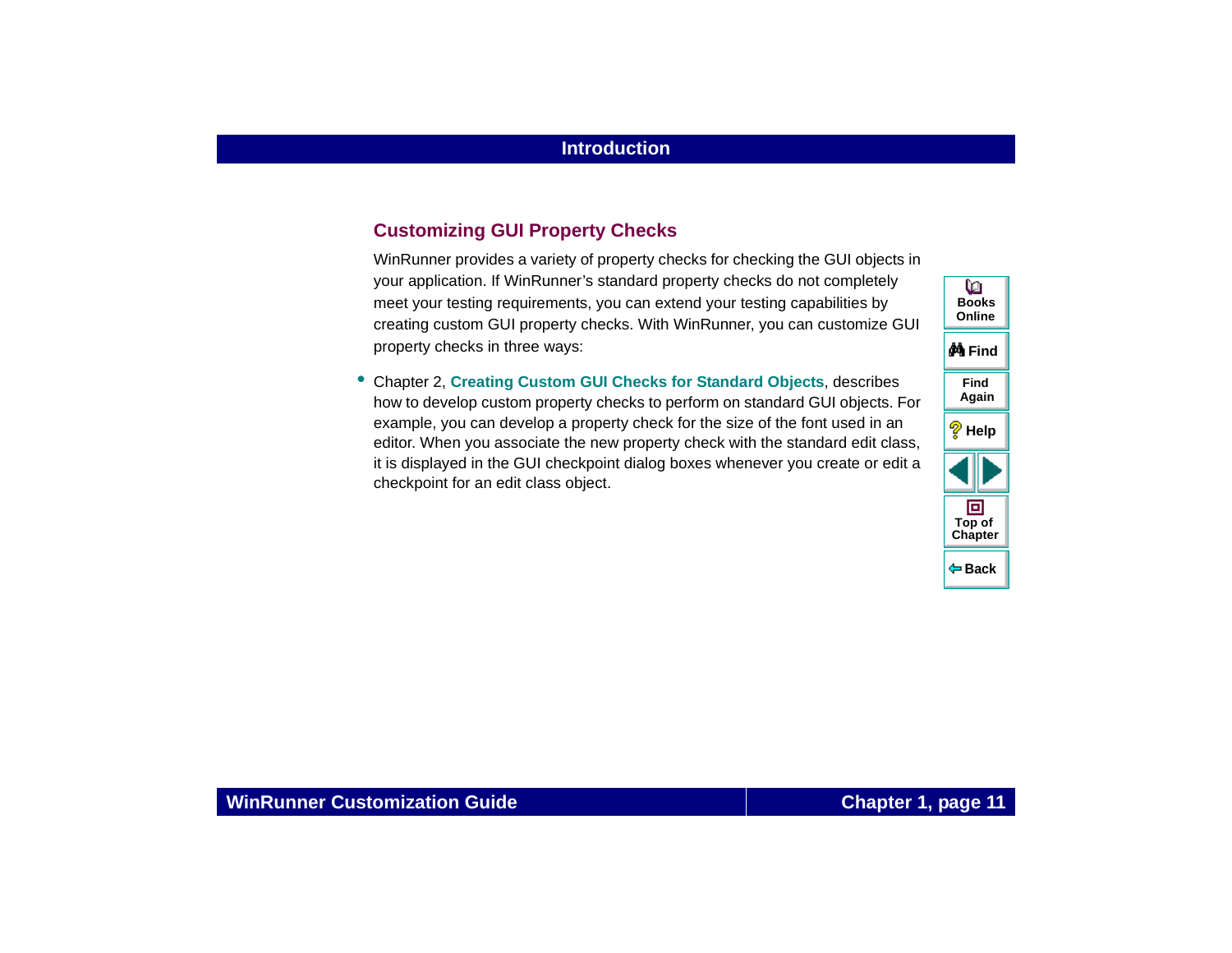The following Check GUI dialog box displays the standard property checks for edit class objects:

| Check GUI - C:\mercury\wrun\tmp\noname11\chklist\list1.ckl<br>箇<br>⊽⊺ |                                             |                                 |                                                              | ⊠            | o<br><b>Books</b><br>Online   |
|-----------------------------------------------------------------------|---------------------------------------------|---------------------------------|--------------------------------------------------------------|--------------|-------------------------------|
| Add All<br>Select All<br><b>Objects</b>                               | Clear All<br>Properties                     |                                 |                                                              | 5            | ∯n Find                       |
| <b>Em</b> Run<br>$\Box$ .<br>Jabil Open 1<br>:                        | Name<br>◉<br>⊽<br>Compare<br>DateFormat     | <b>Arguments</b><br>As Text<br> | Expected Value<br>\\zeppo\win_t\pb\<br>$\langle N/A \rangle$ | ð<br>给       | Find<br>Again                 |
|                                                                       | 일 Enabled<br><sup>©</sup> Focused<br>Height |                                 | ΟN<br><b>OFF</b><br>15                                       |              | ę<br>Help                     |
|                                                                       | Range<br>RegularExpression                  | <br>$\cdots$                    | $\langle N/A \rangle$<br>$\langle N/A \rangle$               | <b>SERVE</b> |                               |
|                                                                       | TimeFormat<br><b>♀</b> Width<br>ୟ×<br>ুγ    | ---                             | $\langle N/A \rangle$<br>253<br>60<br>85                     |              | Ξ<br>Top of<br><b>Chapter</b> |
| <b>Highlight Selected Object</b><br> ⊽                                | ◂                                           | 0K<br>Cancel                    | $\ddot{\phantom{1}}$<br><b>Help</b>                          |              | <b>← Back</b>                 |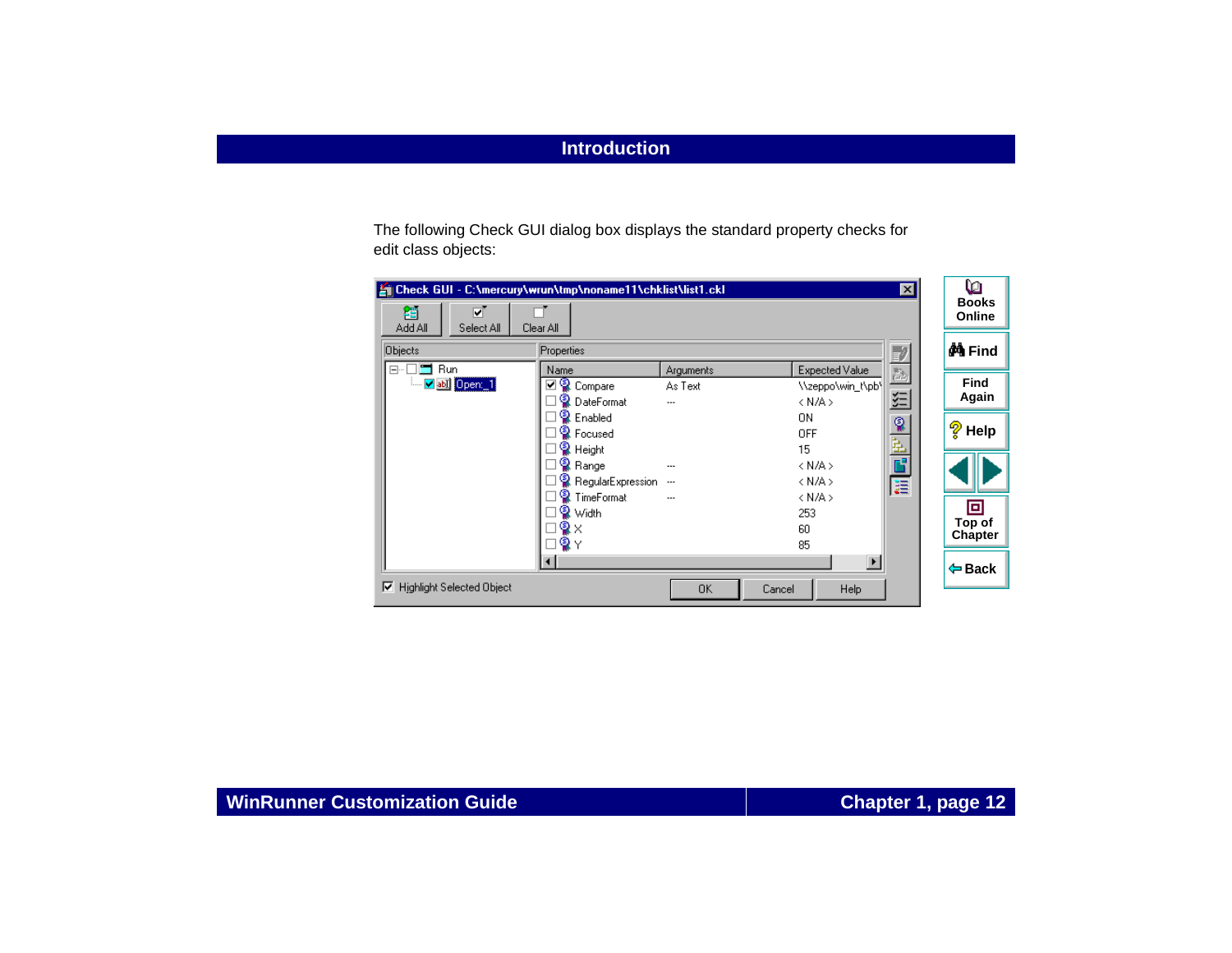The following Check GUI dialog box displays a custom property check as well as the standard property checks for edit class objects:

| Check GUI - C:\mercury\wrun\tmp\noname11\chklist\list1.ckl<br>l×l |                                        |                     |           |                       |         | o                      |
|-------------------------------------------------------------------|----------------------------------------|---------------------|-----------|-----------------------|---------|------------------------|
|                                                                   | 窇<br>☑<br>Add All<br>Select All        | Clear All           |           |                       |         | <b>Books</b><br>Online |
|                                                                   | <b>Objects</b><br>Properties<br>"      |                     |           |                       |         |                        |
|                                                                   | <b>Exp</b> Run<br>$\Box$               | Name                | Arguments | Expected Value        |         |                        |
|                                                                   | <u>Dobi</u> Dpen: 1                    | ⊡o<br>Compare       | As Text   | \\zeppo\win_t\pb\     |         | Find                   |
|                                                                   |                                        | ၖ<br>DateFormat     |           | $\langle N/A \rangle$ | 给       | Again                  |
|                                                                   |                                        | G<br>Enabled        |           | 0N                    | ್ಲಿ     |                        |
|                                                                   |                                        | <b>R</b> Focused    |           | <b>OFF</b>            |         | P<br>Help              |
|                                                                   |                                        | <b>A</b> Height     |           | 15                    |         |                        |
|                                                                   |                                        | Range               |           | $\langle N/A \rangle$ |         |                        |
|                                                                   |                                        | RegularExpression   | $\cdots$  | $\langle N/A \rangle$ | in E.R. |                        |
|                                                                   |                                        | TimeFormat          |           | $\langle N/A \rangle$ |         |                        |
|                                                                   |                                        | <sup>ୁର</sup> Width |           | 253                   |         | 回                      |
|                                                                   |                                        |                     |           | 60                    |         | Top of                 |
|                                                                   |                                        |                     |           | 85                    |         | Chapter                |
| <b>Custom check</b>                                               |                                        | FontSize            |           | 12                    |         | ⊕ Back                 |
|                                                                   | <b>Highlight Selected Object</b><br>1⊽ |                     | 0K        | Help<br>Cancel        |         |                        |

• Chapter 3, **[Creating GUI Checks for Custom Objects](#page-41-1)**, describes what to do if your application has GUI objects that do not belong to any of WinRunner's standard classes. You can create custom verification classes for these objects, and then specify which property checks to include when checking objects of these custom classes.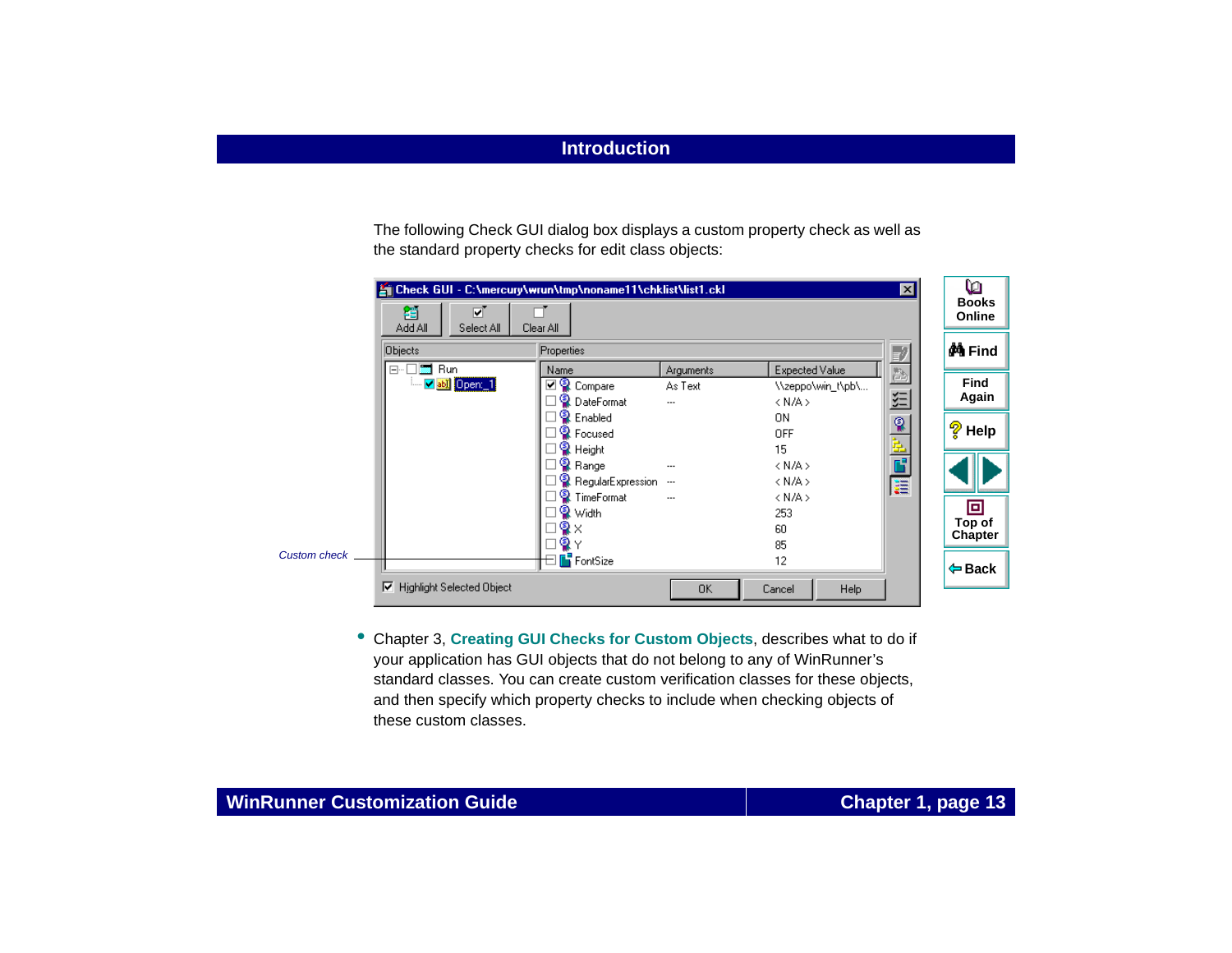For example, you can create a custom class for verification called "pbTool." When you create a GUI checkpoint on a pbTool class object, the available property checks are displayed in the Properties pane in either the Check GUI dialog box or the Create GUI Checkpoint dialog box. You can also add customized property checks for this new custom class. These customized property checks are displayed in the GUI checkpoint dialog boxes whenever you create or edit a GUI checkpoint on objects of that class.

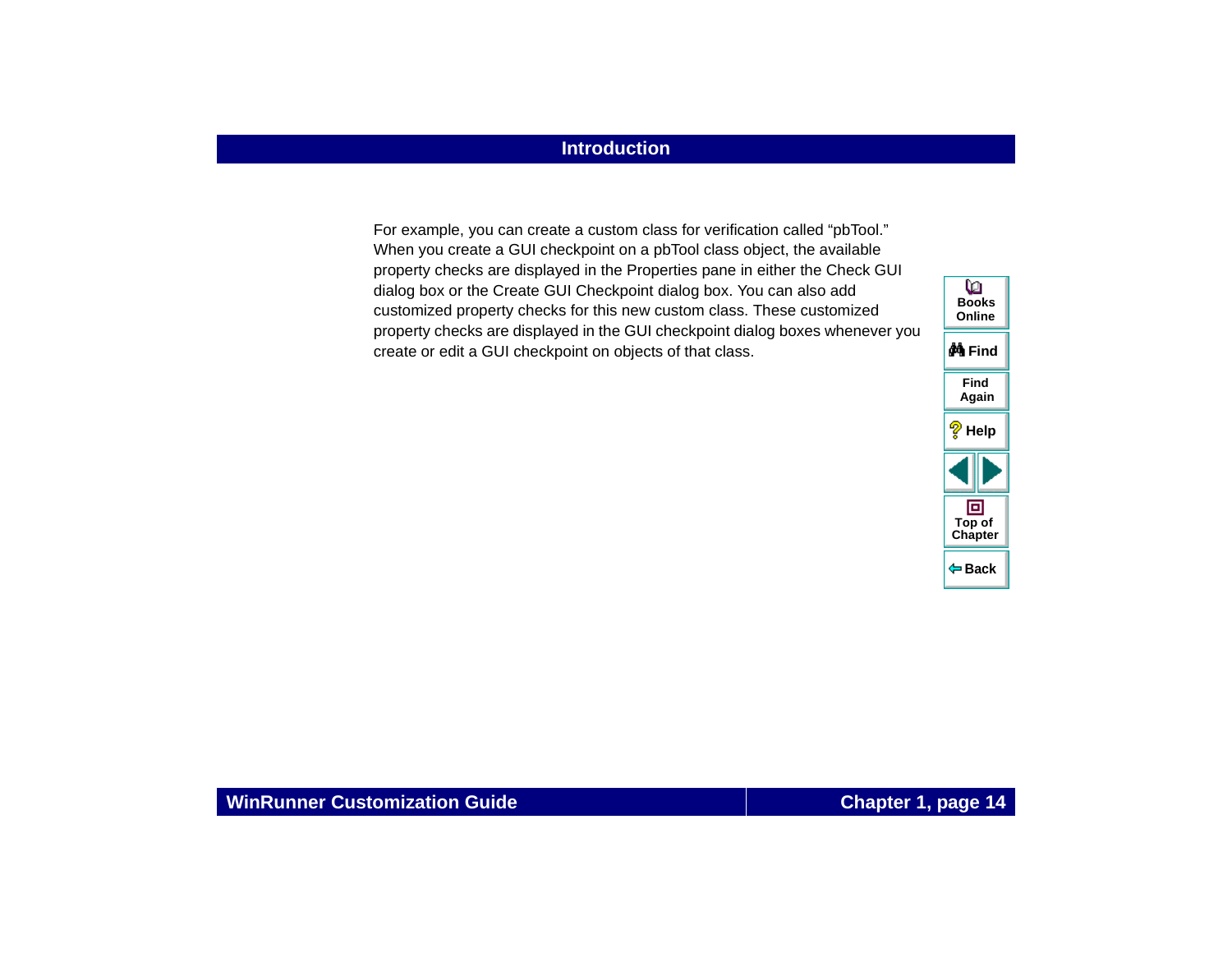The following Check GUI dialog box displays the standard property checks on an object belonging to a custom class. A custom object is any object that does not belong to one of the standard classes used by WinRunner. These objects are assigned to the generic "object" class, which includes the following checks:

|                     |                                                      | Eil Check GUI - C:\mercury\wrun\tmp\noname11\chklist\list3.ckl<br>⊠                                          | Online                 |
|---------------------|------------------------------------------------------|--------------------------------------------------------------------------------------------------------------|------------------------|
|                     | 箇<br>☑<br>Add All<br>Select All                      | Clear All                                                                                                    | <b>∯</b> n Find        |
|                     | Objects                                              | 3<br>Properties                                                                                              | Find<br>Again          |
| <b>Custom class</b> | <b>s</b> Login<br>$\Box$<br>$-\blacksquare$ a pblool | <b>Expected Value</b><br>為<br>Name<br><b>Arguments</b><br>۰<br>Enabled<br>0N<br>쒼<br>图 Focused<br><b>OFF</b> | ೪<br>Help              |
|                     |                                                      | ⊡ <mark>©</mark> Height<br>19<br>ୁ<br>☑ ೪ Width<br>111<br>と<br>間<br>☑Չx<br>93                                |                        |
|                     |                                                      | ⊡ਊY<br>72<br>眉                                                                                               | 回<br>Top of<br>Chapter |
|                     |                                                      |                                                                                                              | $\Leftrightarrow$ Back |
|                     | ⊽<br><b>Highlight Selected Object</b>                | Help<br>OK.<br>Cancel                                                                                        |                        |

**Books**

ഥ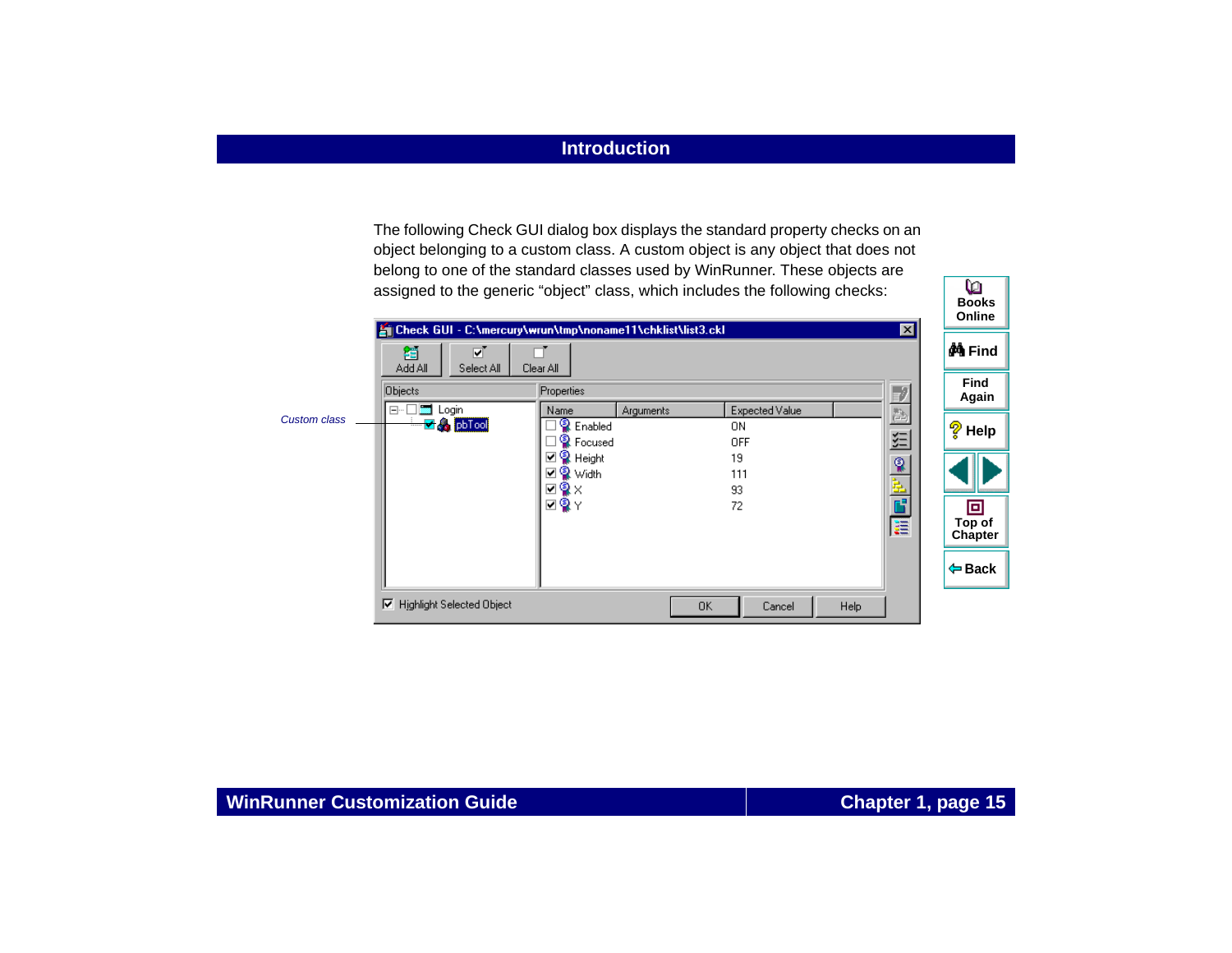You can also add custom checks to a custom class:

|                     |                                                                      | Check GUI - C:\mercury\wrun\tmp\noname11\chklist\list3.ckl | $\vert x \vert$        |                             |
|---------------------|----------------------------------------------------------------------|------------------------------------------------------------|------------------------|-----------------------------|
|                     | ⊽⊺<br>箇<br>Add All<br>Select All                                     | Clear All                                                  |                        | u<br><b>Books</b><br>Online |
|                     | <b>Objects</b>                                                       | Properties                                                 | 3                      |                             |
| <b>Custom class</b> | <b>s</b> Login<br>⊟…<br>$\nabla$ $\clubsuit$ pb $\text{I}\text{ool}$ | Name<br><b>Arguments</b>                                   | Expected Value<br>為    | <b>∯</b> a Find             |
|                     |                                                                      | <b>【</b> Enabled<br>图 Focused                              | 0N.<br>쐰<br><b>OFF</b> |                             |
|                     |                                                                      | ⊡ୁ<br>Height                                               | 19                     | Find<br>Again               |
|                     |                                                                      | <b>⊡ ©</b> Width                                           | ବୃ<br>111              |                             |
|                     |                                                                      | ⊡ු⊗x                                                       | 93                     | $\mathscr{P}$ Help          |
|                     |                                                                      | ☑®γ                                                        | 72                     |                             |
| <b>Custom check</b> |                                                                      | Absolute_x                                                 | 医上层<br>124             |                             |
|                     | <b>Highlight Selected Object</b><br>罓                                | OK.                                                        | Help<br>Cancel         | o<br>Top of<br>Chapter      |
|                     |                                                                      |                                                            |                        |                             |
|                     |                                                                      |                                                            |                        | ⊕ Back                      |

• Chapter 4, **[Creating GUI Checks: Advanced Topics](#page-52-1)**, describes how to create your own user interface for the GUI checkpoint dialog box that is opened when you create a check on a GUI object belonging to a custom object class. The chapter also describes how to implement a custom utility to display the results of a custom check.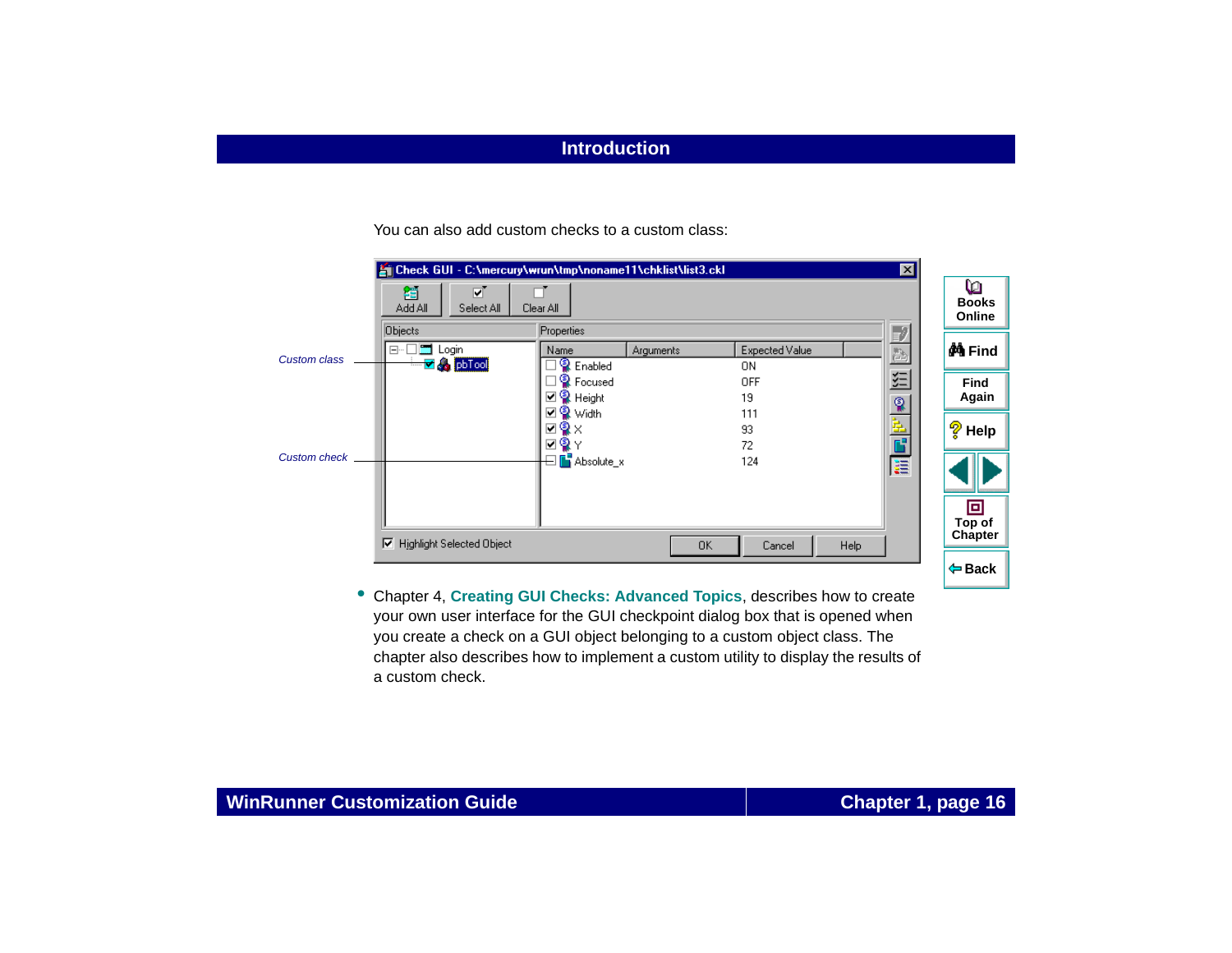#### **Customizing Recording**

When you record operations on standard GUI objects, WinRunner creates test scripts that are easy to read and understand. However, when you operate on custom GUI objects, whose behavior differs significantly from that of WinRunner's standard objects, the resulting test script contains generic **obj\_** TSL statements.

If your application contains custom objects, you can ensure that your test scripts are easy to read and understand by customizing the functions that WinRunner records into the scripts. WinRunner enables you to customize recorded statements in three ways:

- Chapter 5, **[Customizing Recorded Statements](#page-68-1)**, describes how to specify the function calls that WinRunner records into your test scripts when you operate on custom GUI objects.
- Chapter 6, **[Adding Custom Properties for GUI Objects](#page-92-1)**, describes how to add your own properties to any GUI object class to improve WinRunner's ability to uniquely identify the GUI objects in your application.
- Chapter 7, **[Customizing Assigned Logical Names](#page-111-1)**, describes how to customize the way that WinRunner assigns logical names to custom GUI objects in your application. By doing so, it is immediately apparent which recorded statement refers to which GUI object.

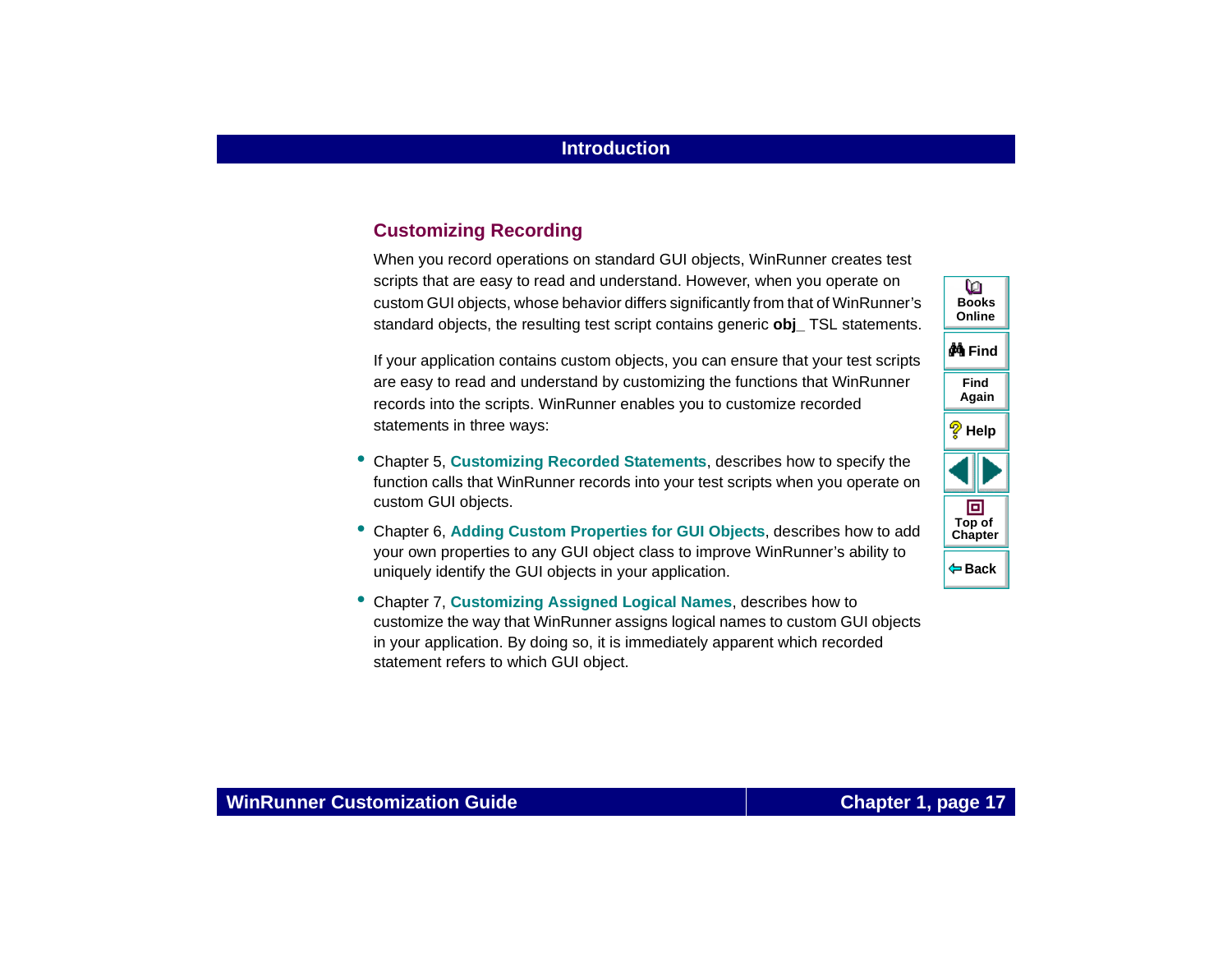#### **Using the WinRunner API**

Chapter 8, **Inside Testing**, describes how to use the Mercury API (Application Programming Interface) to record and execute functions in your application that are not connected to the user interface. Using the Mercury API, you can expand the comprehensive range of testing capabilities provided by WinRunner. This includes tailoring the testing system to:

- test functionality that is "invisible" at the level of the GUI
- •test applications that have no user interface

Chapter 8, **[The Mercury API Functions](#page-119-1)**, describes all the Mercury API functions that you need for inside testing.

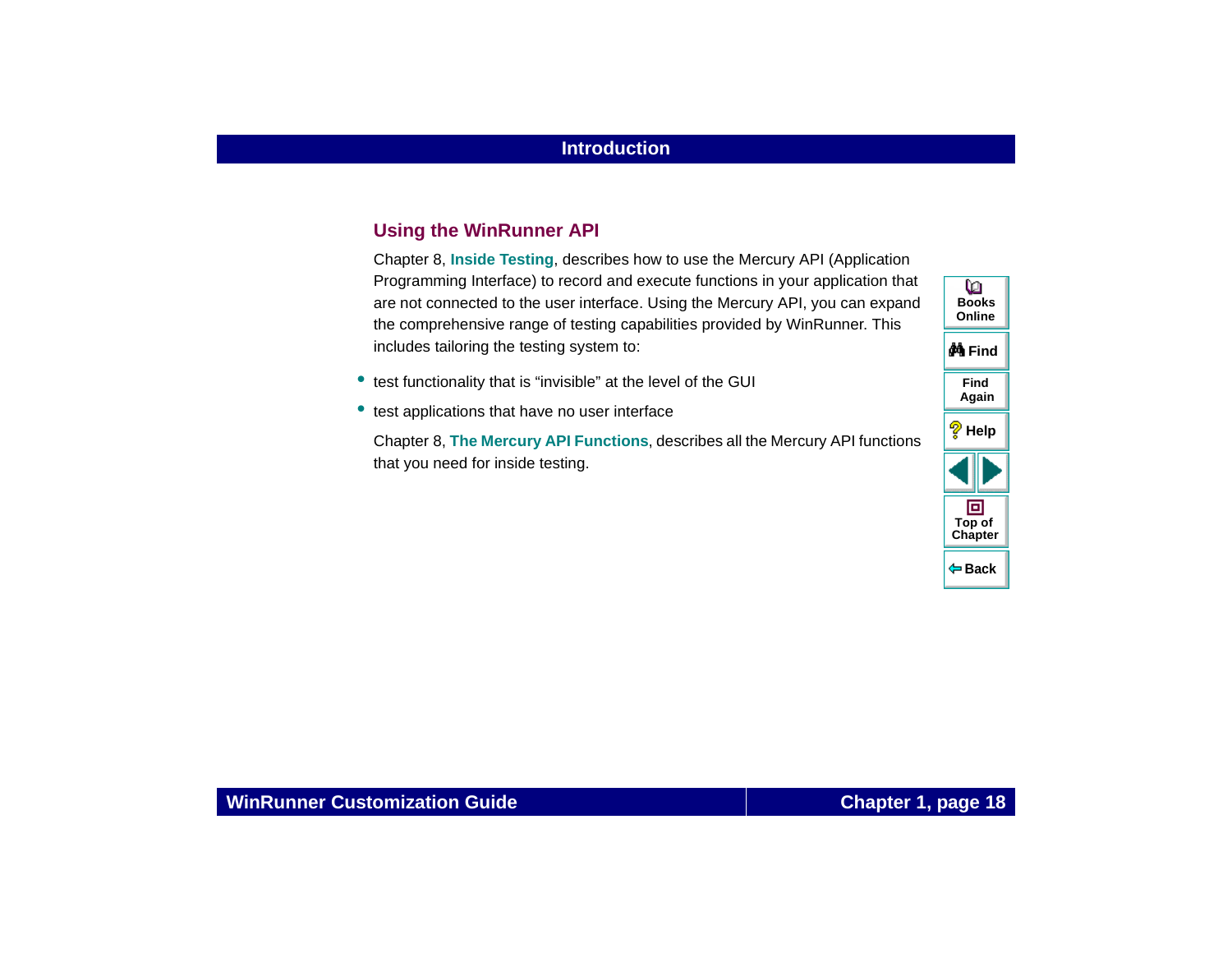# <span id="page-18-0"></span>**Customizing GUI Checks**

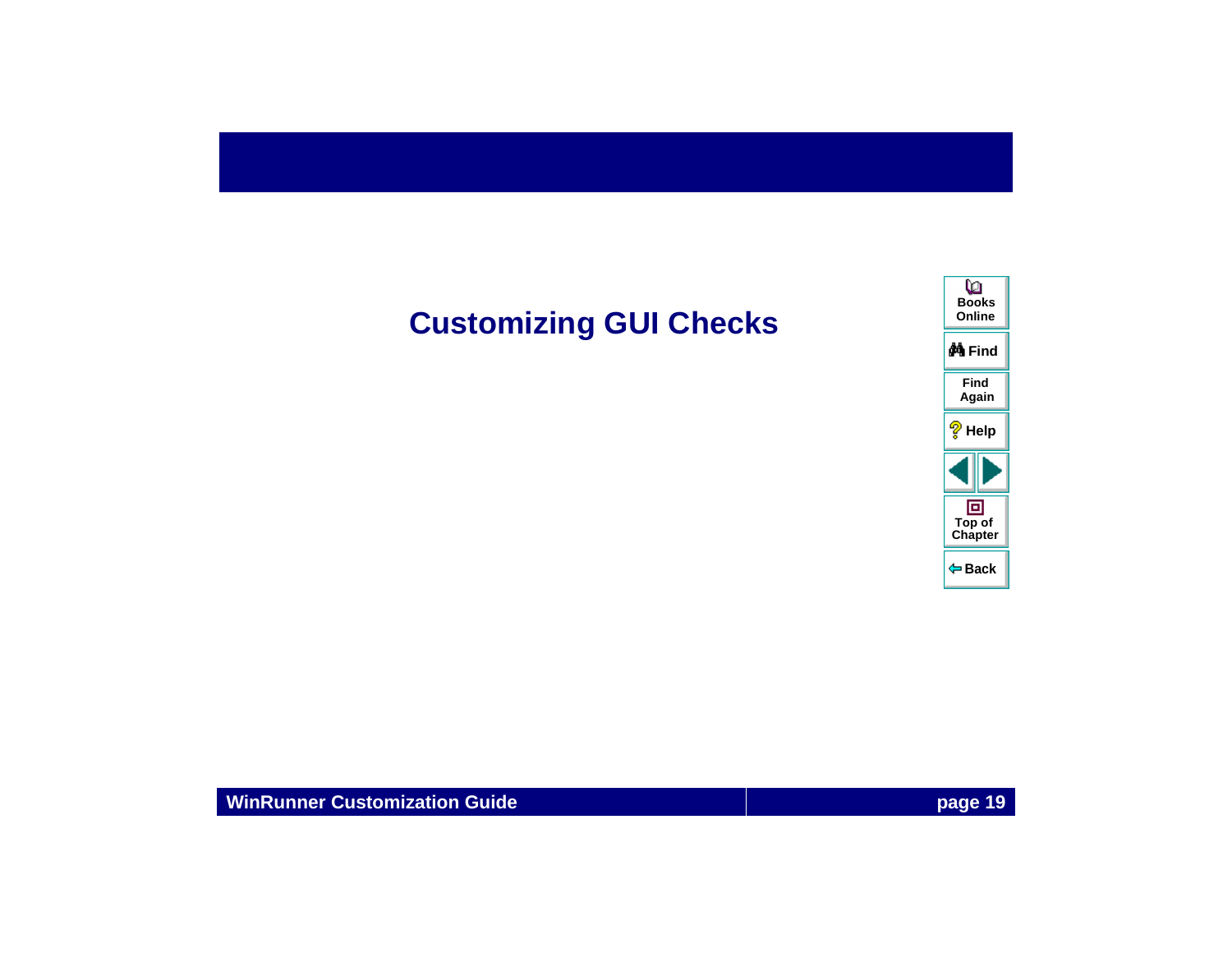# <span id="page-19-2"></span><span id="page-19-1"></span><span id="page-19-0"></span>**Customizing GUI Checks Creating Custom GUI Checks for Standard Objects**

You can enhance WinRunner's ability to check GUI objects in your application by developing custom property checks to perform on standard GUI objects.

This chapter describes:

- **[Creating a Capture Function](#page-25-0)**
- **[Creating a Comparison Function](#page-29-0)**
- **[Registering a New Property Check](#page-33-0)**
- **[Associating a New Property Check with a GUI Object Class](#page-35-0)**
- •**[Modifying the Default Checks for a GUI Object Class](#page-38-0)**

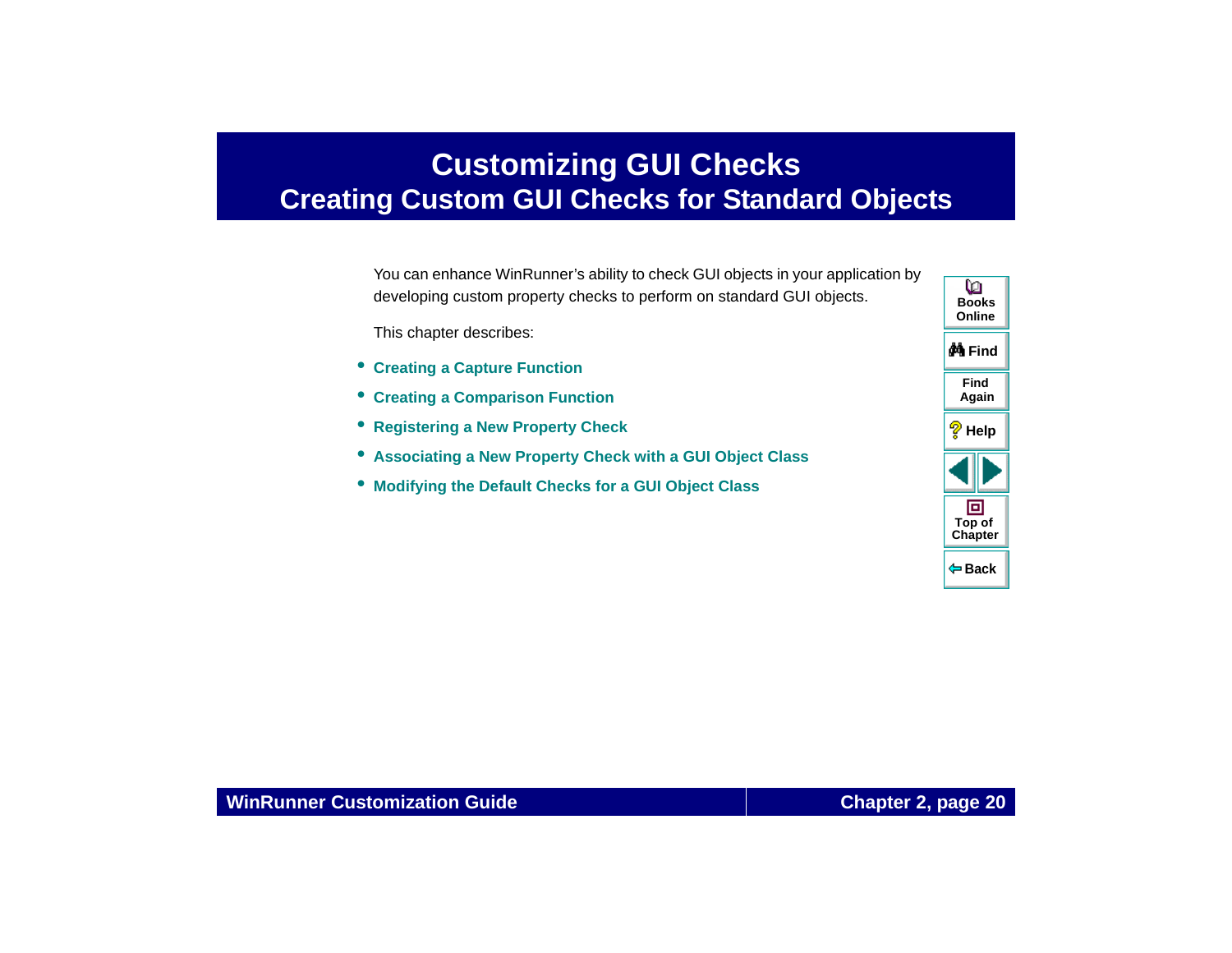## <span id="page-20-0"></span>**About Creating Custom GUI Checks for Standard Objects**

By inserting a GUI checkpoint into a test script, you instruct WinRunner how and when to check the status of your application. As part of the process of inserting a checkpoint, you define which object properties WinRunner will check. For each GUI object class, WinRunner has a set of standard property checks from which you select. If the standard property checks do not fulfill your testing requirements, you can develop your own custom property checks. You add custom property checks to a GUI checkpoint dialog box for the class of objects you want to check. For information about standard checks on GUI objects and the GUI Checkpoint dialog boxes, refer to the WinRunner User's Guide, Chapter 9, "Checking GUI Objects."

For example, suppose you want to check the size of the font used in an edit box. You can develop a property check to check this property. If you associate the new check with the standard edit class, the edit object is highlighted in the Objects pane and the customized font size property is displayed along with the standard edit class properties in the Properties pane.

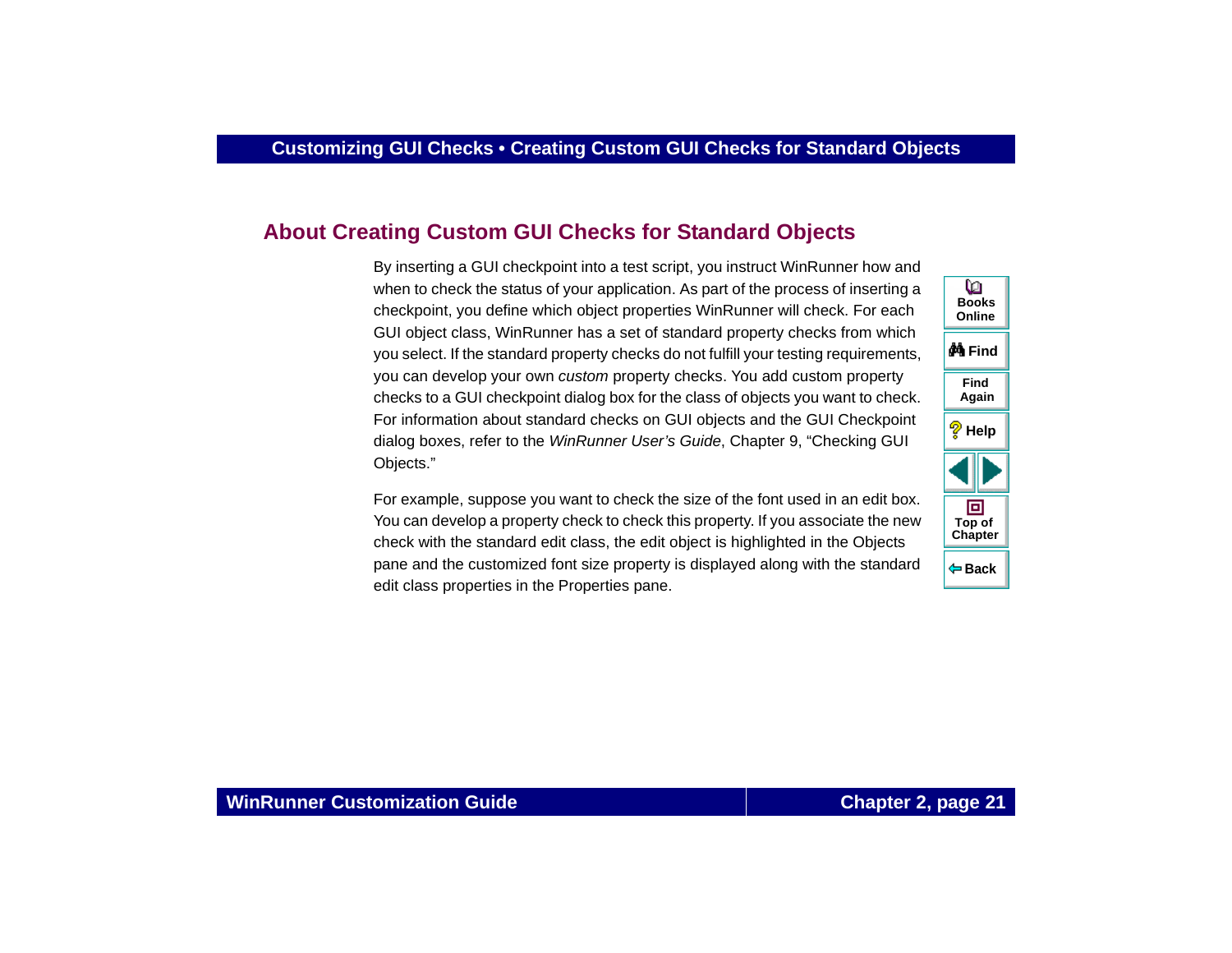The Check GUI dialog box below displays the standard edit class property checks:

| Check GUI - C:\mercury\wrun\tmp\noname11\chklist\list1.ckl<br>×l |                          |                  |                       |                 |             |
|------------------------------------------------------------------|--------------------------|------------------|-----------------------|-----------------|-------------|
| 箇<br>षा<br>Add All<br>Select All<br>Clear All                    |                          |                  |                       |                 |             |
| <b>Objects</b><br>Properties<br>3                                |                          |                  |                       |                 |             |
| <b>Man</b> Run<br>Fŀ                                             | Name                     | <b>Arguments</b> | Expected Value        | $\frac{m}{(n)}$ |             |
| Jabi Dpen: 1                                                     | Compare<br>⊽             | As Text          | \\zeppo\win_t\pb\     |                 | <b>Find</b> |
|                                                                  | <b>DateFormat</b>        |                  | $\langle N/A \rangle$ | 笞               | Again       |
|                                                                  | • Enabled                |                  | ΟN                    |                 |             |
|                                                                  | <b>R</b> Focused         |                  | <b>OFF</b>            | $\mathbf{Q}$    | ?<br>Help   |
|                                                                  | <b>R</b> Height          |                  | 15                    |                 |             |
|                                                                  | Range                    |                  | $\langle N/A \rangle$ |                 |             |
|                                                                  | <b>RegularExpression</b> |                  | $\langle N/A \rangle$ | 医医学             |             |
|                                                                  | TimeFormat               |                  | $\langle N/A \rangle$ |                 |             |
|                                                                  | <b>Q</b> Width           |                  | 253                   |                 | ▣           |
|                                                                  | ×                        |                  | 60                    |                 | Top of      |
|                                                                  | ◉                        |                  | 85                    |                 | Chapter     |
|                                                                  |                          |                  | $\blacktriangleright$ |                 |             |
|                                                                  |                          |                  |                       |                 | ⊕ Back      |
| <b>Highlight Selected Object</b><br>1⊽                           |                          | 0K<br>Cancel     | Help                  |                 |             |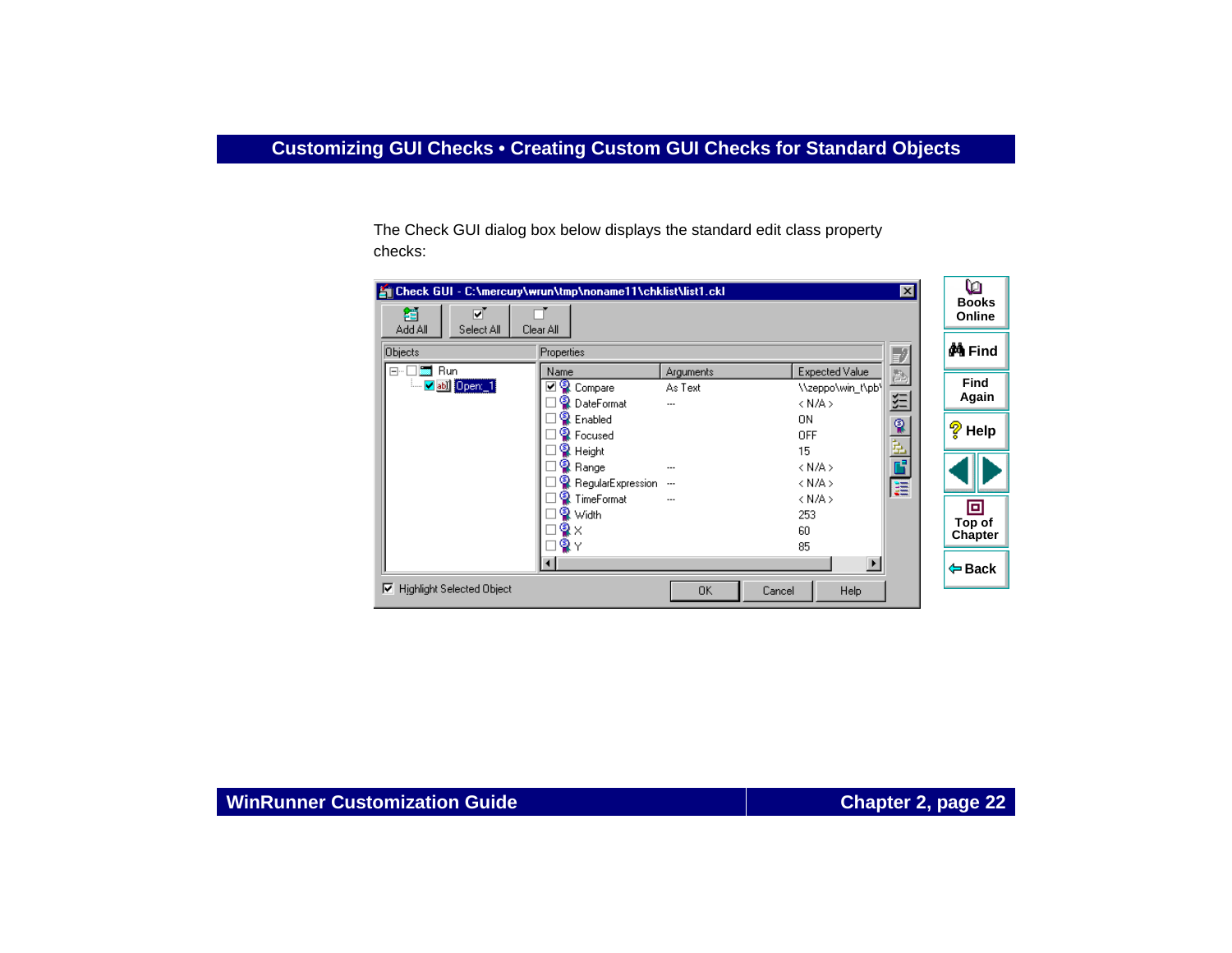The Check GUI dialog box below displays both the custom font size property check and the standard edit class property checks:

|                     | Eil Check GUI - C:\mercury\wrun\tmp\noname11\chklist\list1.ckl |                   |                          |                       | 図            | o<br><b>Books</b>  |  |
|---------------------|----------------------------------------------------------------|-------------------|--------------------------|-----------------------|--------------|--------------------|--|
|                     | 箇<br>⊽⊺<br>Add All<br>Select All                               | Clear All         |                          |                       |              | Online             |  |
|                     | <b>Objects</b><br>Properties<br>3                              |                   |                          |                       |              |                    |  |
|                     | <b>Expert</b><br><b>Run</b><br>E-                              | Name              | <b>Arguments</b>         | Expected Value        | 灎            | Find               |  |
|                     | Open:_1                                                        | ⊡ବୃ<br>Compare    | As Text                  | \\zeppo\win_t\pb\     |              | Again              |  |
|                     |                                                                | DateFormat        | ---                      | $\langle N/A \rangle$ | ے            |                    |  |
|                     |                                                                | Enabled           |                          | 0N                    | $\mathbf{Q}$ | $\mathscr{P}$ Help |  |
|                     |                                                                | Focused           |                          | <b>OFF</b>            |              |                    |  |
|                     |                                                                | Height            |                          | 15                    | 医白色          |                    |  |
|                     |                                                                | Range             | ---                      | $\langle N/A \rangle$ |              |                    |  |
|                     |                                                                | RegularExpression | $\overline{\phantom{a}}$ | $\langle N/A \rangle$ |              |                    |  |
|                     |                                                                | TimeFormat        | $\cdots$                 | $\langle N/A \rangle$ |              |                    |  |
|                     |                                                                | Width             |                          | 253                   |              | 回                  |  |
|                     |                                                                |                   |                          | 60                    |              | Top of<br>Chapter  |  |
|                     |                                                                |                   |                          | 85                    |              |                    |  |
| <b>Custom check</b> |                                                                | FontSize          |                          | 12                    |              | <b>← Back</b>      |  |
|                     | <b>Highlight Selected Object</b><br>1⊽                         |                   | 0K                       | Help<br>Cancel        |              |                    |  |

**To add a custom property to a GUI Checkpoint dialog box for a standard WinRunner GUI object class, you perform the following steps:**

- **1** Create a function to capture the expected and actual results of the custom property.
- **2** Create a function to compare the expected and the actual results.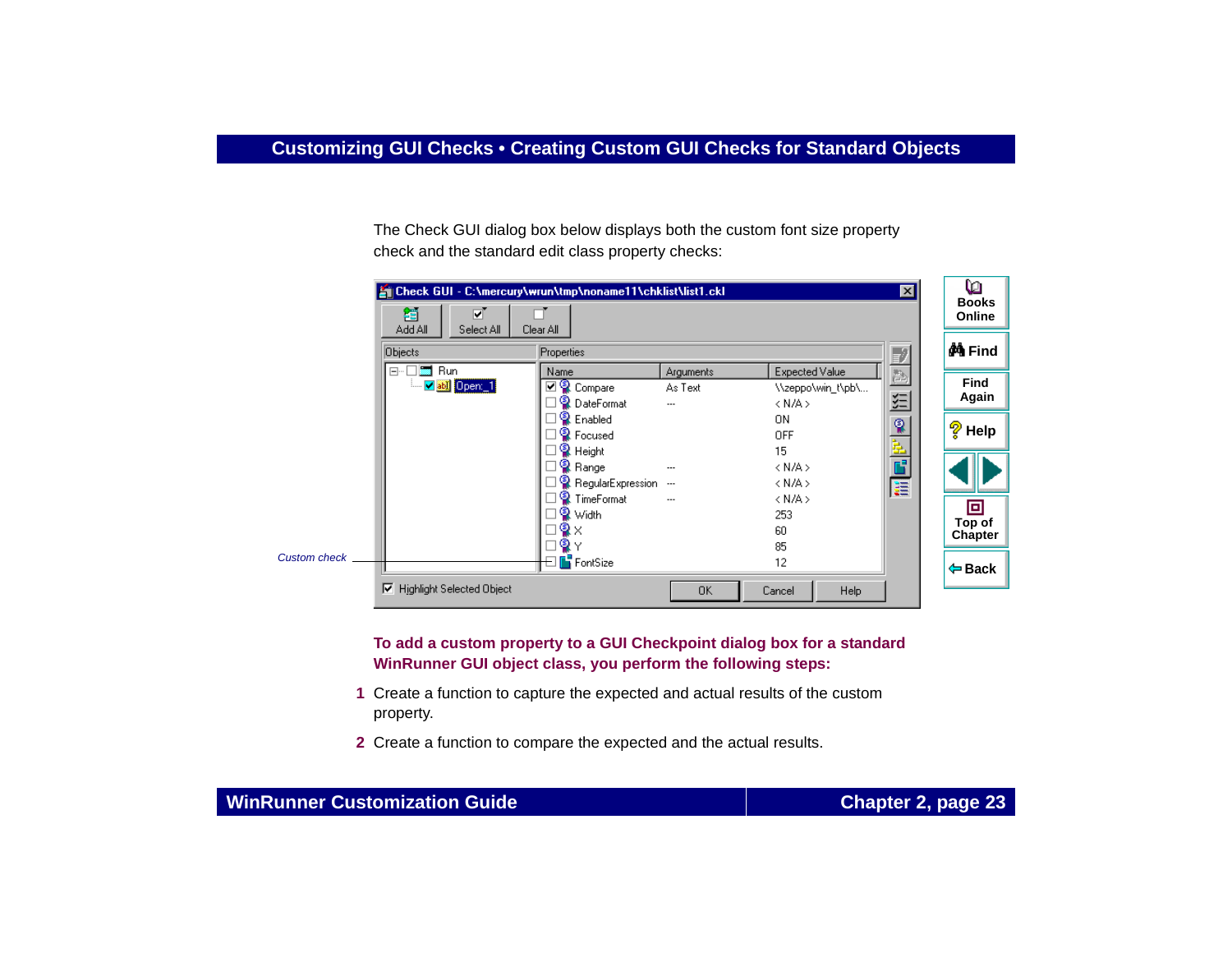- **3** Register the property.
- **4** Associate the property with a standard GUI object class.
- **5** Set the new property as a default property for the GUI object class (optional).

You can use WinRunner's Function Generator to generate all the required function calls, and then insert them directly into your test scripts. You can find the functions in the "GUI verification" category of the Function Generator. For more information on automatically generating and inserting functions, refer to the WinRunner User's Guide, Chapter 19, "Generating Functions."

Before using the capture and comparison functions, you must compile them. Although you can do this by running the functions from a test script, it is recommended that you include them in a compiled module and load the module from a startup test. This makes the functions available for all your WinRunner sessions. For more information on compiled modules, refer to the WinRunner User's Guide, Chapter 20, "Creating Compiled Modules."

You can add properties to the GUI Checkpoint dialog box for a standard WinRunner GUI object class, as described in this chapter. Alternatively, if your application has GUI objects that do not belong to any of WinRunner's standard classes, you can define a new custom GUI object class for verification, and then:

• specify which properties are available to the new class. For more information, see Chapter 3, **[Creating GUI Checks for Custom Objects](#page-41-1)**.

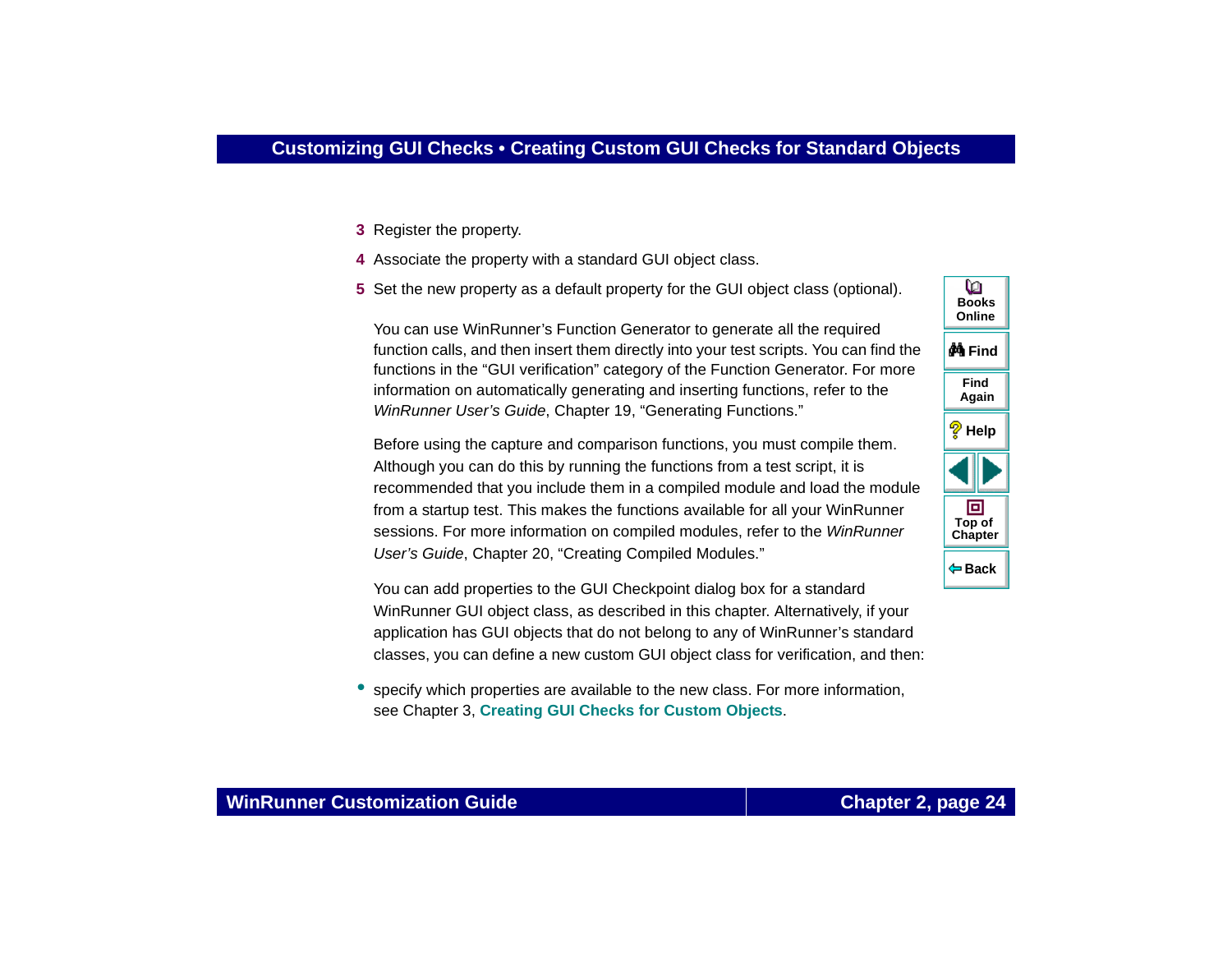• customize the GUI checkpoint dialog boxes with a custom user interface and custom result display utility for the new class. For more information, see Chapter 4, **[Creating GUI Checks: Advanced Topics](#page-52-1)**.

Besides adding new property checks for a standard WinRunner class, you can also add to or change the properties that are checked by default for a class. For example, a standard check on a push button, by default, checks only that the push button is enabled. You can specify any other standard or custom properties that are checked by default for the push\_button class. For instance, you might want to include the button's label as a default check.

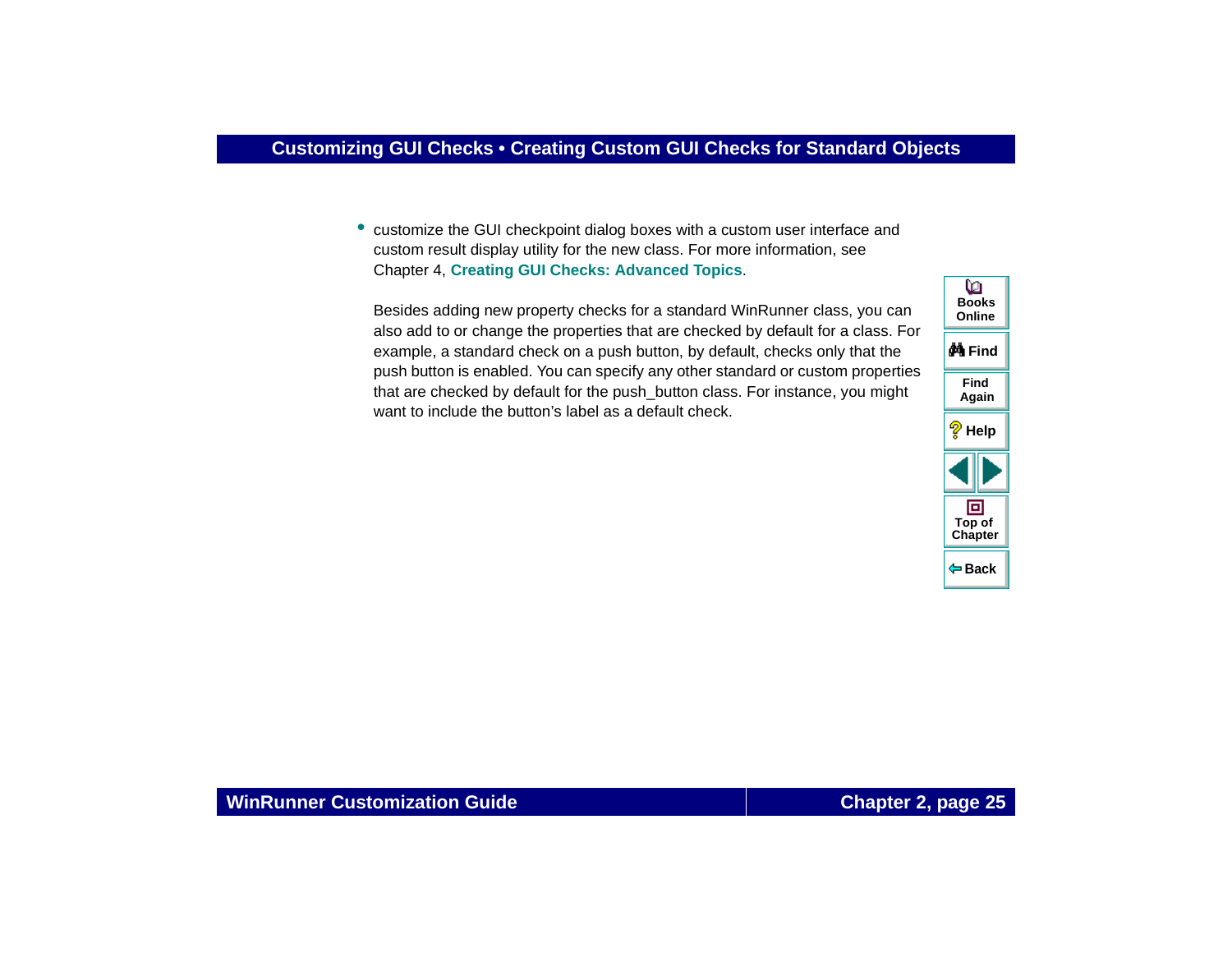## <span id="page-25-0"></span>**Creating a Capture Function**

You create a capture function to establish and store the expected and actual results of a custom check. For example, if you develop a check for the size of the font used in an edit box, it is the capture function that actually determines and stores the font size.

The capture function has the following syntax:

- public **capture** function name ( in object, inout value [, in arg list ] ) • object is an in parameter that is assigned the description of the GUI object to check.
- *value* is an *inout* parameter:

If the result of the capture function is a number or a string, then the capture function assigns the result of the function to the value parameter. For example, in the above example you would assign the font size, say "10", to the value parameter.

If the result of the capture function is either very large (greater than 2Kb), or not in text format, then the capture function must store the result in a file. You use the unique filename that WinRunner assigns to the value parameter.

• arg\_list is an optional in parameter that is passed from the ui\_function. You use the arg list parameter only if you are creating a GUI checkpoint dialog box with a custom user interface. For more information, see Chapter 4, **[Creating GUI](#page-52-1)  [Checks: Advanced Topics](#page-52-1)**.

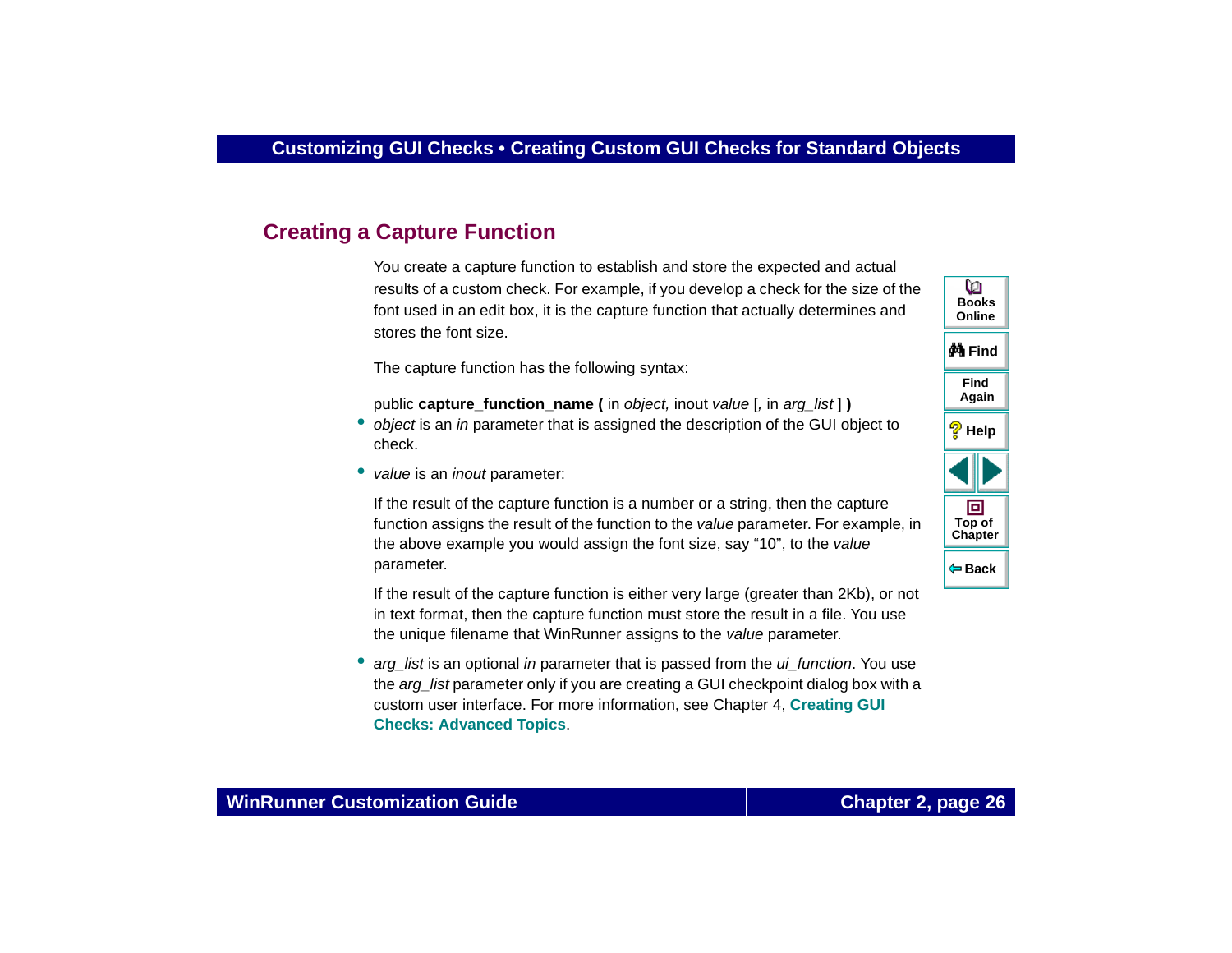To make your capture function available to all tests, declare the function as *public*. You replace capture function name with the name of your capture function. For more information on user-defined functions, refer to the WinRunner User's Guide, Chapter 19, "Creating User-Defined Functions."

#### **Example 1: Checking the Absolute X-Coordinate of an Object**

In the following example, the user-defined capture function get  $abs$  x returns the x-coordinate of the top left corner of a GUI object, relative to the screen origin. The **obj\_get\_info** TSL function is called to determine the object's screen coordinate, abs\_x.

```
public function get_abs_x (in object, inout value)
{
   return (obj_get_info (object, "abs_x", value));
}
```
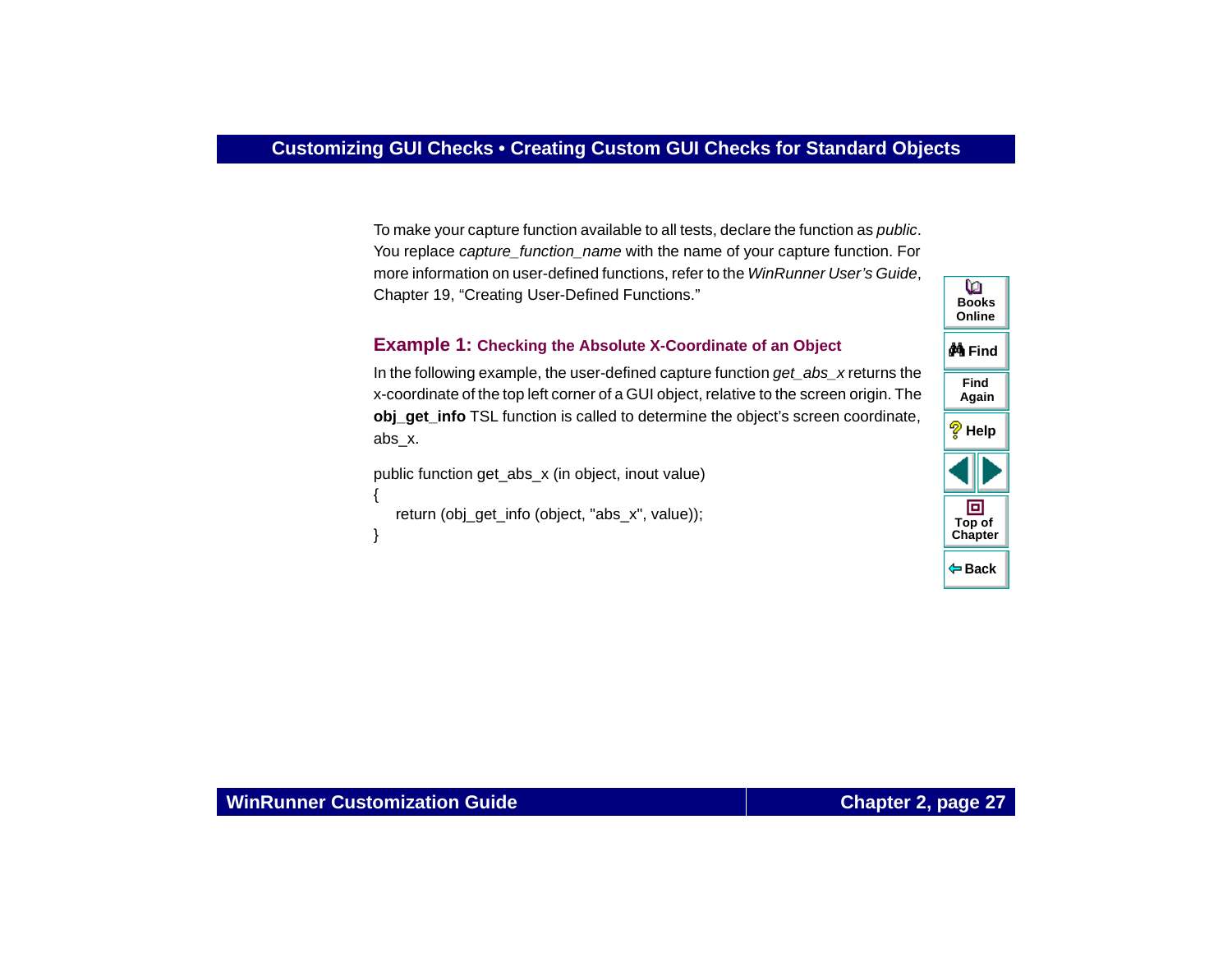The following example presents a mechanism for storing the results of a capture function in a file.

```
public function get_abs_x(in object, inout file)
{
   auto x_coord, rc;
   rc=obj_get_info(object, "abs_x", x_coord);
   file_open(file,FO_MODE_WRITE);
   file_printf(file,"%s",x_coord)>file;
   file_close(file);
   return(rc);
}
```
#### **Example 2: Checking Text Color**

The following example verifies the color of the text in an edit field. The edit\_get\_text\_color capture function uses the Windows API function GetDC to get the device context of the edit field. The GetPixel function is used, first to find the background color of the edit box, and then to find the foreground color. For more information on using API functions, refer to the WinRunner User's Guide, Chapter 23, "Calling Functions from an External Library."

# load Windows API declarationsload("c:\\wrun\\lib\\win\_api",1,1);

# Capture Function public function edit\_get\_text\_color(in obj\_name, inout rgb\_val)



#### **WinRunner Customization Guide**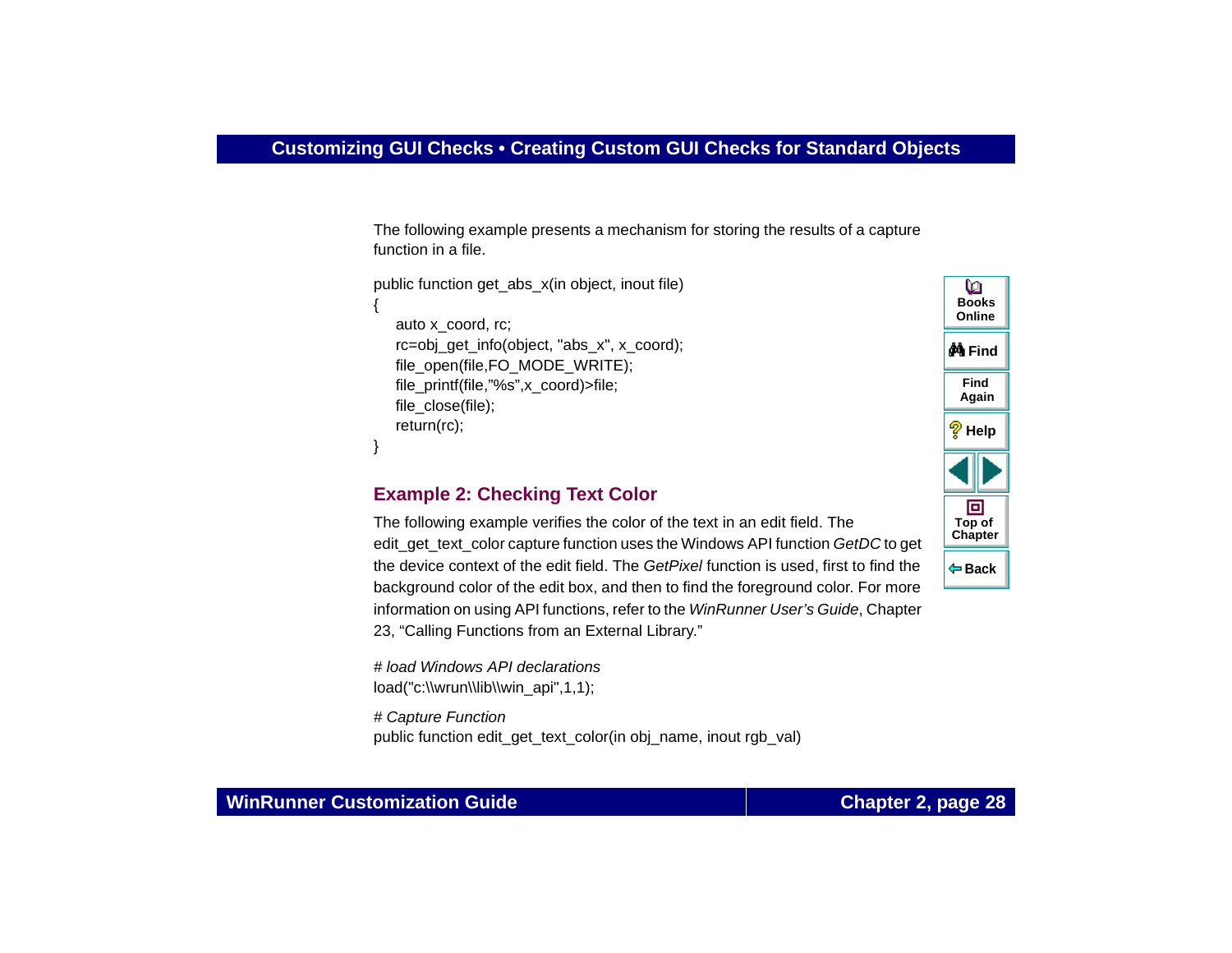```
auto hWnd, hDc, ret, i, w, h, backcolor, rc;
   # get edit field's width and height
   rc=obj_get_info(obj_name, "handle", hWnd);
      if(rc != E_OK)return(rc);
   rc=obj_get_info(obj_name,"height",h);
      if(rc != E_OK)return(rc);
   rc=obj_get_info(obj_name,"width",w);
      if(rc != E_OK)return(rc);
   # get edit field's device context
   hDc=GetDC(hWnd);
   # find background color
backcolor=GetPixel(hDcC,2,2); 
   # find foreground color by scanning the edit field
   for (i=1; i < w; i++)ret=GetPixel(hDc,int(h/2),i);
      if((ret != backcolor)|| (ret==0)) break;
   }
```

```
# release device context 
   ReleaseDC(hWnd, hDc); 
   rgb_val=ret;
return(E_OK);
```


}

{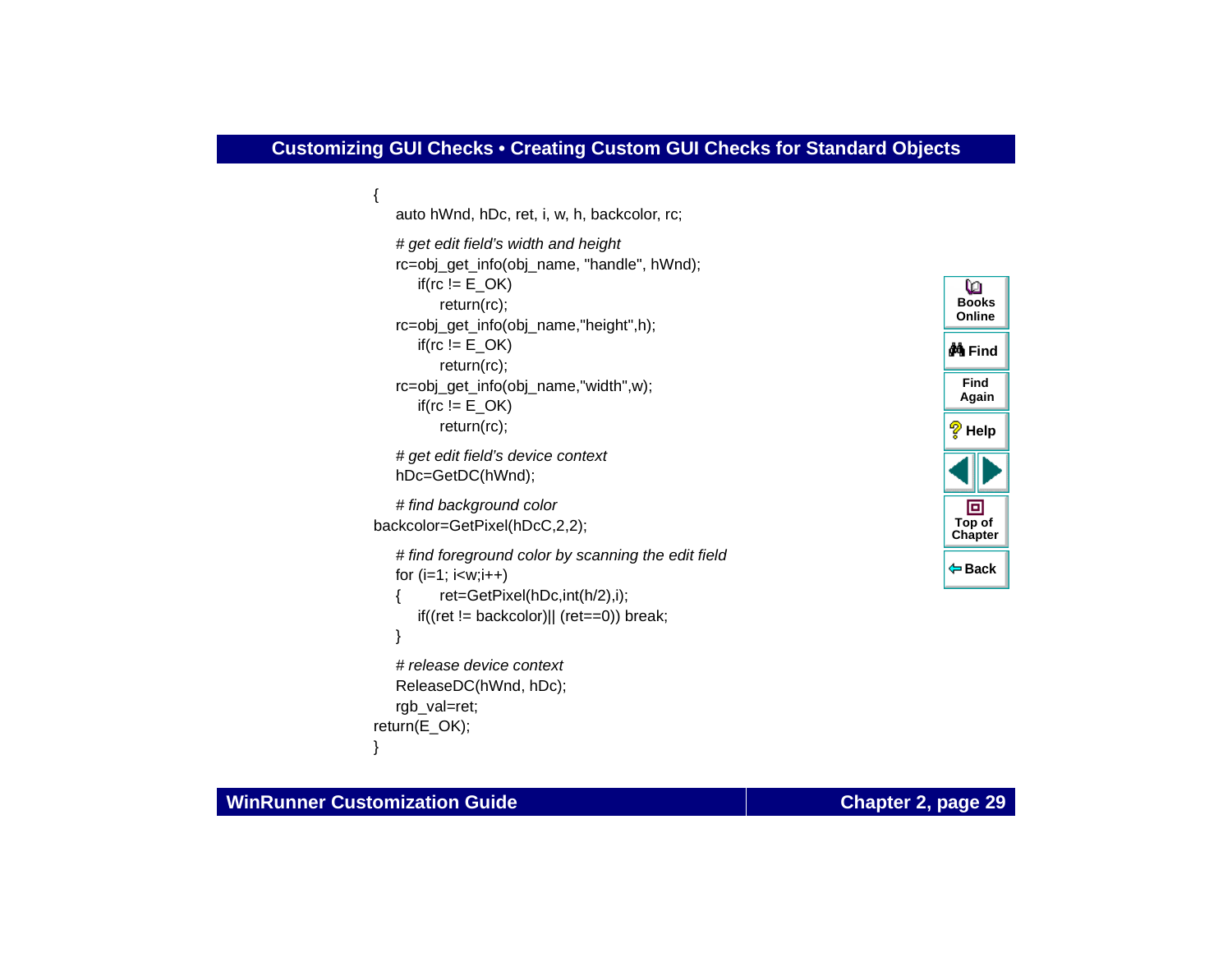## <span id="page-29-0"></span>**Creating a Comparison Function**

After the capture function has determined the expected and actual results for a custom check, WinRunner verifies the results to determine whether the check passed. To verify a check, you can either use WinRunner's standard comparison function, **default\_compare\_func**, or create your own comparison function.

#### **Using the Standard Comparison Function**

The **default** compare func function compares the expected results to the actual results. If the results match, the **default\_compare\_func** function returns 0, otherwise the function returns 1. The function compares the results according to their format—that is, either as a number or as a string.

The **default compare func** function works in all cases where there is a simple comparison between expected and actual results. For example, you would use the **default compare func** function if you were checking the absolute x coordinate of an object. If the expected coordinate was 250, and the actual coordinate was 200, then the **default\_compare\_func** function would return 1, indicating a mismatch. If the expected and actual coordinates were both 250, then the **default compare func** function would return 0, indicating a successful check.

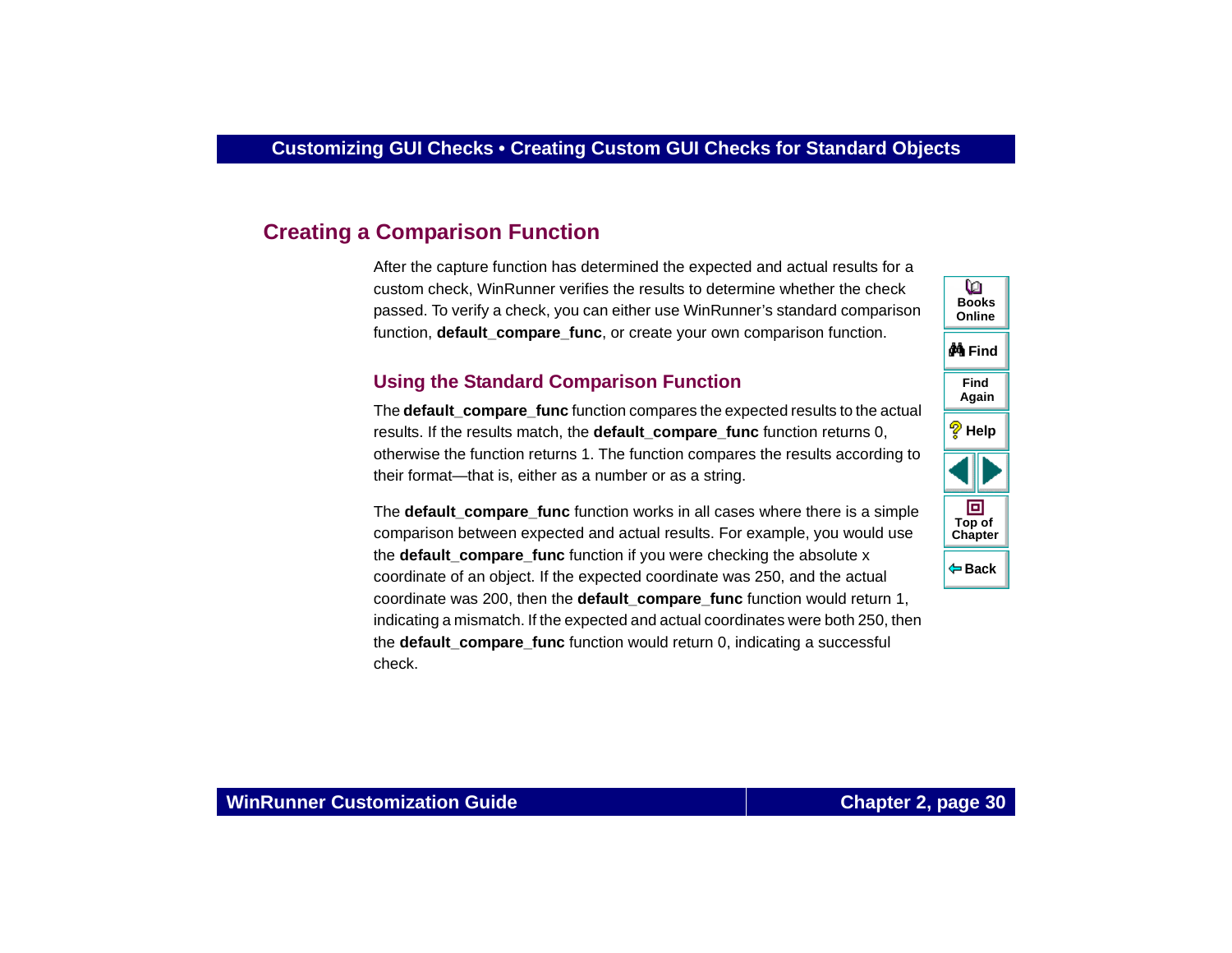### **Creating your own Comparison Function**

If a complicated comparison is required to determine the success of a check, then you must develop your own comparison function. For example, suppose you are comparing dates that can have different formats, such as 8 March 1996 or 08/03/1996. Because the **default compare func** function is ineffective in this case, you must develop your own comparison function.

The comparison function has the following syntax:

```
public comparison function name (in expected, in actual [, in arg list] [, inout
display_information] )
{
   ...return(Mercury_error_code);
```
- expected is an in parameter. If the capture function assigned the expected results to the value parameter, then the expected parameter is assigned the value of the expected results. If the capture function stored its results in a file, then the expected parameter is assigned the path and file name of the results file.
- •actual is an in parameter. If the capture function assigned the actual results to the value parameter, then the actual parameter is assigned the value of the actual results. If the capture function stored its results in a file, then the actual parameter is assigned the path and file name of the results file.



}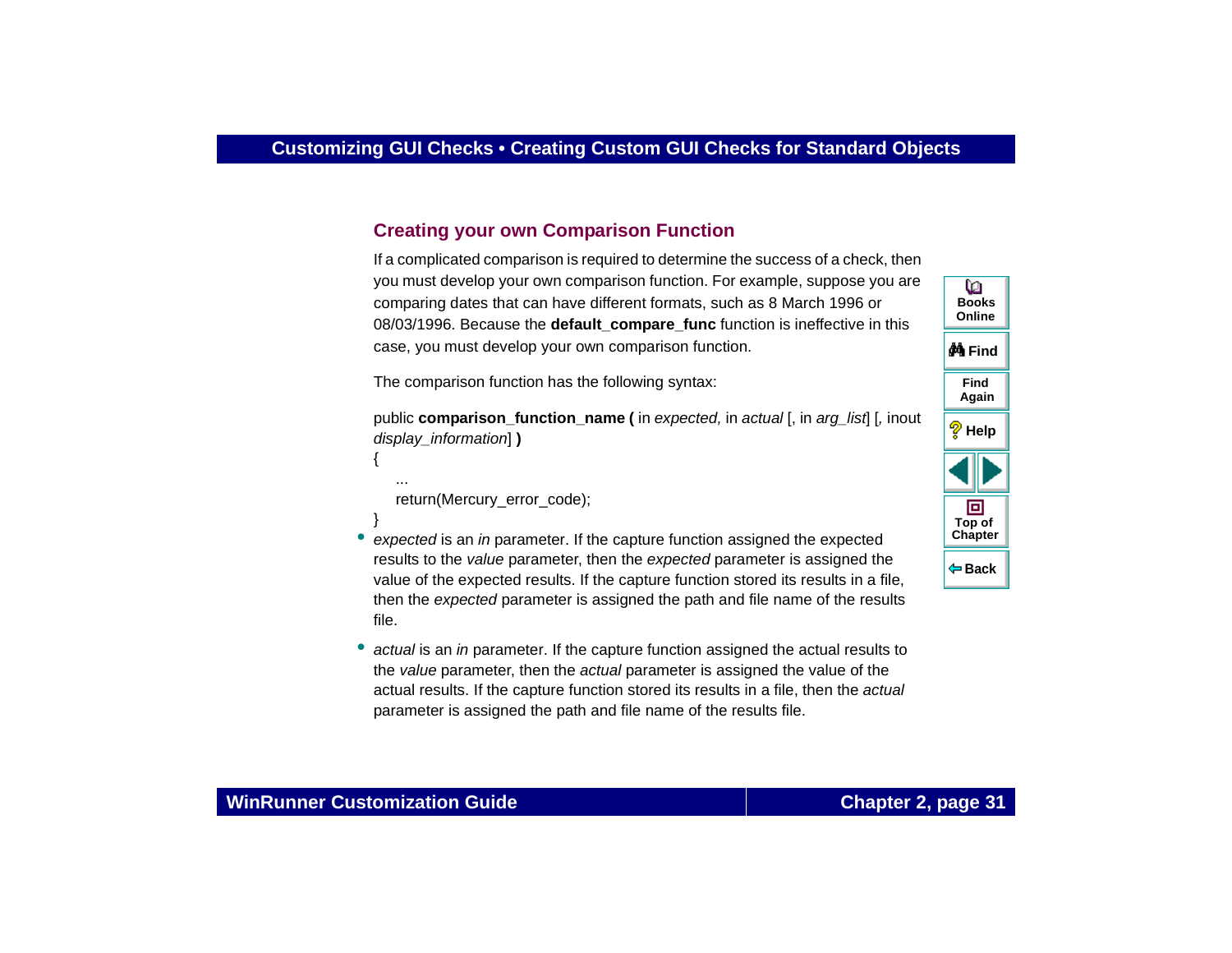- arg\_list is an optional in parameter that is passed from the optional ui\_function. You use the ui\_function only if you are creating a custom check dialog box. For more information, see Chapter 4, **[Creating GUI Checks: Advanced Topics](#page-52-1)**.
- display\_information is an optional inout parameter that is used only if you specify your own display function for the results of the check. WinRunner assigns to the display information parameter a unique file name. You can store in this file information that you want to use when you call your display function. For more information, see Chapter 4, **[Creating GUI Checks: Advanced Topics](#page-52-1)**.

To make your comparison function available to all tests, declare the function as public. You replace comparison function name with the name of your comparison function. For more information on user-defined functions, refer to the WinRunner User's Guide.

The comparison function must return a Mercury error code: E\_OK when the expected and actual results match; E\_DIFF when the results do not match. E\_DIFF is the error code for "GUI verification mismatch found."

#### **Example 1: Simple Comparison Function**

In the following example, a user-defined comparison function called compare number checks whether the expected and actual results of the check are the same. An if/else statement is used to return 0 if the results match, and E\_DIFF if they do not. Note that you could use the **default\_compare\_func** function in this scenario.



#### **WinRunner Customization Guide**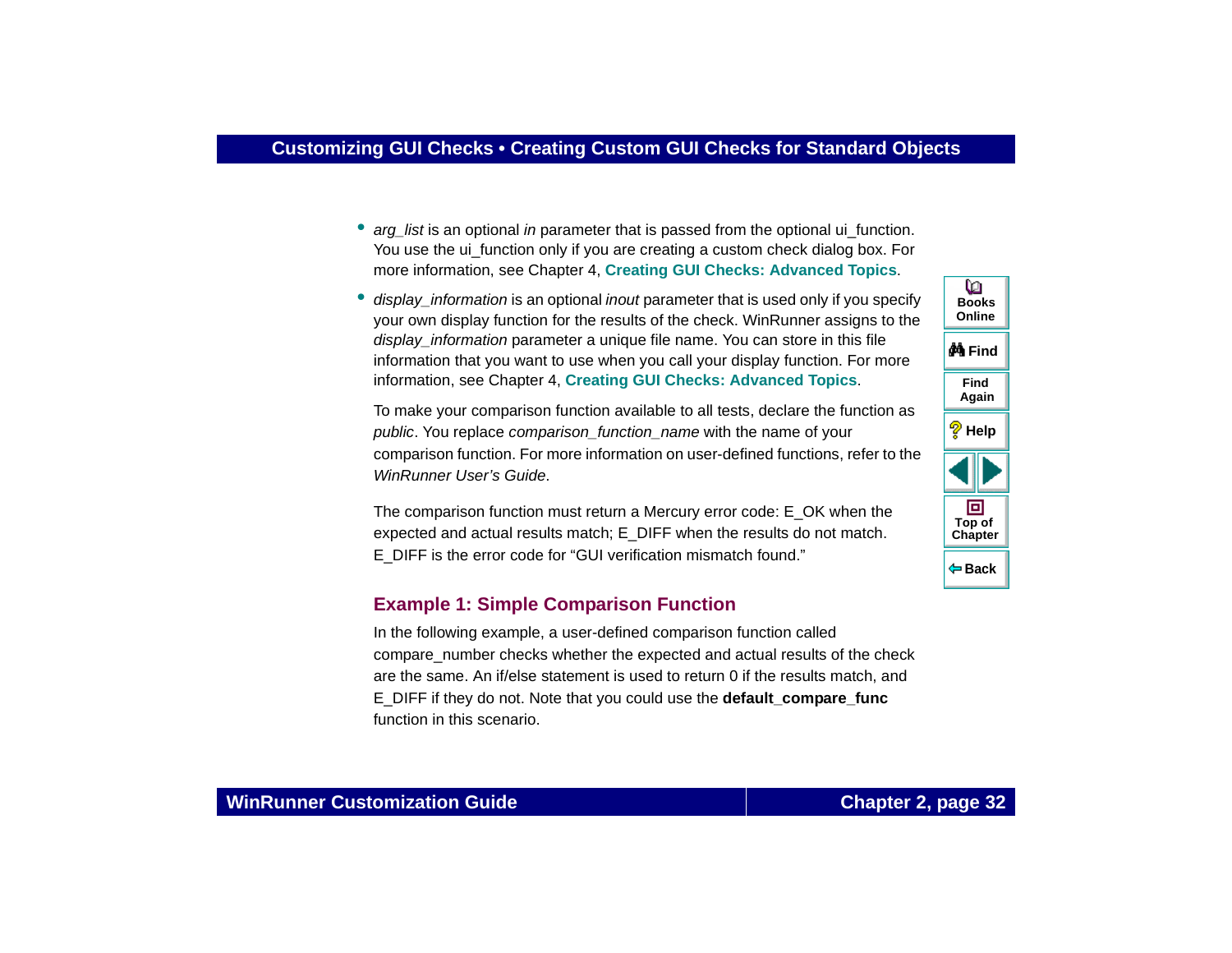#### **Customizing GUI Checks • Creating Custom GUI Checks for Standard Objects**

```
public function compare number(in expected, in actual)
{
   if (expected==actual)
      return(0);
   elsereturn(E_DIFF);
}
```
#### **Example 2: Retrieving Results from a File**

This example assumes that the capture function stored the expected and actual results in files. The file names are passed to the comparison function as exp\_file and act\_file respectively.

```
public function compare_number(in exp_file, in act_file)
```
auto expected, actual;

```
file_open(exp_file,FO_MODE_READ);
file_getline(exp_file, expected);
file_close(exp_file);
file_open(act_file,FO_MODE_READ);
file_getline(act_file, actual);
file_close(act_file);
if (expected==actual)
   return(0);
elsereturn(E_DIFF);
```


#### **WinRunner Customization Guide**

}

{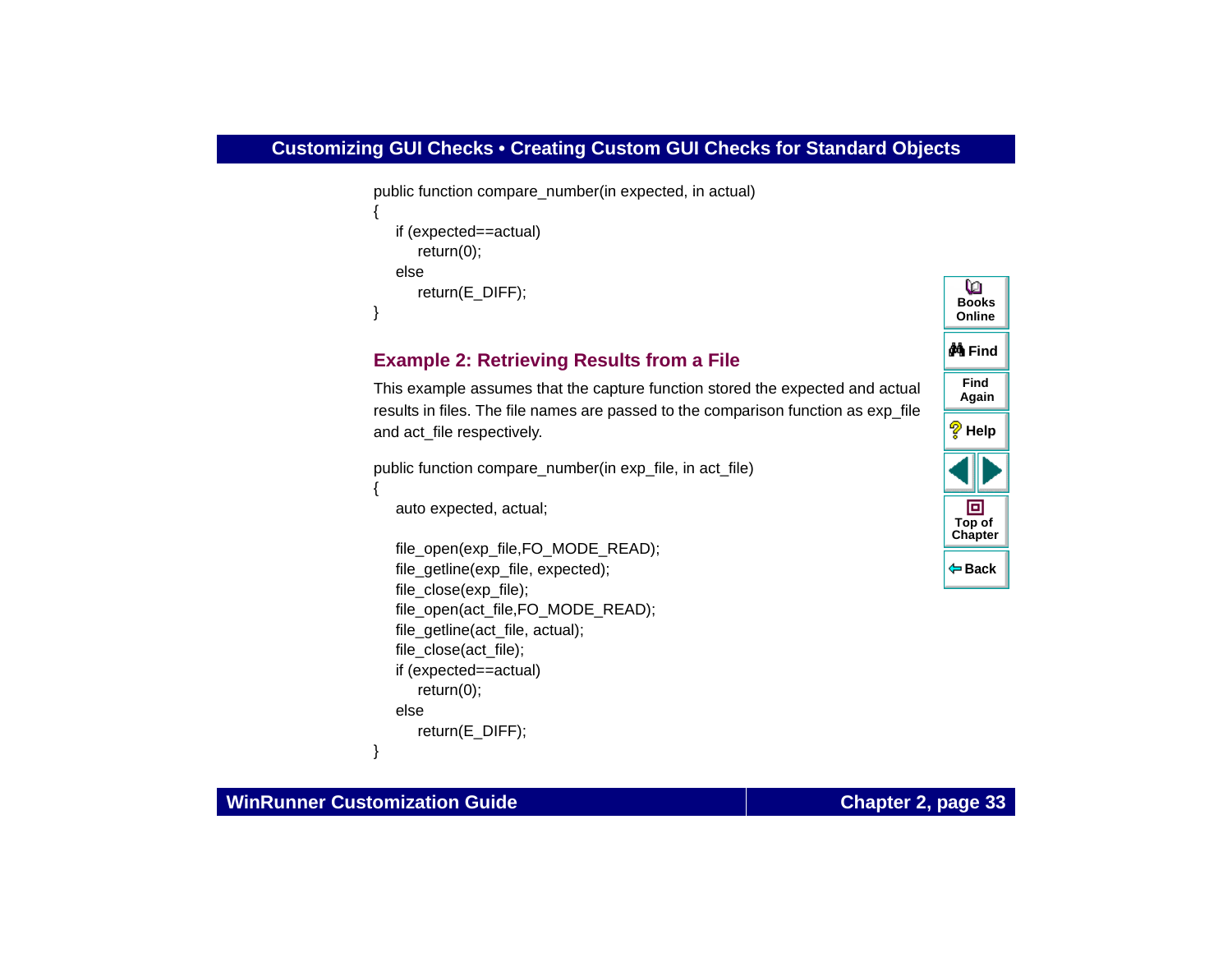## <span id="page-33-0"></span>**Registering a New Property Check**

Once you have created and compiled the capture and comparison functions, you must register the new check. This is done using the **gui\_ver\_add\_check** TSL function.

The **gui\_ver\_add\_check** function has the following syntax:

**gui** ver add check ( *check name, capture function, comparison function* [,display\_function] [,type] **);**

- *check\_name* defines the name of the check. Note that you must use an uninterrupted string to define the name. The *check name* will appear at the bottom of the appropriate check dialog box. See **[Associating a New Property](#page-35-0)  [Check with a GUI Object Class](#page-35-0)** on page 36.
- capture\_function is the name of the capture function that you developed for the check.
- comparison\_function is either the **default\_compare\_func** function, or the name of the comparison function that you developed for the check.
- display\_function is an optional parameter that enables you to use your own display utility to view the results of a check. The *display function* parameter is used only if you have developed your own custom checks dialog box. For more information, see Chapter 4, **[Creating GUI Checks: Advanced Topics](#page-52-1)**.
- • type is an optional parameter that indicates whether the check is for a window (1) or for any other GUI object (0). If no type is declared, the default (0) is assumed.



### **WinRunner Customization Guide**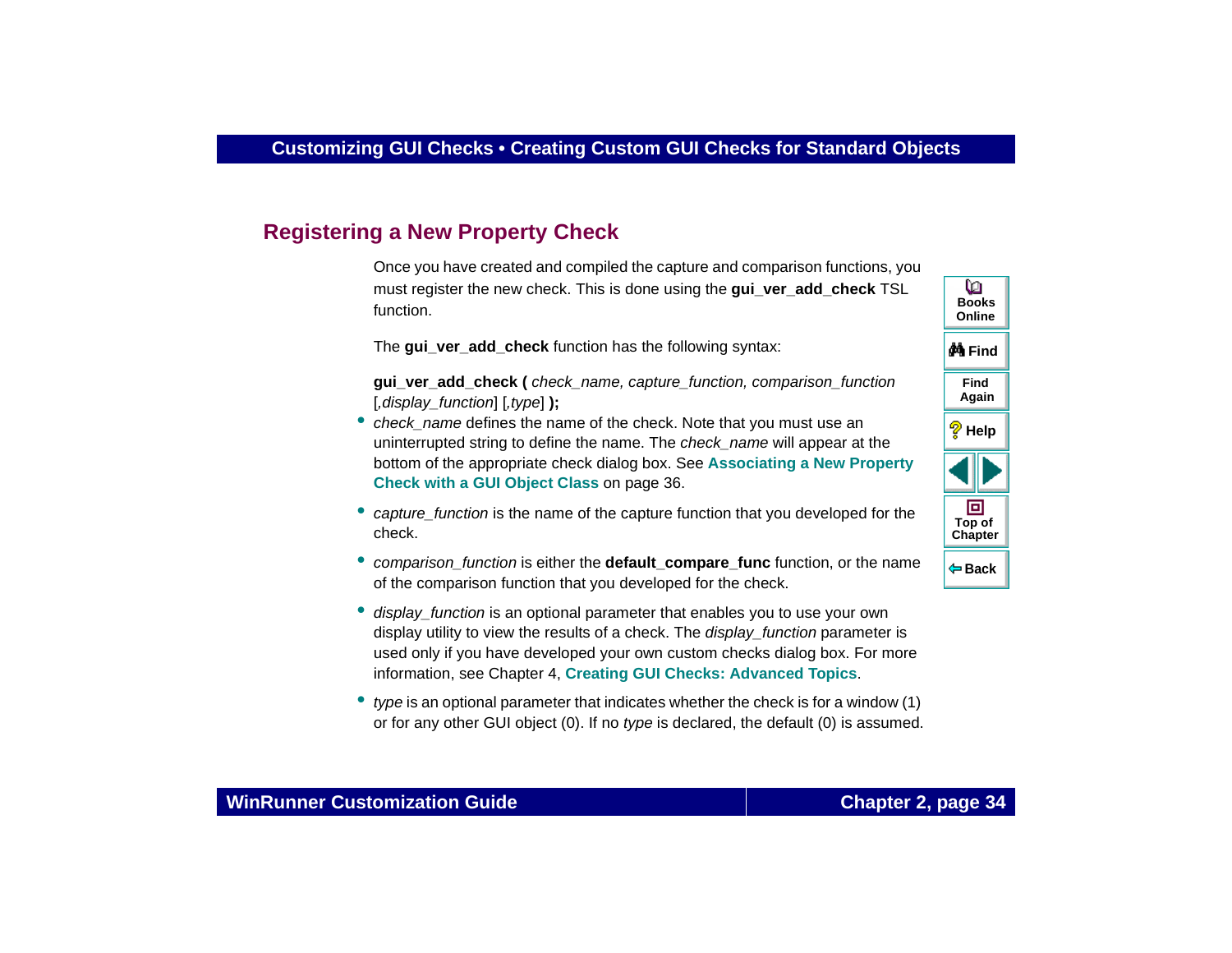In the following example, the **gui\_ver\_add\_check** function registers a check for an object's absolute x-coordinate.

gui\_ver\_add\_check("Absolute\_x","get\_abs\_x","compare\_number", "",0);

The following example shows how to specify the **default\_compare\_func** function when you register a check.

gui\_ver\_add\_check("Absolute\_x","get\_abs\_x","default\_compare\_func", "",0);

For additional information about the **gui\_ver\_add\_check** function, refer to the TSL Online Reference.

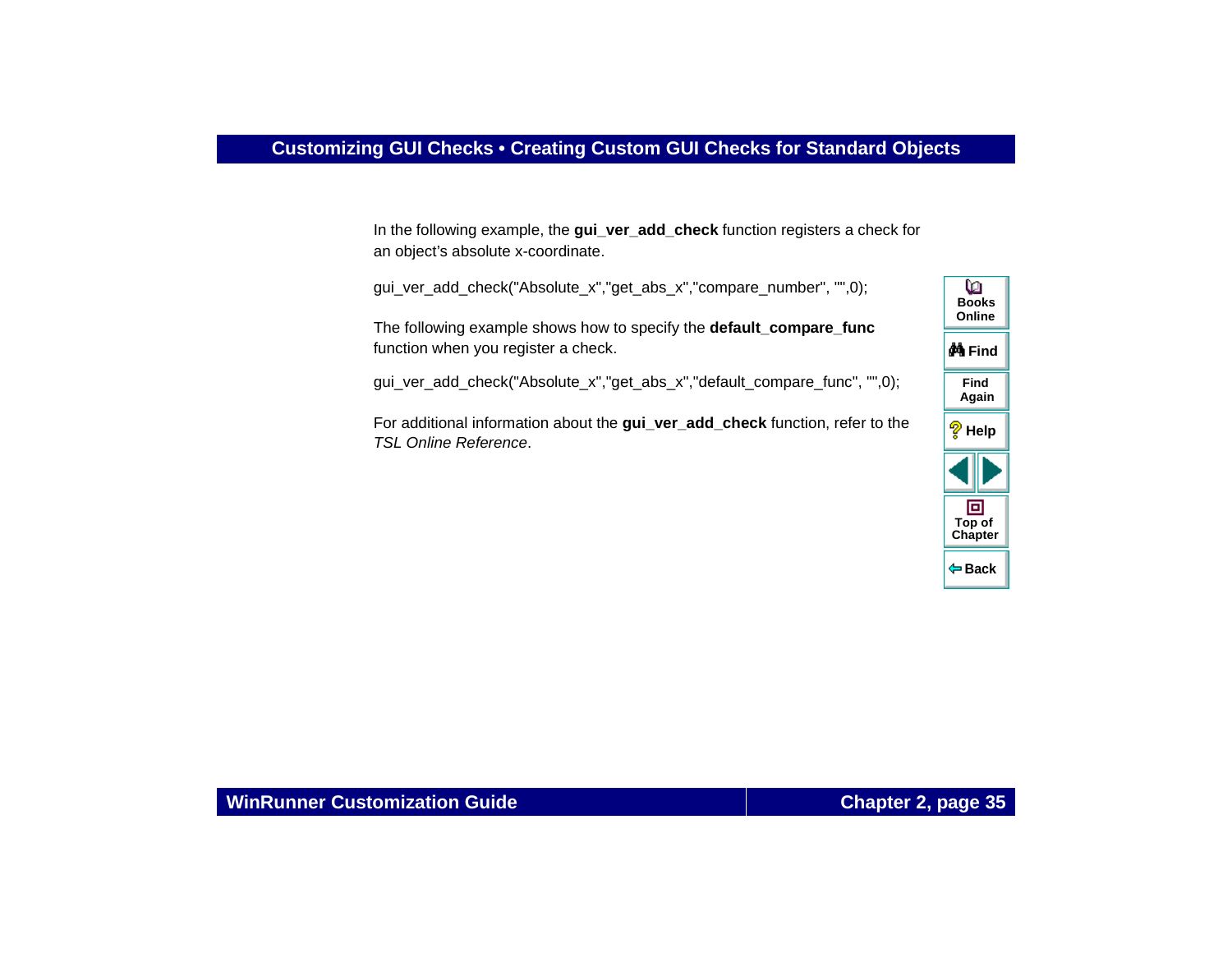# <span id="page-35-0"></span>**Associating a New Property Check with a GUI Object Class**

Once you have registered the new property check, you must associate it with a GUI object class. By associating the new property check with a class, you add the property check to the bottom of the list of properties displayed for that class in the GUI checkpoint dialog boxes.

You associate a property check with a class using the gui ver add check to class TSL function. This function has the following syntax:

**gui\_ver\_add\_check\_to\_class (** class, property*\_*check\_name **);**

- class is the name of either the MSW\_class or the standard class with which the check is associated.
- *property\_check\_name* is the name of the property check you defined using the **gui\_ver\_add\_check** TSL function. The new property check will appear at the bottom of the list of properties displayed for the class in the GUI checkpoint dialog boxes.

Note that you can associate the same property check with more than one class by repeating the **gui\_ver\_add\_check\_to\_class** function for each GUI object class.

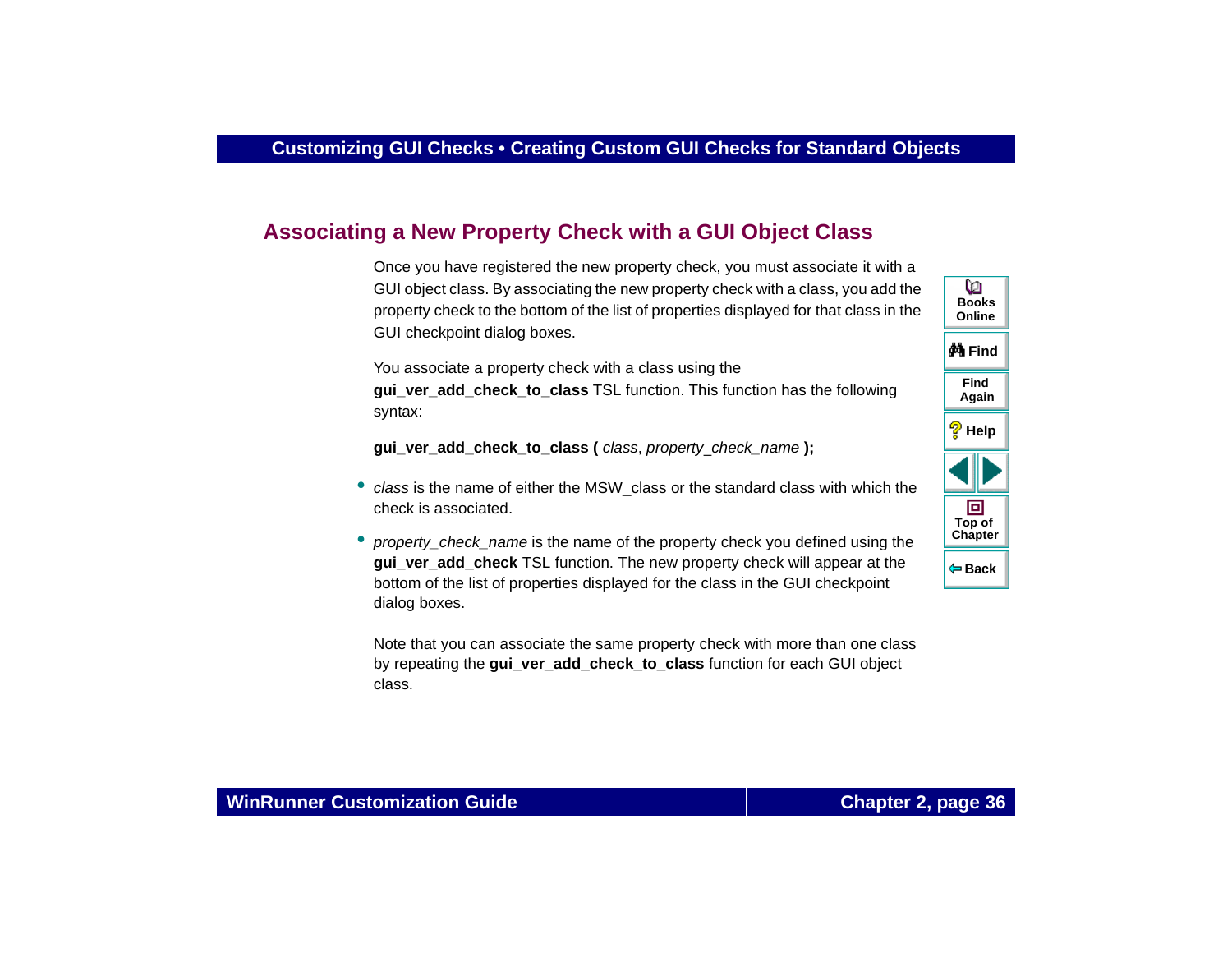#### **Example**

In the following example, the Absolute x check is added for the push button class:

qui ver add check to class ("push button", "Absolute x");

The push button parameter defines the GUI object class, while Absolute  $x$ defines the custom property check associated with it.

The following Check GUI dialog box displays the standard checks for push button class objects:

| Check GUI - C:\mercury\wrun\tmp\noname11\chklist\list2.ckl |                       |           |                |      | $\vert x \vert$ |   |
|------------------------------------------------------------|-----------------------|-----------|----------------|------|-----------------|---|
| 箇<br>⊽⊺<br>Add All<br>Select All                           | Clear All             |           |                |      |                 |   |
| <b>Objects</b>                                             | Properties            |           |                |      |                 |   |
| <b>Exit</b> Find<br>⊟…                                     | Name                  | Arguments | Expected Value |      |                 |   |
| <b>V M</b> Cancel<br>                                      | <b>图</b> Enabled<br>⊽ |           | ΟN             |      |                 | ¢ |
|                                                            | <b>图</b> Focused      |           | <b>OFF</b>     |      | 狛               |   |
|                                                            | <b>图</b> Height       |           | 23             |      | Q               |   |
|                                                            | Label                 |           | Cancel         |      |                 |   |
|                                                            | ¶ୁ Width              |           | 75             |      |                 |   |
|                                                            | ु ×                   |           | 276            |      | Ħ               |   |
|                                                            | ۹₹                    |           | 59             |      | E               |   |
|                                                            |                       |           |                |      |                 |   |
|                                                            |                       |           |                |      |                 |   |
|                                                            |                       |           |                |      |                 |   |
| <b>Highlight Selected Object</b><br>⊽                      |                       | 0K        | Cancel         | Help |                 |   |



### **WinRunner Customization Guide**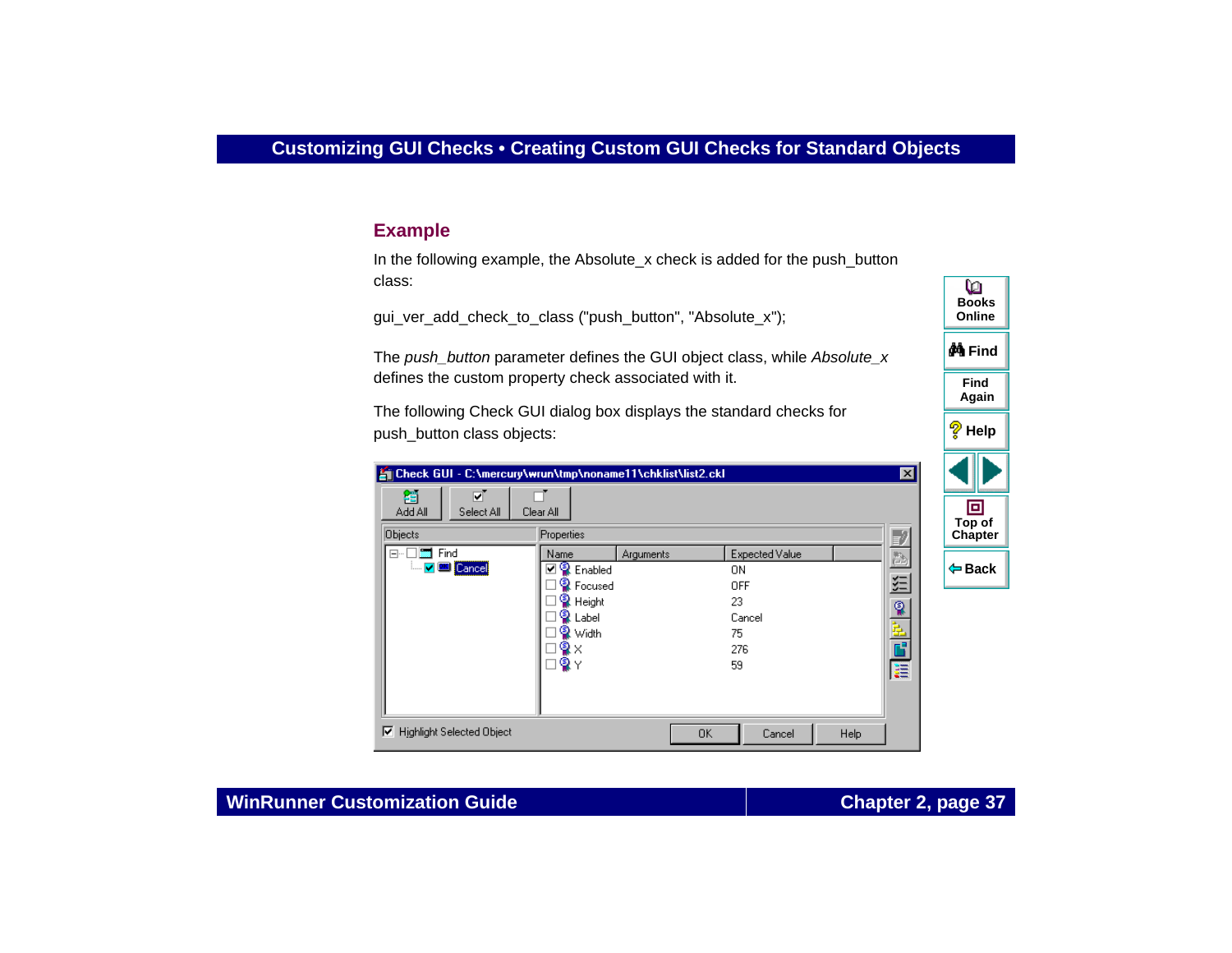The following Check GUI dialog box displays a custom check as well as the standard checks for push\_button class objects:



For additional information about the **gui\_ver\_add\_check** and the **gui** ver add check to class functions, refer to the TSL Online Reference.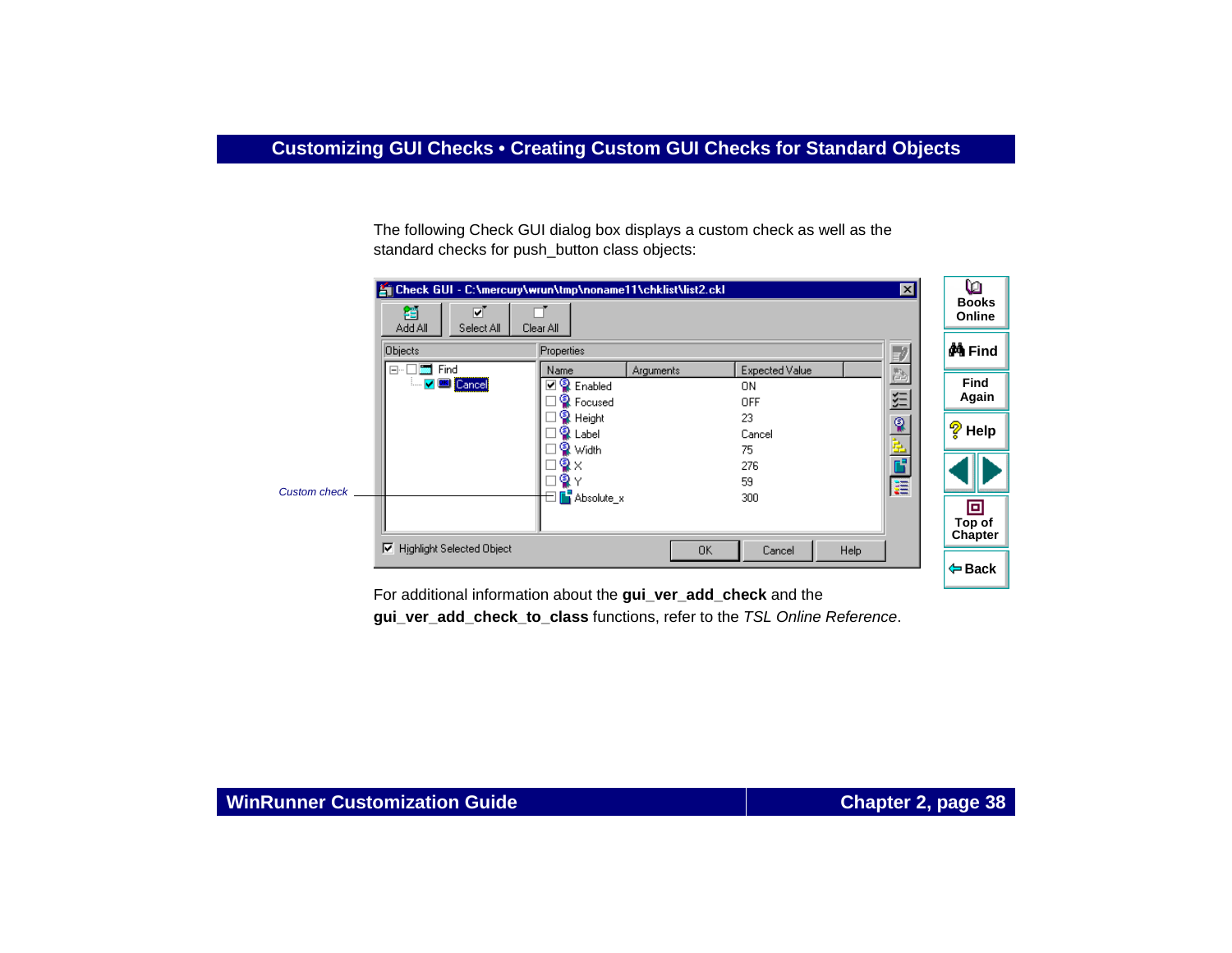# **Modifying the Default Checks for a GUI Object Class**

You can modify the default property checks for a GUI object class. Similarly, you can define your custom property checks as default checks for a GUI object class. For example, by default, WinRunner checks only whether a push button is enabled. You can modify the default checks for the push\_button class to include your custom check, Absolute\_x.

To define a custom property check as a default property check, you use the TSL function **gui\_ver\_set\_default\_checks**. This function overwrites all previous default property checks; when using it, you must include all the property checks that you want to set as defaults for the GUI object class. Note that you can define additional standard property checks as default property checks using the same function.

The **gui** ver set default checks function has the following syntax:

**gui\_ver\_set\_default\_checks (** class, check\_name<sub>1</sub>...check\_name<sub>n</sub> **)**;

- class is the name of either the MSW\_class or the Mercury class for which you want to set the default checks.
- •check\_name<sub>1-n</sub> are the names of the property checks to be set as defaults.

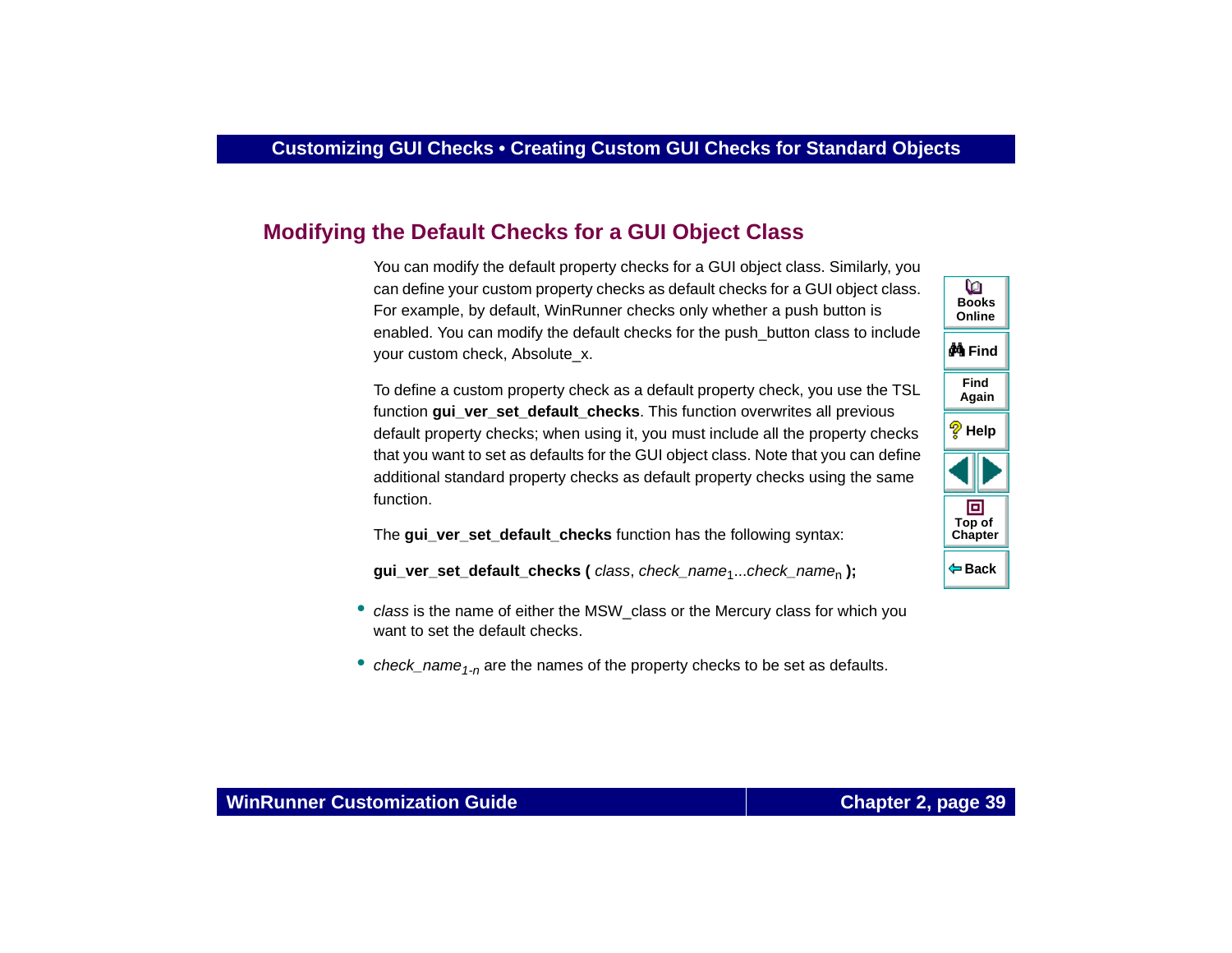#### **Example**

In the following example, the Enabled and Absolute x checks are set as the default checks for the push\_button class.

qui ver set default checks ("push button", "Enabled Absolute x");

In the following dialog box, the custom Absolute  $x$  property check is added. The standard default property check for the push\_button class, Enabled, is selected:

|                                  | Check GUI - C:\mercury\wrun\tmp\noname11\chklist\list2.ckl |                    |           |                | ×l           |
|----------------------------------|------------------------------------------------------------|--------------------|-----------|----------------|--------------|
|                                  | 箇<br>☑<br>Add All<br>Select All                            | Clear All          |           |                |              |
|                                  | <b>Objects</b>                                             | Properties         |           |                | Ð            |
|                                  | Find<br><b>E</b>                                           | Name               | Arguments | Expected Value |              |
| <b>Standard default</b><br>check | <b>V</b> DB Cancel                                         | <b>□ ♀</b> Enabled |           | 0N             |              |
|                                  |                                                            | <b>R</b> Focused   |           | <b>OFF</b>     | 甾            |
|                                  |                                                            | Height             |           | 23             | $\mathbf{Q}$ |
|                                  |                                                            | Label              |           | Cancel         |              |
|                                  |                                                            | ାହି Width          |           | 75             | 医日           |
|                                  |                                                            |                    |           | 276            |              |
|                                  |                                                            | Θ                  |           | 59             | E            |
| <b>Custom check</b>              |                                                            | Absolute_x         |           | 300            |              |
|                                  |                                                            |                    |           |                |              |
|                                  | 1⊽<br><b>Highlight Selected Object</b>                     |                    | OK.       | Cancel         | Help         |

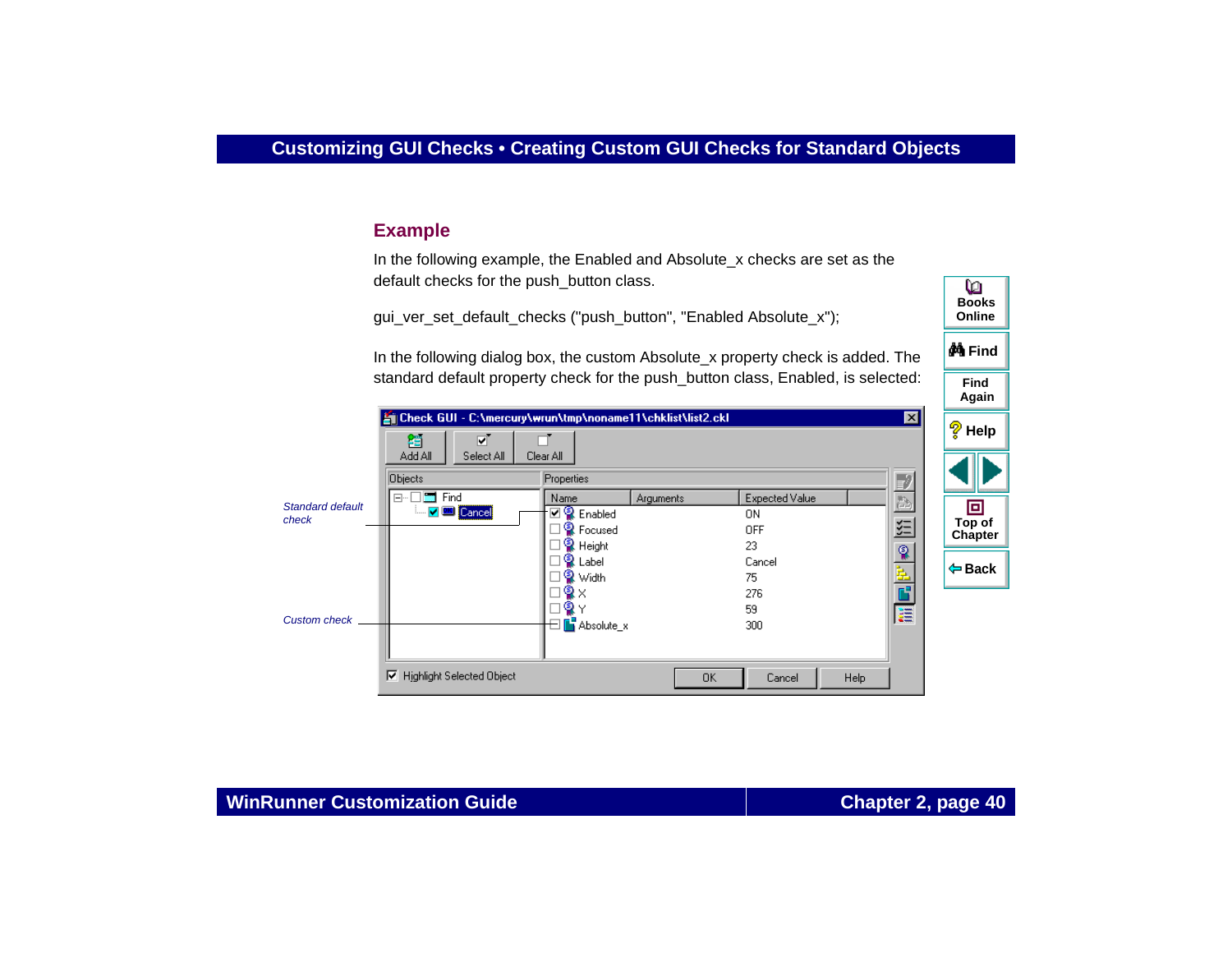In the following dialog box, both the custom Absolute\_x property check and the standard Enabled check are default property checks, i.e., they are selected by default:

|              | Check GUI - C:\mercury\wrun\tmp\noname11\chklist\list2.ckl |                                          |           |                      | ⊠       | التقارب<br><b>Books</b><br>Online |
|--------------|------------------------------------------------------------|------------------------------------------|-----------|----------------------|---------|-----------------------------------|
|              | 笛<br>☑<br>Add All<br>Select All                            | Clear All                                |           |                      |         | <b>M</b> Find                     |
|              | <b>Objects</b><br>æ.<br>Find<br>曰…<br><b>V Bill</b> Cancel | Properties<br>Name<br><b>⊡</b> • Enabled | Arguments | Expected Value<br>ΟN | ħ       | Find<br>Again                     |
|              |                                                            | ◉<br>Focused<br><b>Height</b>            |           | <b>OFF</b><br>23     | 给<br>Q  | စွ<br>Help                        |
|              |                                                            | Label<br><b>Q</b> Width                  |           | Cancel<br>75<br>276  | 린<br>пP |                                   |
| Custom check |                                                            | <b>D</b> Absolute_x                      |           | 59<br>300            | E       | ▣<br>Top of<br>Chapter            |
|              | <b>Highlight Selected Object</b><br>⊽                      |                                          | 0K        | Cancel               | Help    | <b>← Back</b>                     |

Note that when you define more than one default property check, separate the default property checks with spaces, as in the example above.

For additional information about the **gui\_ver\_set\_default\_checks** function, refer to the TSL Online Reference.

ſю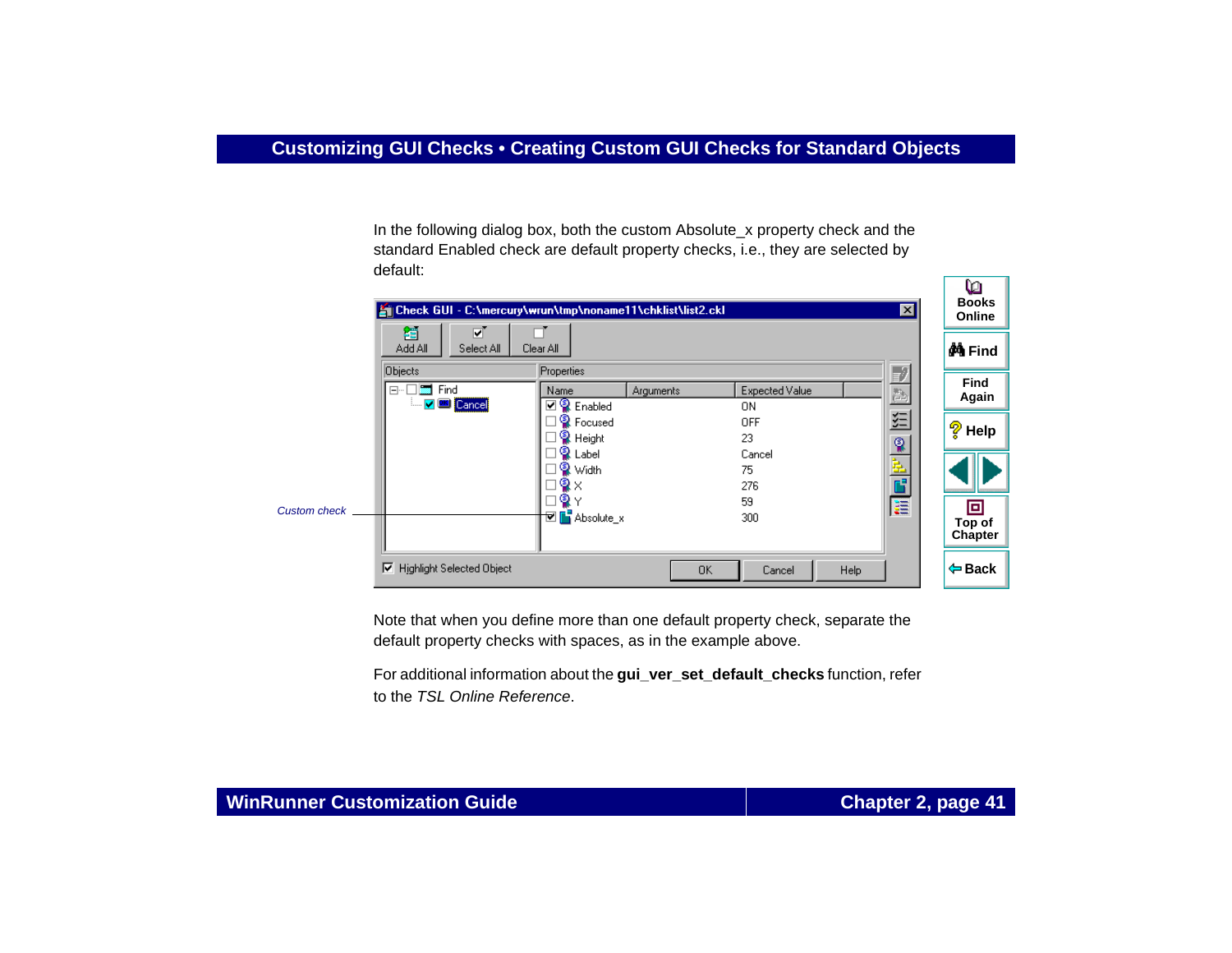# <span id="page-41-2"></span><span id="page-41-0"></span>**Customizing GUI Checks Creating GUI Checks for Custom Objects**

<span id="page-41-1"></span>You can create custom GUI object classes for verification, and develop checks for each custom class.

This chapter describes:

- **[Adding a Custom GUI Object Class for Verification](#page-45-0)**
- •**[Defining a Custom Check for a Custom GUI Object Class](#page-50-0)**

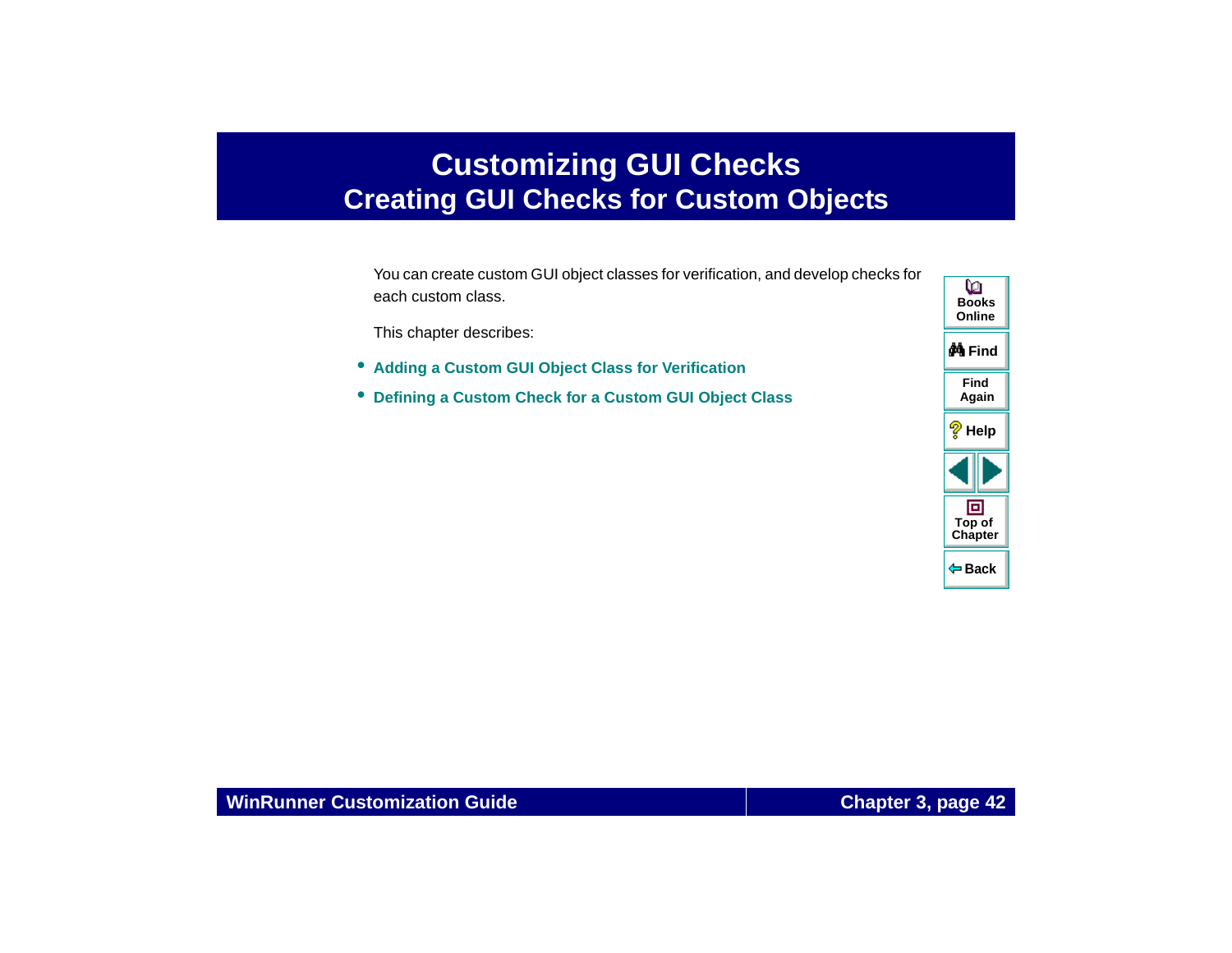## **About [Creating GUI Checks for Custom Objects](#page-41-1)**

Many applications contain GUI objects that do not belong to any of WinRunner's standard GUI object classes. By default, WinRunner recognizes these objects as belonging to the generic object class. If your application contains such objects, you can enhance your capability to check these objects by creating custom verification classes for them. You then develop property checks and GUI checkpoint dialog boxes for the new custom classes.

For each custom verification class you create, you can either:

• Use the standard WinRunner GUI checkpoint dialog boxes when you check the custom objects, as described in this chapter. You can add custom property checks to the standard dialog boxes, as required. For example, you may have objects in your application that are classified by WinRunner as belonging to the generic "object" class. You can create a custom class called "pbTool" for these objects. The pbTool class will then have its own set of property checks which will be displayed in the standard GUI checkpoint dialog boxes. Initially, the property checks displayed in these dialog boxes are the same as those displayed as for objects of the generic "object" class. Once you associate custom property checks with a custom class, these property checks are displayed whenever you create or edit a GUI checkpoint on objects belonging to this custom class.

When WinRunner does not recognize the class of a GUI object, in this case an object of the "pbTool" class, it assigns it to the generic "object" class. The GUI checkpoint dialog boxes display the property checks associated with the generic

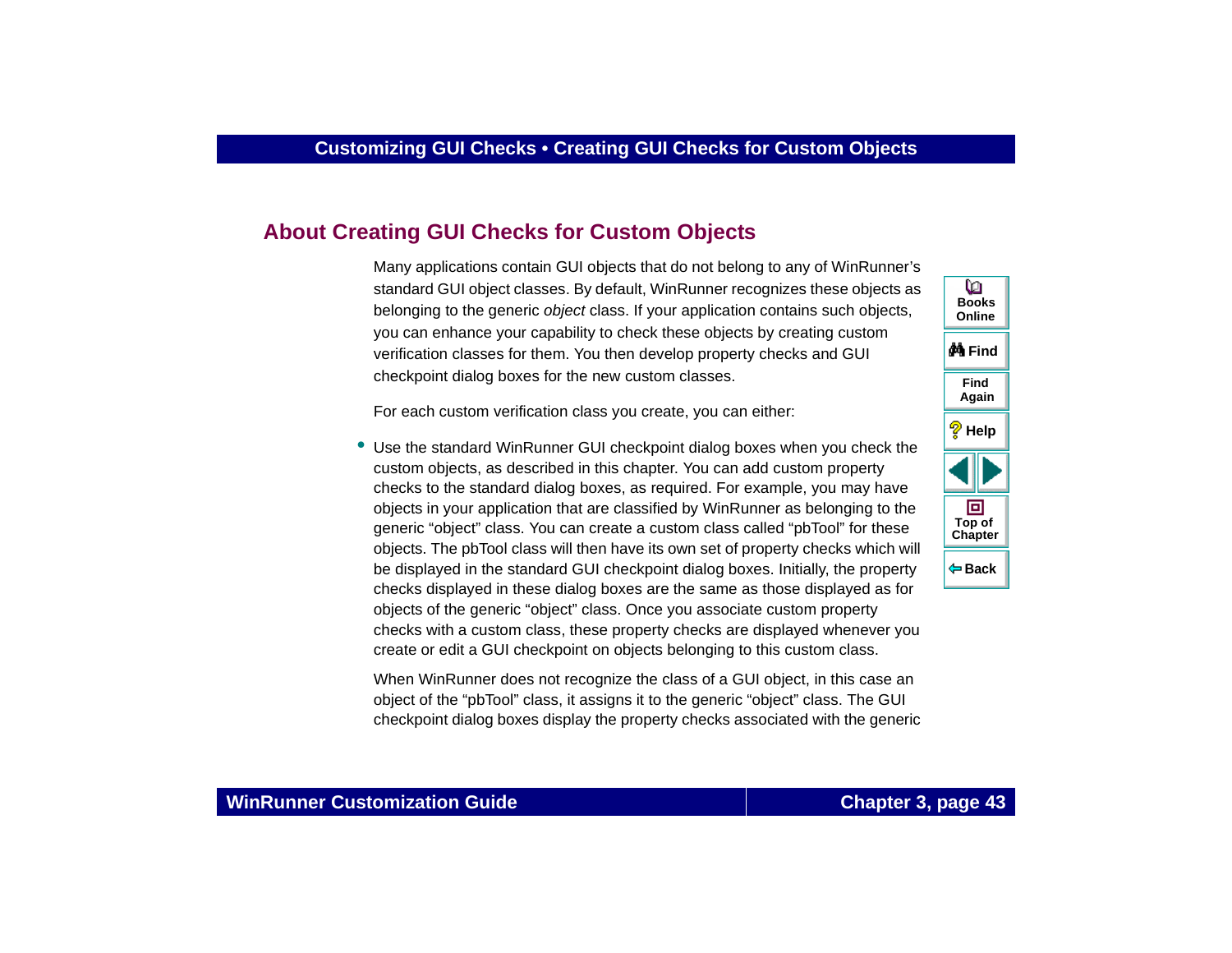object class. For a list of property checks associated with the generic object class, refer to Chapter 9, "Checking GUI Objects," in the WinRunner User's Guide.

You can add custom checks for this custom class, as described in this chapter. Develop your own GUI checkpoint dialog boxes with a customized user interface. For more information, see Chapter 4, **[Creating GUI Checks:](#page-52-0)  [Advanced Topics](#page-52-0)**.

#### **To add a new GUI object class for verification, and then develop and specify the checks for it, you perform the following steps:**

- **1** Add a new custom GUI object class for verification.
- **2** Create a capture function to establish the expected and actual results of the check.
- **3** Create a comparison function to compare the expected and the actual results.
- **4** Register the check that is defined by the capture and comparison functions.
- **5** Associate the new check with the new custom class.
- **6** Set the default checks for the new class.

The capture and comparison functions that you develop must be compiled before they can be used. Although you can do this by running the functions from a test script, it is recommended that you include all of them in a compiled module



## **WinRunner Customization Guide**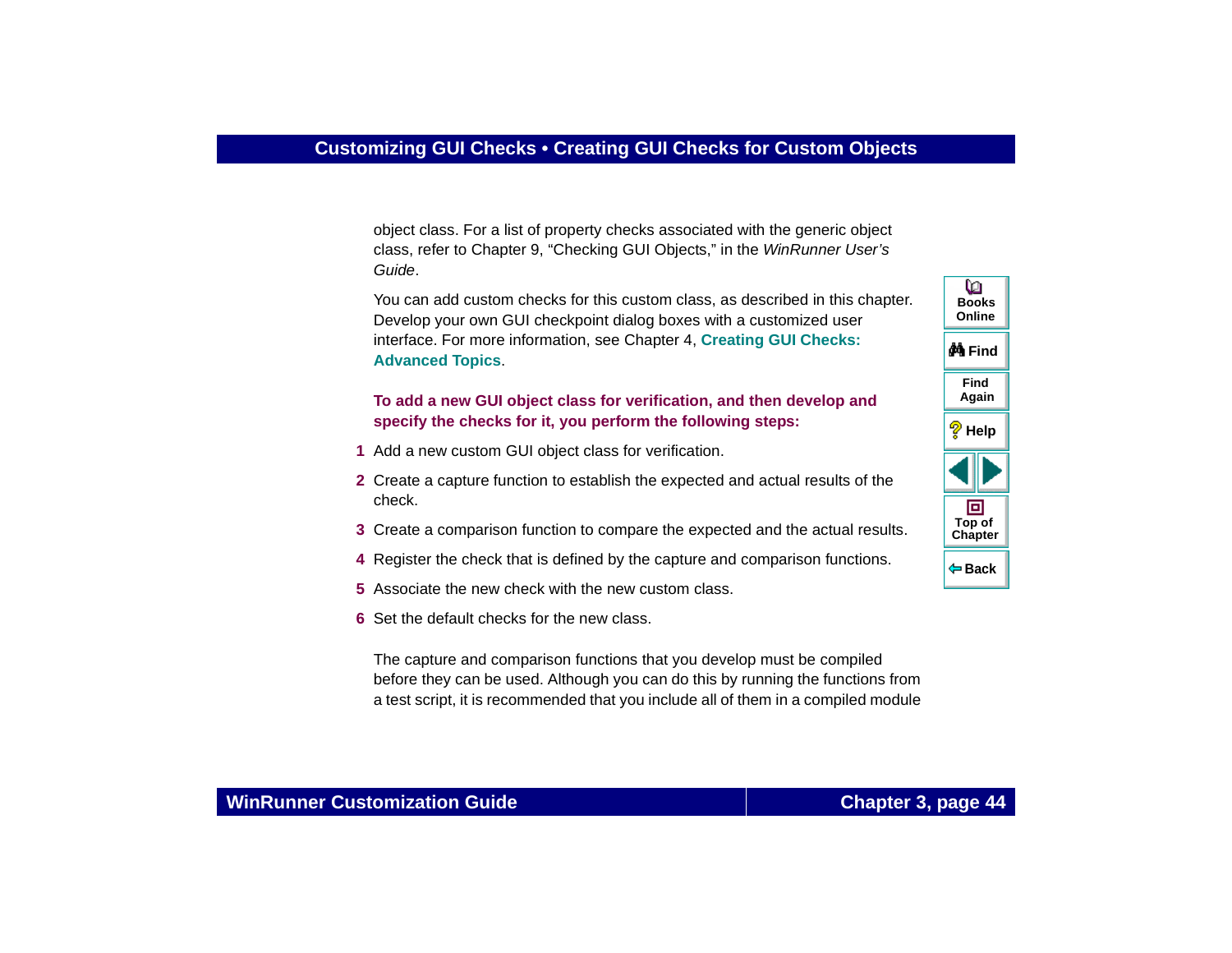and load the module from a startup test. This makes the functions available in all your WinRunner sessions. For more information on compiled modules, refer to Chapter 22, "Creating Compiled Modules," in the WinRunner User's Guide.

You can use WinRunner's Function Generator to generate all the required function calls, and then insert them directly into your test scripts. You can find the functions in the "GUI verification" category of the Function Generator. For more information on automatically generating and inserting functions, refer to Chapter 19, "Generating Functions," in the WinRunner User's Guide.

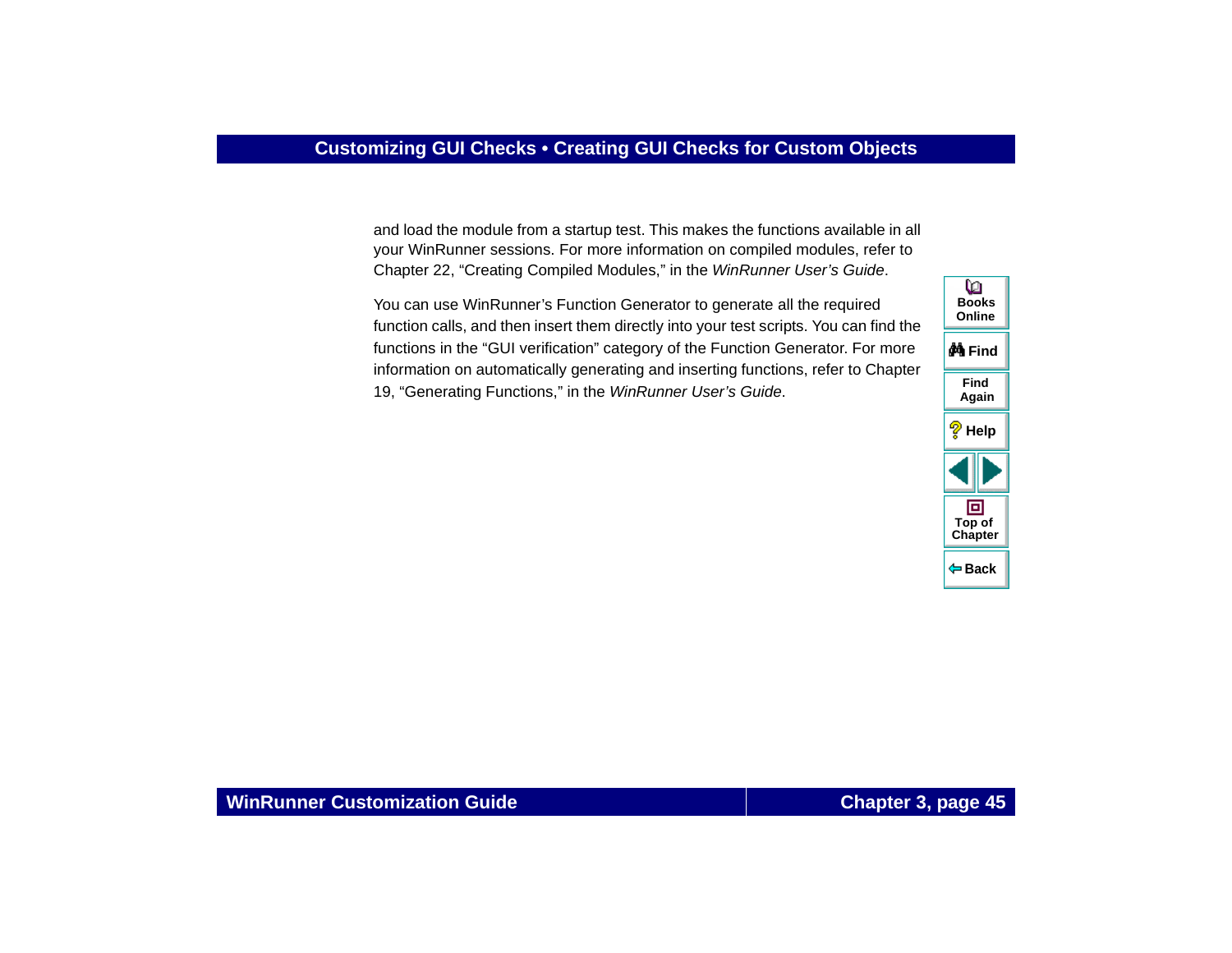# <span id="page-45-0"></span>**Adding a Custom GUI Object Class for Verification**

If you are implementing property checks for an object that does not belong to a standard WinRunner GUI object class, you must first define a new verification class for the object and then specify the property checks for the object class. You define a new class using the **gui\_ver\_add\_class** function. This function has the following syntax:

**gui\_ver\_add\_class (** class\_name **[**,ui\_function**] [**,default\_check\_function**] );**

- class\_name is either the MSW\_class property or the standard class property of the object. Use the GUI Spy to find the MSW\_class property. For information on using the GUI Spy, refer to Chapter 6, "Configuring the GUI Map," in the WinRunner User's Guide.
- The optional *ui\_function* parameter enables you to develop and display the GUI checkpoint dialog boxes with a customized user interface. You create your own check dialog box only if this will enable you to more easily select the checks for a given checkpoint. For more information, see Chapter 4, **[Creating GUI Checks:](#page-52-0)  [Advanced Topics](#page-52-0)**.



You can use the **Property List** button in the GUI checkpoint dialog boxes to call the ui\_function parameter. Note that this button is displayed only if at least one object in the Objects pane of the dialog box belongs to a class for which the ui function parameter has been defined using the **gui ver add class** function.

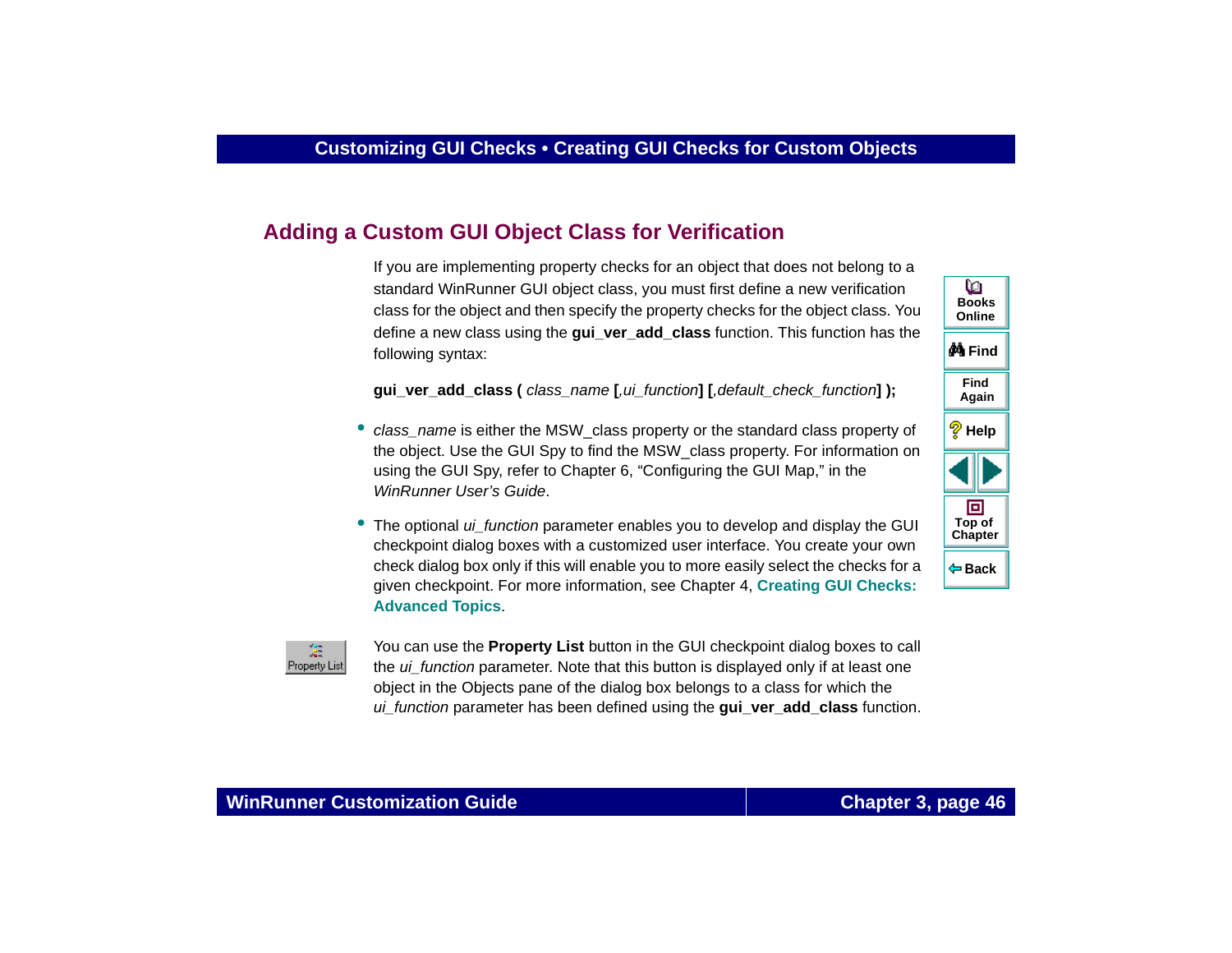If you do not specify a *ui\_function*, the set of property checks displayed for the new class will have the same checks as those displayed for the generic "object" class. For information on associating property checks with a class, see **[Associating a New Property Check with a GUI Object Class](#page-35-0)** on page 36.

• The optional *default\_check\_function* parameter enables you to specify the runtime default checks for the new class. You use the *default check function* parameter only if you specify a *ui\_function*, and you want to override the default checks. For more information, see Chapter 4, **[Creating GUI Checks: Advanced](#page-52-0)  [Topics](#page-52-0)**.

Note that by default, the property checks displayed in the GUI checkpoint dialog boxes for a custom class are the same as those displayed for the generic object class. You can add your own custom checks for the custom class, so that they will be displayed for that class in the GUI checkpoint dialog boxes.

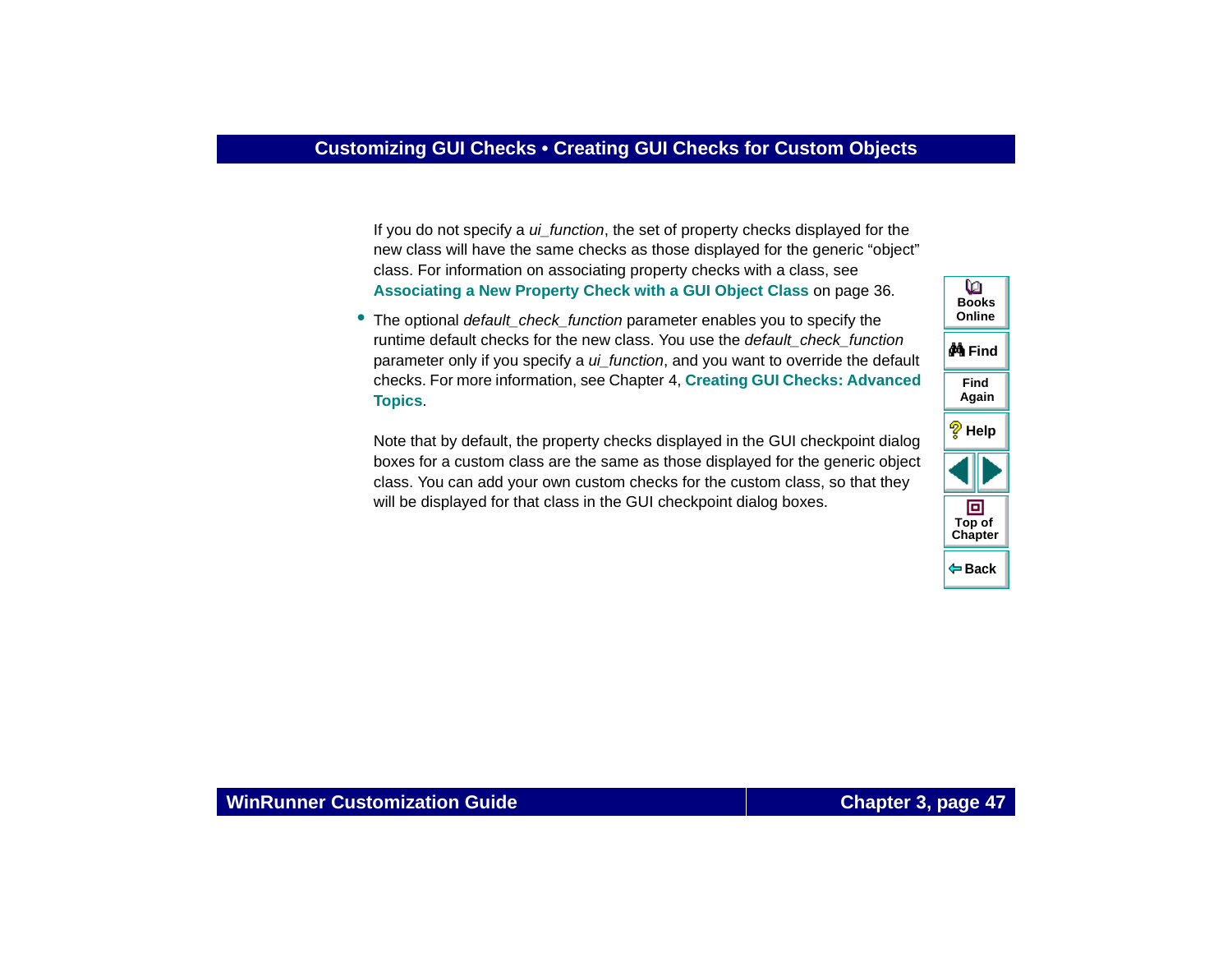The Check GUI dialog box below displays the default checks for any custom object, which is associated with the generic "object" class:

| Check GUI - C:\mercury\wrun\tmp\noname11\chklist\list3.ckl      |                                                          |           |                                    | 図            | o<br><b>Books</b>      |
|-----------------------------------------------------------------|----------------------------------------------------------|-----------|------------------------------------|--------------|------------------------|
| 箇<br>☞<br>Add All<br>Select All                                 | Clear All                                                |           |                                    |              | Online                 |
| <b>Objects</b>                                                  | Properties                                               |           |                                    | 3            | <b>@A</b> Find         |
| Login<br>曰…<br>$\blacksquare$ $\blacksquare$ $\clubsuit$ pbTool | Name<br><b>R</b> Enabled<br><b>R</b> Focused             | Arguments | Expected Value<br>ΟN<br><b>OFF</b> | 怨            | <b>Find</b><br>Again   |
|                                                                 | □ <mark>•</mark> Height<br>⊡ <mark>©</mark> Width<br>⊡¶x |           | 19<br>111<br>93                    | ୍କୁ          | ę<br>Help              |
|                                                                 | ⊡ਊY                                                      |           | 72                                 | i.<br>E<br>E |                        |
|                                                                 |                                                          |           |                                    |              | o<br>Top of<br>Chapter |
| ⊽<br><b>Highlight Selected Object</b>                           |                                                          | 0K        | Cancel                             | Help         | $\Leftrightarrow$ Back |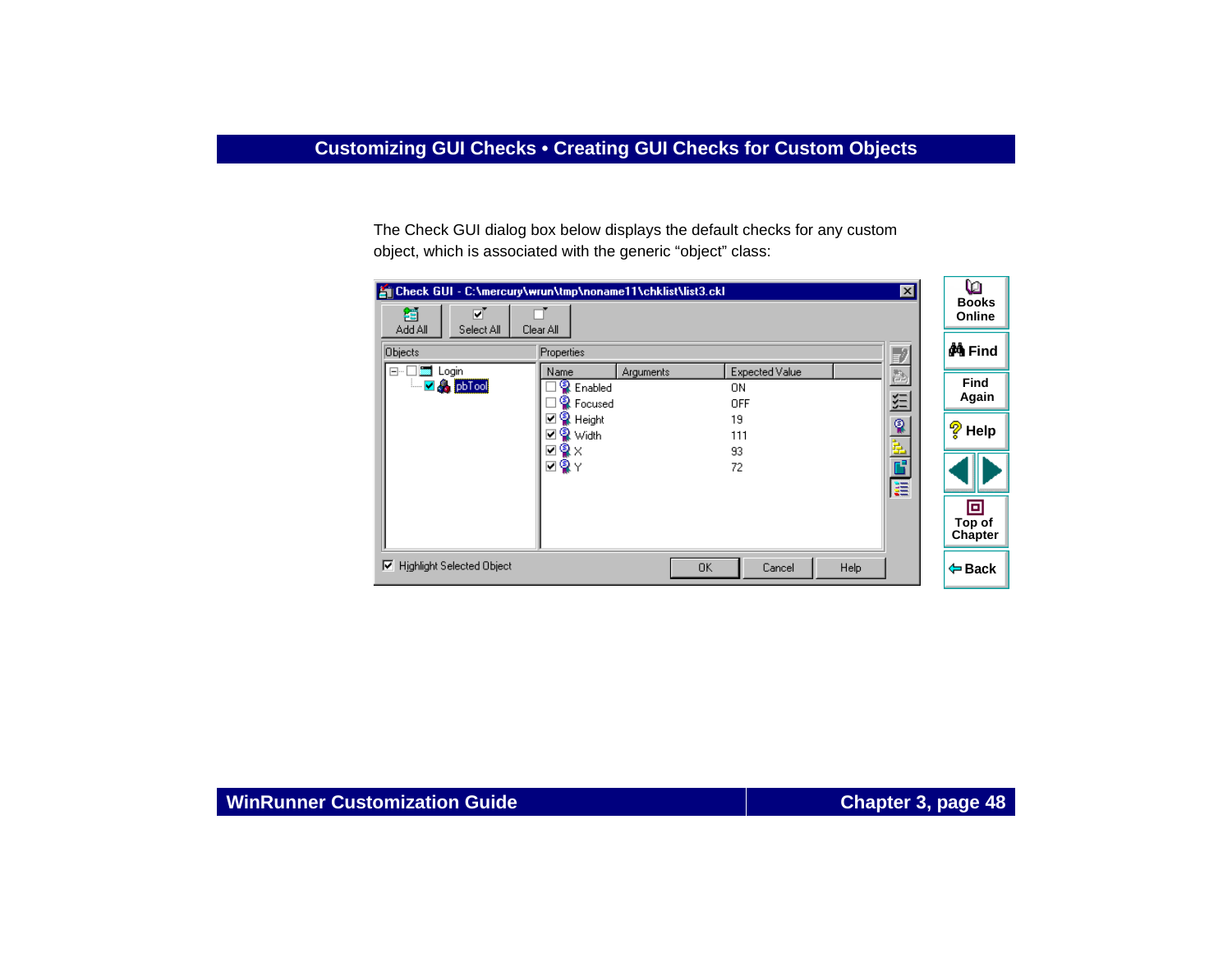You can add a custom check for this custom class, as shown in the dialog box below:



You can also map custom objects to standard object classes. For additional information, refer to Chapter 6, "Configuring the GUI Map," in the WinRunner User's Guide.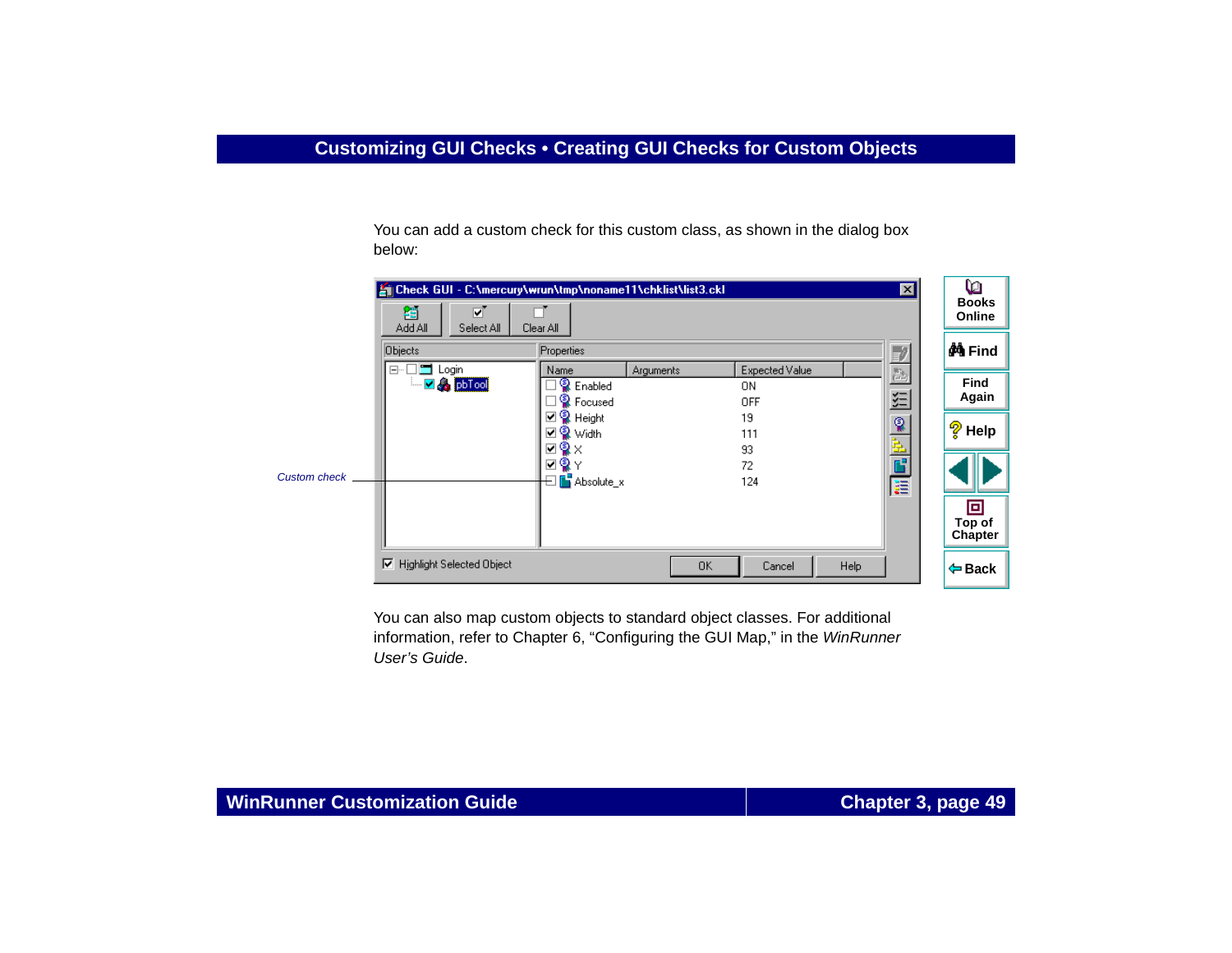## **Example: Adding a New GUI Object Class for Verification**

You can use WinRunner's GUI Spy to see the properties of the toolbar in the Paint application. For information on using the GUI Spy, refer to Chapter 6, "Configuring the GUI Map," in the *WinRunner User's Guide*. WinRunner recognizes the toolbar as belonging to the generic "object" class. The MSW\_class property of the toolbar is "pbTool." You can create a custom class for the toolbar using the following statement:

gui\_ver\_add\_class( "pbTool" );

|                                                                                                                                                                                                                                                                                                                                                                                                                                                                                                                                                                                                                                                                                                                                                                                 | Again                                   |
|---------------------------------------------------------------------------------------------------------------------------------------------------------------------------------------------------------------------------------------------------------------------------------------------------------------------------------------------------------------------------------------------------------------------------------------------------------------------------------------------------------------------------------------------------------------------------------------------------------------------------------------------------------------------------------------------------------------------------------------------------------------------------------|-----------------------------------------|
| ⊠<br>Check GUI - C:\mercury\wrun\tmp\noname11\chklist\list3.ckl<br>⊽⊺<br>箇                                                                                                                                                                                                                                                                                                                                                                                                                                                                                                                                                                                                                                                                                                      | ೪<br>Help                               |
| Add All<br>Select All<br>Clear All<br><b>Objects</b><br><b>Properties</b><br>Ξ,<br>Login<br>Expected Value<br>$\Box$<br>Name<br>Arguments<br>灎<br>$\n  o$ $\overline{\phantom{a}}$ $\overline{\phantom{a}}$ $\overline{\phantom{a}}$ $\overline{\phantom{a}}$ $\overline{\phantom{a}}$ $\overline{\phantom{a}}$ $\overline{\phantom{a}}$ $\overline{\phantom{a}}$ $\overline{\phantom{a}}$ $\overline{\phantom{a}}$ $\overline{\phantom{a}}$ $\overline{\phantom{a}}$ $\overline{\phantom{a}}$ $\overline{\phantom{a}}$ $\overline{\phantom{a}}$ $\overline{\phantom{a}}$ $\overline{\phantom{a}}$ $\overline{\$<br>Enabled<br>0N.<br>:<br>钤<br>¶≹ Focused<br><b>OFF</b><br><b>A</b> Height<br>⊽<br>19<br>್ಟಿ<br>ାରୁ Width<br>▿<br>111<br>塾<br>⊡ଵ×<br>93<br>æ<br>⊡¶Y<br>72<br>E | ▣<br>Top of<br>Chapter<br><b>← Back</b> |
| <b>Highlight Selected Object</b><br> ⊽<br>0K<br>Cancel<br>Help                                                                                                                                                                                                                                                                                                                                                                                                                                                                                                                                                                                                                                                                                                                  |                                         |

By default, the property checks displayed in the GUI checkpoint dialog boxes for the "pbTool" class are the same as those displayed for the generic "object" class. **Find**

**M** Find

**BooksOnline**

o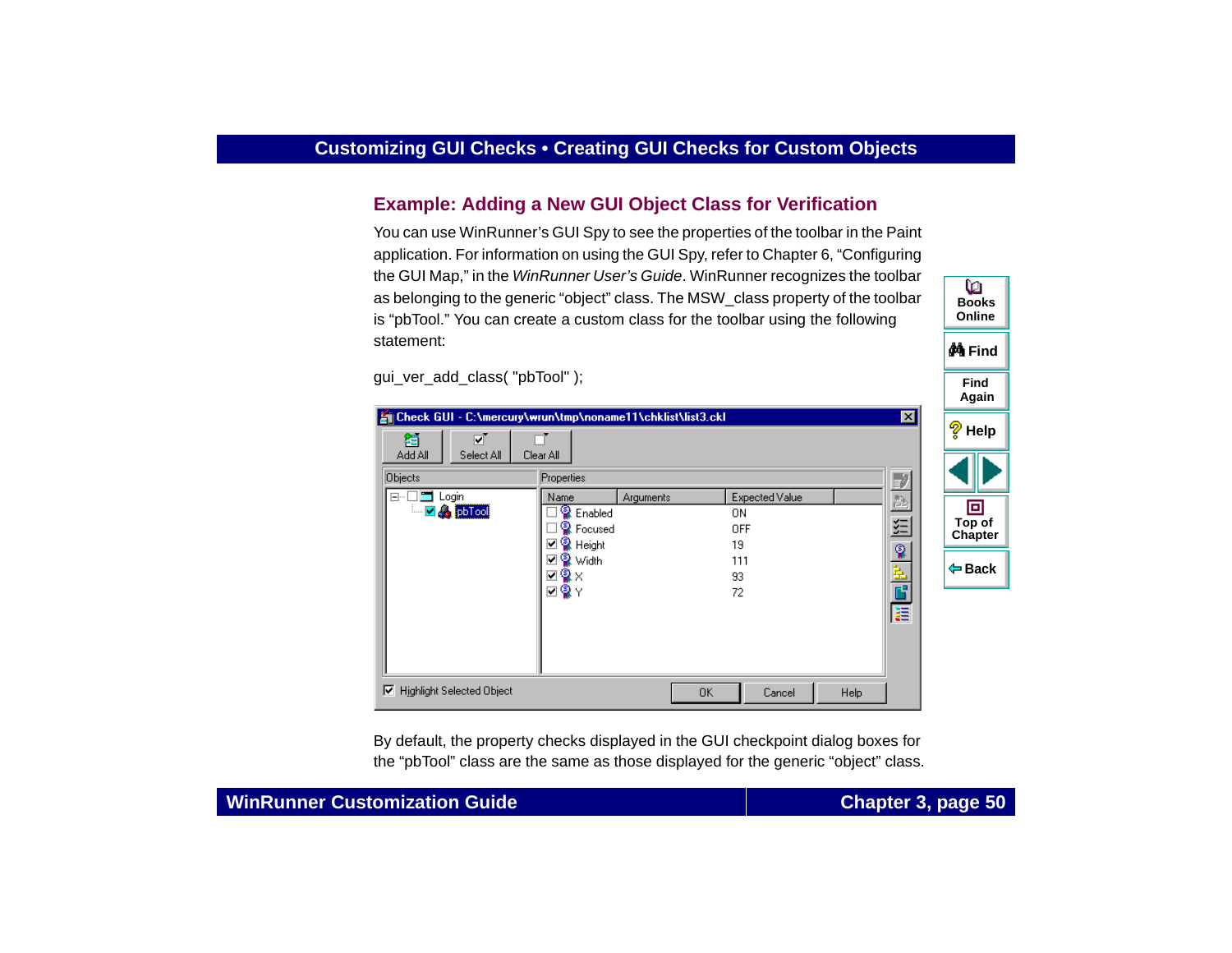# <span id="page-50-0"></span>**Defining a Custom Check for a Custom GUI Object Class**

Once you have created a custom class for verification, you can add property checks to the custom class.

To add the property checks to a custom class, perform the tasks listed below. For details of each of these tasks, see Chapter 2, **[Creating Custom GUI Checks for](#page-19-1)  [Standard Objects](#page-19-1)**.

#### **1 Create a capture function.**

The capture function establishes and stores the expected and actual results for the property check.

#### **2 Create a comparison function.**

After the capture function has determined the expected and actual results for a property check, WinRunner verifies the results to determine whether the check passed. To verify a check, you can either create your own comparison function, or use WinRunner's standard comparison function, **default\_compare\_func**.

#### **3 Register the new check.**

Once you have created a new GUI object class for verification and developed and compiled the capture and comparison functions, you must register the new check that the functions define. This is done using the **gui\_ver\_add\_check** TSL function.

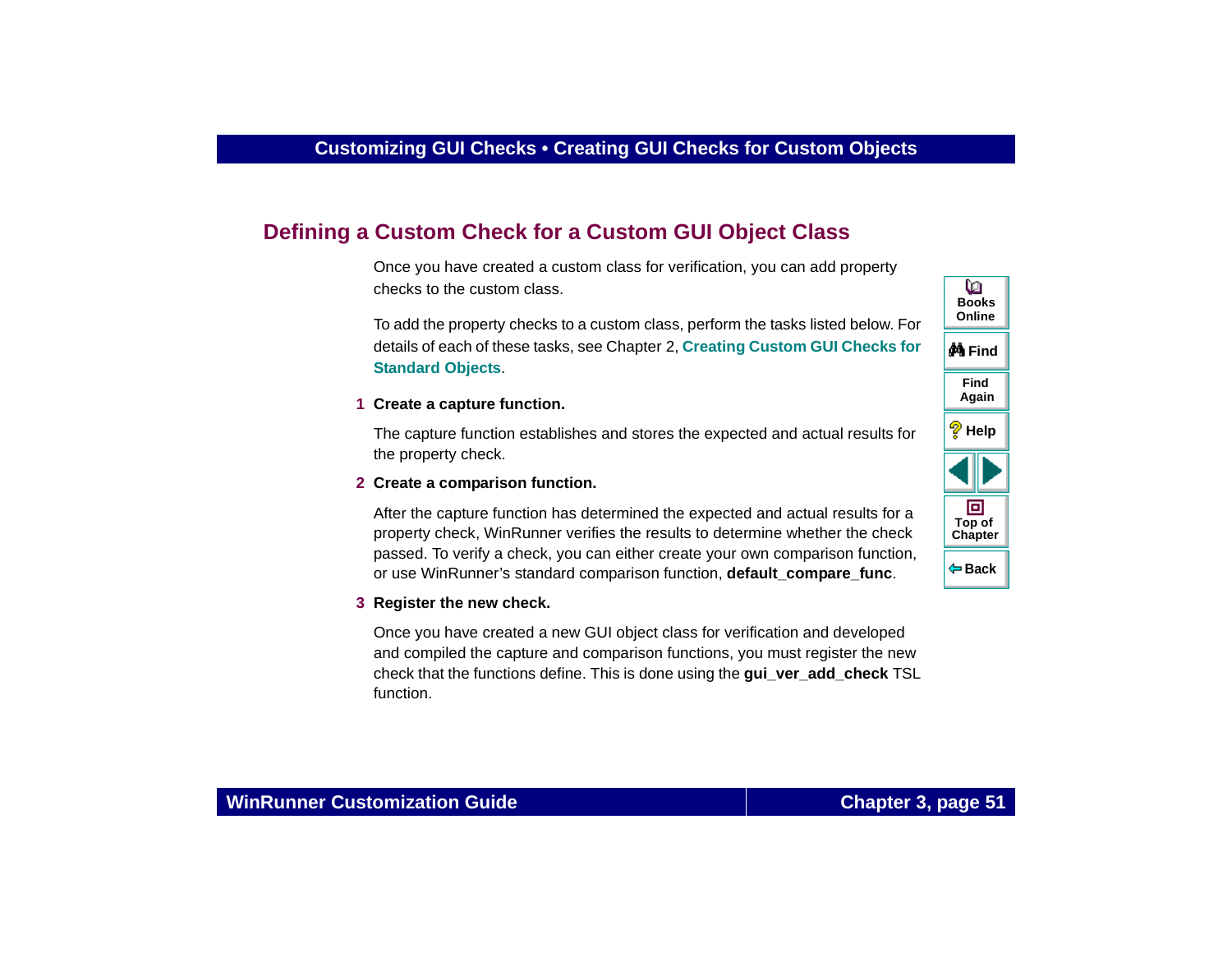#### **4 Associate the new property check with a class.**

Having registered the new property check, you associate it with a custom GUI object class for verification. By associating the new property check with a class, you add the property check to the list of property checks displayed for that class in the GUI checkpoint dialog boxes. You associate the property check with a class using the **gui\_ver\_add\_check\_to\_class** TSL function.

#### **5 Set the default checks.**

You set the default checks for a custom GUI object class using the **gui\_ver\_set\_default\_checks TSL** function**.** 

For additional information about the TSL functions described above, refer to the TSL Online Reference**.**

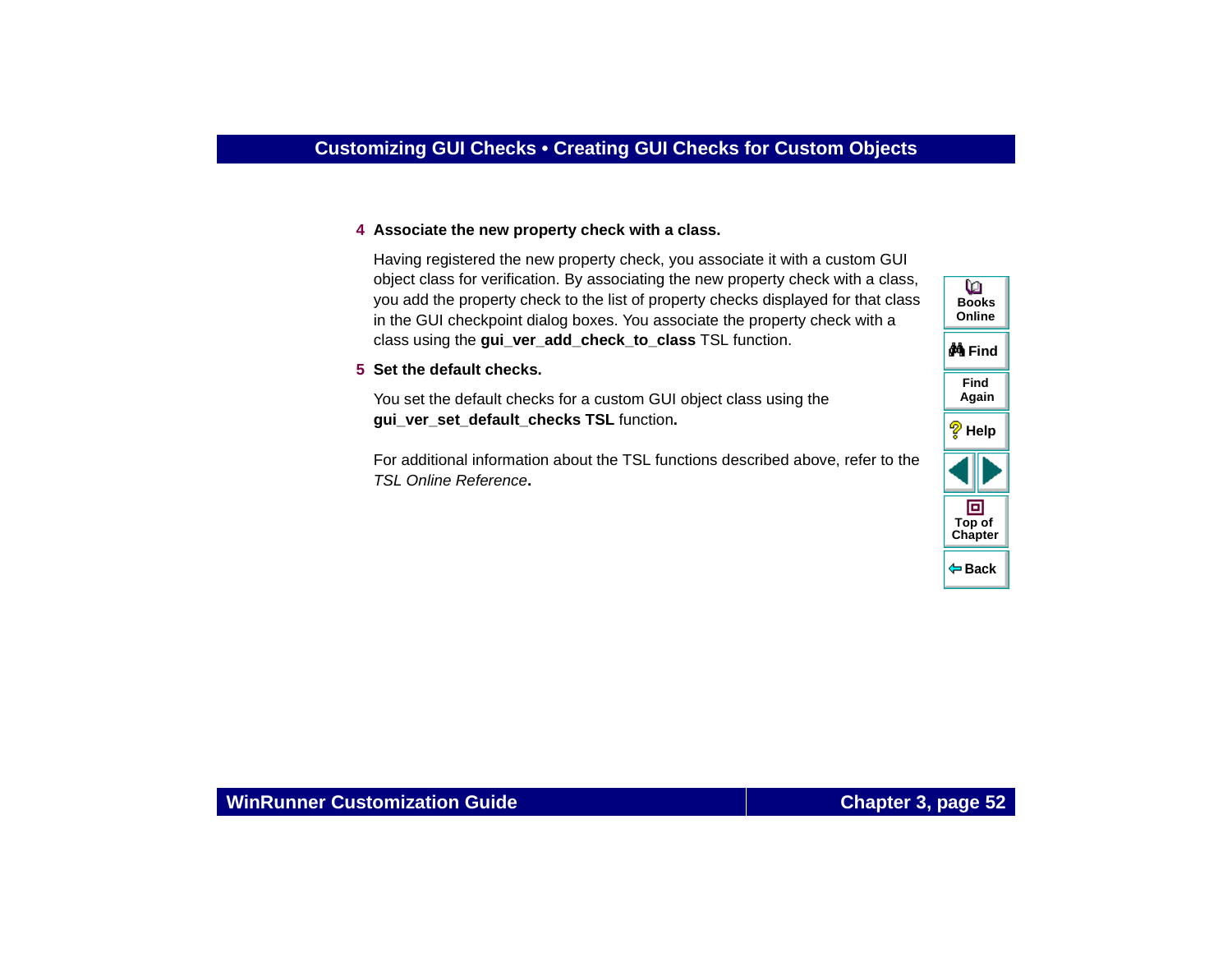# <span id="page-52-1"></span>**Customizing GUI Checks Creating GUI Checks: Advanced Topics**

<span id="page-52-0"></span>You can create your own user interface for the GUI checkpoint dialog boxes for objects of a custom GUI object class. In addition, you can implement your own results display utility for the check.

This chapter describes:

- **[Adding a New GUI Object Class for Verification](#page-54-0)**
- •**[Creating Capture and Comparison Functions](#page-56-0)**
- **[Registering the New Check](#page-57-0)**
- **[Setting the Default Checks](#page-60-0)**
- **[Implementing Advanced GUI Checking](#page-61-0)**

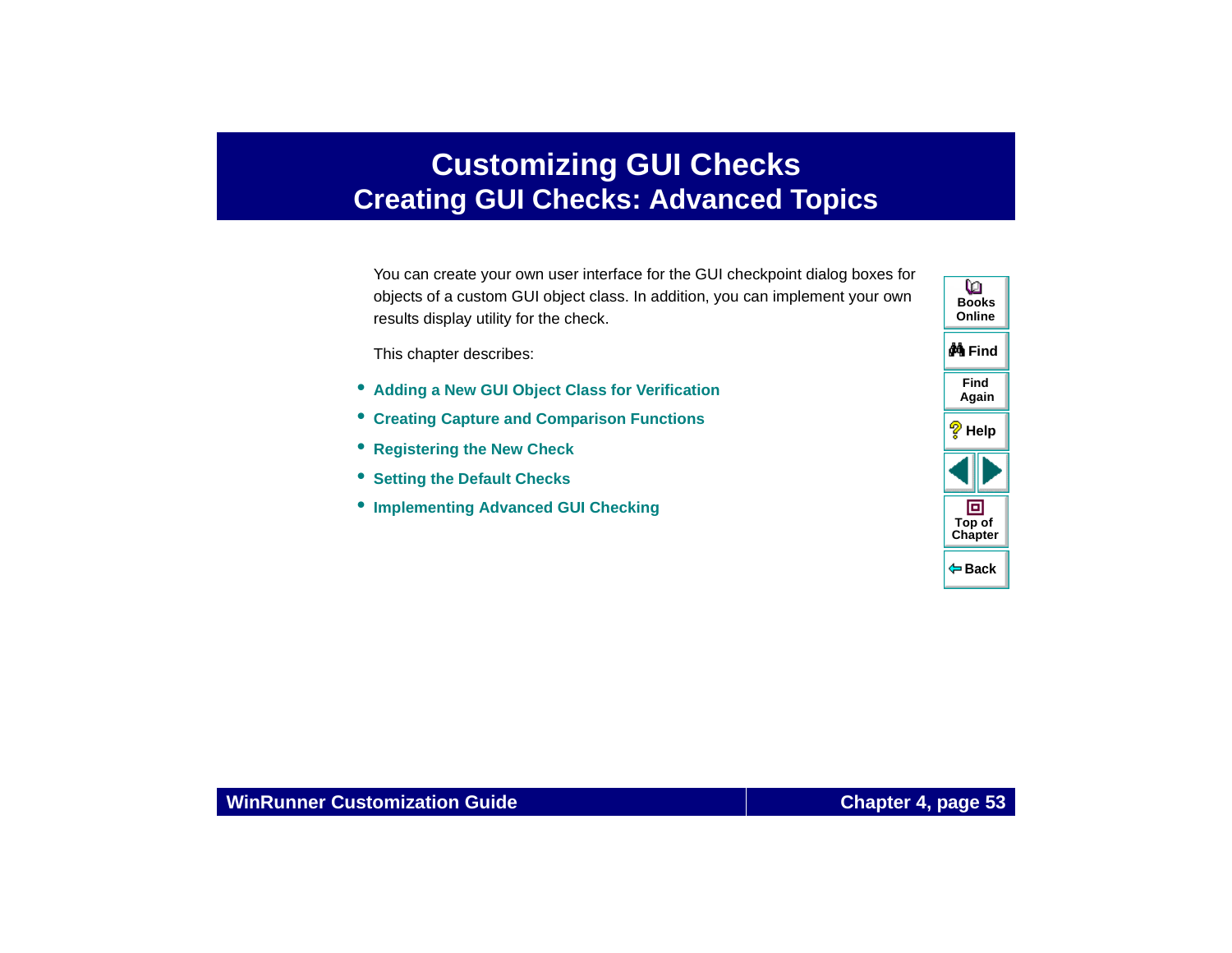# **About Advanced Topics in Creating GUI Checks**

If your application contains objects that do not belong to a standard WinRunner GUI object class, you can create a custom class in order to check them. For each custom class, you can either:

- Use the standard WinRunner GUI checkpoint dialog boxes, which include the standard checks for the generic "object" class, as well as any custom checks you add. For more information, see Chapter 3, **[Creating GUI Checks for Custom](#page-41-2)  [Objects](#page-41-2)**.
- Develop your own GUI checkpoint dialog boxes with a customized user interface and an associated results display facility, as described in this chapter.

#### **To add a new GUI object class, and then develop a custom user interface and custom results display utility, you perform the following steps:**

- **1** Define a new custom GUI object class, and develop GUI checkpoint dialog boxes with a customized user interface.
- **2** Create a capture function to establish the expected and actual results of the check.
- **3** Create a comparison function to compare the expected and the actual results.
- **4** Register the property check that is defined by the capture and comparison functions.
- **5** Set the default checks for the new class.

**Back**

**[Chapter](#page-52-1) Top of**

回

**Find**

**Again**

**Help**

**M**iFind

**BooksOnline**

o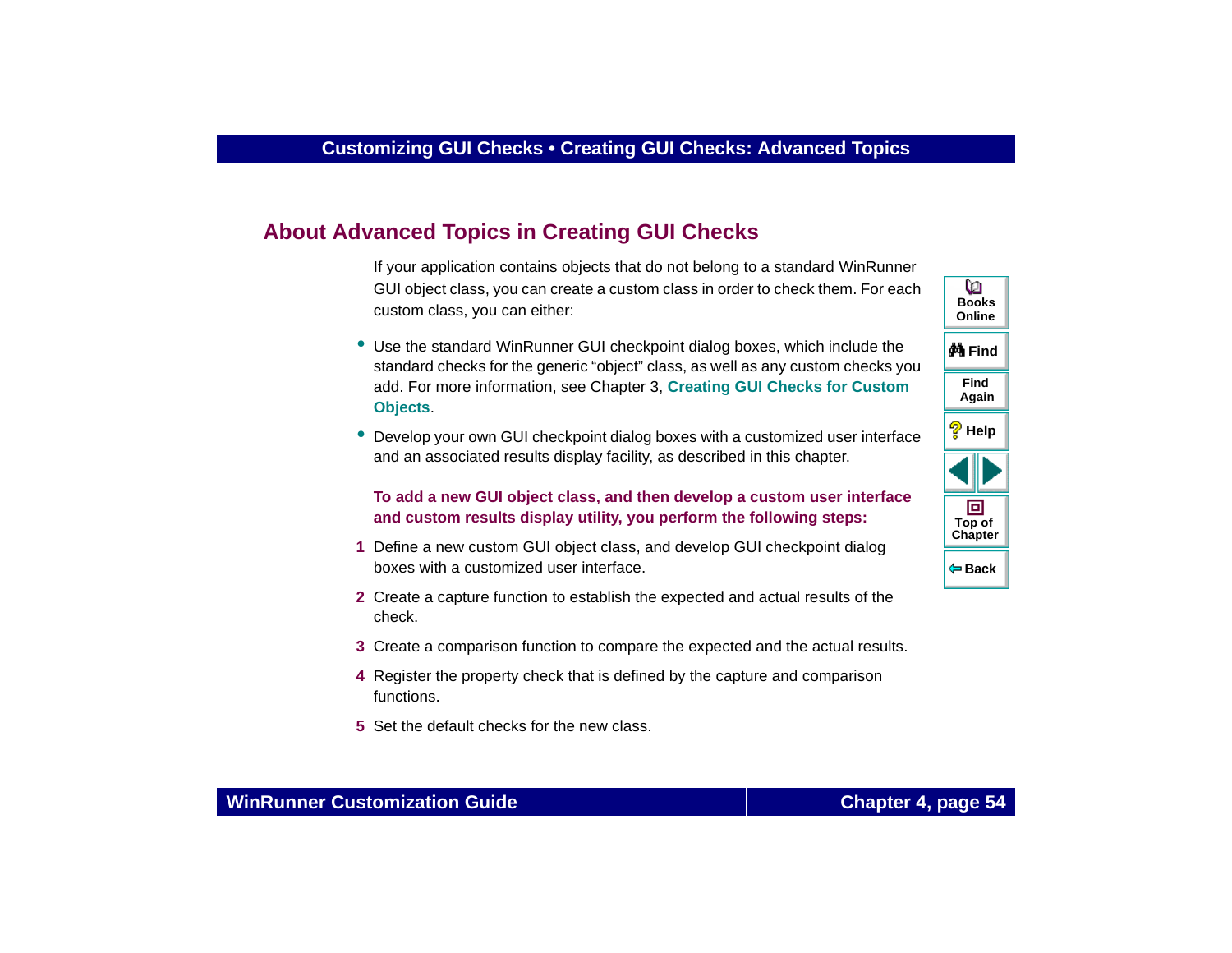# <span id="page-54-0"></span>**Adding a New GUI Object Class for Verification**

You define a new GUI object class for verification using the function **gui** ver add class. For details on defining a new class for verification, see Chapter 3, **[Creating GUI Checks for Custom Objects](#page-41-2)**.

Note that when you use the gui\_ver\_add\_class function, the ui\_function parameter is the name of the user-defined function that enables you to develop and display the GUI checkpoint dialog boxes with a customized user interface. The Check GUI dialog box is displayed when you double-click a GUI object when creating a GUI checkpoint. You create GUI checkpoint dialog boxes with a customized user interface to enable you to more effectively select the checks for a given checkpoint. For example, suppose you have a custom class for tables. You could develop GUI checkpoint dialog boxes with a customized user interface that enable you to easily select which columns of the table to compare, and on what basis to compare the columns.

The *ui\_function* parameter has the following syntax:

function **ui** function( in window, in object, inout check list, inout arg list);

- •window is the description of the window in which the object exists.
- •object is the description of the object selected by the user.

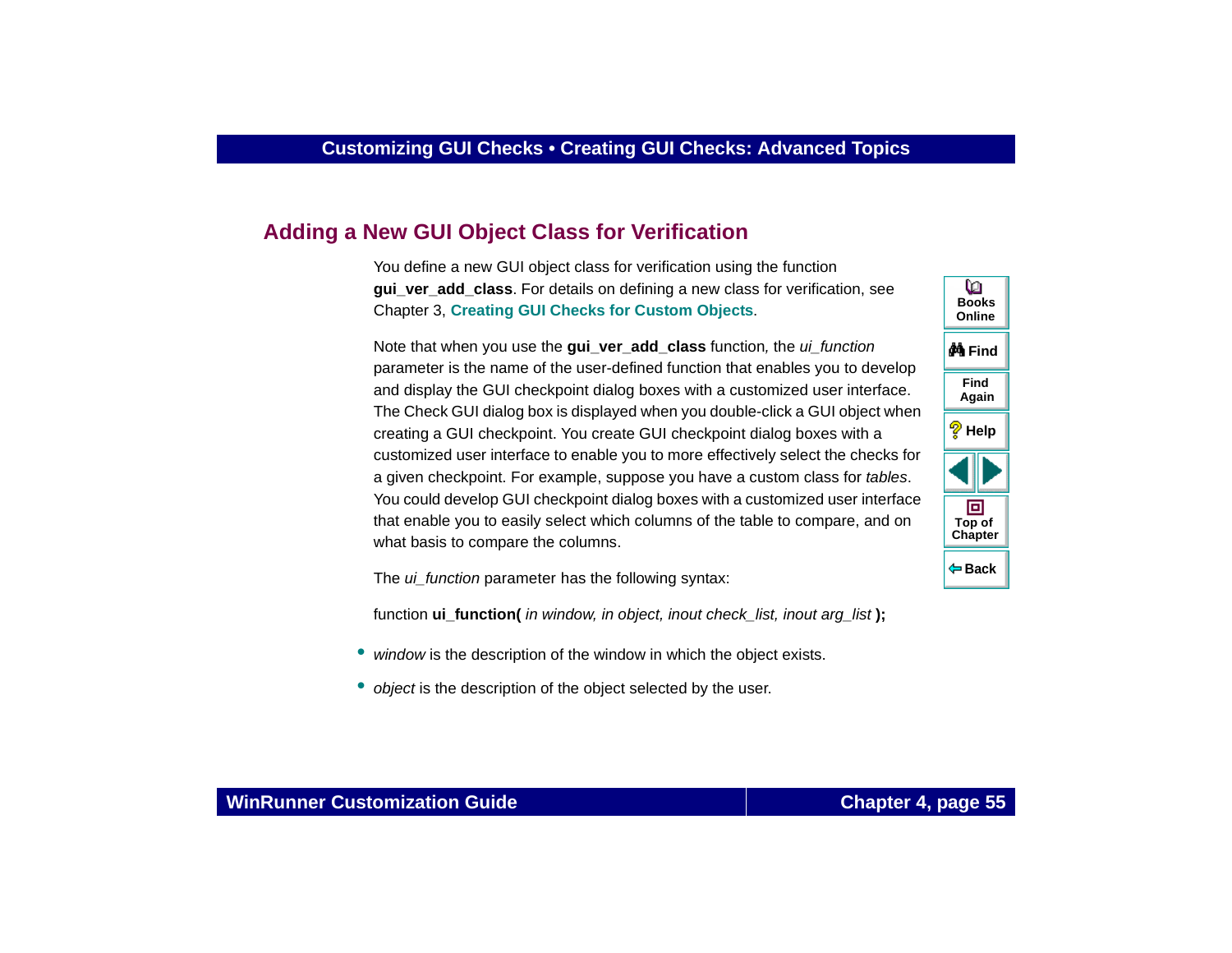- *check\_list* serves two functions: The default checklist for the object is passed to the function when the function is called. The function must pass a new checklist as output. The checklist consists of one or more check names, separated by spaces or commas.
- •arg list is a string that you want to return as an output. It is passed as a parameter to each property check's capture and comparison functions. You can store the *arg\_list* parameter in a file using the file name supplied by the *arg\_list* parameter.



You can use the **Property List** button in the GUI checkpoint dialog boxes to call the ui function parameter. Note that this button is displayed only if at least one object in the Objects pane of the dialog box belongs to a class for which the ui\_function parameter has been defined using the **gui\_ver\_add\_class** function.

The **default** check function function has the following syntax:

function **default** check function (*in window, in object, inout check list, inout* arg\_list **);**

The parameters of the **default\_check\_function** are the same as for the **ui** function function described above.

For an example of how to use the **gui** ver add class function to develop customized GUI checkpoint dialog boxes, see **[Implementing Advanced GUI](#page-61-0)  Checking** [on page 62](#page-61-0).



### **WinRunner Customization Guide**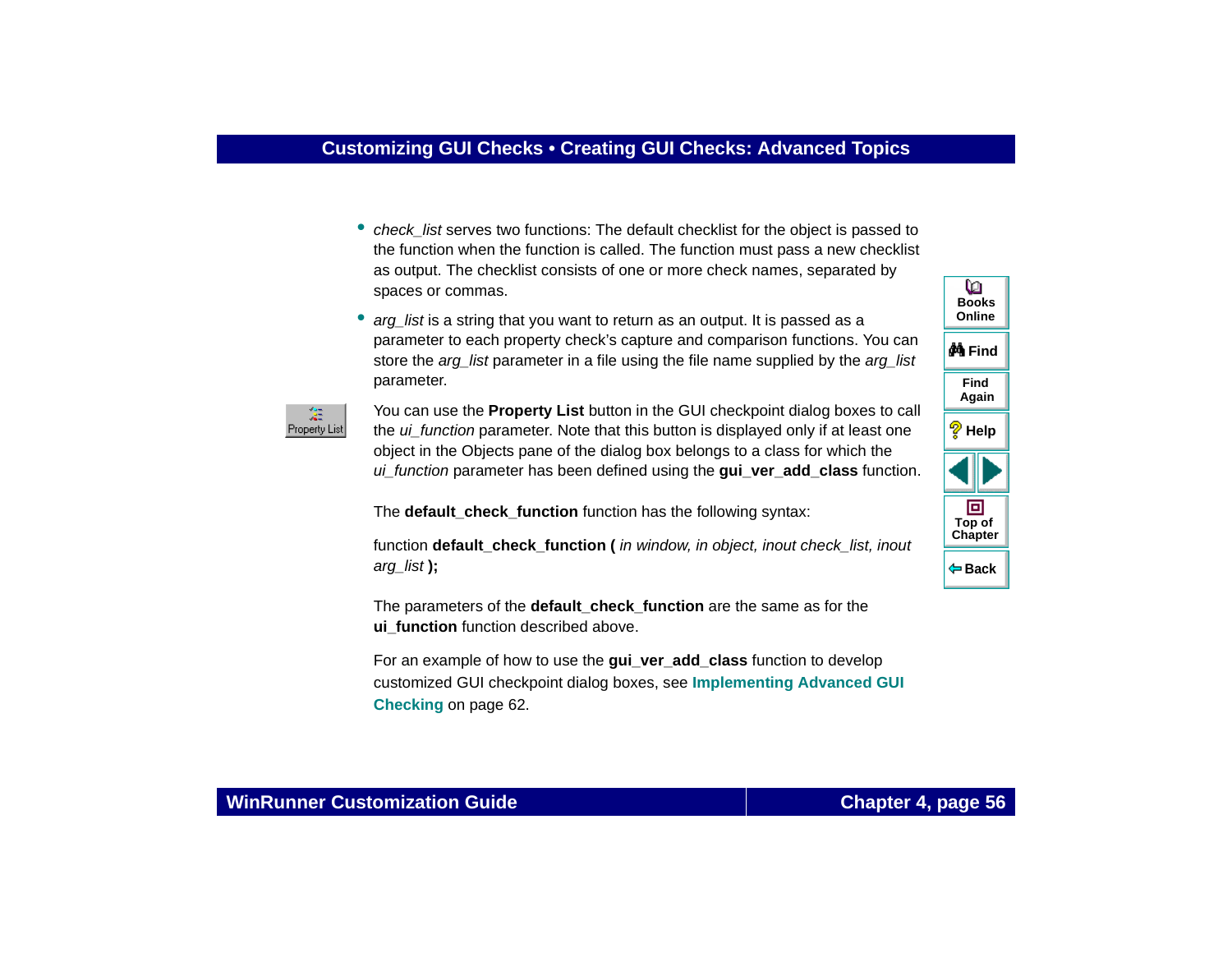## <span id="page-56-0"></span>**Creating Capture and Comparison Functions**

You create a capture function to establish and store the expected and actual results for the custom property check. After the capture function has determined the expected and actual results for a check, WinRunner verifies the results to determine whether or not the check passed. To verify a check, you can either create your own comparison function, or use WinRunner's standard comparison function, **default** compare func.

For details on capture and comparison functions, see Chapter 2, **[Creating](#page-19-1)  [Custom GUI Checks for Standard Objects](#page-19-1)**.

For an example illustrating the use of capture and comparison functions, see **[Implementing Advanced GUI Checking](#page-61-0) on page 62.** 

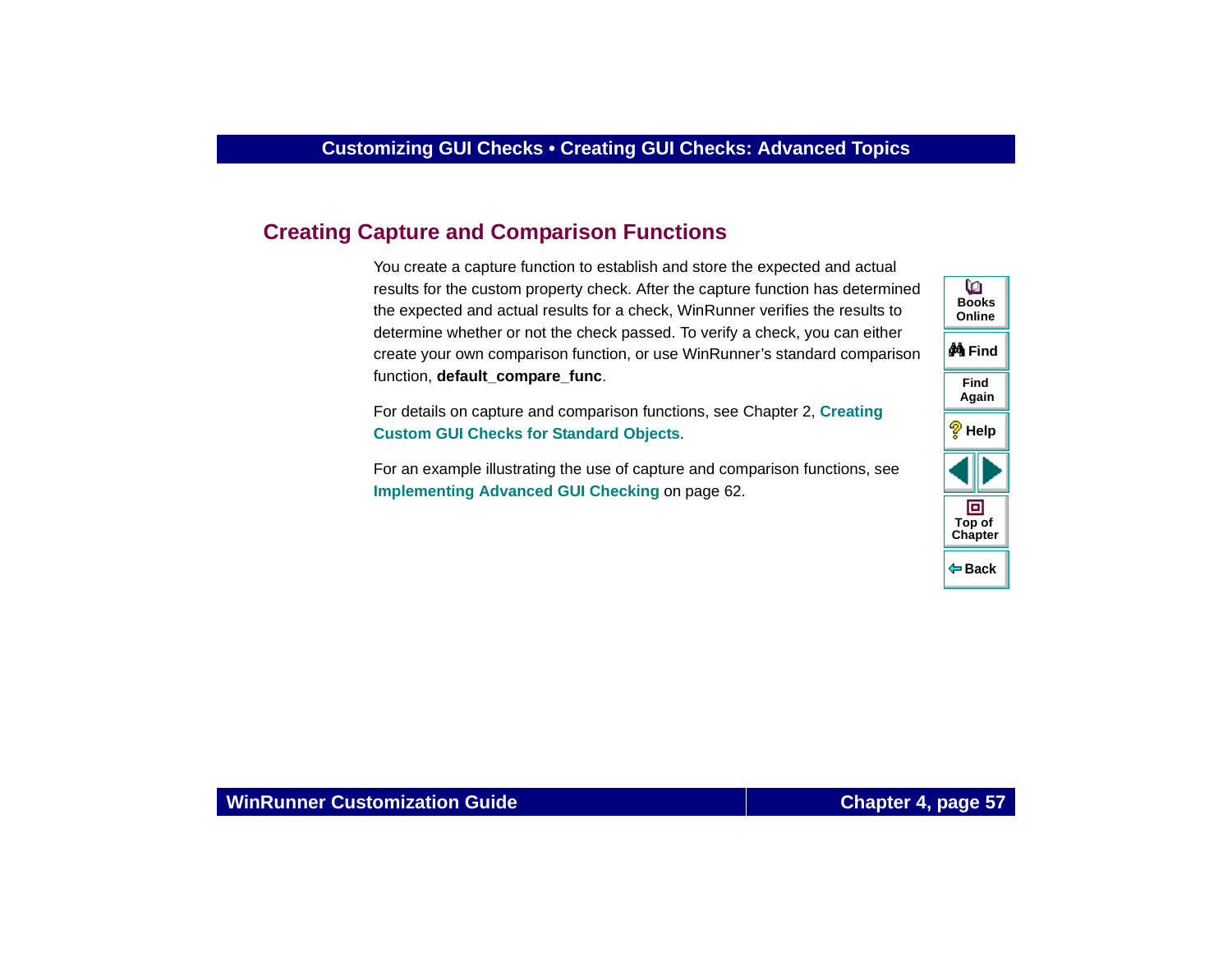# <span id="page-57-0"></span>**Registering the New Check**

Once you have created the capture and comparison functions, you register the new property check that the functions define. For details on registering the check, see Chapter 2, **[Creating Custom GUI Checks for Standard Objects](#page-19-1)**.

Note that when you use the **gui\_ver\_add\_check** function, the display\_function parameter enables WinRunner to use a custom display utility to view the results of the check. For example, if you select a property check in the GUI Checkpoint Results dialog box that has an associated display function, the Display button is

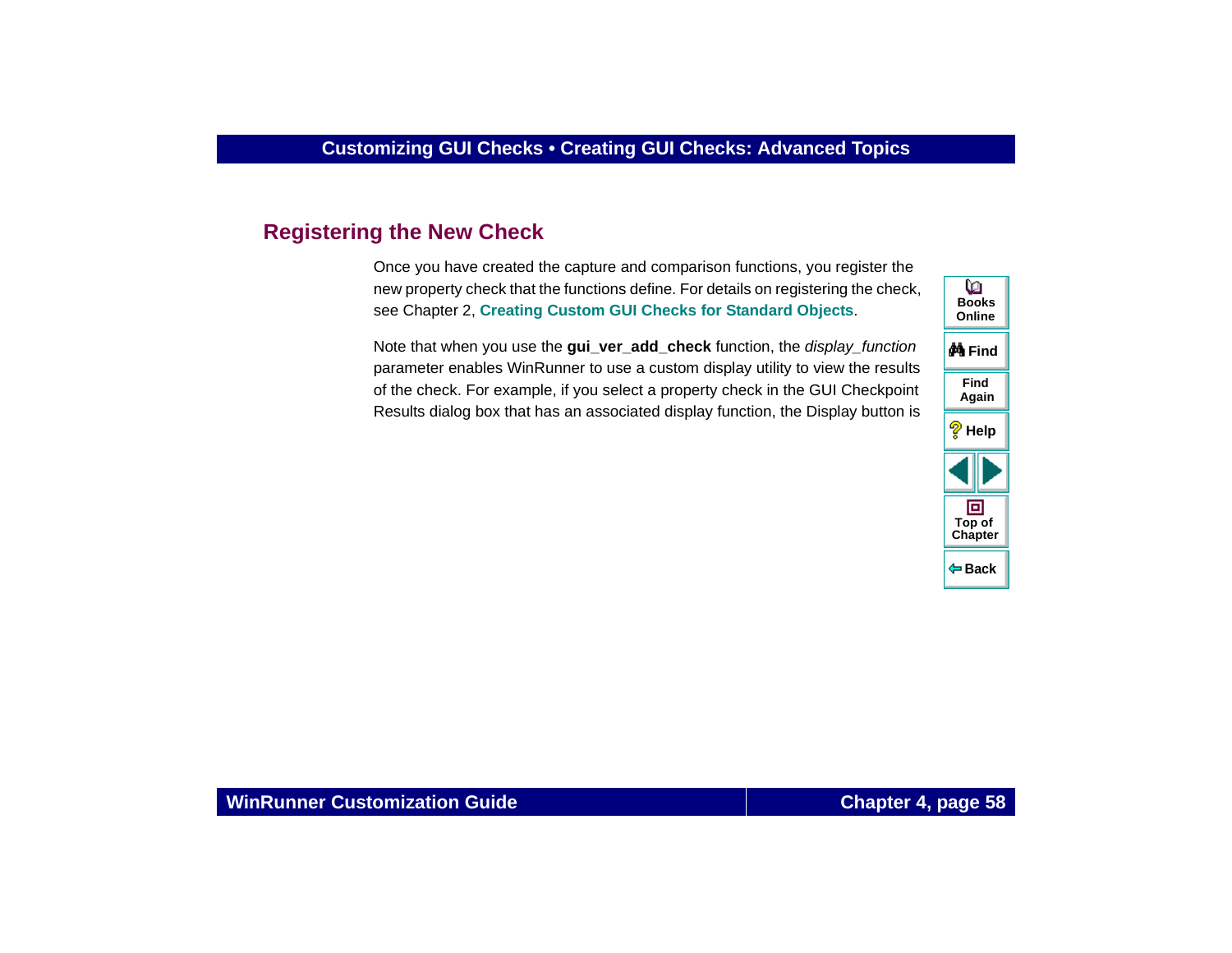enabled, as shown below. You click the Display button to display the results of the check using your display function. If you do not enter a *display\_function*, then WinRunner uses its default result display facilities*.*

| $\frac{\text{exp}\sigma}{\text{exp}(\sigma)}$<br><b>Objects</b><br>Properties<br>⊟… <b>√ am</b> Find<br>Expected Value<br>Actual Value<br>Name<br>Arguments<br>È.<br>$\mathbf{X}$ $\mathbf{B}$ check1<br>Match case<br>48.74<br>76.52 |                      |
|---------------------------------------------------------------------------------------------------------------------------------------------------------------------------------------------------------------------------------------|----------------------|
|                                                                                                                                                                                                                                       | <b>@</b> ∱ Find      |
| Q<br>$X$ check2<br>string2<br>string1<br>$\frac{1}{\sqrt{\frac{180}{RCT}}}$                                                                                                                                                           | <b>Find</b><br>Again |
| ?<br>賀                                                                                                                                                                                                                                | Help                 |
| ■出口                                                                                                                                                                                                                                   |                      |
| 信<br>Top of                                                                                                                                                                                                                           | о<br>Chapter         |
| $\Leftrightarrow$ Back<br>⊽<br><b>Highlight Selected Object</b><br>Help<br>0K<br>Cancel                                                                                                                                               |                      |



Note that since "check2" has an associated display function, the Display button is enabled.

o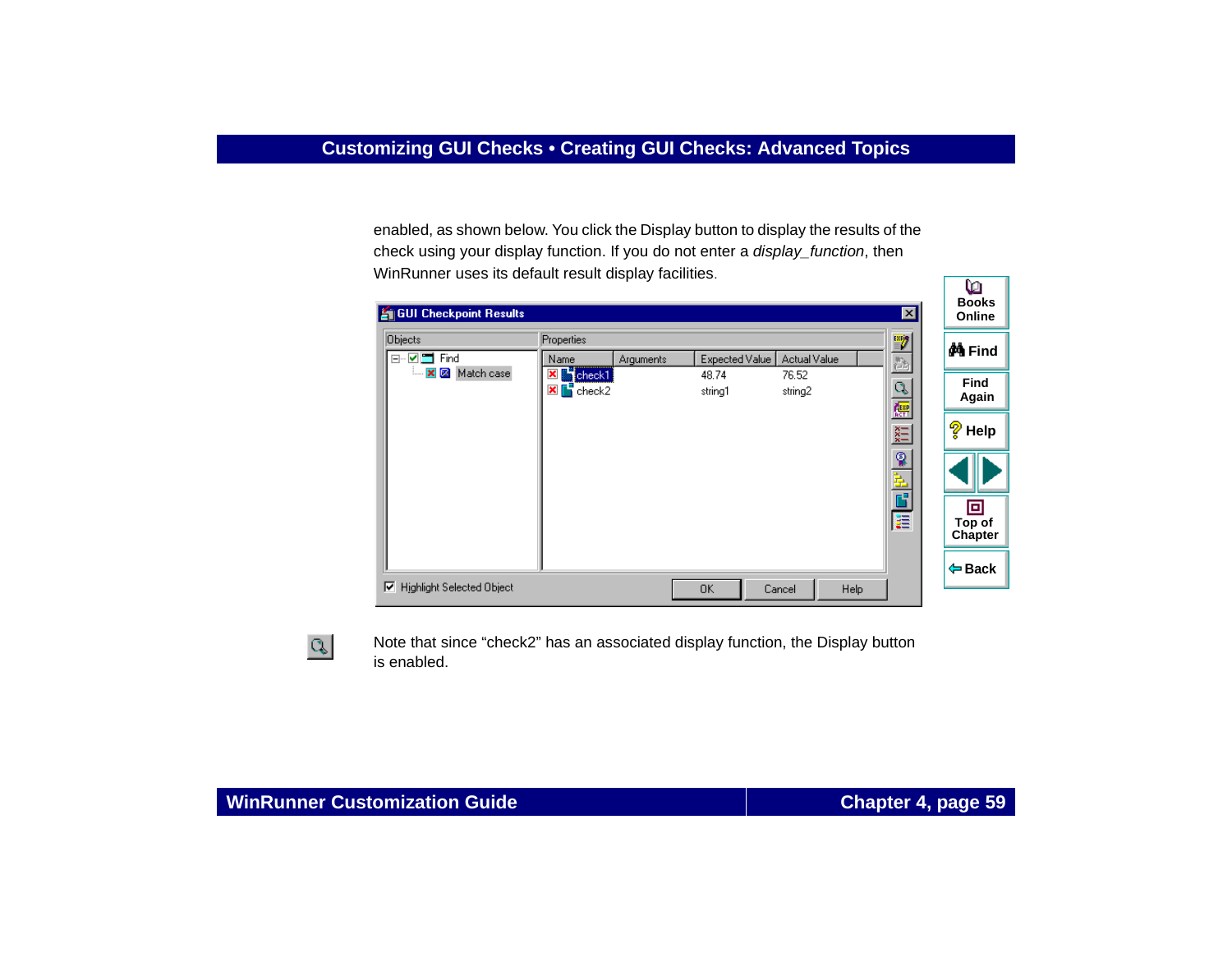The *display\_function* parameter has the following syntax:

function **display** function ( in expected, in actual, in result, in diff);

- expected is the expected result string or filename.
- actual is the actual result string or filename.
- *result* is the result of the compare function: 0 for a successful comparison, any other value for a mismatch.
- diff is a string, received from the comparison function and may contain a filename or any other information needed by the display function.

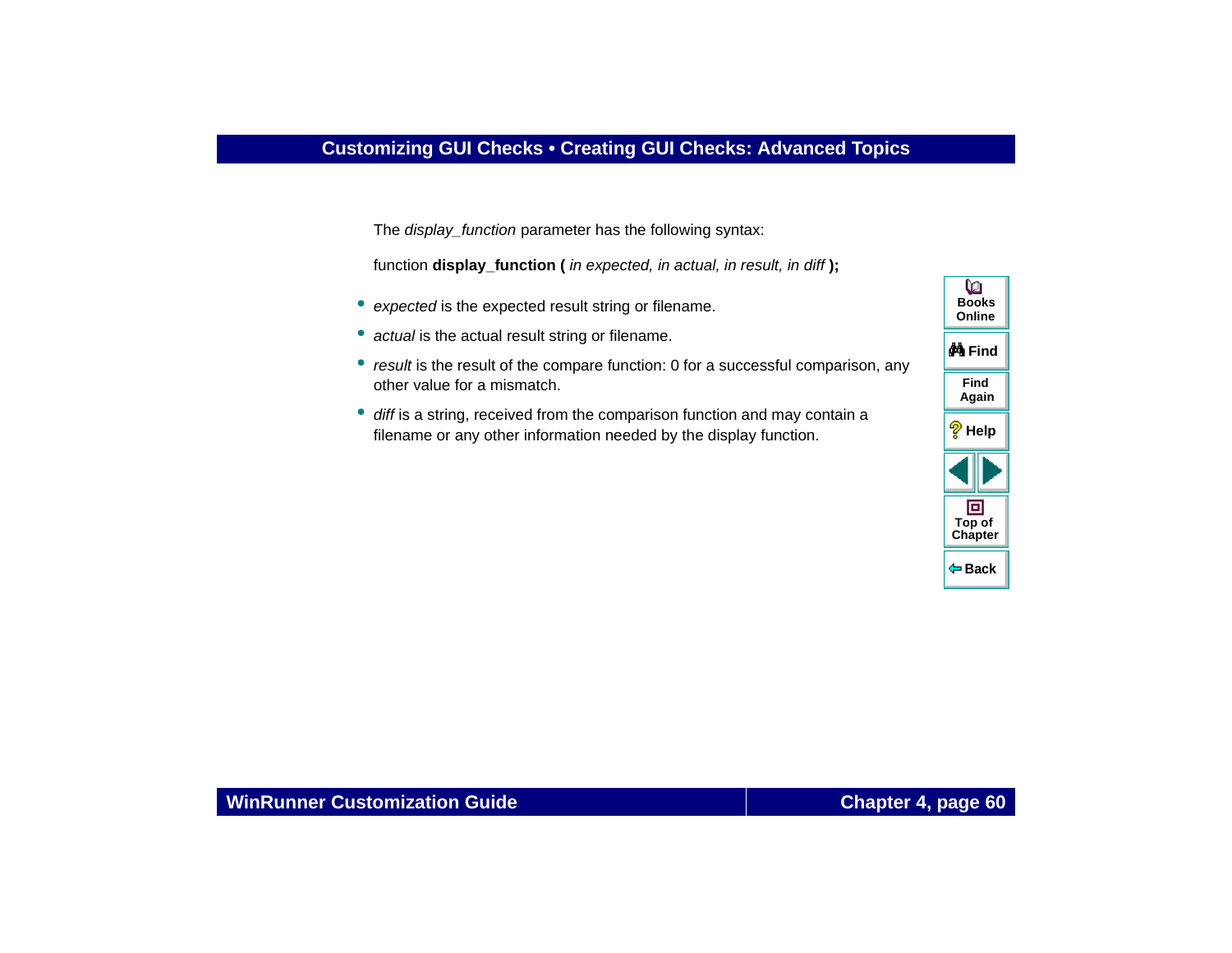## <span id="page-60-0"></span>**Setting the Default Checks**

To set the default checks for the new check, you use the **gui** ver set default checks function. For details on setting the default checks, see Chapter 2, **[Creating Custom GUI Checks for Standard Objects](#page-19-1)**.

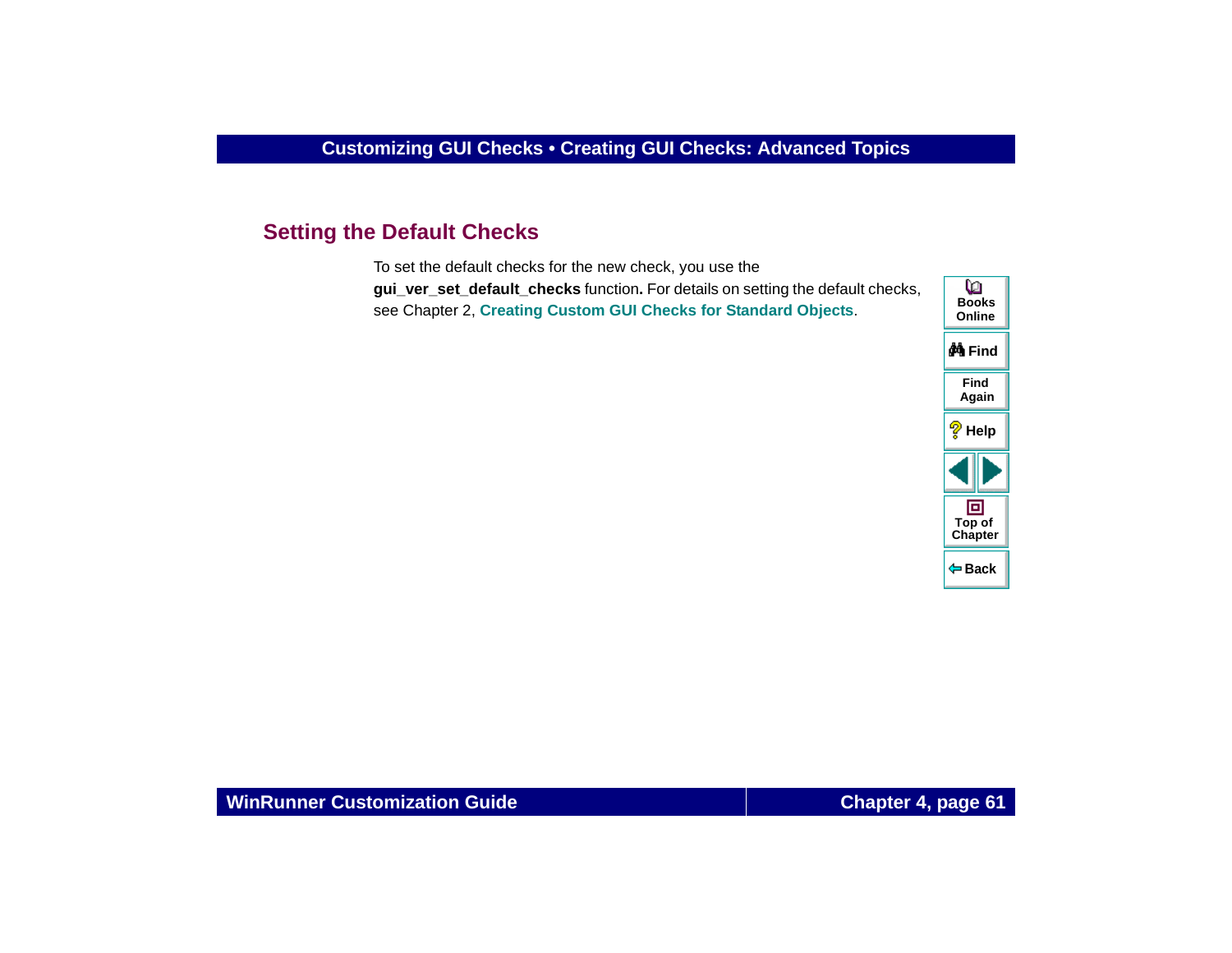# <span id="page-61-0"></span>**Implementing Advanced GUI Checking**

The following example illustrates the use of most GUI verification customization features. For the sake of simplicity, all the checks simply return random numbers. The example adds a custom class, AfxWnd, and then adds the checks for the class. The ui\_function uses WinRunner's **pause\_test** function to create a simple output/input dialog box, as shown below.

| <b>WinRunner Message</b> |                                                                                                |  |
|--------------------------|------------------------------------------------------------------------------------------------|--|
|                          | GUI verification sample UI_function display.<br>Please choose a check name.<br>Current checks: |  |
|                          | <br>check2<br>Both                                                                             |  |

Dialog box with custom user interface developed using *WinRunner*'s pause\_test function



**Books**

o

This example presents a mechanism that can be used for GUI verification customization. Using external DLLs, you can implement more sophisticated output/input screens based on this prototype.

This test is designed to operate on WinBurger, a sample application supplied with WinRunner. The Reset button in WinBurger belongs to the "AfxWnd" custom class, the class that is customized in this example. You can locate WinBurger in your installation\_directory\samples\bin\winbur folder.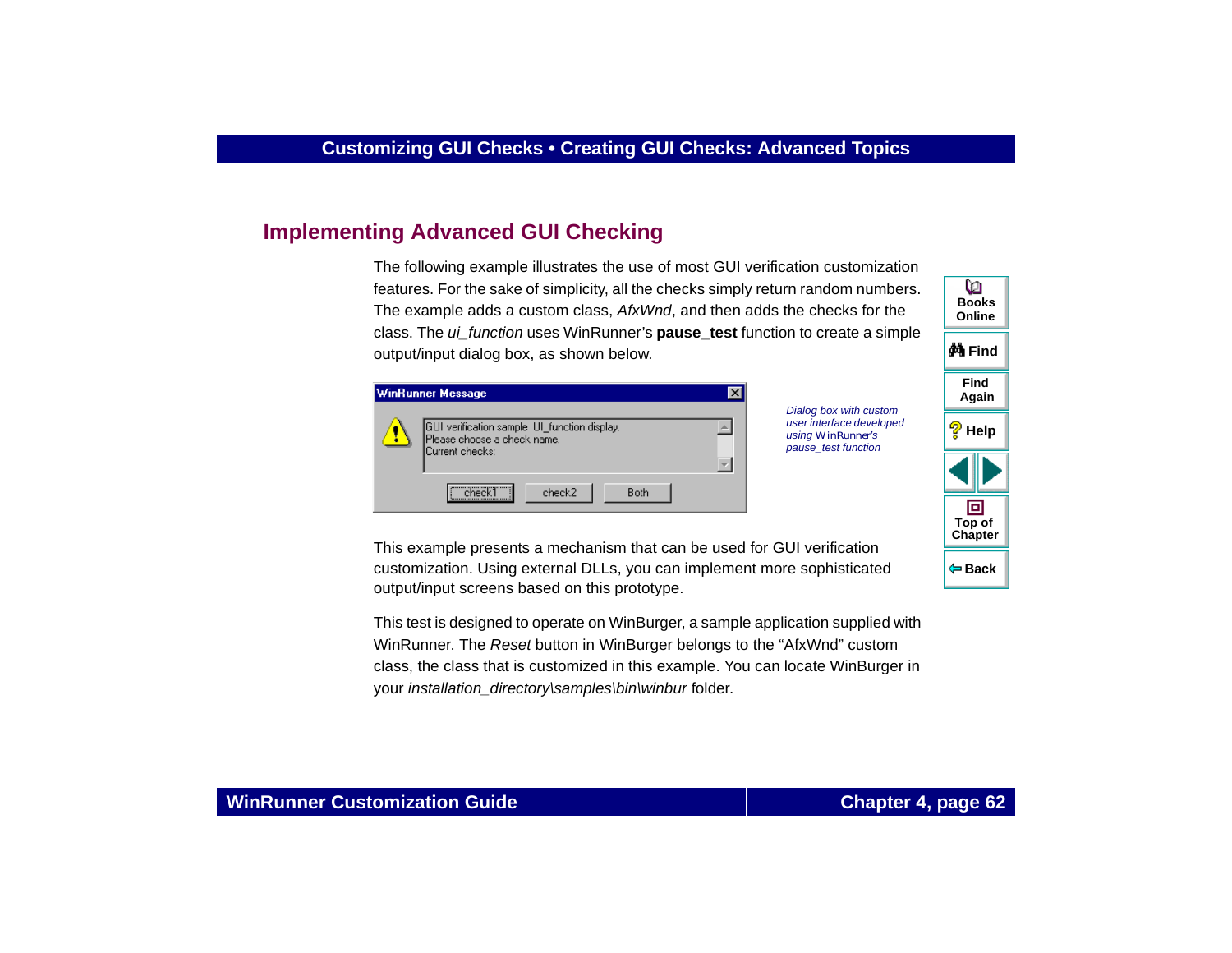```
# load user-defined functions 
reload("udf_gui");
# Add new verification class, "AfxWnd"
                                                                                      o
rc=gui_ver_add_class("AfxWnd", "reset_ui_func"); # adds class "AfxWnd"
                                                                                     BooksOnline# Register check1
rc=qui_ver_add_check("check1","check1_capt","compare1");
                                                                                    M Find
#Add check1 to classFindAgain
gui ver add check to class("AfxWnd","check1");
# Register check2
                                                                                    <sup>2</sup> Help
rc=gui_ver_add_check("check2","check2_capt","compare2","display_func2"); 
#Add check2 to classgui_ver_add_check_to_class("AfxWnd","check2");
                                                                                       同
                                                                                     Top of
# Set default checks for new classChapter
rc=gui_ver_set_default_checks("AfxWnd","check1");
                                                                                    Back---------------------------------------------------------------------------------------# udf_qui
function reset ui func(window, object, inout checklist, out arglist)
{
   auto res=pause_test("GUI Verification Sample UI_function Display\nPlease
choose a check name.\nCurrent checks:" & checklist, "check1", "check2", "Both" 
);
   if (res==0) \{checklist = "check1";
```
#### **WinRunner Customization Guide**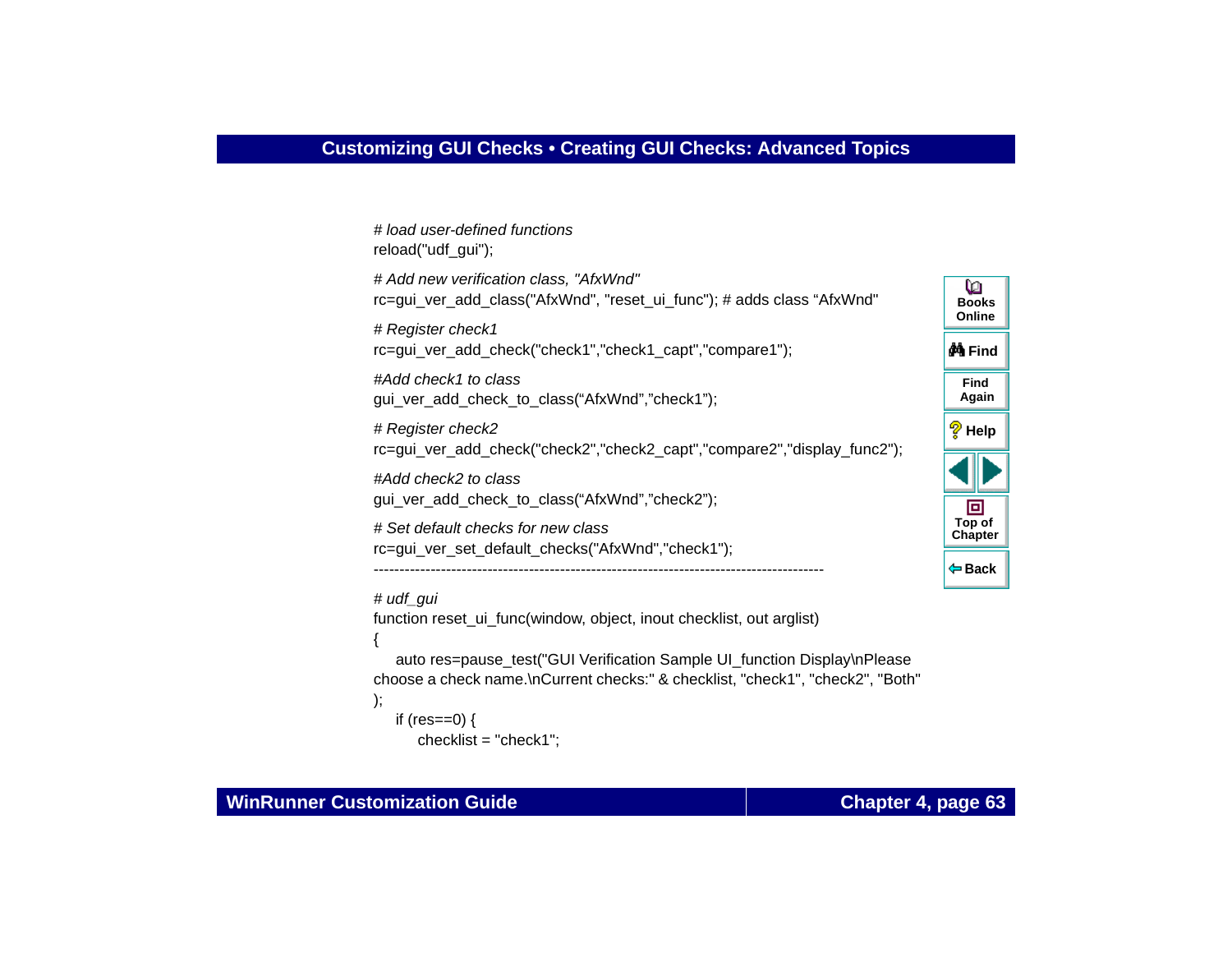```
arglist = "User selected check1";
   }
   elseif (res==1) {
      checklist = "check2";
      arglist = "User selected check2";
   }
   elseif (res==2) \{checklist = "check1 check2";
      arglist = "User selected check1 & check2";
   }
   elsereturn -1;
   return 0;
}
```


### **Capture Function #1**

```
function check1_capture(object, inout value)
{
   value = 100*rand();
   return 0;
}
```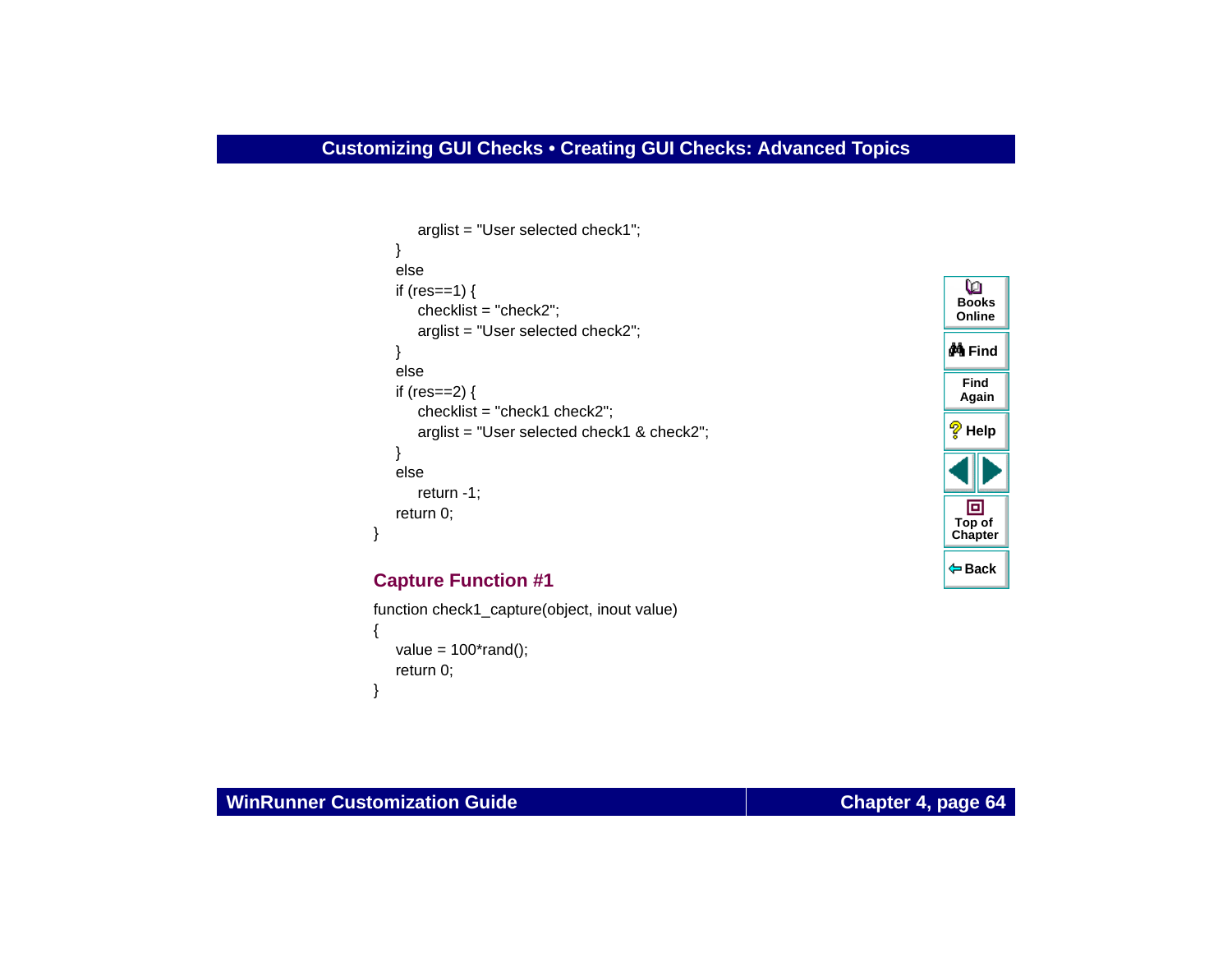## **Capture Function #2**

```
function check2 capture(object, inout file)
{
                                                                                         o
   file_open(file,FO_MODE_WRITE);
                                                                                        BooksOnlinefile_printf(file, "%"S",""The result of check2 was sent to a file.\n\nThe result of
check2 is: " & 100*rand() )");
                                                                                       M Find
   file_close(file);
   return 0;
                                                                                         FindAgain
}
```
### **Comparison Function #1**

```
function compare1(exp_val, act_val, arglist, inout diff_file)
{
   diff file = "";
   if (exp_val != act_val) {
       return E_DIFF;
    }
   return E_OK;
}
```
## **Comparison Function #2**

```
function compare2(exp_file, act_file, arglist, inout diff_file)
{
   auto exp_buf, act_buf;
```
**Back**

**[Chapter](#page-52-1) Top of**

回

**Help**

### **WinRunner Customization Guide**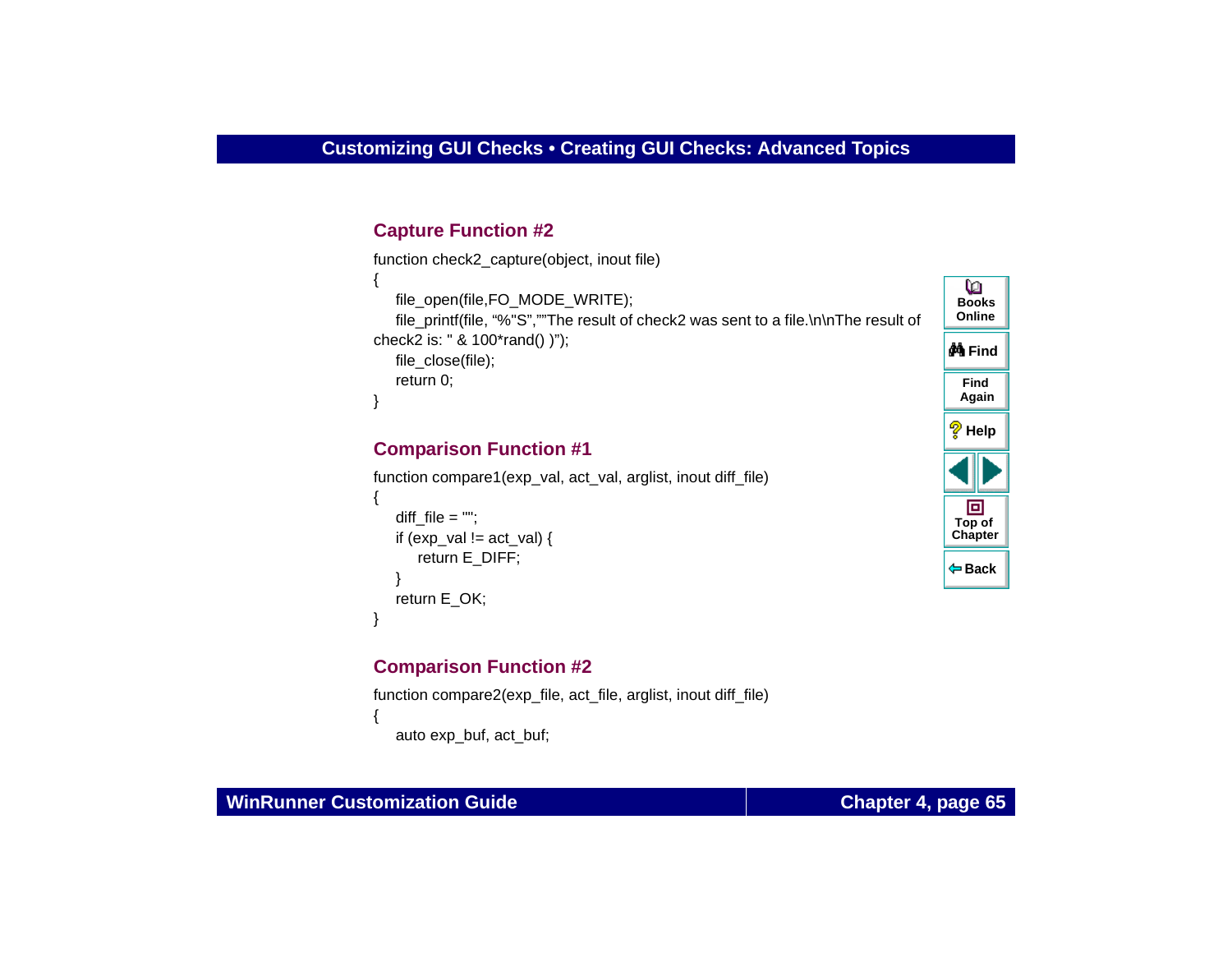```
read_file(exp_file, exp_buf);
read_file(act_file, act_buf);
if (exp buf != act buf || arglist != "") {
   file_open(diff_file,FO_MODE_WRITE);
   file_printf(diff_file,"Difference forced !");
   file_close(diff_file);
   return 1;
}
diff file = "";
return E_DIFF;
```
## **Display Function**

```
function display func2(exp_file, act_file, result, diff_file)
{
   auto exp_buf, act_buf, diff_buf;
   read_file(exp_file, exp_buf);
   read_file(act_file, act_buf);
   read_file(diff_file, diff_buf);
   pause_test("\nExpected: " & exp_buf & "\nActual: " & act_buf & "\n\nResult: " 
& result & "\nDiff: " & diff_buf, "OK", "Cancel", "Close");
   return 0;
}
function read file(name, out buf)
{
```


}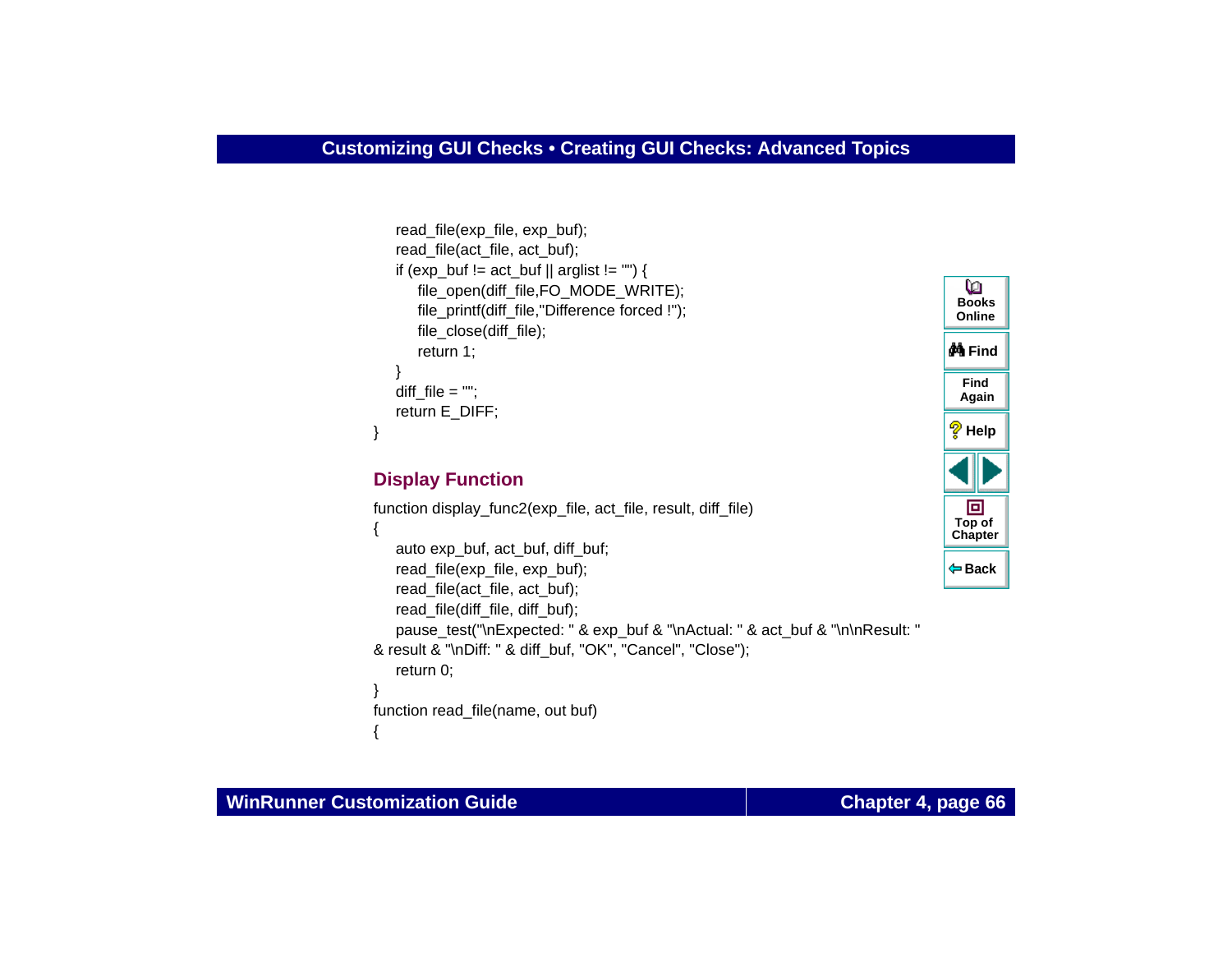```
auto tmp;
   but = "":file_open(name,FO_MODE_READ);
   if (name != "") {
      while (file_getline(name,tmp)) {
         buf = buf & tmp;
      }
      file_close(name);
   }
}
```
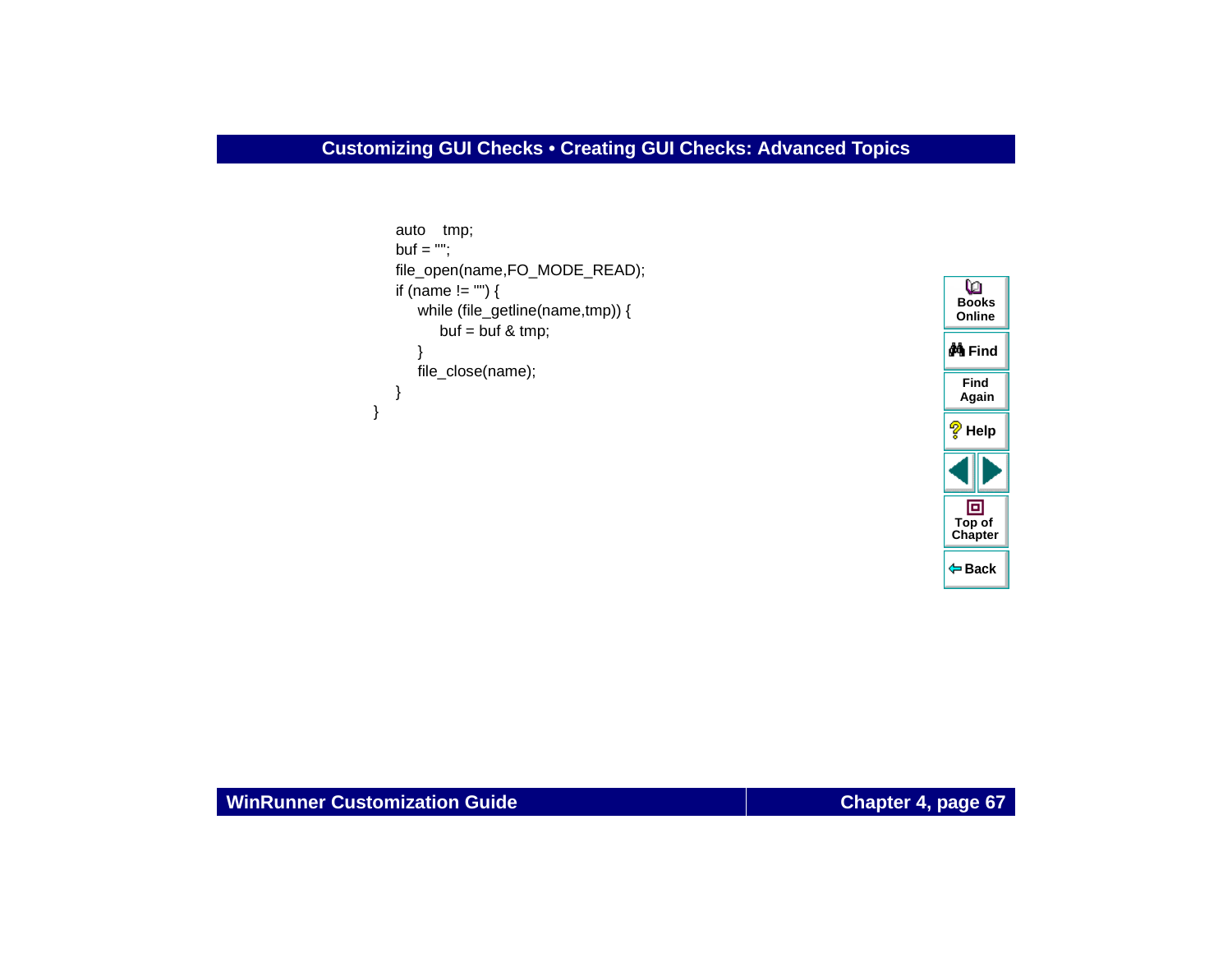# **Customizing Recording**

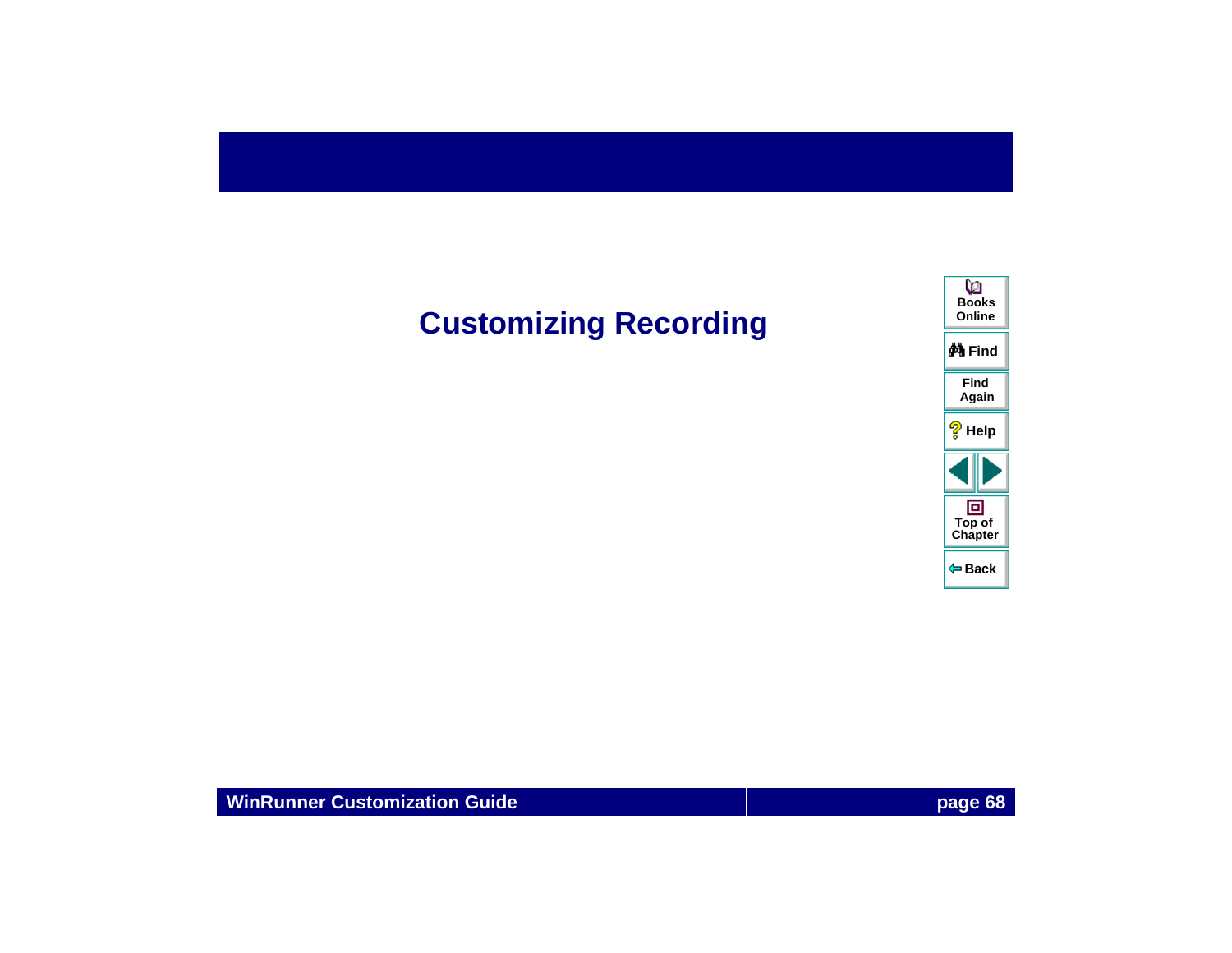# <span id="page-68-0"></span>**Customizing Recording Customizing Recorded Statements**

<span id="page-68-1"></span>When you record operations on custom GUI objects, the resulting test script contains generic **obj\_** TSL statements. You can make the test script easier to read by creating custom record functions.

This chapter describes:

- **[Understanding Custom Record Functions](#page-71-0)**
- **[Developing a Custom Record Function](#page-76-0)**
- **[Associating a Custom Record Function with a GUI Object Class](#page-81-0)**
- •**[Developing a Custom Execution Function](#page-82-0)**
- **[Example of a Custom Record Function](#page-84-0)**

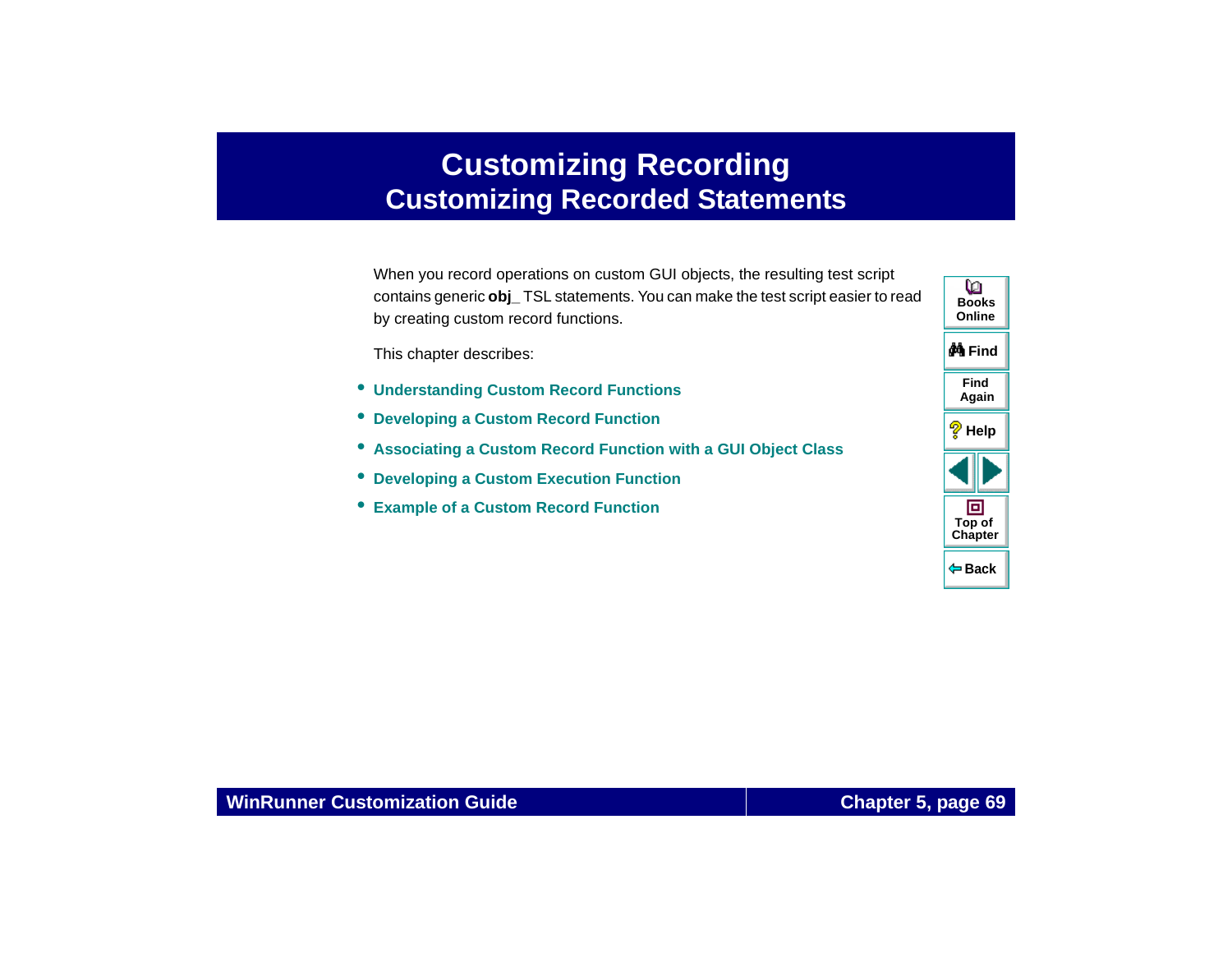# **About [Customizing Recorded Statements](#page-68-1)**

Many applications contain custom GUI objects—objects that do not belong to any of WinRunner's standard GUI object classes. Because WinRunner is not familiar with the behavior of such custom objects, whenever you operate one of them, WinRunner records a generic **obj\_mouse** statement into your test script. Because these **obj mouse** statements are generic, two problems can arise:

- The recorded statements are not descriptive, and the test script is therefore difficult to read and analyze.
- The recorded statements do not fully describe the operations that were performed. When you run the test, WinRunner does not correctly duplicate the recorded operations.

By implementing custom record functions, you can resolve both these problems.

Custom record functions enable you to specify the statements that WinRunner records in place of generic **obj\_** statements. That is, you specify the statement to be recorded when you perform a specific operation on a GUI object belonging to a custom object class.

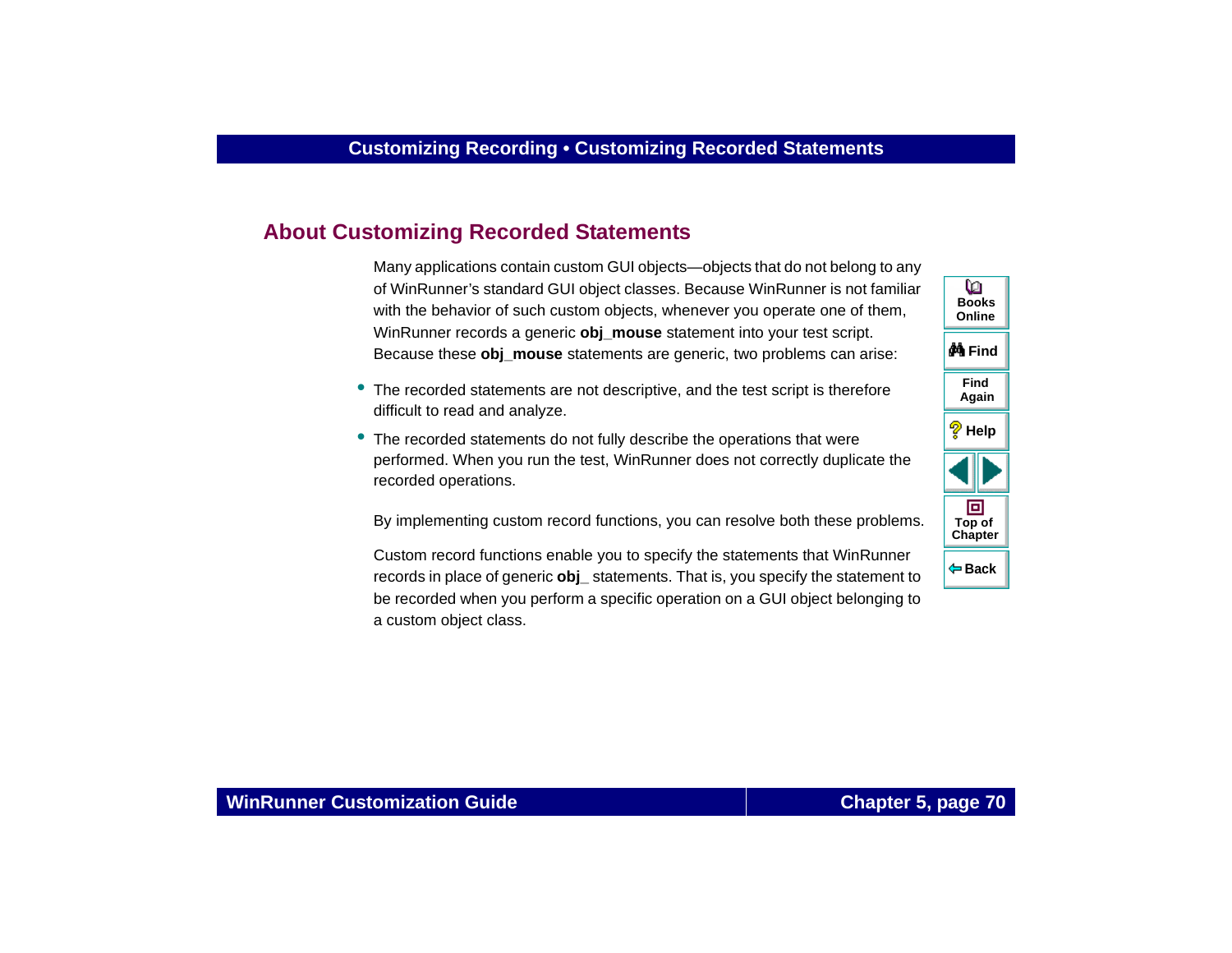#### **To implement a custom record function, you perform the following tasks:**

- **1** Develop a custom record function.
- **2** Associate the custom record function with a custom GUI object class.
- **3** Implement a custom execution function, if required.

You can combine a custom record function with a logical name function for a given GUI object class, thereby further improving the readability of the statements that WinRunner records into your test scripts. Logical name functions enable WinRunner to assign descriptive logical names to custom GUI objects. For more information, see Chapter 7, **[Customizing Assigned Logical Names](#page-111-0)**.

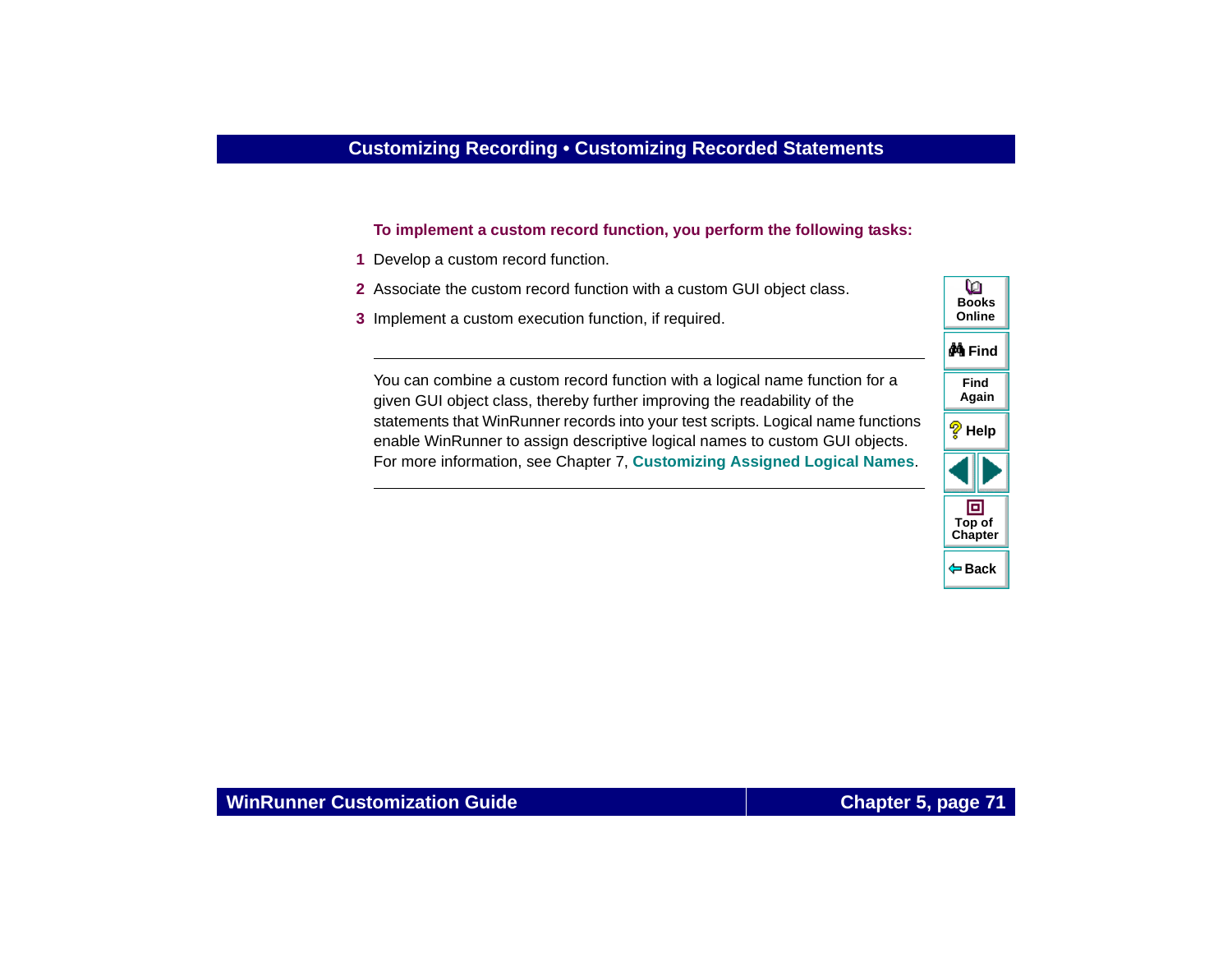# <span id="page-71-0"></span>**Understanding Custom Record Functions**

To illustrate the use of a custom record function, consider the following scenario:

The scenario assumes that you have not installed WinRunner with support for Visual Basic. If you have the Visual Basic support installed, then custom record function described in the scenario will already be implemented for the spinbutton class.

Assume that your application contains a custom "spinbutton." If you click on the upper arrow of the spinbutton, the associated counter is incremented by one. If you click on the lower arrow, the counter is decremented by one. If you click on either arrow and hold down the mouse button, the counter is incremented or decremented continuously, as long as the button is held down.





### **WinRunner Customization Guide**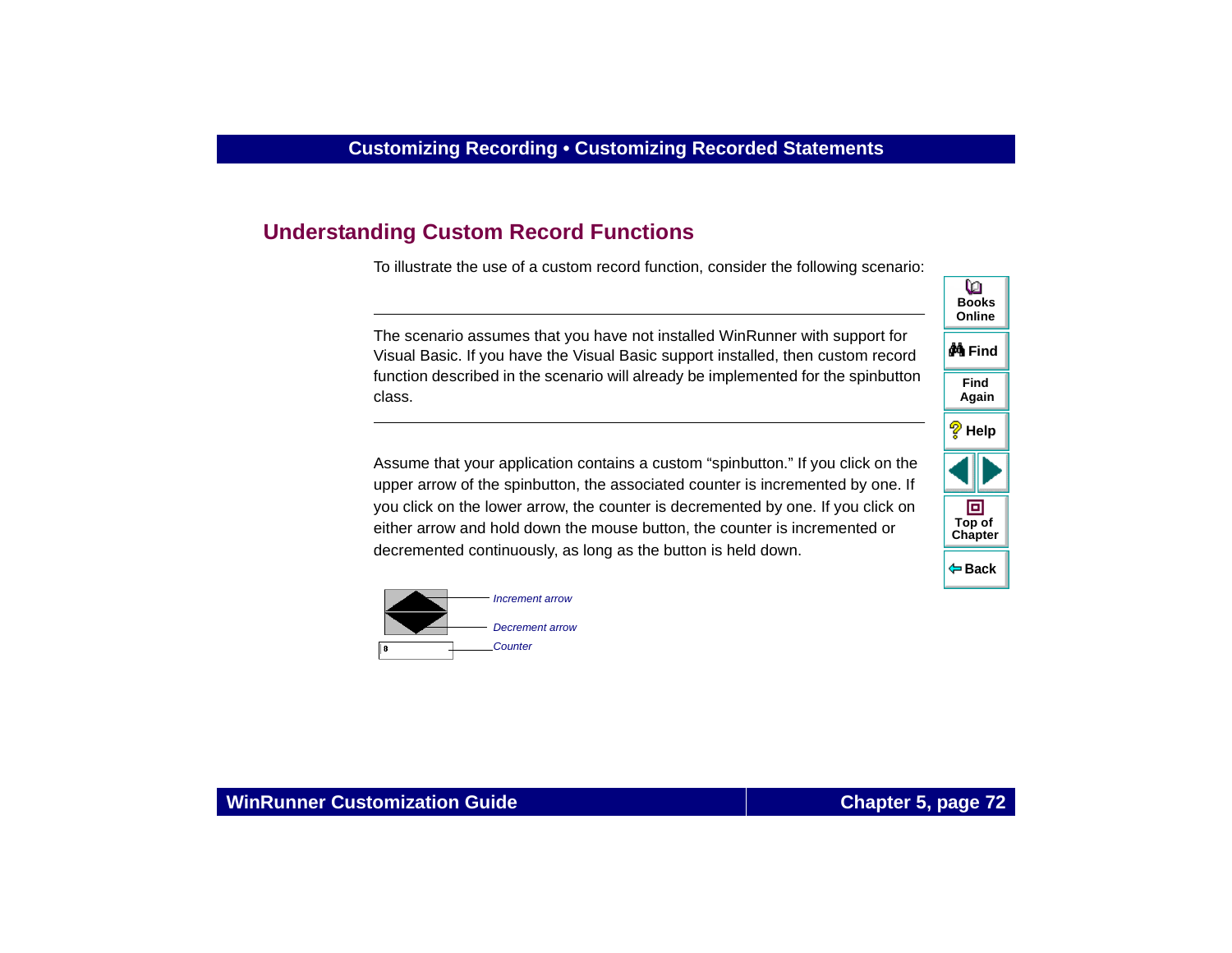Because this spinbutton does not belong to a standard GUI object class, you create a custom class for the spinbutton, called simply "spinbutton." Suppose you record three different mouse clicks on the spinbutton. WinRunner records statements similar to the following into your test script:

|                                      |                                                     |                       |                      | Online                 |
|--------------------------------------|-----------------------------------------------------|-----------------------|----------------------|------------------------|
| <b>Operation</b><br><b>Performed</b> | <b>Recorded Test</b><br><b>Script Statement</b>     | <b>Counter Before</b> | <b>Counter After</b> | ∯A Find                |
| click on upper                       | obj_mouse_click<br>("SpinButton", 50,               |                       | 2                    | <b>Find</b><br>Again   |
| arrow                                | 22, LEFT);                                          |                       |                      | ?<br>Help              |
| click on lower<br>arrow              | obj_mouse_click<br>("SpinButton", 50,<br>58, LEFT); | 2                     | 1                    |                        |
| click on upper<br>arrow, mouse       | obj_mouse_click<br>("SpinButton", 50,               |                       | 6                    | o<br>Top of<br>Chapter |
| button held down                     | 22, LEFT);                                          |                       |                      | $\Leftrightarrow$ Back |

## **Improving the Readability of Recorded Statements**

The above recorded statements are identical, except for the coordinates of the mouse click. It is therefore difficult to distinguish what operation is recorded with each statement. That is, was the increment arrow pressed, or the decrement arrow? Was there a simple click, or was the mouse button held down for a period of time?

**Books**

o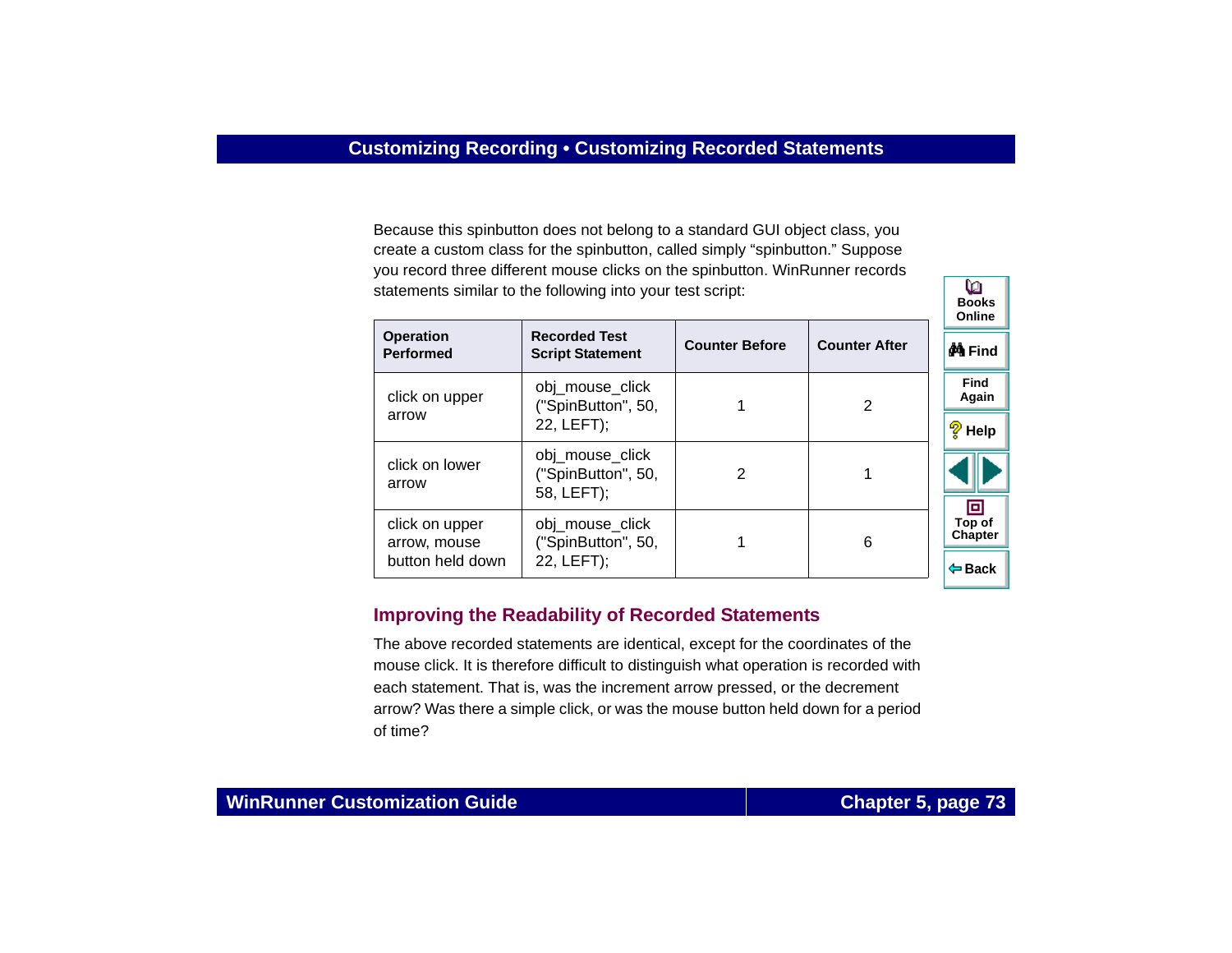You can make the recorded test script easier to read and analyze by implementing a custom record function—thereby enabling WinRunner to record more descriptive statements.

| <b>Recorded Test Script Statement</b>   | <b>Operation Performed</b> |
|-----------------------------------------|----------------------------|
| spin_up ("SpinButton", 50, 22, LEFT);   | click on upper arrow       |
| spin_down ("SpinButton", 50, 58, LEFT); | click on lower arrow       |

From the above "customized" statements, it is immediately apparent that the spin\_up statement indicates a mouse click on the upper (increment) arrow, and that the spin\_down statement indicates a mouse click on the lower (decrement) arrow.

## **Improving Execution Accuracy**

WinRunner executes the first two "simple" mouse clicks as required. However, the third statement, which represents the mouse button being pressed and held down, is not executed correctly. The third mouse click is recorded with a generic **obj\_mouse\_click** statement which contains no information describing how many times the arrow was activated while the mouse button was held down. WinRunner therefore executes a simple mouse click, and the counter increments from 1 to 2, and not from 1 to 6, as is required.

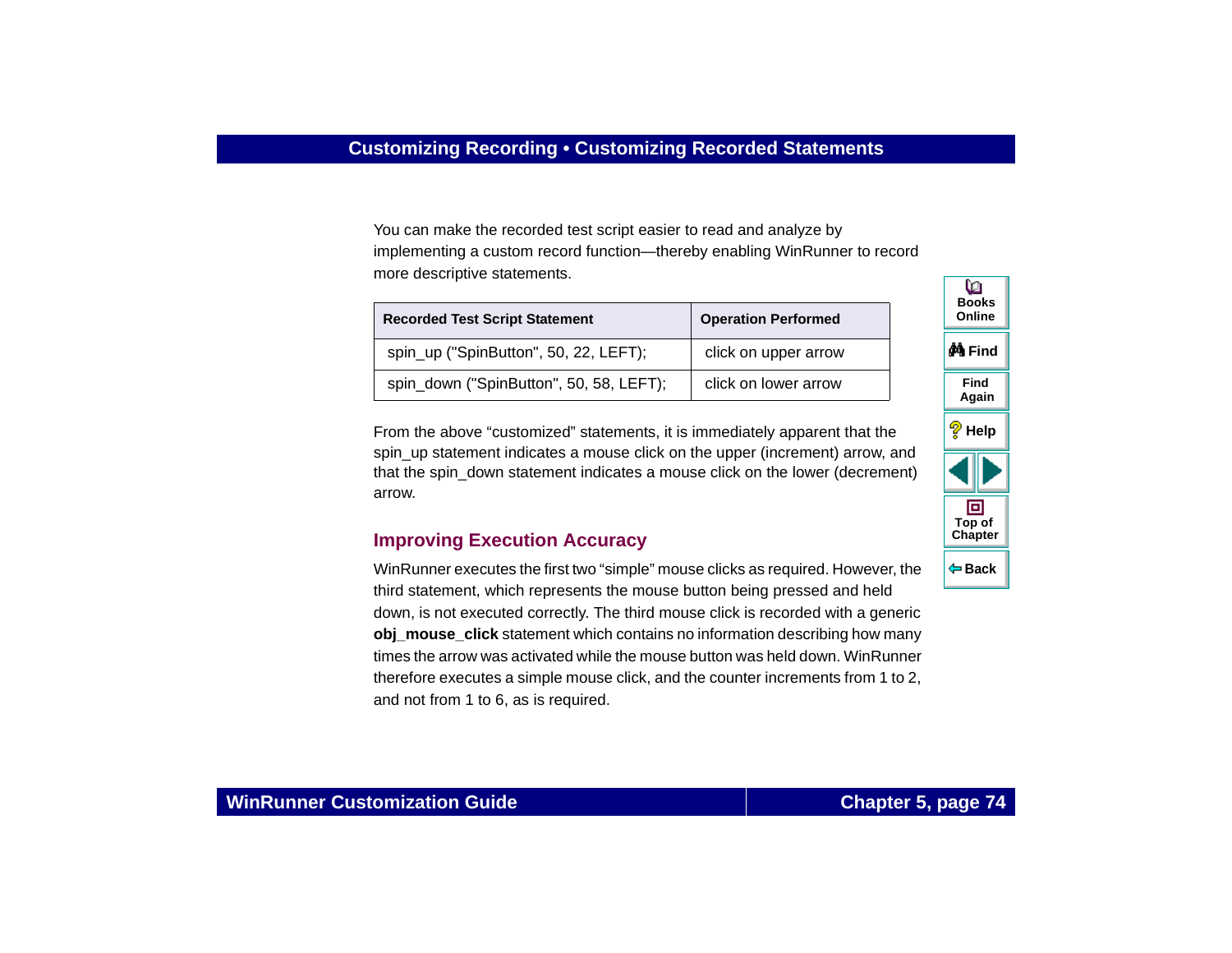By implementing a custom record function you can resolve the execution difficulty. Custom record functions ensure that the statements that WinRunner records fully describe the operations that you perform. This enables WinRunner to execute the recorded statements as required.

The table below shows modified spin\_up and spin\_down statements. The modification includes a parameter that defines how many times each arrow was activated while the mouse button was held down.

| <b>Operation</b><br><b>Performed</b>               | <b>Recorded Test</b><br><b>Script Statement</b> | <b>Counter Before</b> | <b>Counter After</b> |
|----------------------------------------------------|-------------------------------------------------|-----------------------|----------------------|
| click on upper<br>arrow                            | spin_up<br>("SpinButton", 1);                   |                       | 2                    |
| click on lower<br>arrow                            | spin_down<br>("SpinButton", 1);                 | 2                     |                      |
| click on upper<br>arrow, mouse<br>button held down | spin_up<br>("SpinButton", 5);                   |                       | 6                    |





## **WinRunner Customization Guide**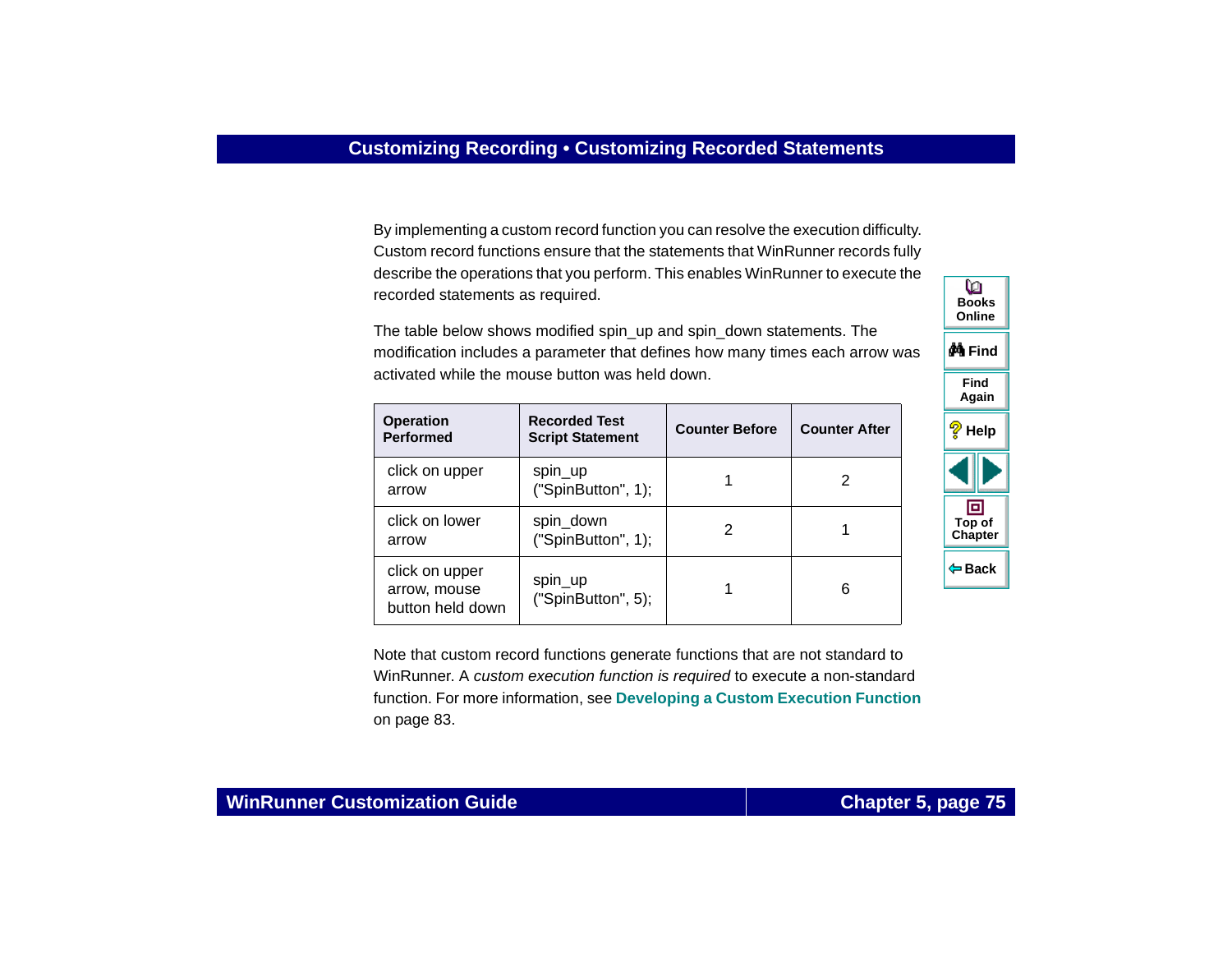# **Combining a Custom Record Function with a Logical Name Function**

You can further improve the readability of your test scripts by implementing a custom record function together with a logical name function. Logical name functions enable WinRunner to assign descriptive logical names to custom GUI objects. For more information, see Chapter 7, **[Customizing Assigned Logical](#page-111-0)  [Names](#page-111-0)**.

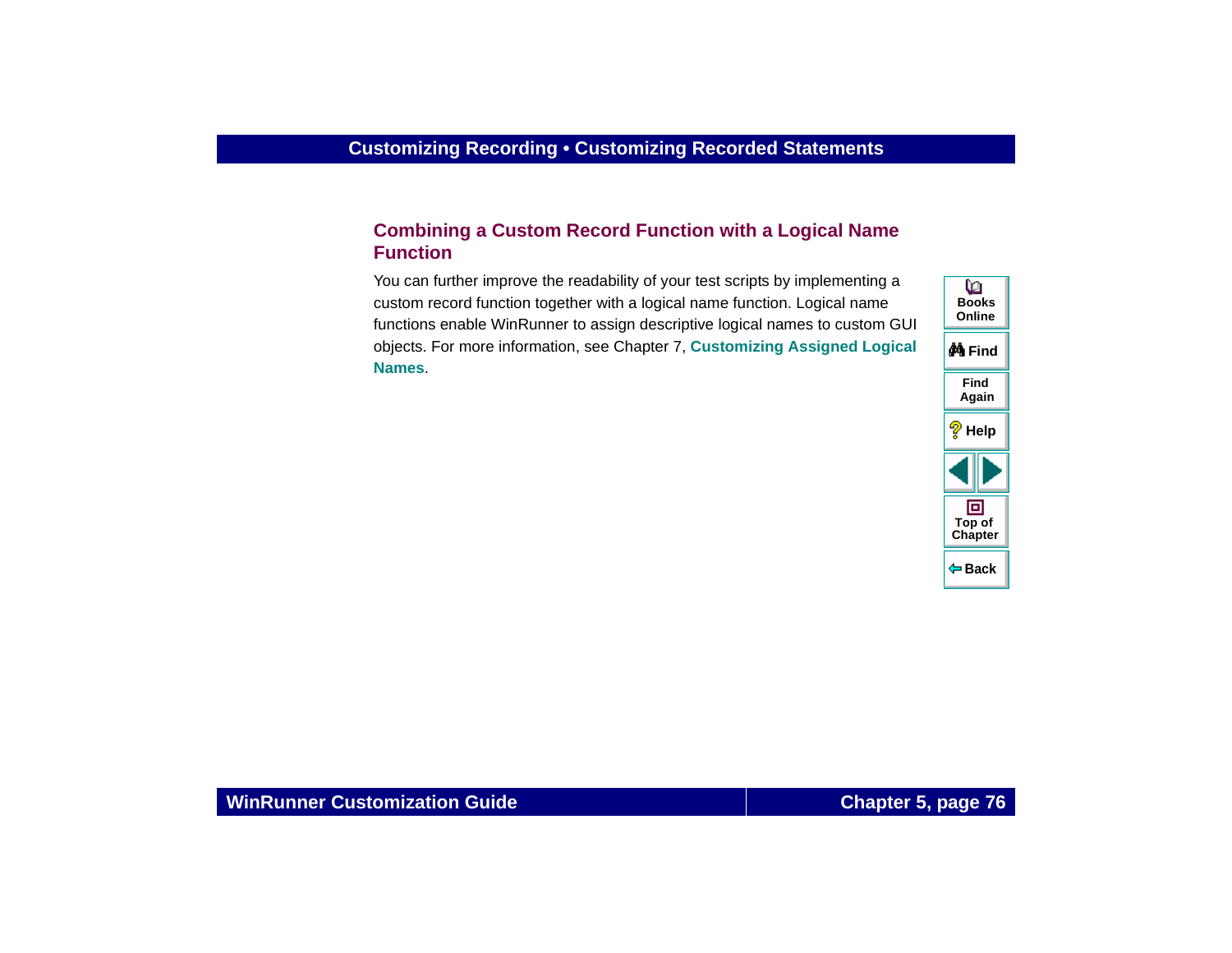# **Developing a Custom Record Function**

In order to customize recorded statements in a test script, you create a custom record function that returns a string when you perform a specific operation on an object in a custom object class. WinRunner uses this string as the basis of the statement it records into the test script.

For example, suppose you implement a custom record function that returns a string when you click on a custom spinbutton. Before implementing the function, WinRunner records a statement similar to the following:

obj\_mouse\_click("spinbutton",50,100);

After implementing the record function, WinRunner records a statement similar to the following:

spin\_up("spinbutton", 1);

### **Writing the Custom Record Function**

You write the custom record function in C-language, and compile and link it into a DLL. You supply the name of the DLL when you associate the custom record function with a GUI object class. See **[Associating a Custom Record Function](#page-81-0)  [with a GUI Object Class](#page-81-0)** on page 82.

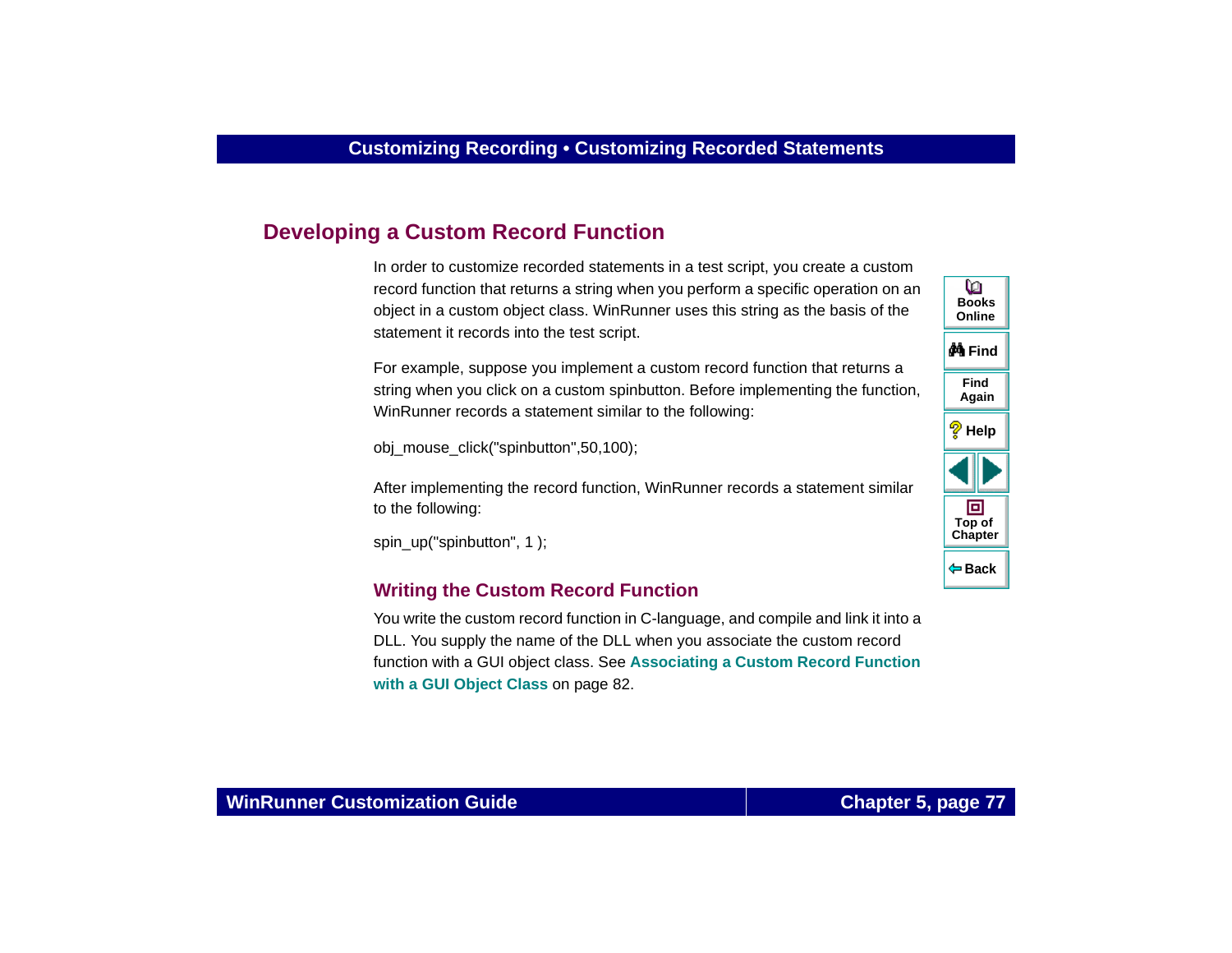The custom record function has the following prototype:

int **function** (HWND FAR\* phWnd, UINT msg, WPARAM wParam, LPARAM IParam, char\* str, int size);

### **Parameters**

| phWnd         | The pointer to the handle of the GUI object that is being                                                                   | ∯A Find                  |
|---------------|-----------------------------------------------------------------------------------------------------------------------------|--------------------------|
|               | acted upon. You can modify the contents of the pointer to<br>record an operation on a different GUI object.                 | <b>Find</b><br>Again     |
| msg           | The Windows message received.                                                                                               | Help                     |
| wParam        | The first message parameter.                                                                                                |                          |
| <b>IParam</b> | The second message parameter.                                                                                               |                          |
| str           | An allocated buffer. The record function assigns the string<br>to be recorded into the test script to the allocated buffer. | Top of<br><b>Chapter</b> |
| size          | The size of the str buffer, in bytes.                                                                                       | ⊕ Back                   |

The record function assigns the string that WinRunner will record into the test script, to the str parameter. You use WinRunner's "%m" format to create the string, by substituting "%%m" for the GUI object's logical name. For example, the custom record function could assign the following string to the str parameter:

spin\_up ( $\frac{1}{8}$ %m\", 1)

**BooksOnline**

o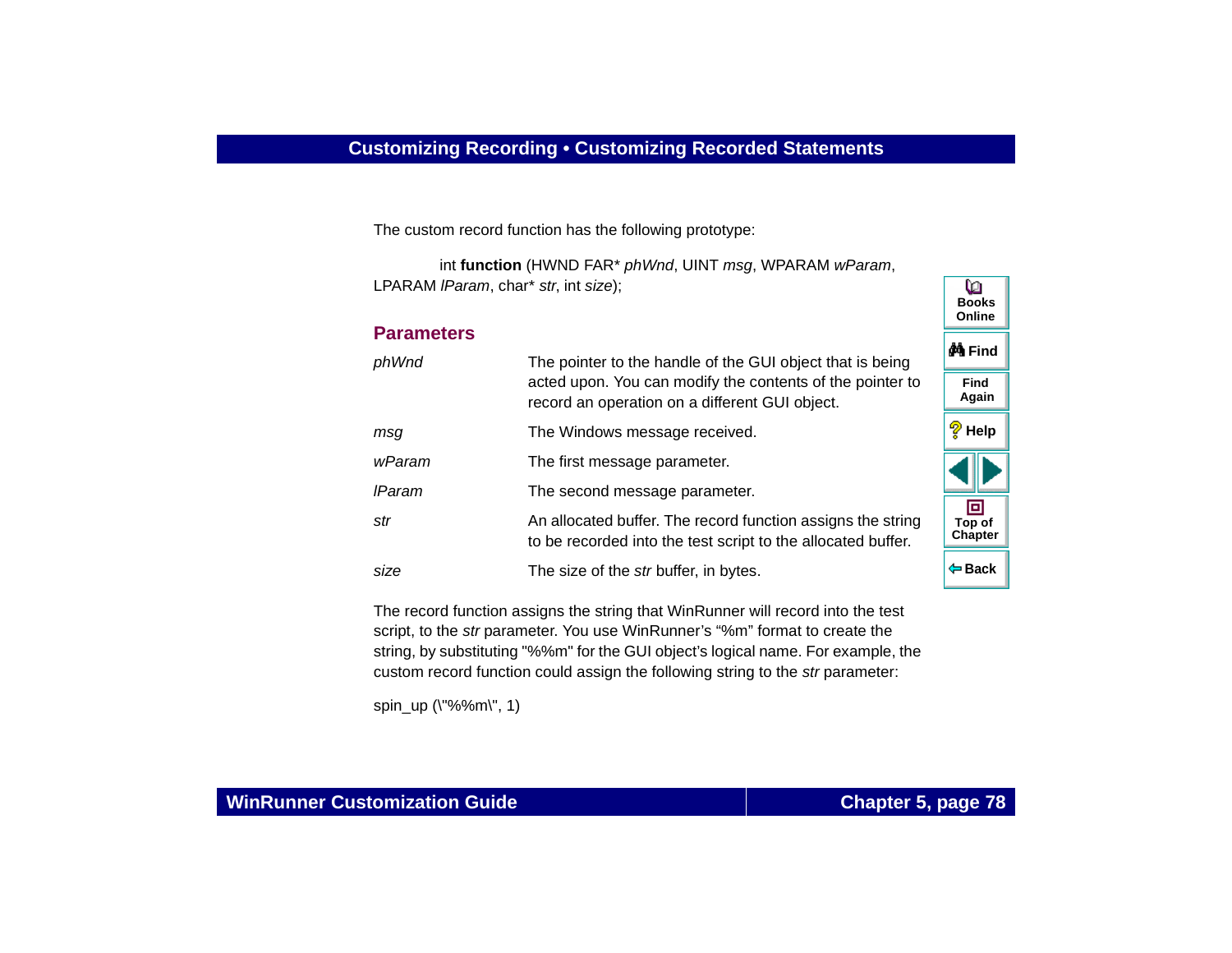Do not include a semicolon (;) at the end of the string—WinRunner adds a semicolon when it records the statement into the test script. WinRunner replaces "%m" with the logical name of the GUI object when the statement is recorded into the test script.

## **Returning a Value**

The record function returns a value that describes the sending mode of the function. For example, the following statement could be included in a custom record function:

return(SEND\_LINE);

The various sending mode options that you can return are described below:

•SEND\_LINE

> Instructs WinRunner to record the string returned in the str parameter into the test script. If a string has been previously stored, WinRunner records that string first into the test script.

● KEEP\_LINE

Instructs WinRunner to store the string returned in the str parameter, and start the timer. If a string has been previously stored, WinRunner records it into the test script. If time-out occurs and no further mouse input is detected, WinRunner records the new string into the test script. Use KEEP\_LINE after detecting a

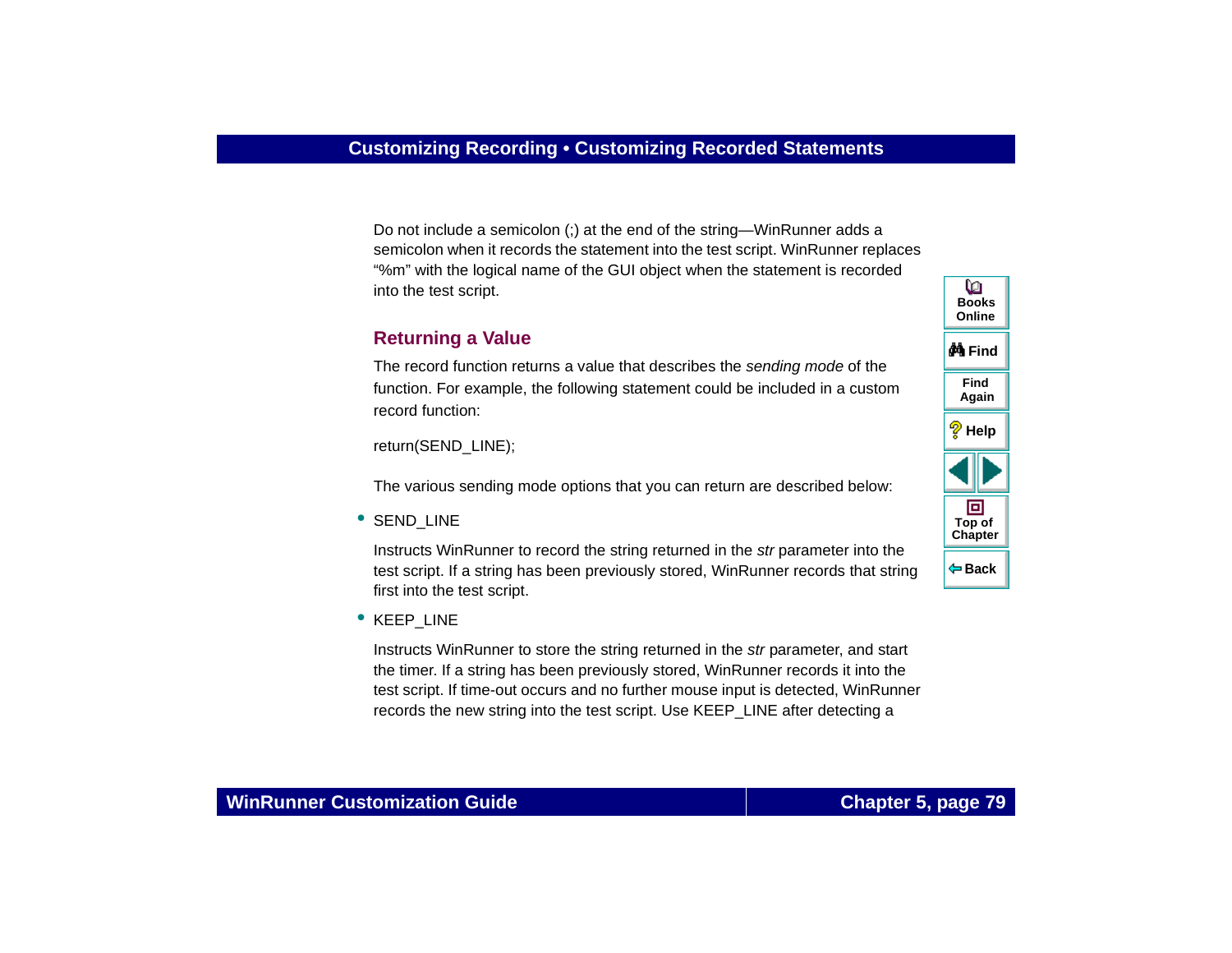single mouse click. WinRunner waits to establish if the single mouse will be followed by another click during the time-out period, thereby producing a doubleclick.

• KEEP\_LINE\_NO\_TIMEOUT

Instructs WinRunner to store the string returned in the str parameter. If WinRunner has previously stored a string, then WinRunner records that string into the test script.

• REPLACE\_AND\_SEND\_LINE

Instructs WinRunner to record the string returned in the str parameter into the test script. If a string has been previously stored, WinRunner deletes that string.

• REPLACE\_AND\_KEEP\_LINE

Instructs WinRunner to store the string returned in the str parameter, and start the timer. If a string has been previously stored, WinRunner deletes it. If time-out occurs and there is no further mouse input, WinRunner records the string into the test script.

• CLEAN UP

Instructs WinRunner to record the string stored in the str parameter into the test script, if a stored string exists.

• NO PROCESS

If the str parameter is empty, NO\_PROCESS instructs WinRunner to record the default function for the GUI object.

**Back**

**[Chapter](#page-68-0) Top of**

回

**Find**

**Again**

**Help**

**M**iFind

**BooksOnline**

o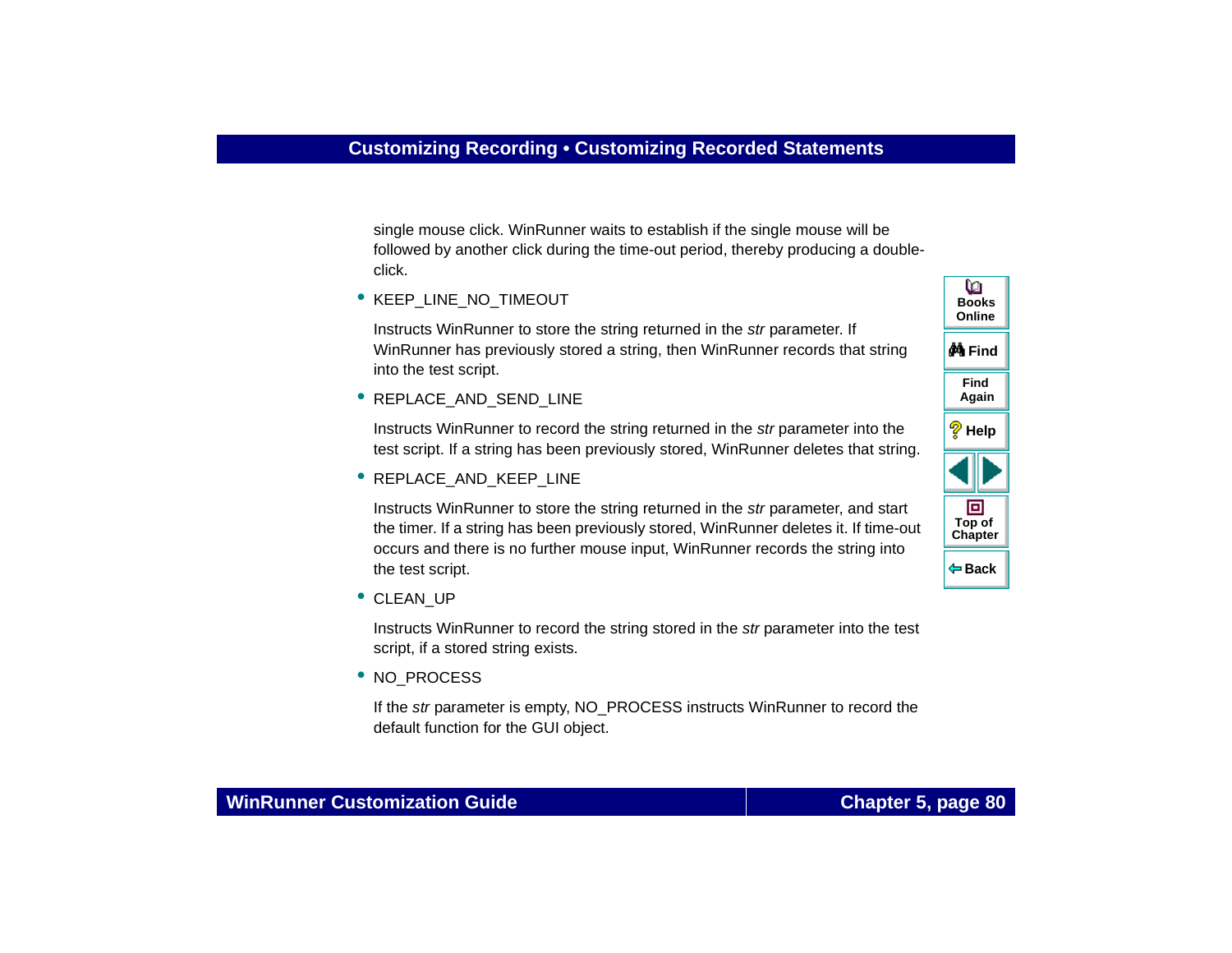If the str parameter is not empty, NO\_PROCESS instructs WinRunner not to record any function.

### **Adding Windows Messages**

Although WinRunner monitors all Windows messages, only a small number of the many Windows messages are actually processed. That is, WinRunner ignores all but a few messages. The record functions that you implement may require that WinRunner process additional messages. You use the **add\_record\_message** TSL function to specify which additional messages to include. The **add\_record\_message** function has the following syntax:

add\_record\_message (message\_number);

•message\_number is the number or identifier of the additional Windows message that you want WinRunner to process.

For example, the following statement instructs WinRunner to add the WM\_MOUSEMOVE message to the list of messages that it processes.

add\_record\_message(512);

For an example of a custom record function, see **[Example of a Custom Record](#page-84-0)  Function** [on page 85](#page-84-0).

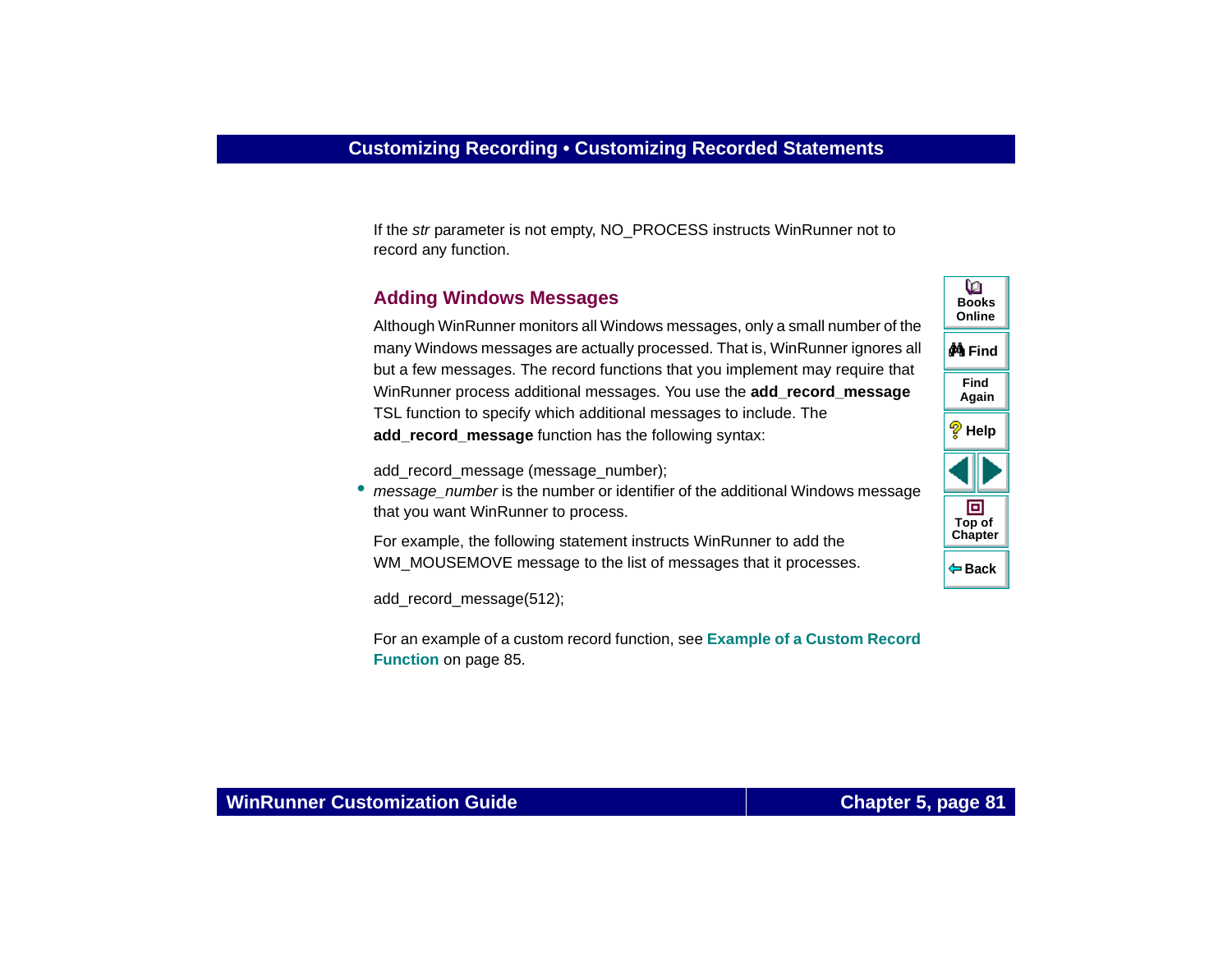# <span id="page-81-0"></span>**Associating a Custom Record Function with a GUI Object Class**

You use the **add\_cust\_record\_class** function to associate the custom record functions with a GUI object class. The **add\_cust\_record\_class** function has the following syntax:

**add\_cust\_record\_class (** MSW\_class, dll\_name [ ,rec\_func] [, log\_name\_func] **)**;

- MSW\_class is the MSW\_class of the custom objects with which the custom record function is associated.
- dll\_name is the full path and filename of the DLL in which you compiled and linked the custom record function. If a logical name function also exists for the GUI object class, that function is also contained in this DLL. For more information, see Chapter 7, **[Customizing Assigned Logical Names](#page-111-0)**.
- rec\_func is the name of the record function in the DLL. The record function returns the string that WinRunner records into the test script.
- log\_name\_func is the name of the logical name function (if one exists) that is included in the DLL. The *log\_name\_func* function supplies a custom logical name for a custom GUI object in class MSW\_class. For more information, see Chapter 7, **[Customizing Assigned Logical Names](#page-111-0)**.

In the following example, the **add\_cust\_record\_class** function adds a custom record function, SpinHighLevelRec, for the SpinButton class.

```
add_cust_record_class("SpinButton", c: "\\arch\\vb_util.dll",
   "SpinHighLevelRec ", " ");
```
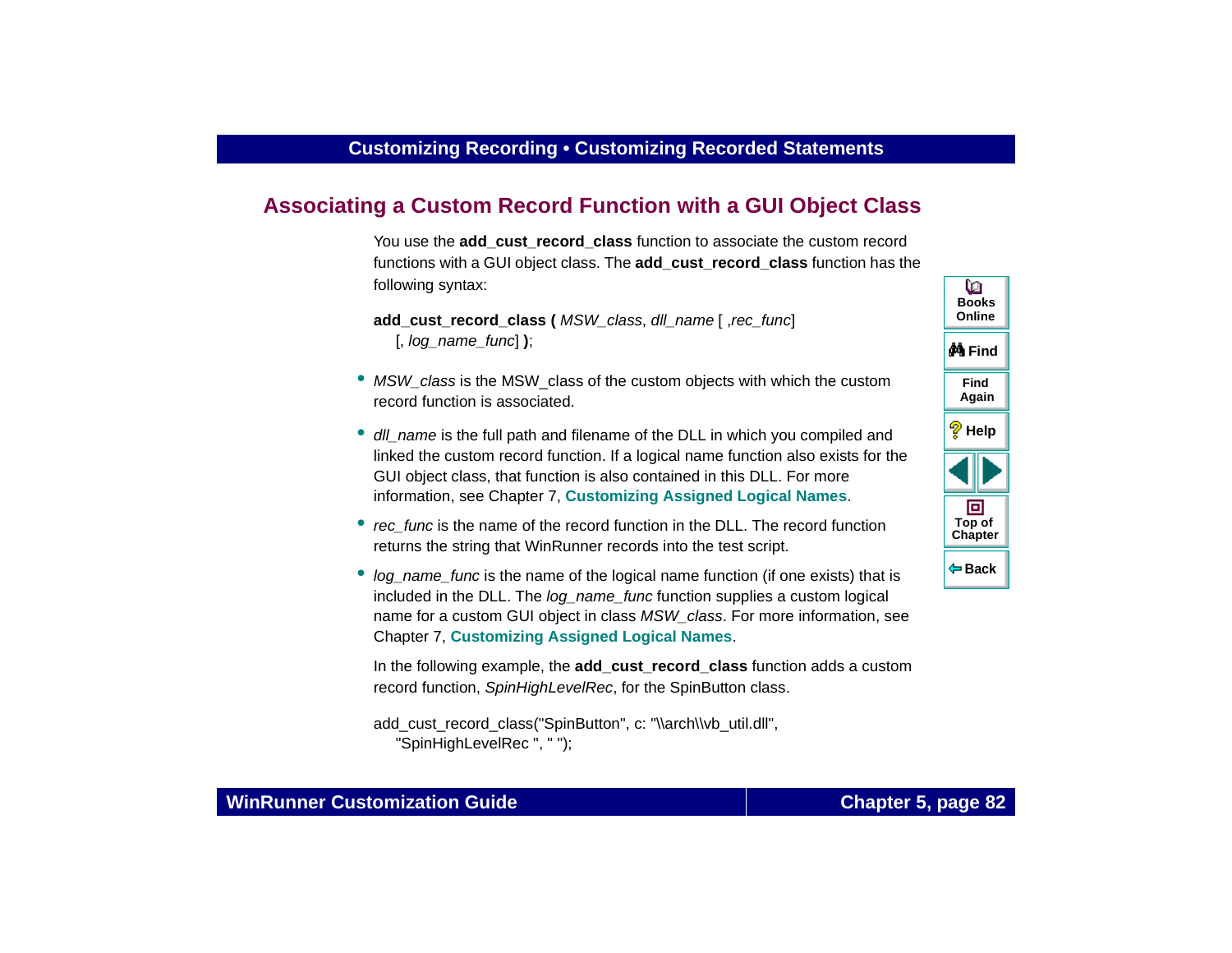# <span id="page-82-0"></span>**Developing a Custom Execution Function**

If you implement a custom record function that generates a custom statement, you must develop a custom execution function to enable WinRunner to execute the recorded statement. For example, assume you develop a custom record function that records the following function into your test script:

custom\_function(2,2);

Because custom function is a call to a user-defined function, WinRunner does not recognize it, and consequently cannot execute the function. You develop a user-defined function that defines what WinRunner must do each time it executes a custom\_function statement.

Custom execution functions obtain information from your application about the custom object, such as its state or position, and then move the mouse cursor to the required location and enter mouse or keyboard input. A number of TSL functions, such as **obj\_get\_info**, can be used to retrieve information about the object. Other TSL functions such as **click, obj\_mouse\_drag**, and **move** locator abs can be used to execute the function.

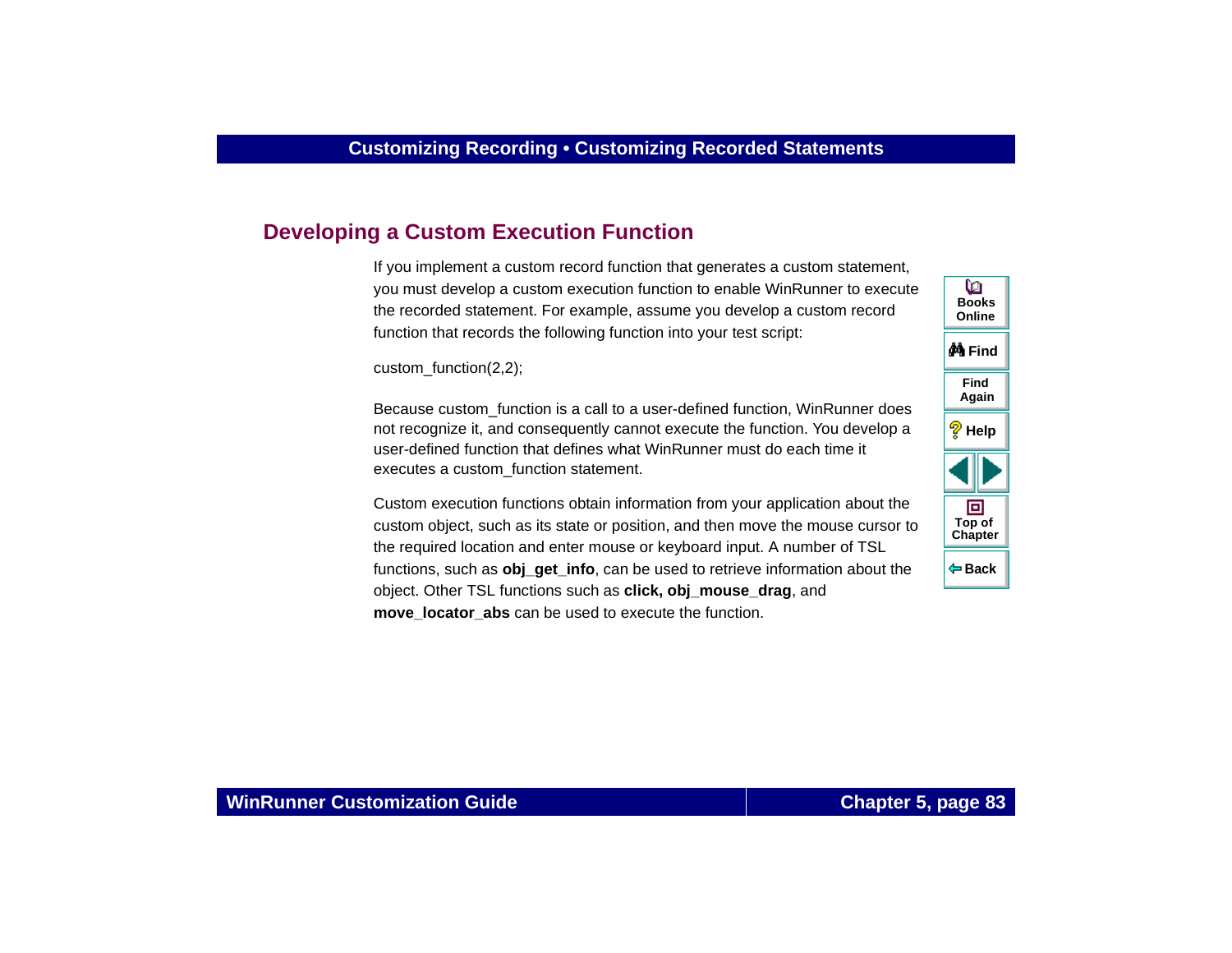The following example shows the TSL implementation of the **spin\_up** execution function. You may want to base the implementation of your execution functions on the example below.

```
public function spin_up(win, times){
   auto hWnd;
   auto res;
   # get GUI object handle to send to DLL
   res = obj get info(win, "handle", hWnd);
   if(res != E OK)
      return(res);
   # call DLL, spin_up
   res = spin up(hwnd, times);
   # internal TSL function, called if spin up fails
   if(res != E_OK)process_return_value(res);
   return(res);
```


}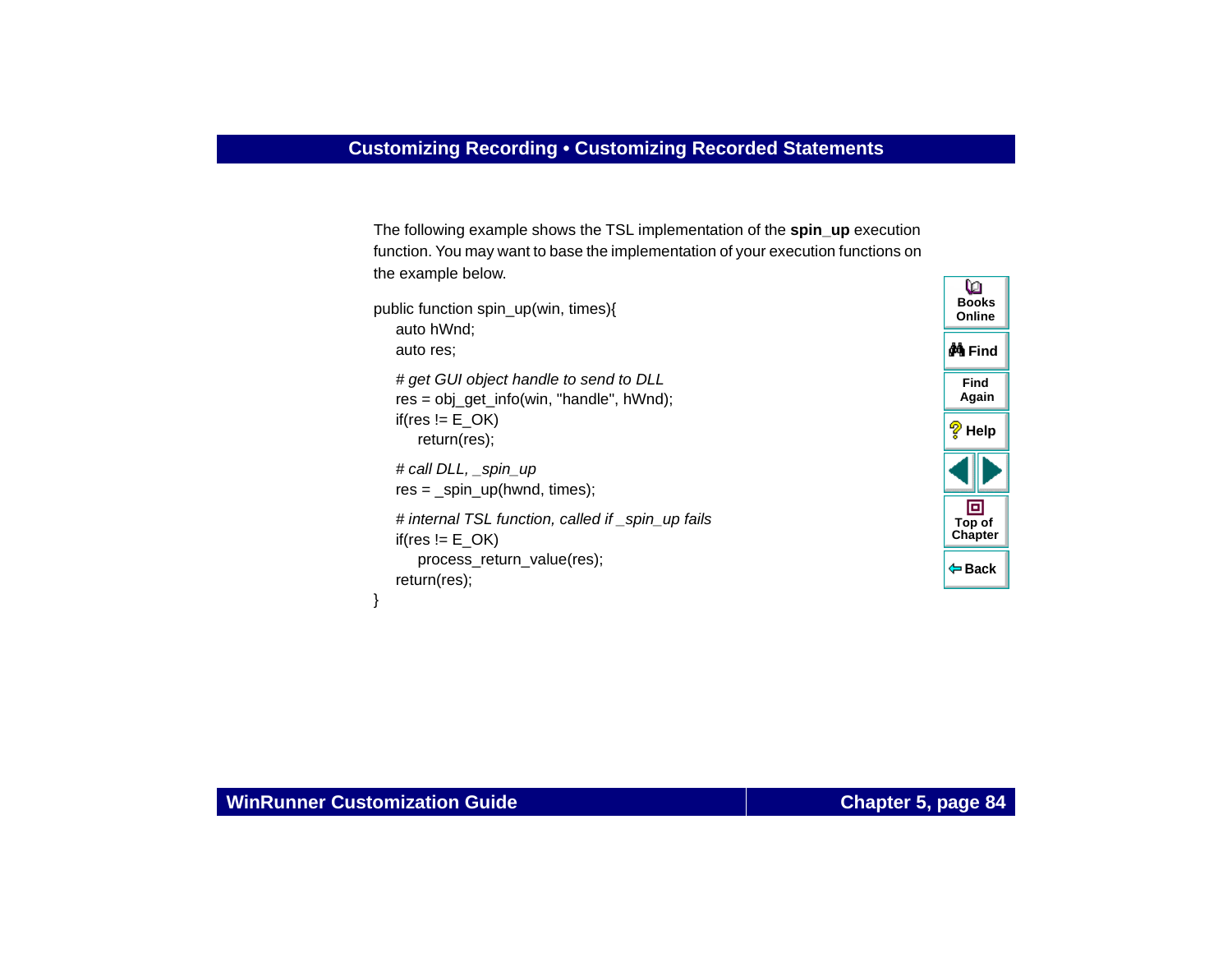# <span id="page-84-0"></span>**Example of a Custom Record Function**

The following example illustrates the implementation of a custom record function for the Visual Basic control, ThunderlistBox. You may want to base the implementation of your custom record functions on this example. The file cust rec.h is included to set the return values for the record function.

#### **filename: cust\_rec.h**

// Return values for recording function #define SEND\_LINE 0 #define KEEP\_LINE 1 #define REPLACE\_AND\_SEND\_LINE 2 #define REPLACE\_AND\_KEEP\_LINE 3 #define CLEAN\_UP 4 #define KEEP\_LINE\_NO\_TIMEOUT 5 #define NO\_PROCESS 6

**filename: cust\_rec.c**

#define EXPORTED far pascal export

#include <windows.h>

#include "cust\_rec.h"

#include <windowsx.h> // Windows Messages Cracker

#define MAXKEYS 9

BOOL isMouseUponObject (HWND hwin, LPARAM lParam);



### **WinRunner Customization Guide**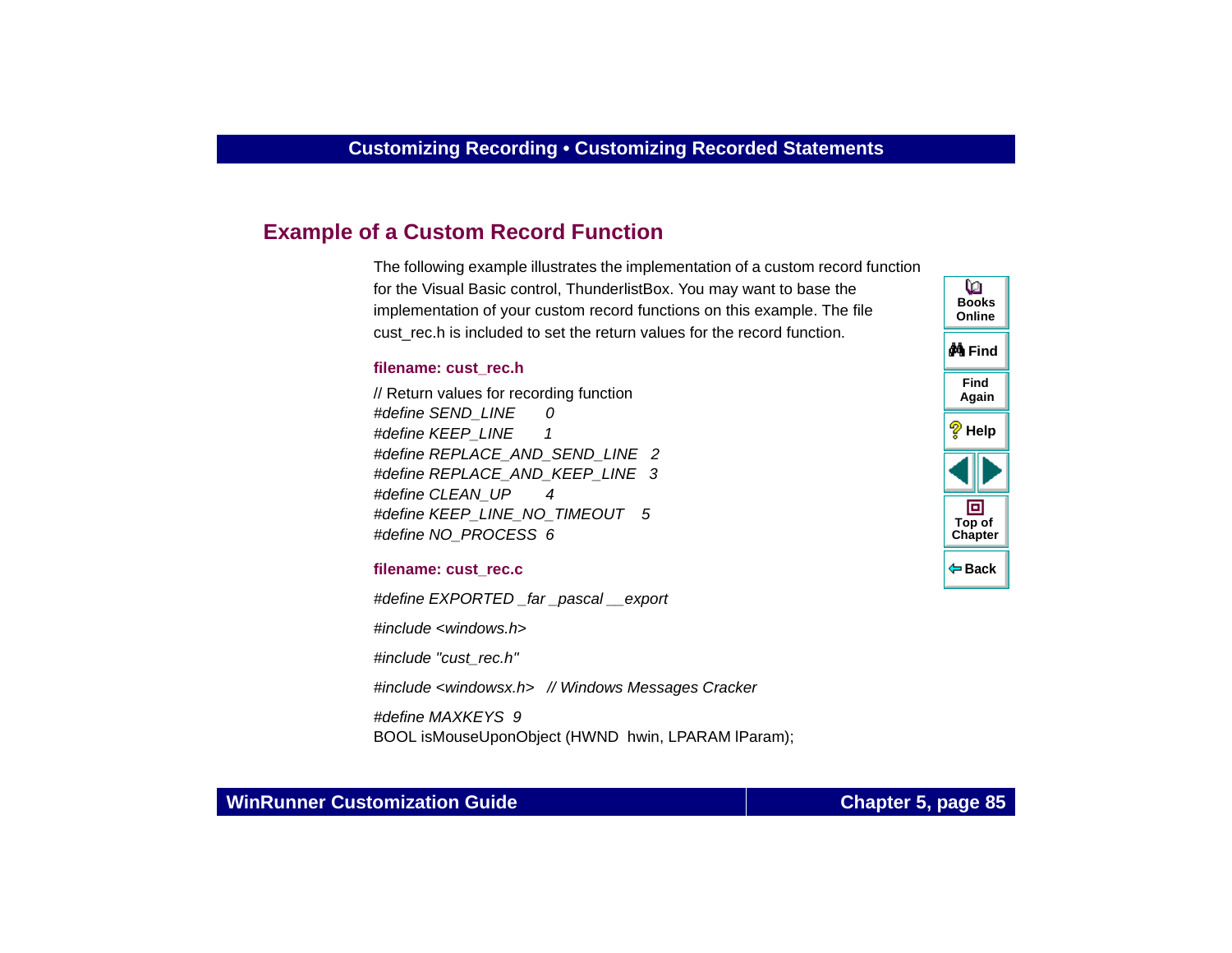WORD GetListKey (HWND hwin, WPARAM wParam);

///////////////////////////////// Custom Recording for ThunderListBox /////////////////////////////////

//----------------------------------------------------------

// ThunderListBox

//

// Implementation of the Visual Basic ListBox

// All the ListBox commands are written by the Windows Messages Cracker's format

```
// NOTE:
```
// WM\_KEY\* messages are received not as in the Windows documentation, rather:

 $//$  wParam = scan code; and for extended keys, top most bit is set.

// lParam does not contain interesting information.

```
int EXPORTED ThunderListBox (HWND FAR* pwin,UINT msg, 
                     WPARAM wParam, LPARAM lParam,
                     LPSTR rec_str, int len)
```
 { static bMouseDown  $=$  FALSE: static bPushKeyDown = FALSE;

```
 WORD wVirtKey; 
 int nReturn = SEND_LINE;
```
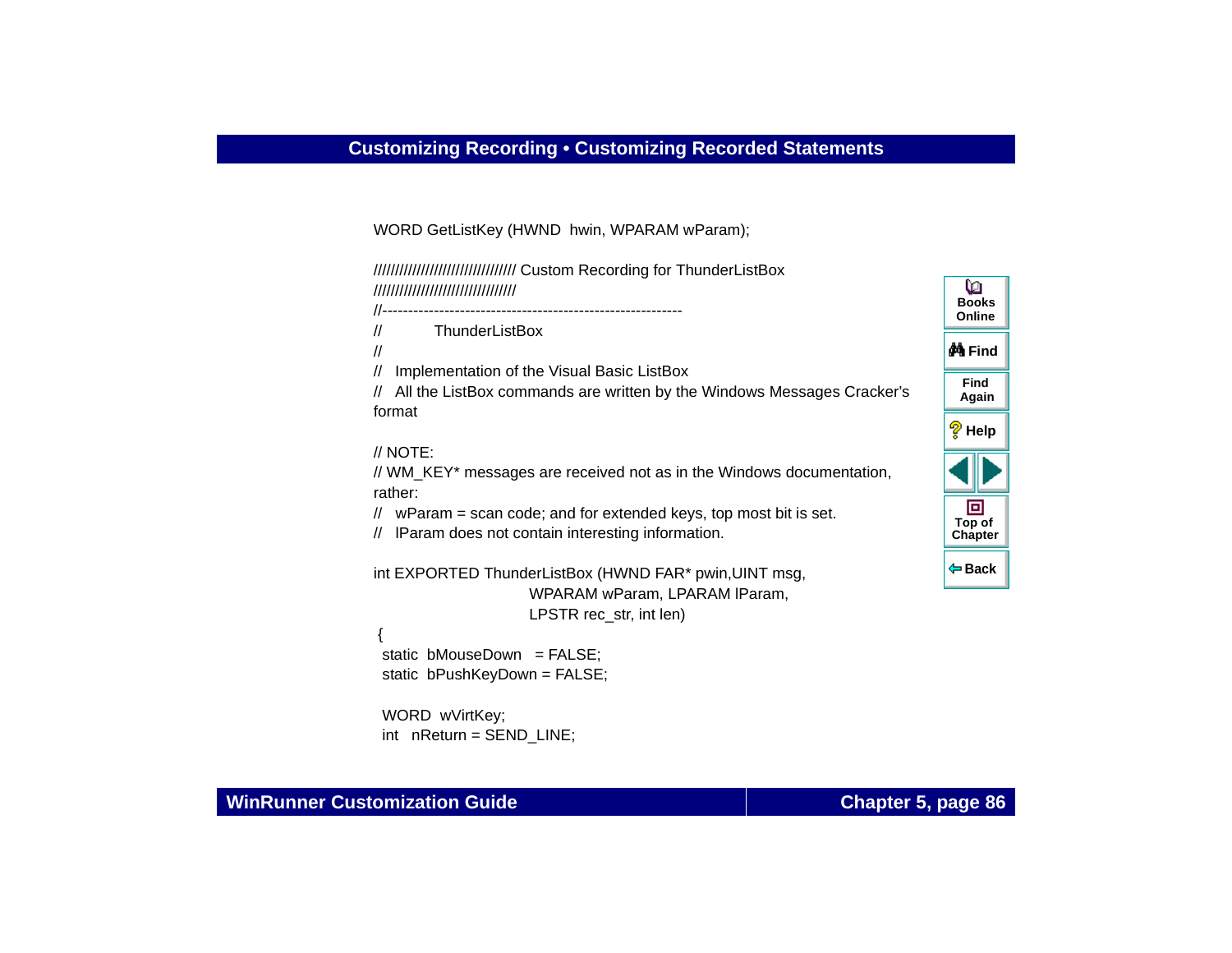```
BackM Find
                                                                               Help
                                                                               Chapter
                                                                                Top of
                                                                                BooksOnline int nItemSel;
 char szBuff[255]; 
 UINT ss; 
HWND win = *pwin;
 switch(msg)
 { 
  case WM_LBUTTONDBLCLK:
   nItemSel = ListBox_GetCurSel(win);
    if (nItemSel != LB_ERR)
    { // if something is being selected - get the selected string and
    ListBox_GetText(win, nItemSel, szBuff);
      // send the command linewsprintf(rec_str,
       "ActivateThunderListItem (\"%%m\", \"%s\")", (LPSTR)szBuff);
      // replacing the previous one which was "SelectThunderListItem"
     nReturn = REPLACE_AND_SEND_LINE; 
 } 
    break;
 case WM_LBUTTONDOWN: // set the bMouseDown Flag
    if (isMouseUponObject(win, lParam))
     bMouseDown = TRUE;//
    break;
```
**Find**

o

**Again**

回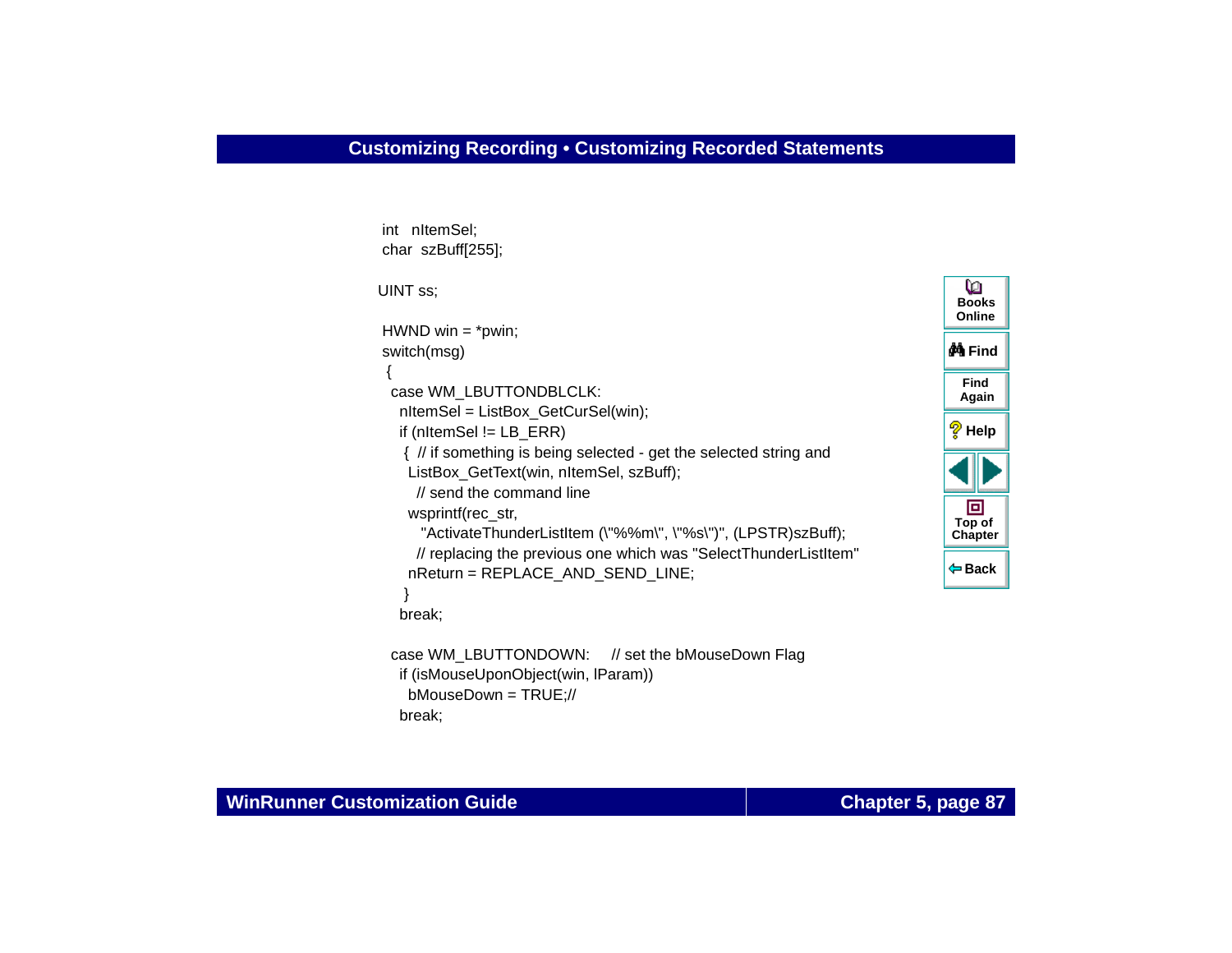```
 case WM_LBUTTONUP: 
    if (bMouseDown) 
        {\prime\prime} if the bMouseDown flag has been set
                                                                                      o
      bMouseDown = FALSE; 
                                                                                     BooksnItemSel = ListBox GetCurSel(win);
                                                                                     Online if (nItemSel != LB_ERR)
                                                                                   M Find
      { // and something is being selected - get the selected string and
      ListBox_GetText(win, nItemSel, szBuff);
                                                                                     Find // send the command lineAgain
       wsprintf(rec_str, "SelectThunderListItem (\"%%m\", \"%s\")", 
                                                                                   Help
(LPSTR)szBuff);
         // and keep it for the DBLCLICK case
       nReturn = KEEP_LINE;
 } 
                                                                                      回
     }
                                                                                    Top of
                                                                                    Chapter
    break; 
                                                                                      Back
```
case WM\_KEYDOWN:

// get the real VirtKey value and if it's valid - set the bPushKeyDown flag

```
 ss = HIWORD(lParam);
ss = LOBYTE(ss);
 ss = MapVirtualKey(ss, 1);
```
if (GetListKey (win, wParam) != 0xFFFF)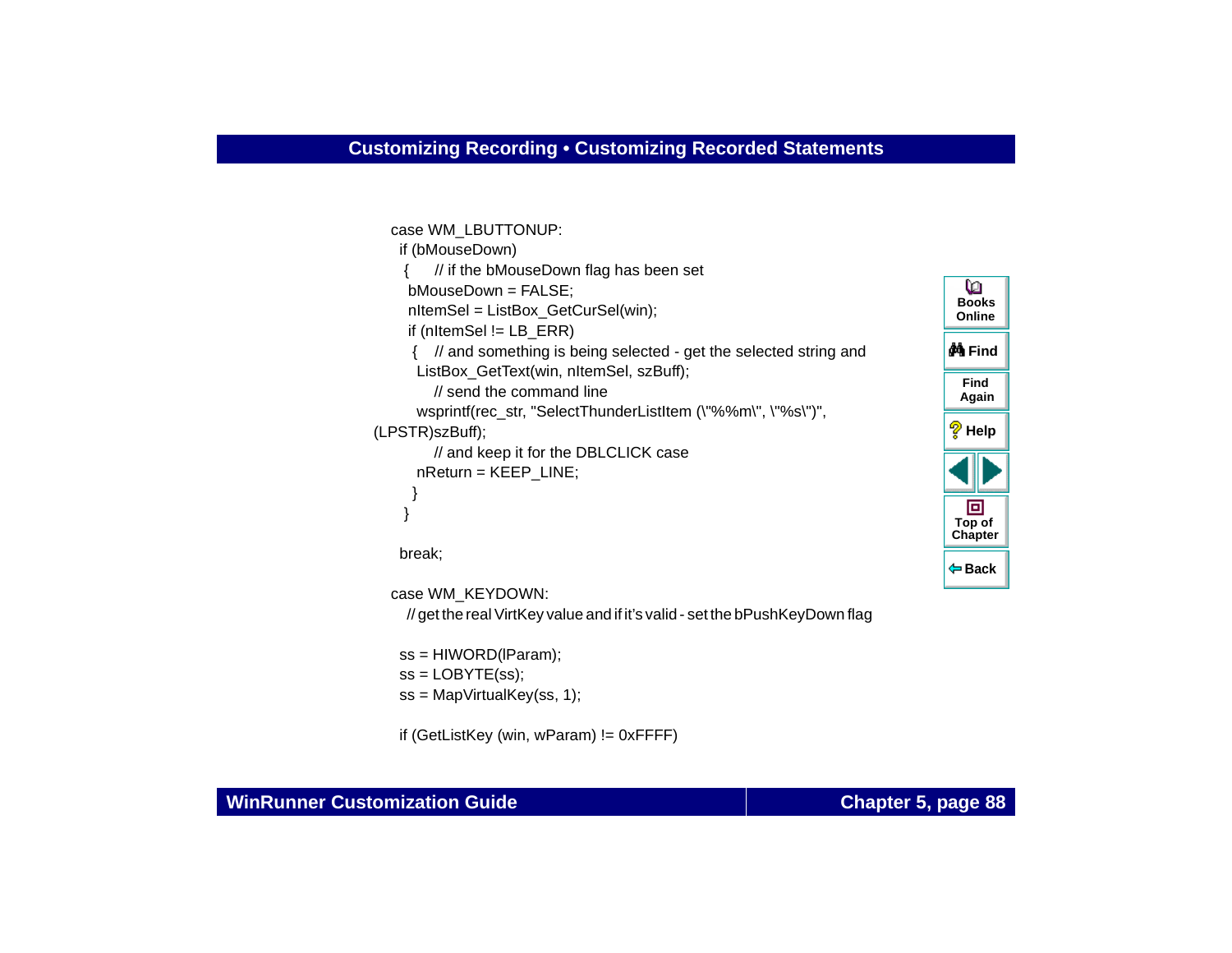bPushKeyDown = TRUE;//

```
 break;
   case WM_KEYUP: 
         // get the real VirtKey value
    wVirtKey = GetListKey (win, wParam); 
    if (bPushKeyDown && (wVirtKey != 0xFFFF))
        \frac{1}{10} if it's valid and the bPushKeyDown flag has been set -
         // reset the flag
      bPushKeyDown = FALSE;
     nItemSel = ListBox GetCurSel(win);
      if (nItemSel != LB_ERR)
      { // if something is being selected - get the selected string and
      ListBox_GetText(win, nItemSel, szBuff);
         // send the appropriate command line - Activate or Select 
       if (wVirtKey == VK_RETURN) 
       wsprintf(rec_str, "ActivateThunderListItem (\"%%m\", \"%s\")",
(LPSTR)szBuff);//
       else wsprintf(rec_str, "SelectThunderListItem (\"%%m\", \"%s\")",
(LPSTR)szBuff);//
```


 } }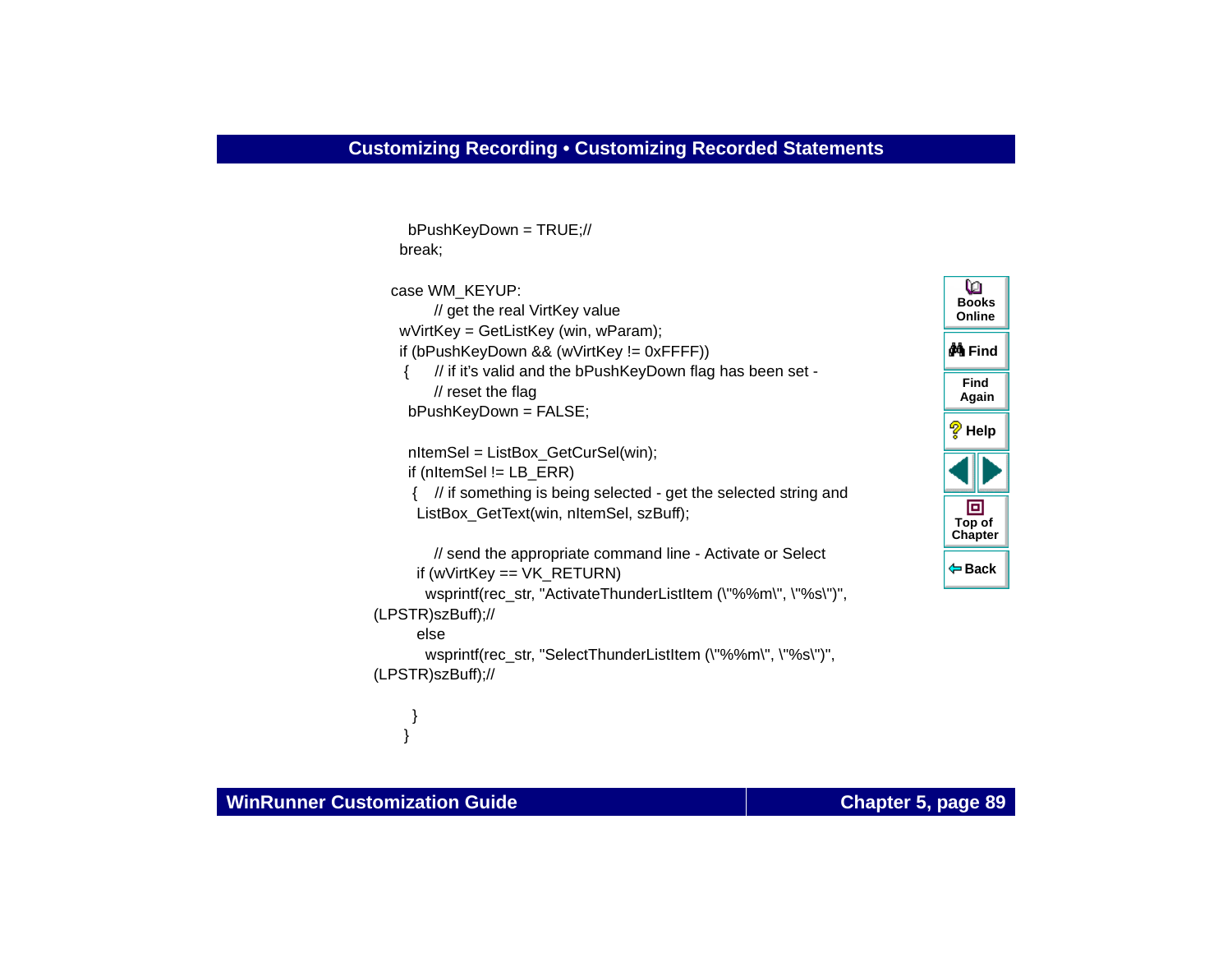# **Customizing Recording • Customizing Recorded Statements**

```
 break; 
default: break;
 } 
  return(nReturn);
 } 
//--------------------------------------------// isMouseUponObject
// Check, if the Mouse is placed upon the hwin Window Rectangle
//BOOL isMouseUponObject (HWND hwin, LPARAM lParam)
 {
  RECT rect;
  POINT ptMouse;
  BOOL bResult;
      // Get the local mouse coordinates ptMouse.x = LOWORD(lParam);
  ptMouse.y = HIWORD(lParam);
      // Get the Object's Window coordinates
  GetWindowRect(hwin, (RECT FAR*)&rect);
      // Convert the local mouse coordinates to the Window one
```
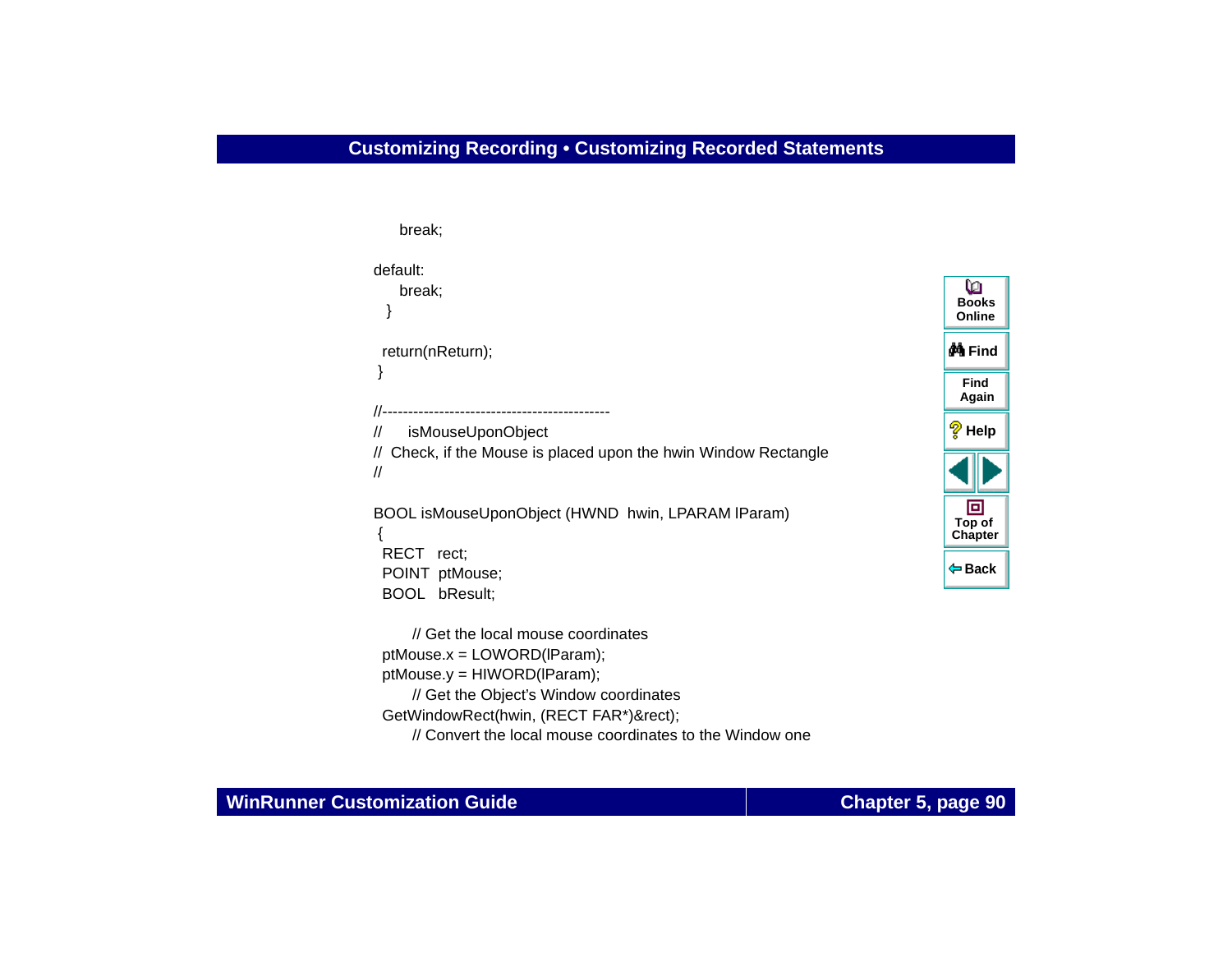```
 ClientToScreen(hwin, (POINT FAR*)&ptMouse); 
      // test if the mouse upon the Object Window's rectangle
  bResult = PtInRect((const RECT FAR*)&rect, ptMouse);
  return bResult; 
 }
//--------------------------------------------// GetListKey
// Recognise, if the Key message corresponds to any of the Virtual Keys:
// VK_RETURN, VK_UP, VK_RIGHT, VK_LEFT, VK_DOWN, VK_HOME, 
VK_END, VK_PRIOR, VK_NEXT.
//// assuming, that wParam and lParam have been changed and for some reason 
for the// KeyBoard's keys (except the ENTER) and for KeyPad's ENTER there is a 
topmost bit
// being added to the wParam value
//WORD GetListKey (HWND hwin, WPARAM wParam)
 {
  int i; 
  BOOL bKeyPad,
     bNumLock;
```
**Back**

**[Chapter](#page-68-0) Top of**

回

**Find**

**Again**

**Help**

**M** Find

**BooksOnline**

o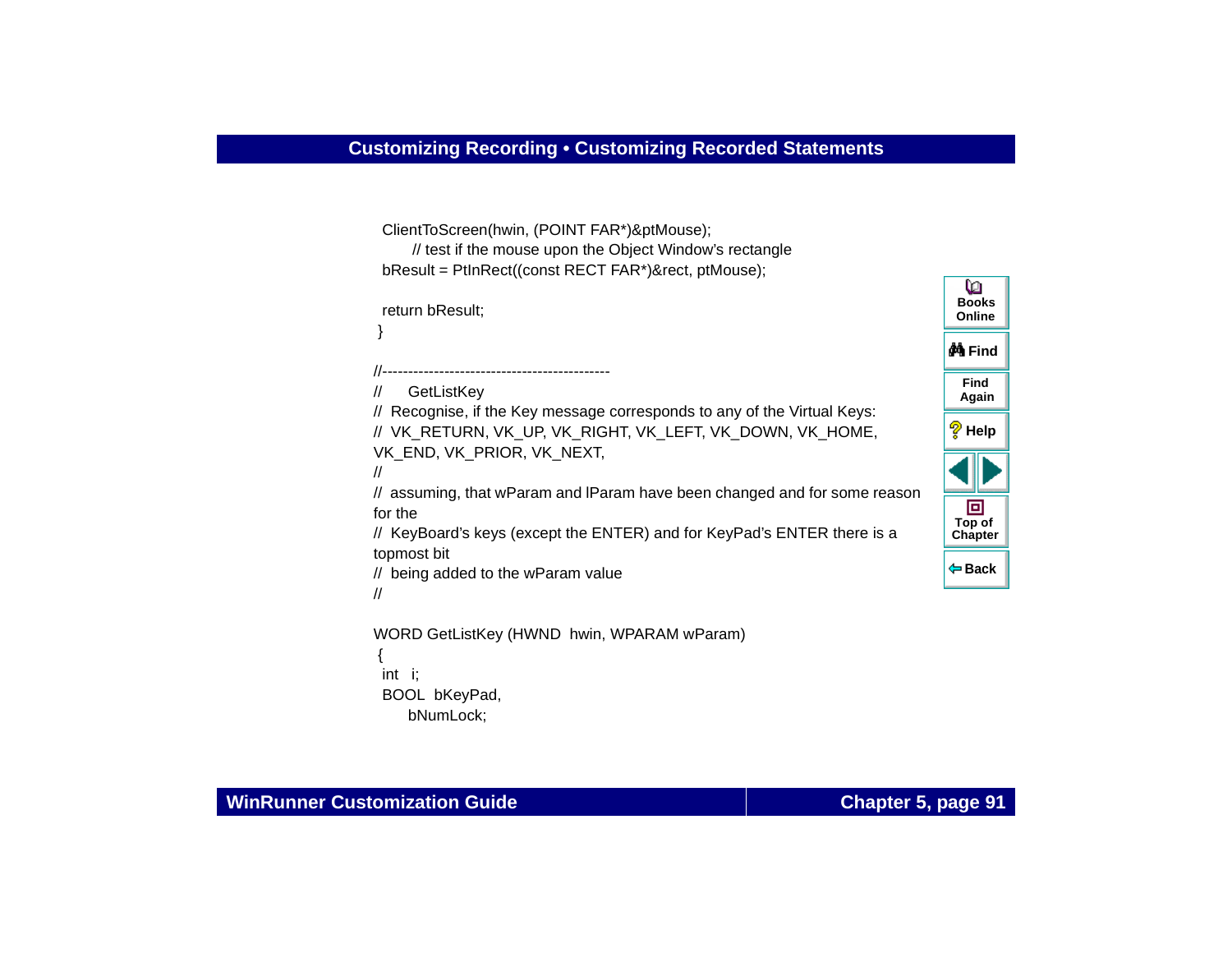```
 // regular movement & executive keys
WORD wVirtKeys[MAXKEYS] =
   {VK_RETURN, VK_UP, VK_RIGHT, VK_LEFT, VK_DOWN, VK_HOME, 
VK_END, VK_PRIOR, VK_NEXT};
```

```
 // KeyPad's keys, values has been recognized by debugging 
 bKeyPad = ((wParam >= 0x47) && (wParam <= 0x51));
    // check the NUMLOCK key's toggle - test the lowest bit
 bNumLock = 0x01 & GetKeyState(VK_NUMLOCK);
```

```
if (!bKeyPad || (bKeyPad && !bNumLock))
```
 { // process all the keys but the <NUMLOCK<->KEYPAD> case (except the KeyPad's ENTER)

```
for (i = 0; i < \text{MAXKEYS}; i++)
```
{ // reset the wParam's topmost bit and test the Virtual Keys.

```
if ((wParam & 0x7F) == MapVirtualKey(wVirtKeys[i], 0))
```
return wVirtKeys[i];// return the current Virtual Key's value



```
 // return "nothing"
 return 0xFFFF;
 }
```
 } }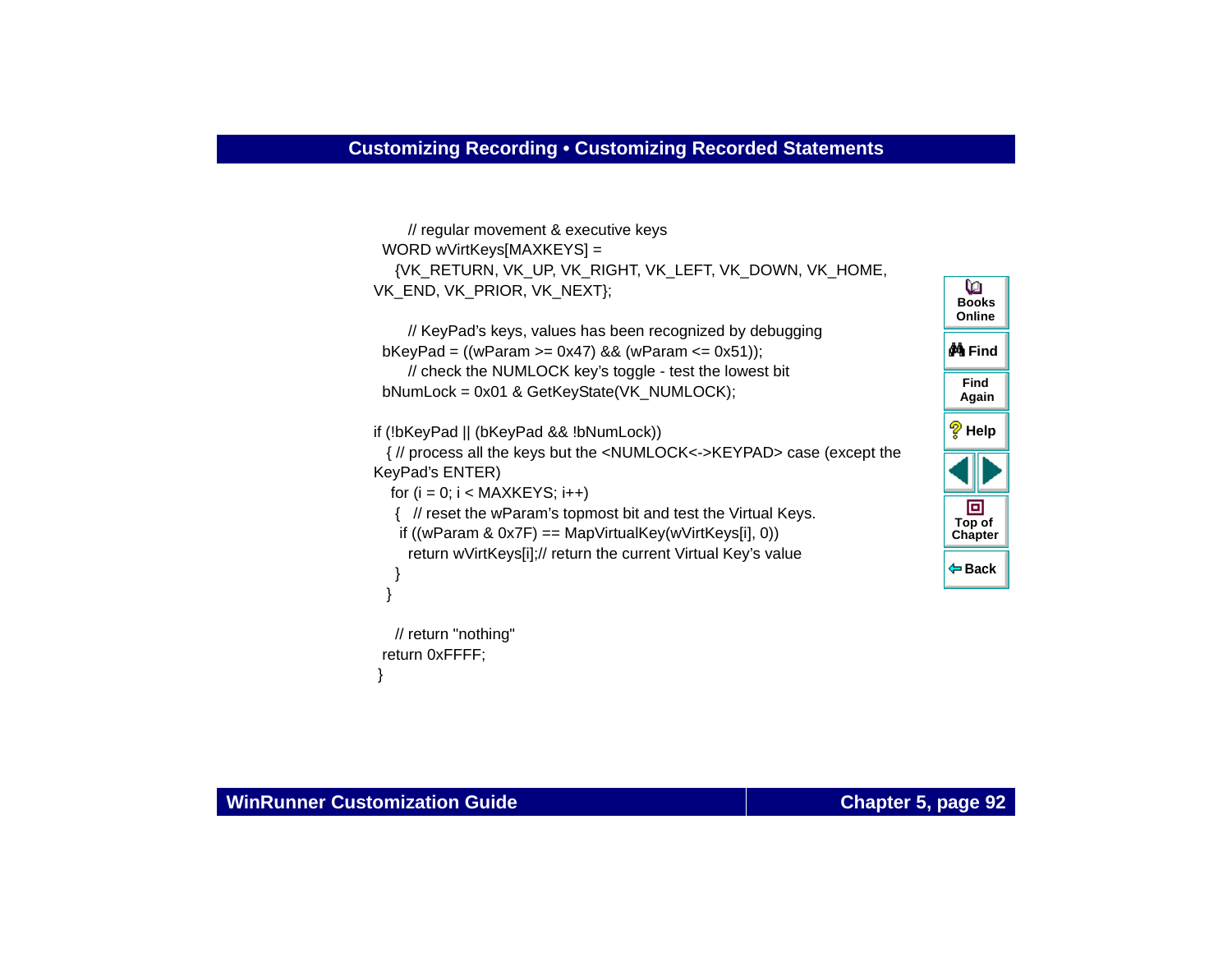# <span id="page-92-0"></span>**Customizing Recording Adding Custom Properties for GUI Objects**

<span id="page-92-1"></span>You can add your own properties to any GUI object class to improve WinRunner's ability to uniquely identify the GUI objects in your application.

This chapter describes:

- **[Developing a Query Function for a Custom Property](#page-95-0)**
- **[Developing a Verification Function for a Custom Property](#page-97-0)**
- **[Registering a Custom Property](#page-100-0)**
- **[Assigning a Custom Property to a GUI Object Class](#page-102-0)**
- **[Example of a Custom Property Function](#page-106-0)**

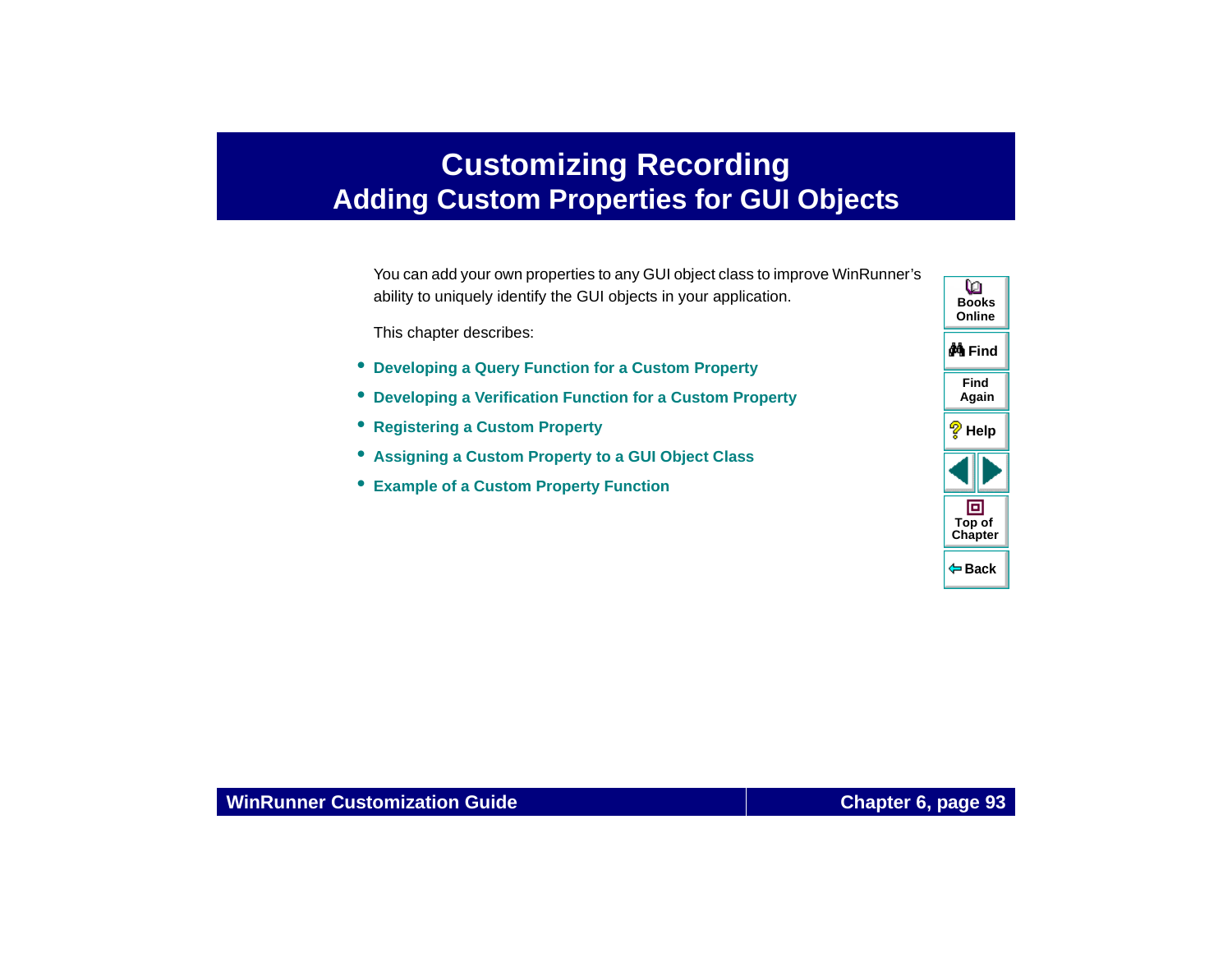# **About [Adding Custom Properties for GUI Objects](#page-92-1)**

WinRunner uniquely identifies each GUI object in your application by developing a physical description for the object. This physical description is made up of a list of the object's obligatory properties. When the obligatory properties do not provide unique identification, WinRunner includes optional properties into the physical description. If this still does not uniquely identify the object, then WinRunner includes a selector as well. See your WinRunner User's Guide for more information on how WinRunner identifies GUI objects.

The inclusion of optional properties and selectors can lead to long and complex physical descriptions. To improve the efficiency with which WinRunner identifies GUI objects, you can register your own user-defined or custom properties. For example, every GUI object created using Visual Basic is assigned the vb name property. Within a given window, the *vb* name property is always unique. If you have installed WinRunner with Visual Basic support, then the vb\_name property is automatically added as a custom property. This enables WinRunner to more efficiently identify the GUI objects in your Visual Basic applications.

Like Visual Basic, most other development environments also assign properties to their GUI objects. By defining these properties as custom WinRunner properties, you enhance WinRunner's ability to uniquely identify GUI objects in your applications.

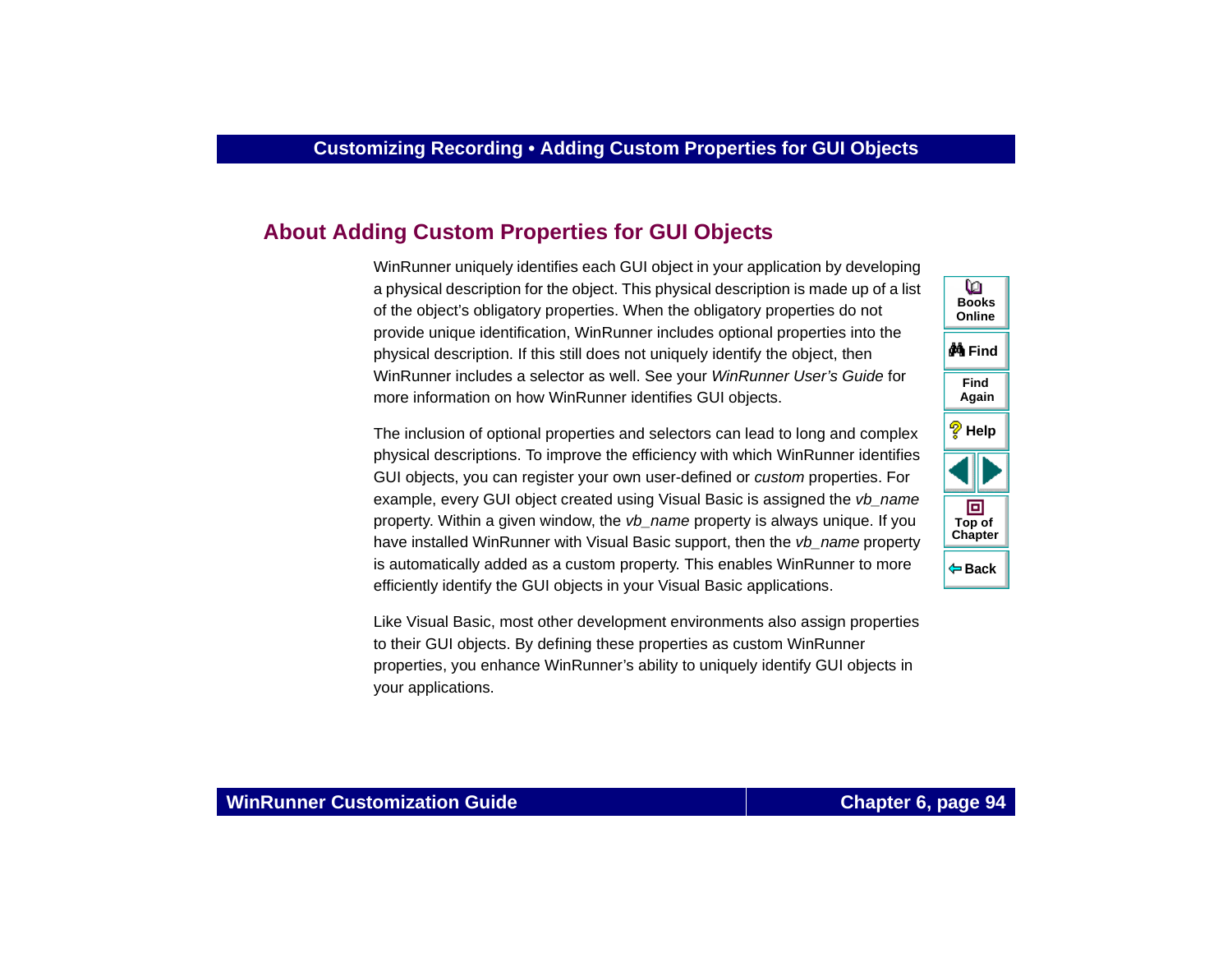#### **To add a custom property, you perform the following tasks:**

- **1** Develop a query function to obtain the value of the custom property, whenever the value is required.
- **2** Develop or specify a function that verifies whether the custom property of a given GUI object has the required value.
- **3** Register the custom property.
- **4** Assign the custom property to a GUI object class.

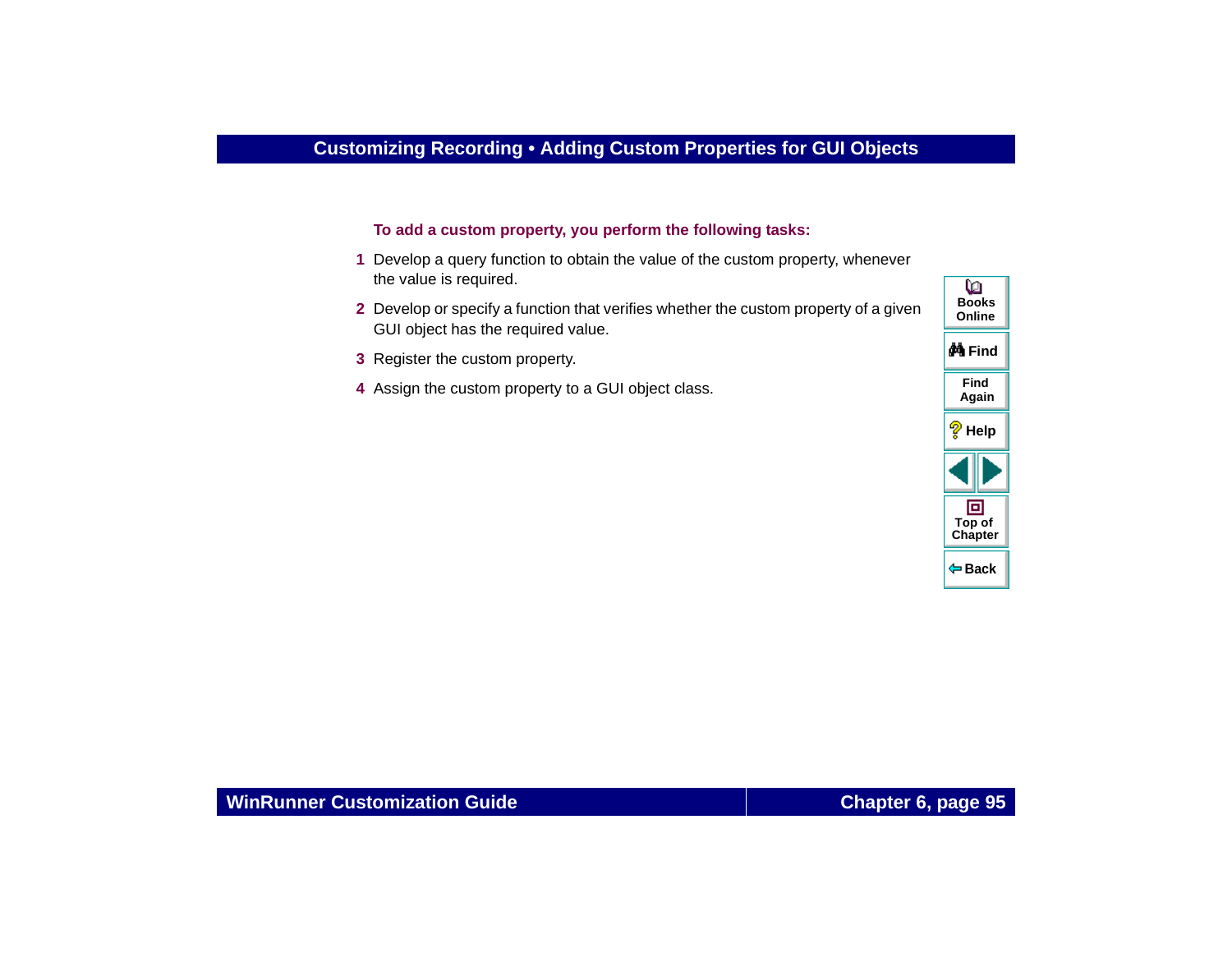# <span id="page-95-0"></span>**Developing a Query Function for a Custom Property**

You create a query function to evaluate and return the value of a custom property of a GUI object. For example, suppose you add the custom property new property. It is the query function that actually evaluates and returns the value of new\_property for a given GUI object, whenever the value is required.

You write the query function in C-language, and compile and link it into a DLL. You supply the name of the DLL when you register the custom property. See **[Registering a Custom Property](#page-100-0)** on page 101.

The query function has the following prototype:

void **query\_func** (HWND *hWnd*, LPSTR *str*, int *size*)

| <b>Parameters</b> |                                                                                              | C |
|-------------------|----------------------------------------------------------------------------------------------|---|
| hWnd              | The handle of the GUI object for which the custom<br>property is being evaluated.            | ⇚ |
| str               | An allocated buffer to which the query function assigns<br>the value of the custom property. |   |
| size              | The size of the <i>str</i> buffer in bytes.                                                  |   |

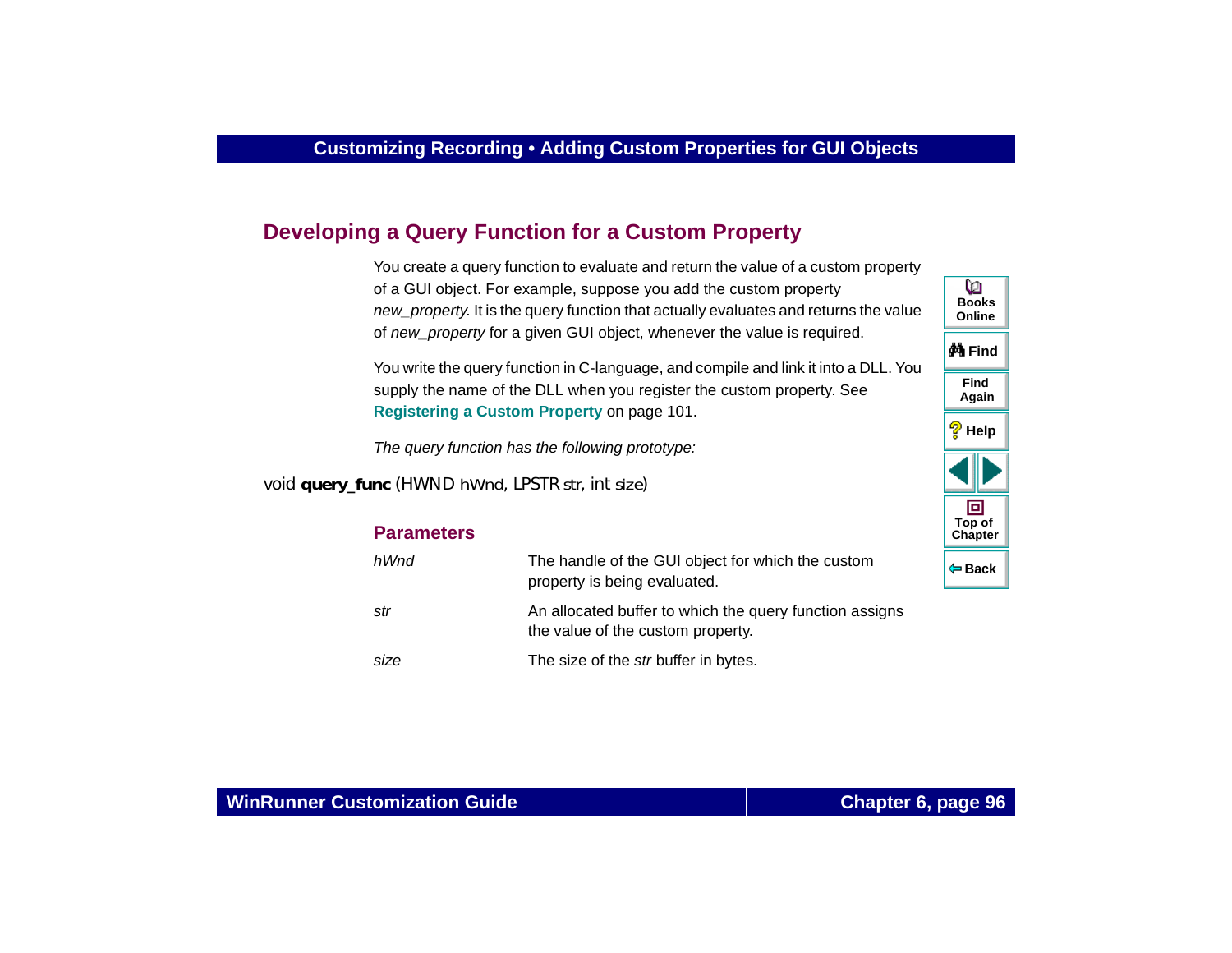The query\_func function is a library-defined callback function that WinRunner calls whenever the value of a custom property is required. query func is a placeholder for the library-defined function name. The actual name must be exported by including it in an EXPORTS statement in the library's moduledefinition (.DEF) file.

For an example of a query function for a custom property, see **[Example of a](#page-106-0)  [Custom Property Function](#page-106-0)** on page 107.

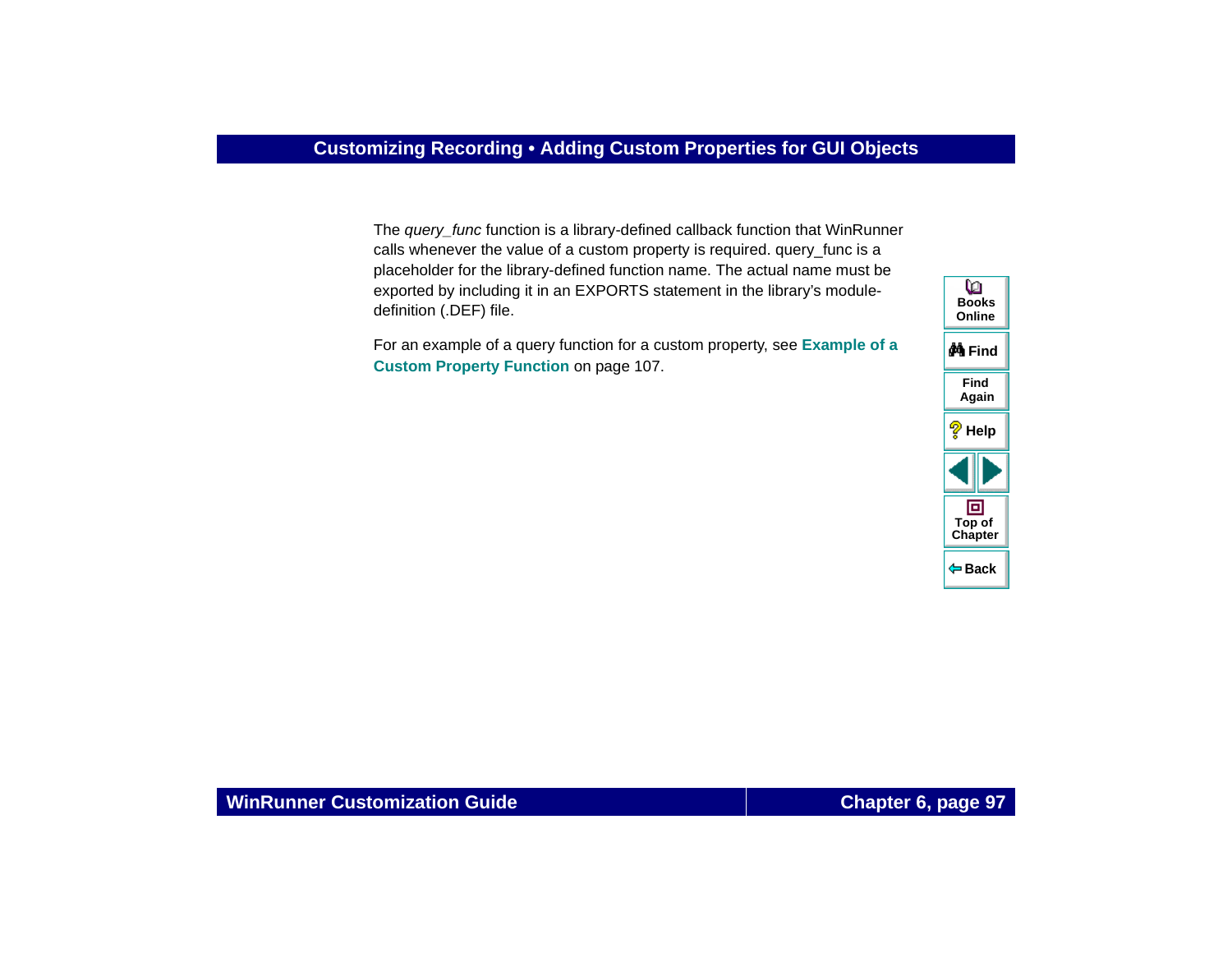# <span id="page-97-0"></span>**Developing a Verification Function for a Custom Property**

WinRunner uses a verification function to identify GUI objects in your application whose custom property has the required value.

## **Understanding the Verification Function**

To understand the role of a verification function, consider the following scenario. Suppose that you open the GUI Map Editor, and select a custom object. The object is uniquely identified by the class property, object, and its custom property, new property. Suppose that the value of new property is Object1. The physical description of the object is therefore:

{class:"object", new\_property:"Object1"}

When you click the Show button in the GUI Map Editor, WinRunner attempts to highlight the selected object. But first it must locate it.

To locate the required object, WinRunner systematically examines each object in your application, and enquires: Does this object belong to the "object" class? If not, WinRunner queries the next object. If that object belongs to the "object" class, WinRunner calls the query function to establish the value of the object's custom property, new property. Having established the value of new property, WinRunner calls the verification function to determine if this value matches the required value, Object1. If the verification function indicates a mismatch,



# **WinRunner Customization Guide**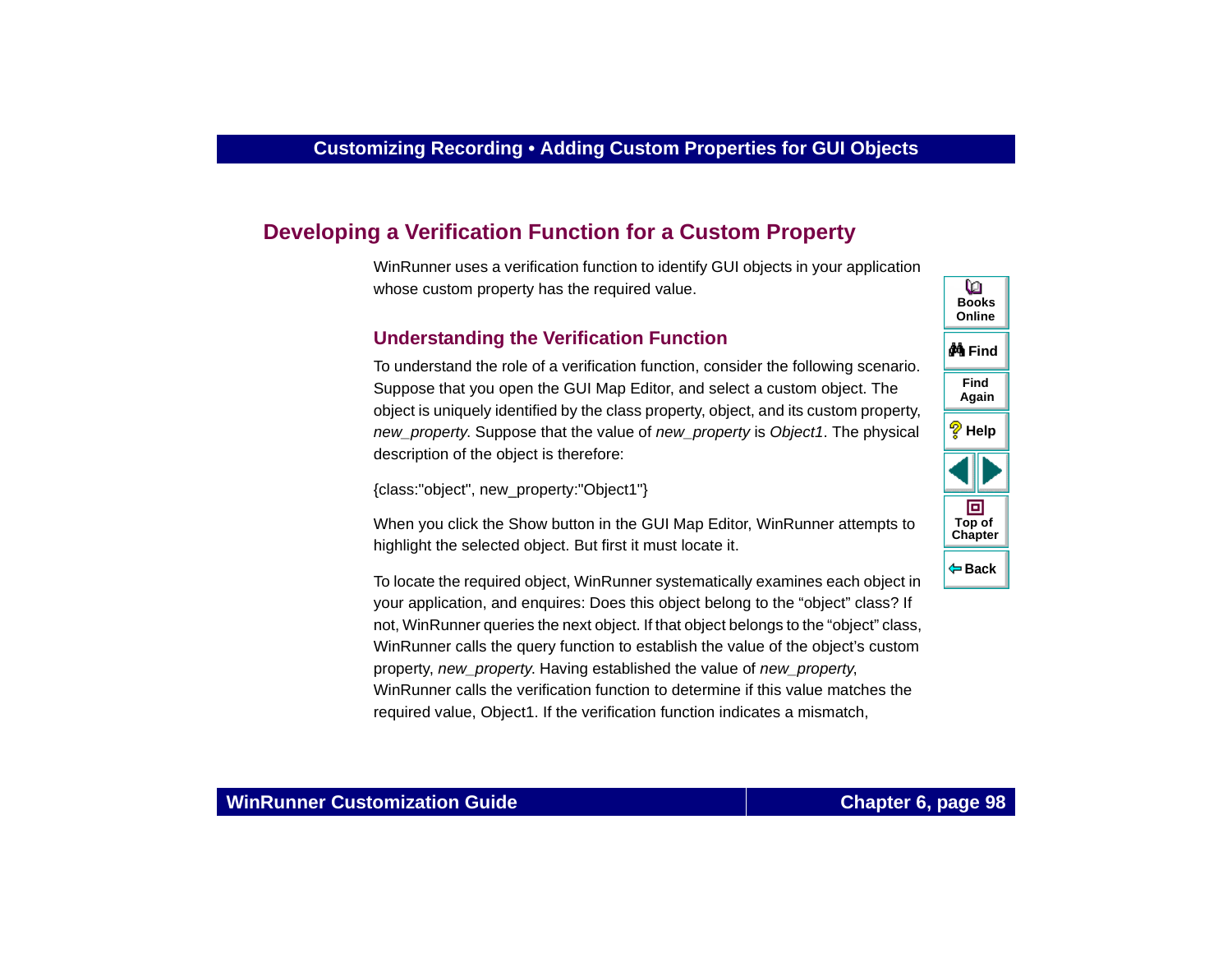WinRunner continues searching for the required object. When the query function returns a value of "Object1", the verification function indicates that the correct object is found, and WinRunner highlights the object.

# **Using Standard and Custom Verification Functions**

The function that you use to verify the value of a custom property can be one of WinRunner's standard *property verification* functions, or your own custom verification function.

The standard property verification functions are:

- •string verify, which compares the value of the custom property as a string.
- num\_verify, which compares the value of the custom property as a number.
- bool\_verify, which compares the value of the custom property as a boolean expression.

You use a standard function whenever a simple comparison of property values can verify a custom property. For example, suppose you are checking the custom property new property, and that the value is always a string such as "Object1" or "Object2". You can use the standard **string\_verify** function to verify the *new\_property* property.

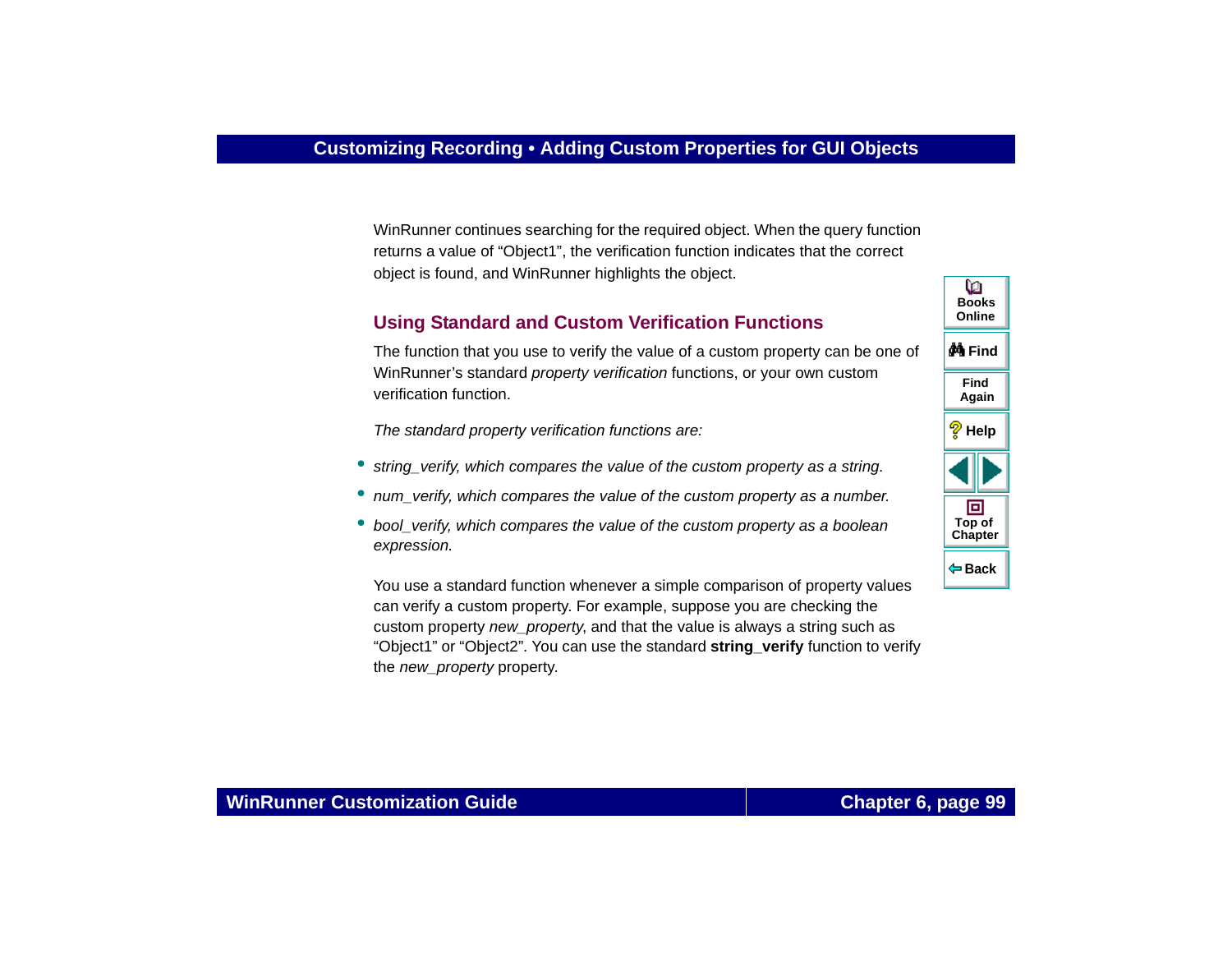# **Developing a Custom Verification Function**

If your custom property requires complex comparison for verification, then the standard verification functions are inadequate, and you must develop your own custom verification function.

The verification function has the following prototype:

BOOL **verify\_func** (HWND *hWnd*, LPSTR *str*);

| <b>Parameters</b> |                                                                                                                                                                                        | $\sqrt[6]{\mathsf{H}}$ elp |
|-------------------|----------------------------------------------------------------------------------------------------------------------------------------------------------------------------------------|----------------------------|
| hWnd              | The handle of the window or GUI object for which the<br>property is being verified.                                                                                                    |                            |
| str               | A buffer containing the value of the custom property. The<br>value is established by the query function. The verification<br>function compares this value to the required value of the | 回<br>Top of<br>Chapter     |
|                   | custom property.                                                                                                                                                                       | ⊕ Back                     |

The verification function must return "TRUE" if the check passes, and "FALSE" if the check fails.

As with the query function, the verification function is written in C-language, and is compiled and linked into the same DLL as the query function.

For an example of a verification function for a custom property, see **[Example of](#page-106-0)  [a Custom Property Function](#page-106-0)** on page 107.

# **WinRunner Customization Guide**

**Find**

**Again**

**do Find** 

**BooksOnline**

o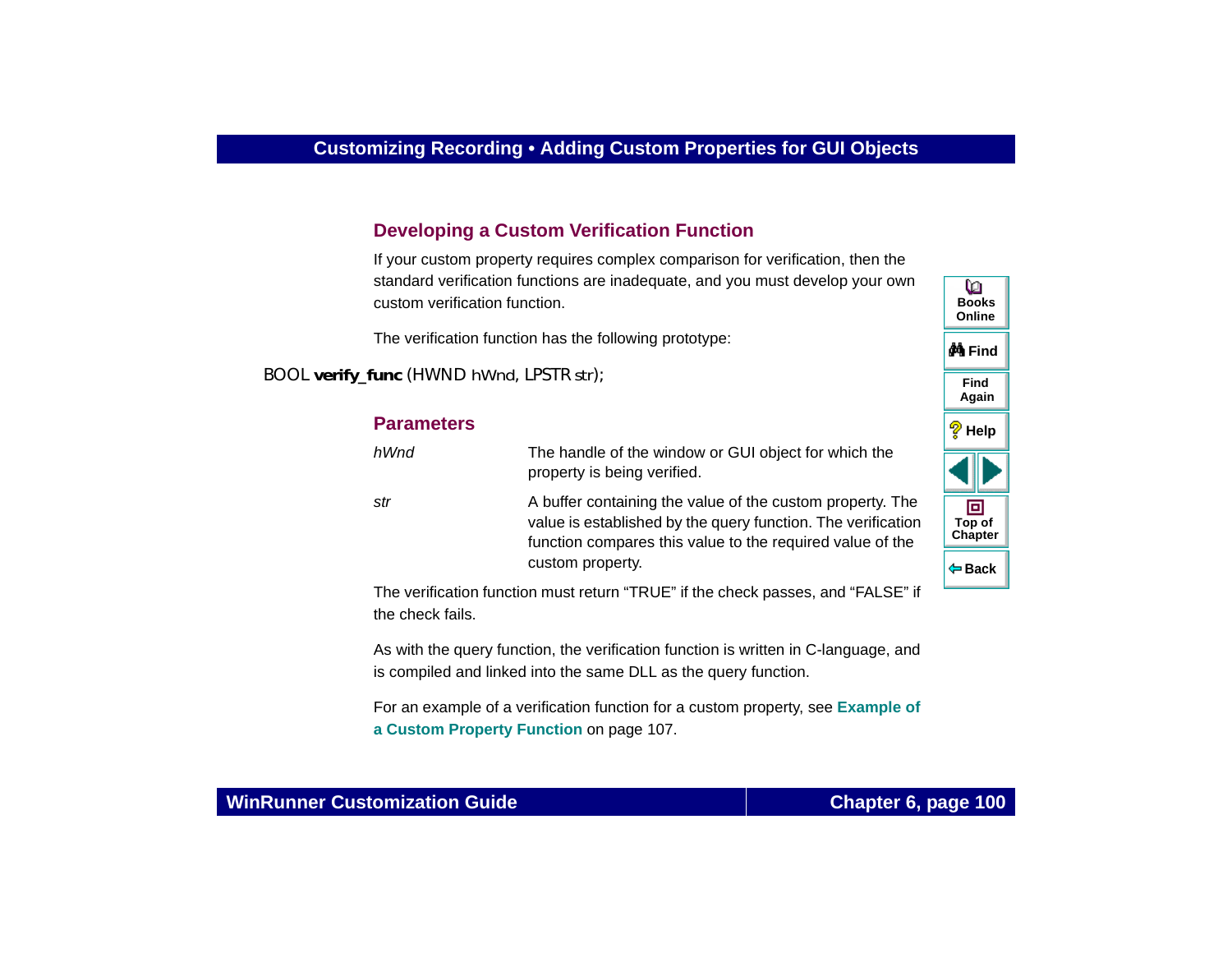# <span id="page-100-0"></span>**Registering a Custom Property**

In order to make a new custom property available to WinRunner, you must name the property and register it. You use the **add\_record\_attr** function to register a new custom property. This function has the following syntax:

**add\_record\_attr (** attr\_name, dll\_name, query\_func\_name, verify\_func\_name **)**;

- attr\_name is the name of the custom property that is being registered.
- dll\_name is the full path and filename of the DLL in which the query and verification functions are defined.
- query\_func\_name is the name of the query function that is included in the DLL.
- verify\_func\_name is one of WinRunner's standard property verification functions, or the name of the verification function that is included in the DLL.

The following example registers the custom *new\_property* property.

add\_record\_attr("new\_property", "c:\\arch\\vb\_util.dll", "new\_property\_query", "string\_verify");

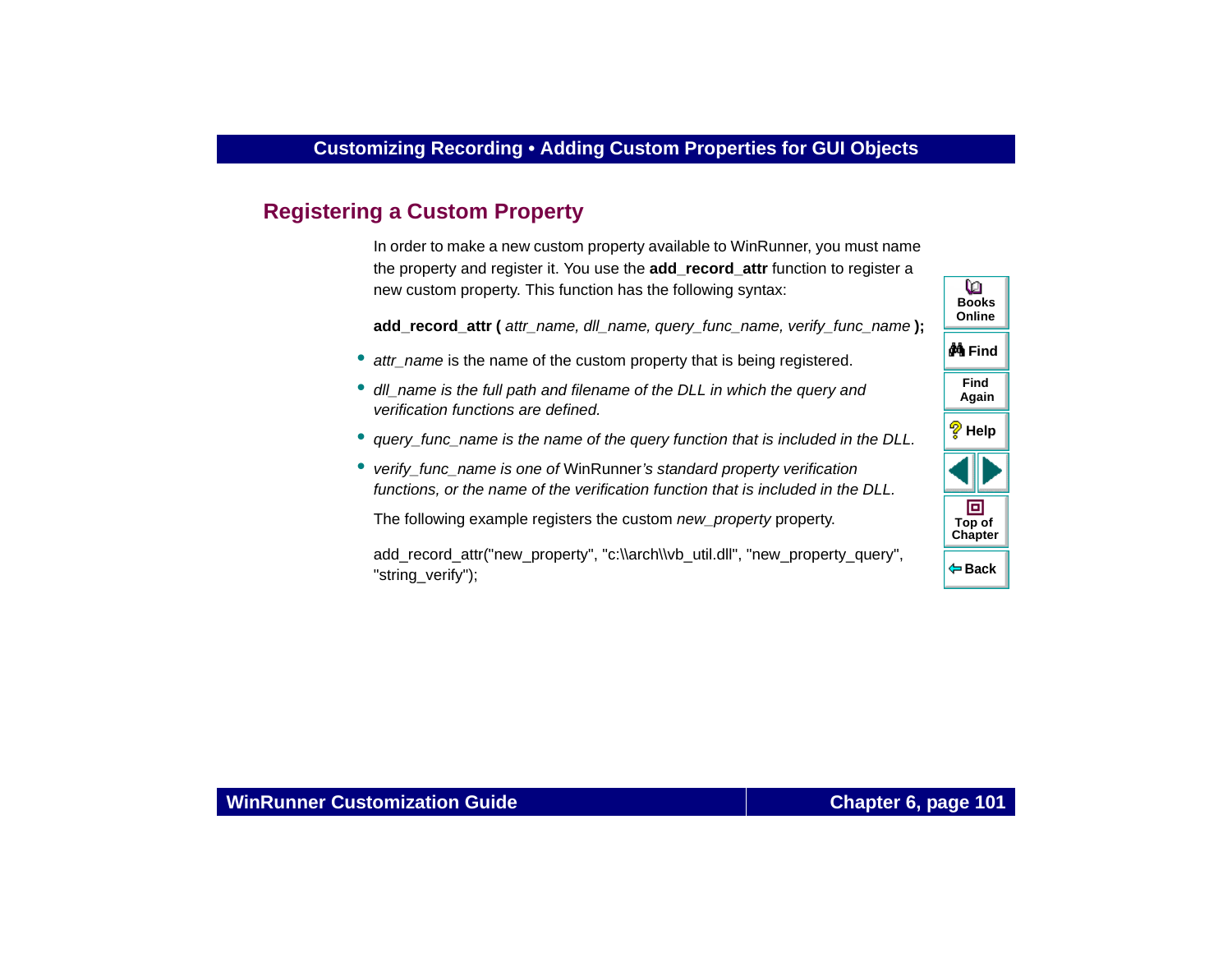After executing the **add\_record\_attr** function, the new custom property, new\_property, appears in the Available Properties list in the Configure Class dialog box. The new property is available to all standard and custom GUI object classes—you must assign it to the appropriate classes.

| <b>Configure Class</b>                      | ∣×∣                                                                                                                                                                                                     | $\sim$<br><b>Books</b><br>Online |
|---------------------------------------------|---------------------------------------------------------------------------------------------------------------------------------------------------------------------------------------------------------|----------------------------------|
| Class Name:<br>Mapped to Class:             | pbtool<br>Default<br>OK.<br>push_button                                                                                                                                                                 | <b>¢4 F</b> ind                  |
|                                             | Cancel<br>Help                                                                                                                                                                                          | Find<br>Again                    |
| Available Properties:<br>attached text A    | Learned Properties<br>Optional:<br>Selector:<br>Obligatory:                                                                                                                                             | ?<br>Help                        |
| regexp_label<br>text<br>num rows<br>enabled | MSW_id<br>class<br>label<br>$C$ Index                                                                                                                                                                   |                                  |
| TOOLKIT_clas<br>new_property-               | œ.<br>Location<br>The new custom                                                                                                                                                                        | ▣<br>Top of<br><b>Chapter</b>    |
| Insert                                      | property, new_property,<br>Insert<br>Insert<br>was added using the<br>add record attr<br>function.                                                                                                      | ⊕ Back                           |
| Record Method<br>$\bullet$ Record           | $\bigcirc$ Pass Up<br>C As Object<br>$\bigcirc$ <i>Ignore</i>                                                                                                                                           |                                  |
| Paste                                       | Generated TSL Script:<br>set_class_map("pbtool", "push_button");<br>set_record_attr("pbtool", "class label", "MSW_id", "location");<br>set_record_method("pbtool", RM_RECORD);<br>$\blacktriangleright$ |                                  |

### **WinRunner Customization Guide**

ſЮ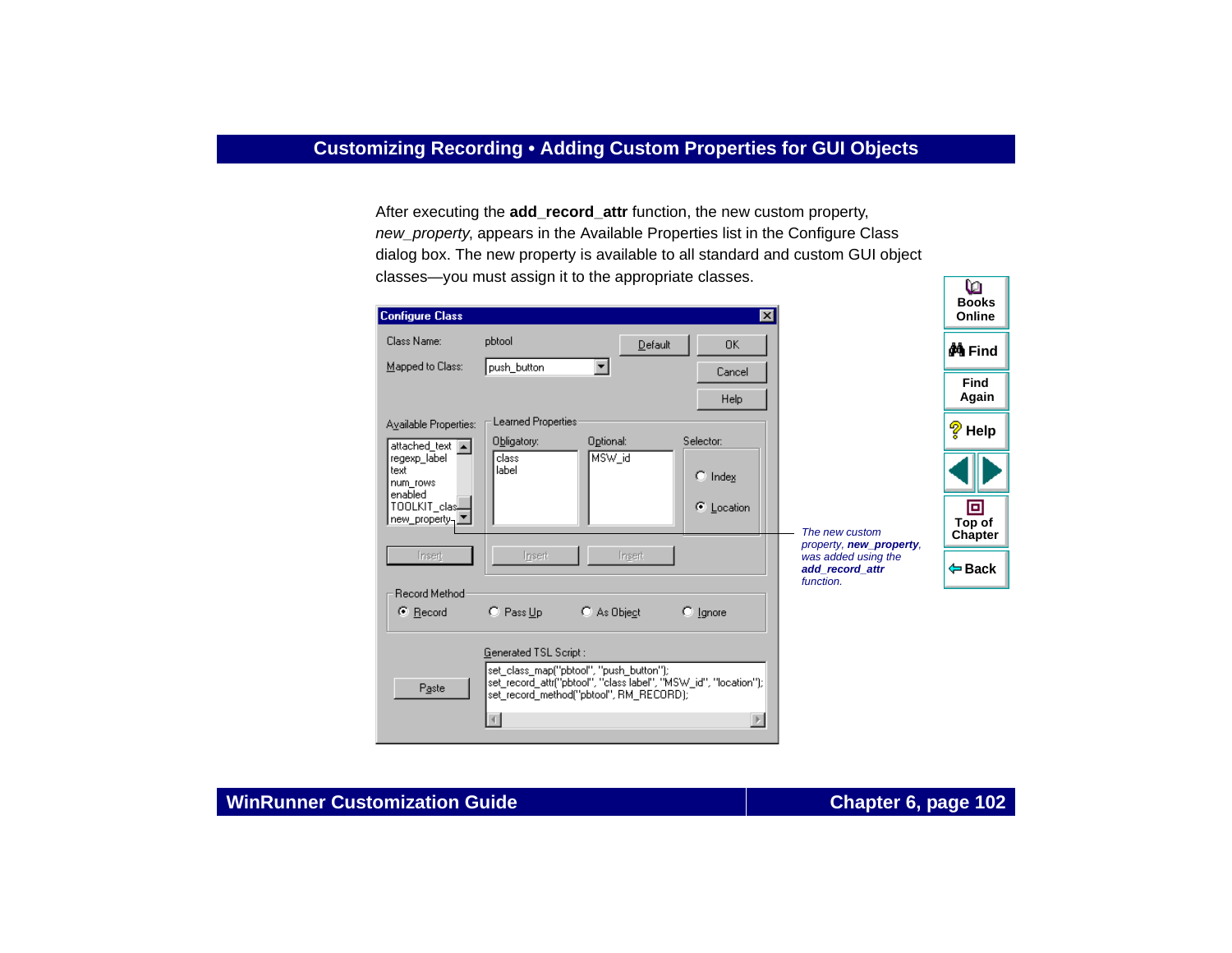# <span id="page-102-0"></span>**Assigning a Custom Property to a GUI Object Class**

After registering a custom property, you must assign the property to the appropriate custom class, usually as an obligatory property. You assign a property using the **set record attr** function. It is recommended that you use the Configure Class dialog box to generate the required **set\_record\_attr** function, and paste it into your test script.

The following example assigns the custom new property property to the custom cust\_object class.

set record attr("cust object","class, new property","MSW id","location");

For additional information about the **set\_record\_attr** function, refer to the TSL Online Reference.

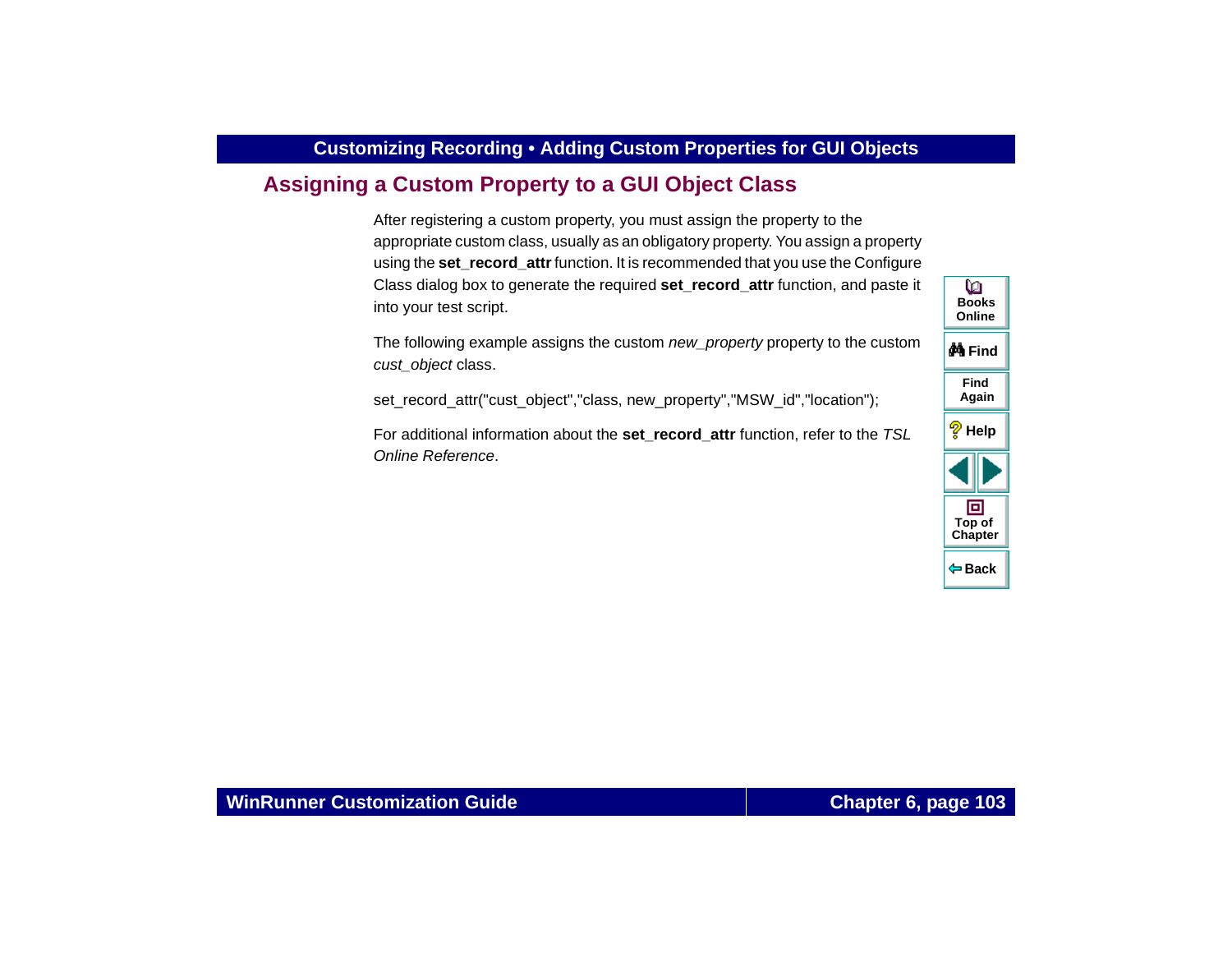**To assign a custom property to a GUI object class using the Configure Class dialog box:**

 **1** Click **Tools > GUI Map Configuration**. The GUI Map Configuration dialog box opens.



 **2** From the **Class List**, highlight the class with which you will associate the new custom property. Because your class is a custom class, you will find it at the bottom of the list, marked with a U (for user-defined) against the left border of the list.

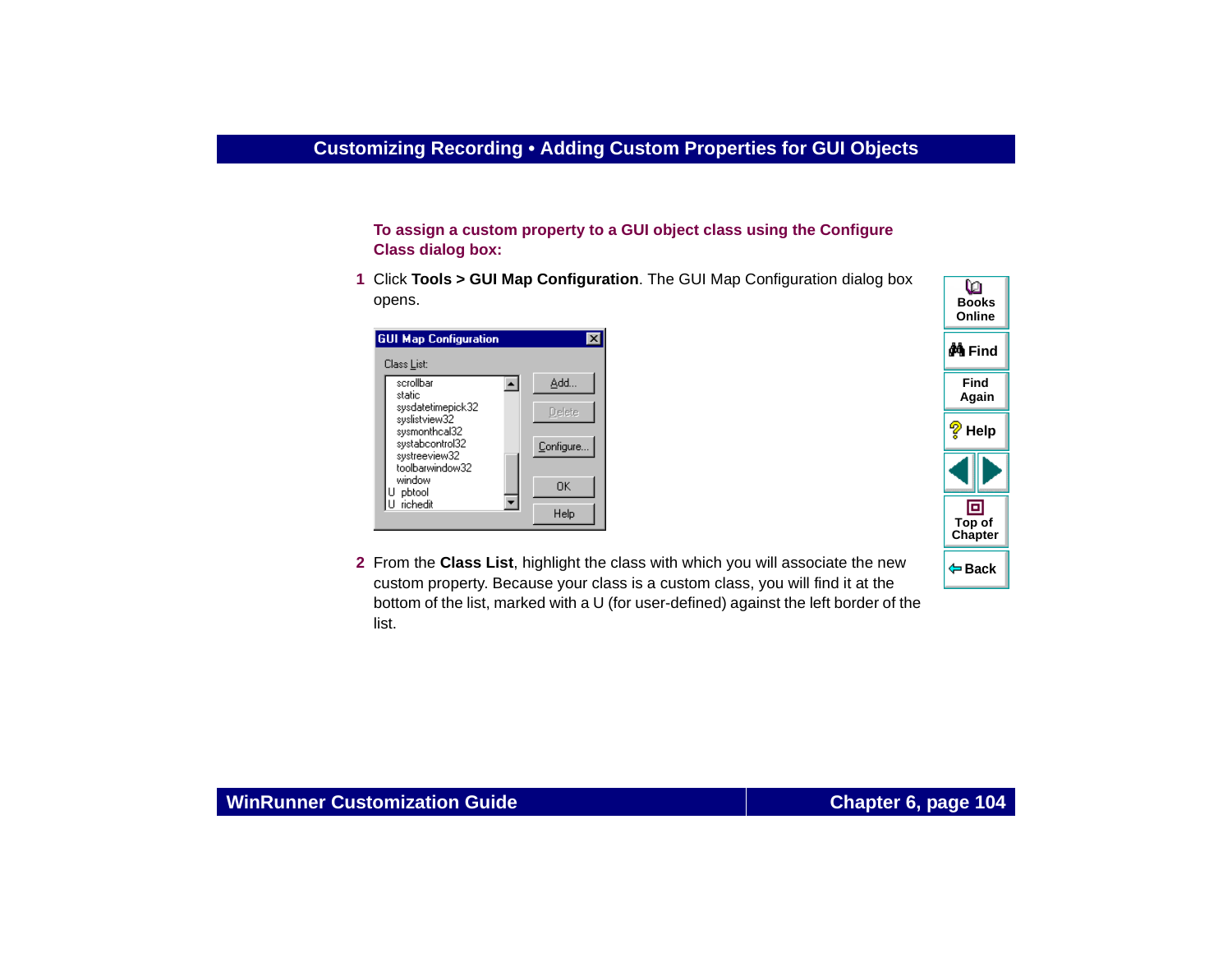**3** Click the **Configure** button. The Configure Class dialog box opens.

| <b>Configure Class</b>                                                                                     |                                                  |               | $\vert x \vert$  |
|------------------------------------------------------------------------------------------------------------|--------------------------------------------------|---------------|------------------|
| Class Name:                                                                                                | pbtool                                           | Default       | 0K               |
| Mapped to Class:                                                                                           | push_button                                      |               | Cancel           |
|                                                                                                            |                                                  |               | Help             |
| Available Properties:                                                                                      | Learned Properties                               |               |                  |
| displayed                                                                                                  | Obligatory:                                      | Optional:     | Selector:        |
| width<br>num columns                                                                                       | class<br>label                                   | MSW_id        |                  |
| x                                                                                                          |                                                  |               | $\circ$ Index    |
| v<br>abs x                                                                                                 |                                                  |               | C Location       |
| MSW_class                                                                                                  |                                                  |               |                  |
|                                                                                                            |                                                  |               |                  |
| Insert                                                                                                     | Insert                                           | Insert        |                  |
| <b>Record Method</b>                                                                                       |                                                  |               |                  |
| ⊕ Record                                                                                                   | $C$ Pass Up                                      | $C$ As Object | $\degree$ Ignore |
|                                                                                                            |                                                  |               |                  |
|                                                                                                            | Generated TSL Script:                            |               |                  |
| set_class_map("pbtool", "push_button");<br>set_record_attr("pbtool", "class label", "MSW_id", "location"); |                                                  |               |                  |
|                                                                                                            | Paste<br>set_record_method("pbtool", RM_RECORD); |               |                  |
|                                                                                                            |                                                  |               |                  |
|                                                                                                            |                                                  |               |                  |



 **4** Locate and select your new custom property in the **Available Properties** list.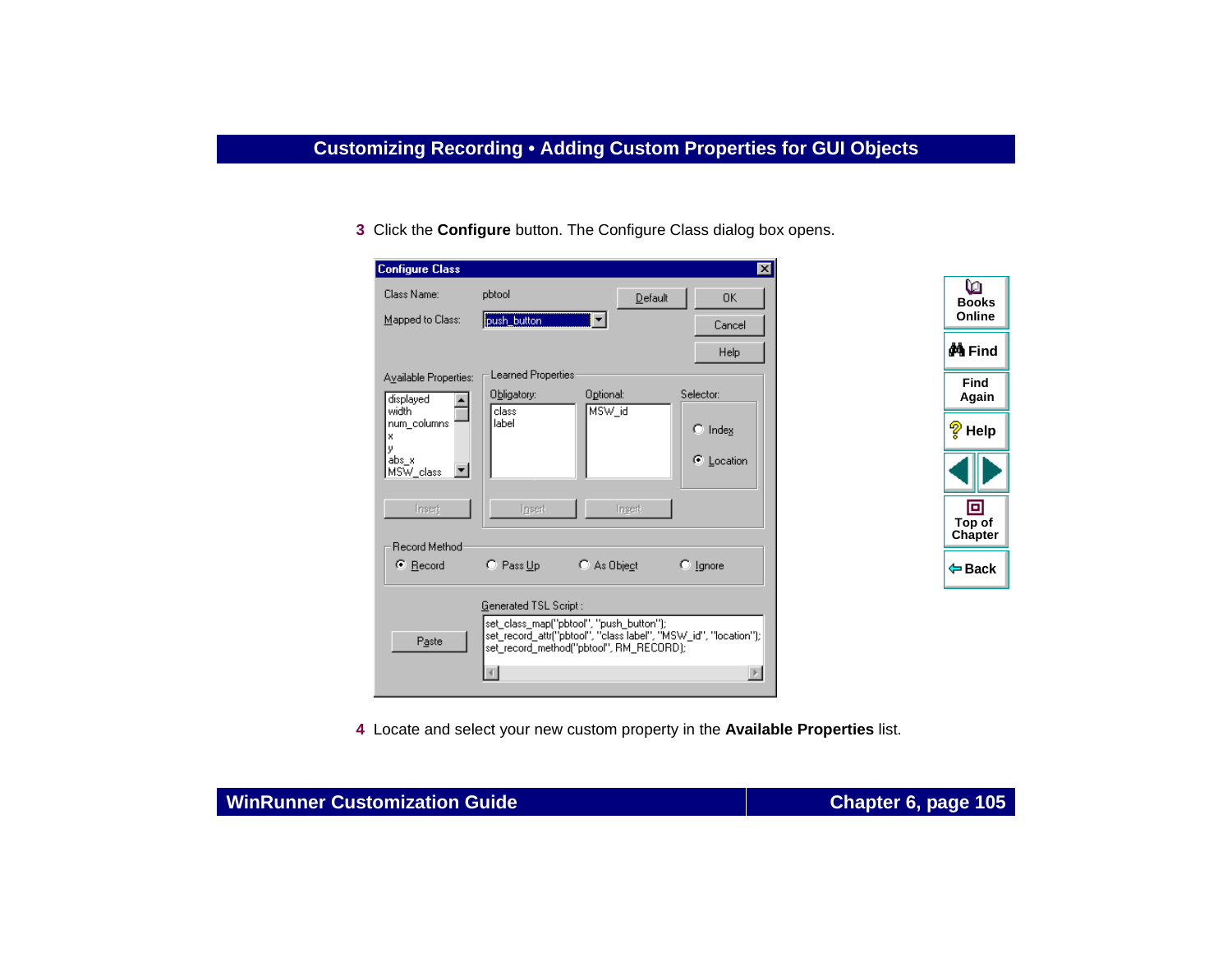- **5** Click the **Insert** button below the list of obligatory properties. The new custom property is added to the list of obligatory properties. Examine the **set record attr** function in the **Generated TSL Script** box. Note that the new property is added to the list of obligatory properties.
- <span id="page-105-0"></span> **6** Locate and select any property in the obligatory list which WinRunner no longer requires for unique identification.
- <span id="page-105-1"></span> **7** Click the **Insert** button below the list of optional properties or below the list of available properties, as required. The selected property moves to the appropriate list.
- **8** Repeat steps [6](#page-105-0) and [7](#page-105-1) to remove all the obligatory properties that are no longer required.

Although the class property may not be needed for unique identification, do not remove it from the list of obligatory properties.

o **BooksOnlineM**Find **FindAgain Help** 回 **Top of [Chapter](#page-92-0) Back**

- **9** Click **Paste** to paste the generated TSL statements into your test script.
- **10** Click **OK** to close the Configure Class dialog box.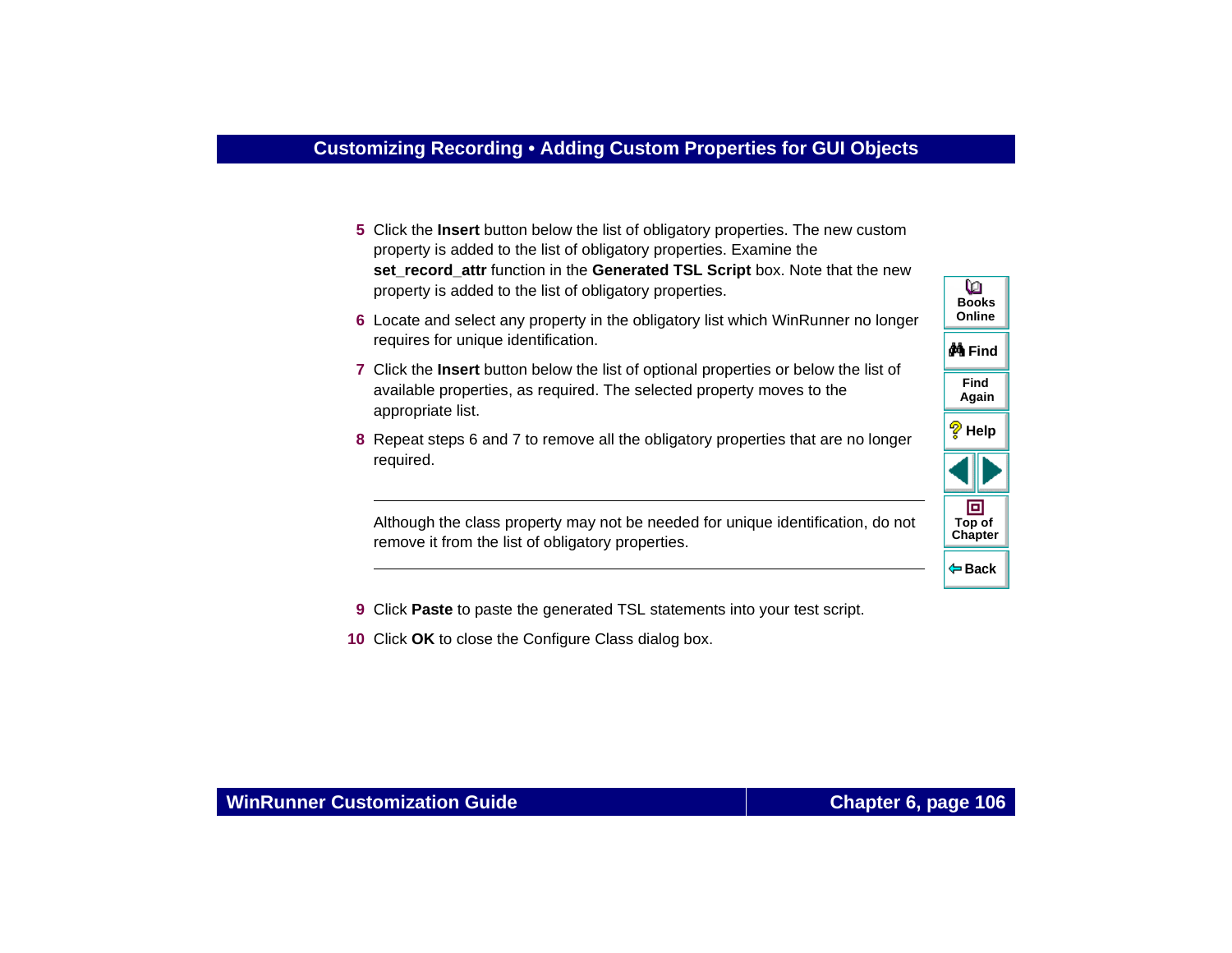# <span id="page-106-0"></span>**Example of a Custom Property Function**

The example below illustrates the structure and implementation of a custom property function. You may want to base the implementation of your custom property functions on this example.

In the example, the property query function is called vb\_name\_query. This property is equivalent to the "Name" property for controls in a Visual Basic application.

The value of the property is retrieved by calling the VBAPI function, VBGetControlName. VBGetControlName must be called on the stack of the task that owns the window "hwnd". This is done by means of window 'subclassing'. The window procedure of "hwnd" via SetWindowLong is changed to "VbCtrlProc". Then a (special) message is sent to "hwnd". This message is picked up by VbCtrlProc in the context of the task that created 'hwnd'. VbCtrlProc processes the message by calling VBGetControlName. The file cust\_att.h sets the return values for the custom property function.

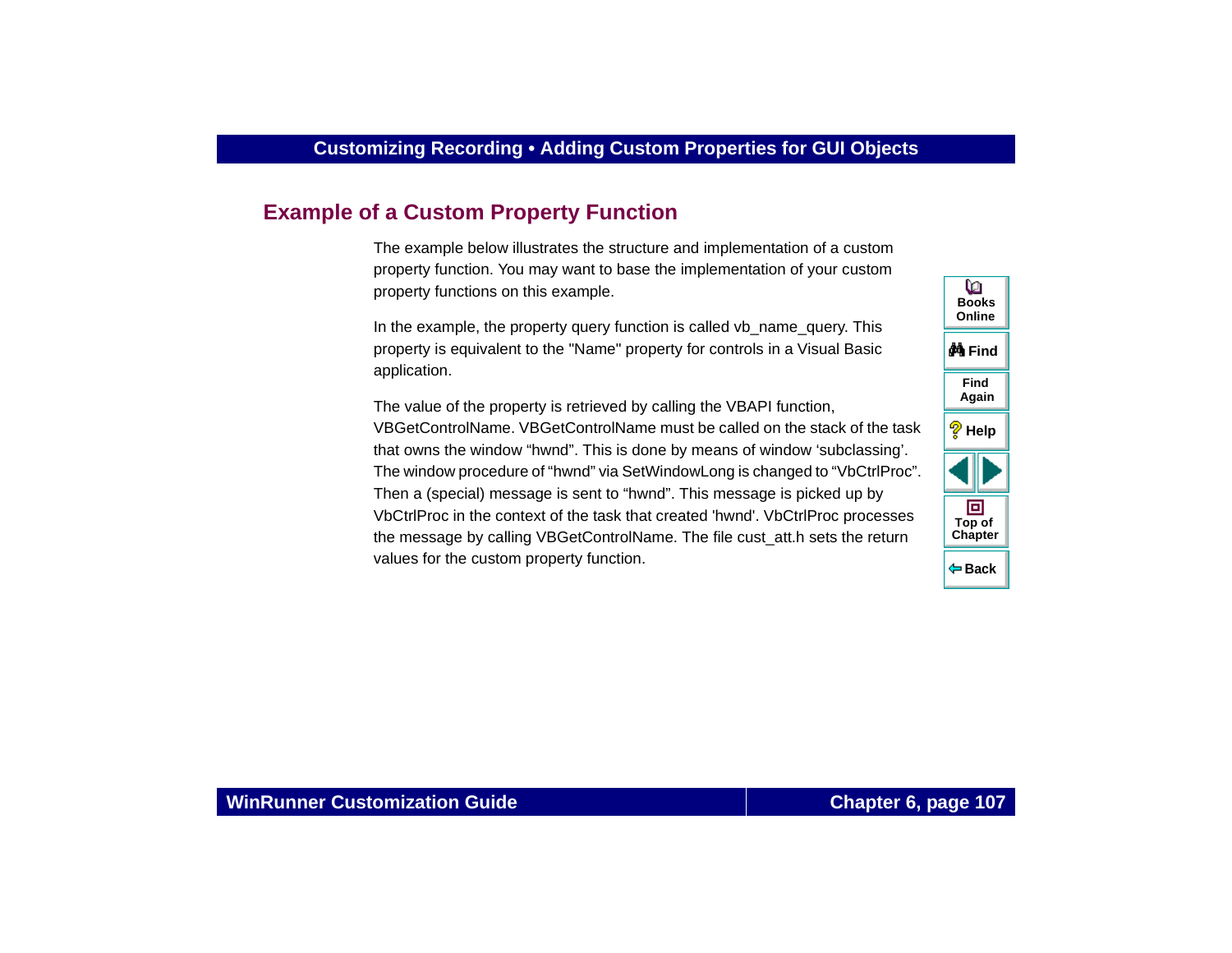#### **Filename: cust\_att.h**

```
#define WR_VB_SEVRICE_STRING "MY_MESSAGE_IDENTIFIER_1"
enum {
  VB_GET_CTRL_NAME_IND,
  VB_GET_CTRL_INDEX_IND,
};
typedef struct {
  HWND hWnd;
  LPSTR value;
```

```
} VB_GET_CTRL_NAME_STRUCT;
```

```
typedef VB_GET_CTRL_NAME_STRUCT FAR* LPVBGCNS;
```
#### **Filename: cust\_att.c**

#define EXPORTED far pascal export

#include <windows.h>

#include <vbapi.h> // for VBGetHwndControl and VBGetControlName

#include "cust\_att.h"

LRESULT EXPORTED VbCtrlProc(HWND hWnd,UINT message,WPARAM wParam,LPARAM lParam);

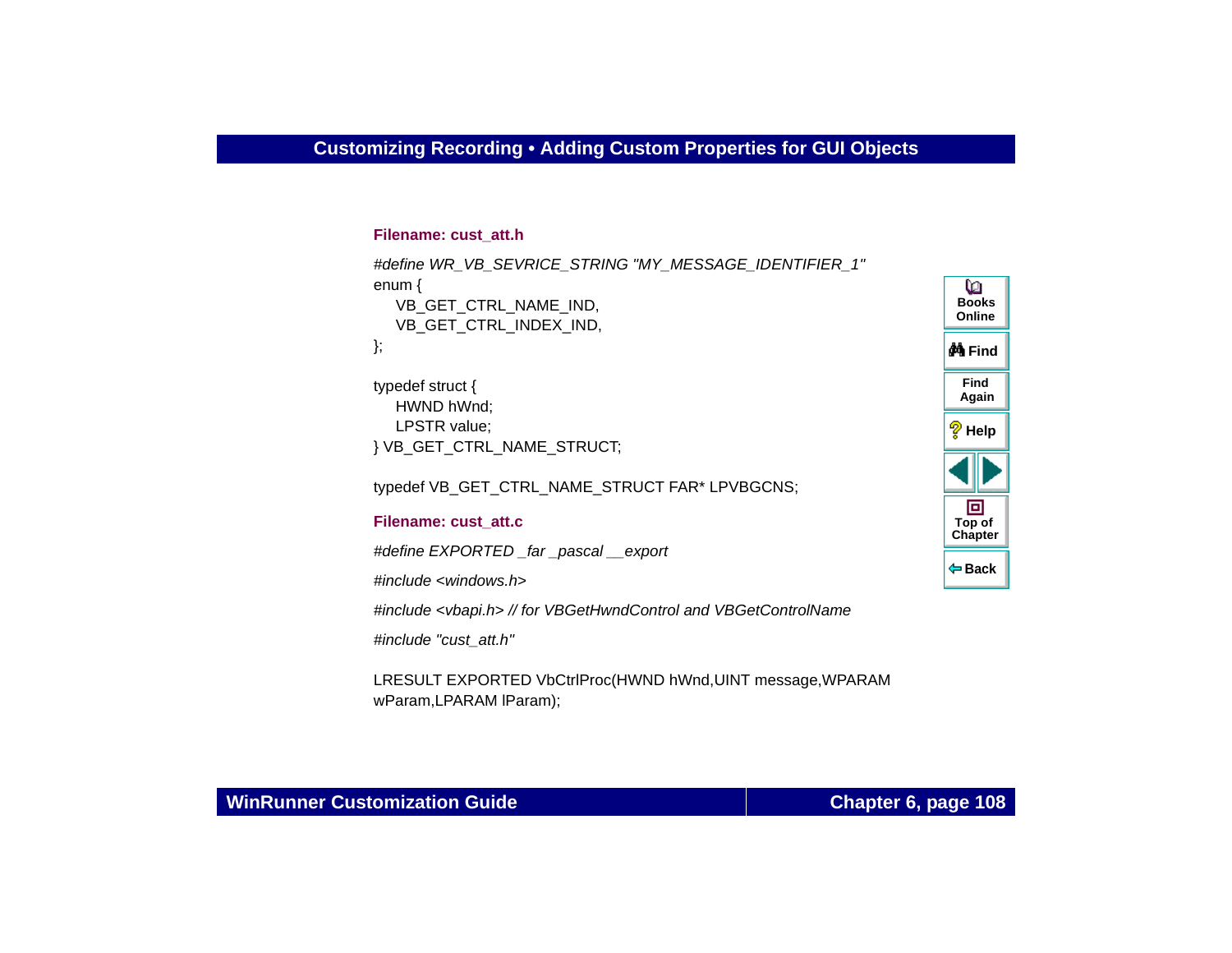```
HANDLE hmodDLL; 
static UINT WR VB SEVRICE MSG = 0;
static FARPROC def_proc;
int FAR PASCAL LibMain(
 HANDLE hModule,
 WORD wDataSeg,
 WORD cbHeapSize,
 LPSTR lpszCmdLine
)
{
 hmodDLL = hModule;
  WR_VB_SEVRICE_MSG = 
RegisterWindowMessage(WR_VB_SEVRICE_STRING);
 return 1;
}
void EXPORTED vb_name_query(HWND hwnd, LPSTR value, int length)
{
```


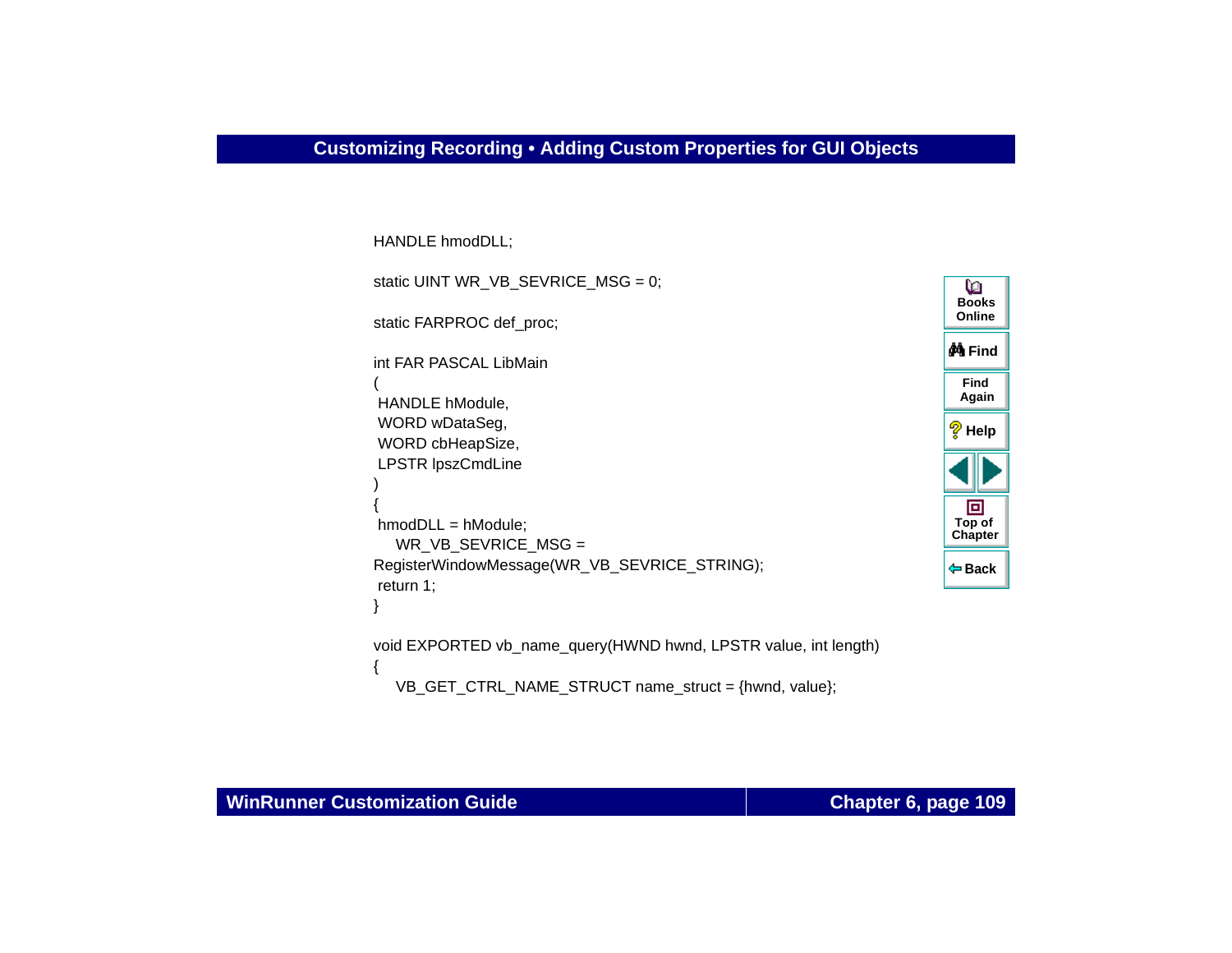```
FindM Find
                                                                      Help
                                                                      Chapter
                                                                       Top of
                                                                       BooksOnlineAgain
  def_proc = (FARPROC)SetWindowLong(hwnd, GWL_WNDPROC, 
(LONG)VbCtrlProc);
  SendMessage(hwnd, WR_VB_SEVRICE_MSG,
(WPARAM)VB_GET_CTRL_NAME_IND, 
(LPARAM)(LPVBGCNS)&name_struct);
  SetWindowLong(hwnd, GWL_WNDPROC,(LONG)def_proc);
}
LRESULT EXPORTED VbCtrlProc(
  HWND hWnd,
  UINT message,
  WPARAM wParam,
  LPARAM lParam{ 
  if(message == WR_VB_SEVRICE_MSG) {
     switch(wParam) {
        case VB_GET_CTRL_NAME_IND:
        {
          LPVBGCNS p_name_struct = (LPVBGCNS)lParam;
          HCTL hctl = VBGetHwndControl(p_name_struct->hWnd);
          if(hctl)
             VBGetControlName(hctl,p_name_struct->value);
          return((LRESULT)TRUE);
        }
```
)

**Back**

同

o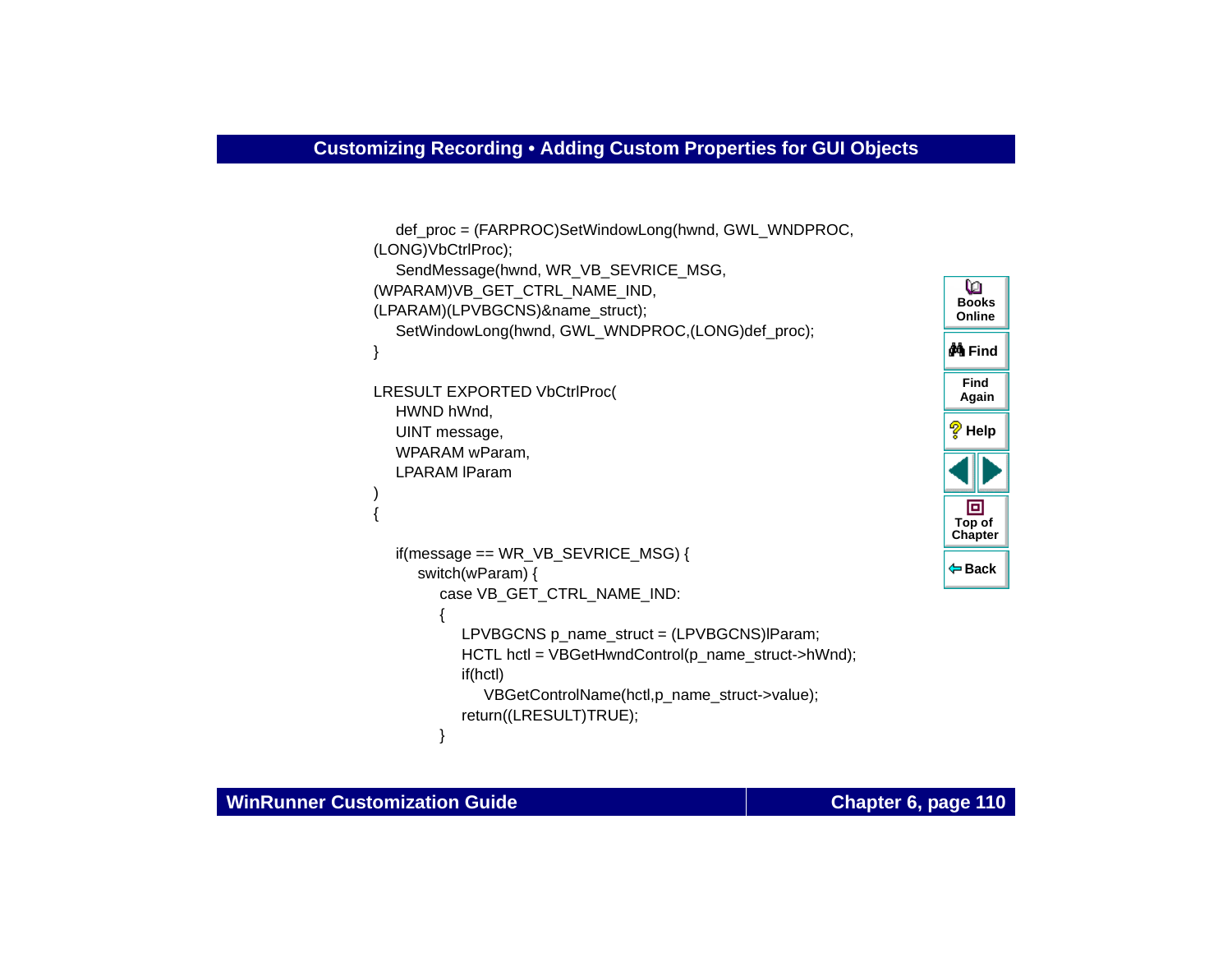```
default:return((LRESULT)TRUE);
      } 
   }
   return(CallWindowProc(def_proc, hWnd, message, wParam, lParam));
} 
int EXPORTED vb_tag_query(HWND win, LPSTR value, int len)
{
   vb_name_query(win, value, len);
   if(value[0] == '0')return(FALSE);
   return(TRUE);
}
```
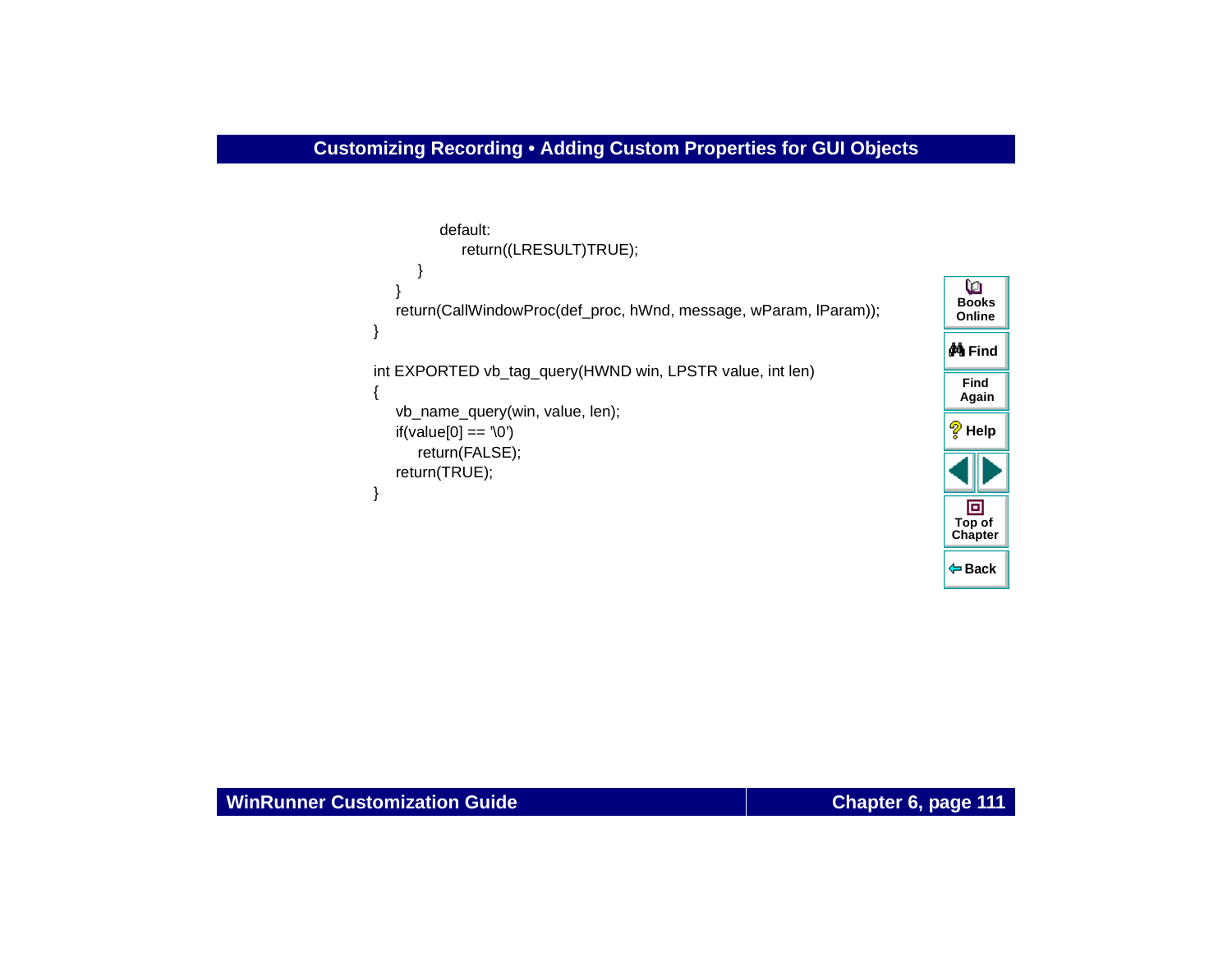# <span id="page-111-0"></span>**Customizing Recording Customizing Assigned Logical Names**

<span id="page-111-2"></span><span id="page-111-1"></span>You can customize the way that WinRunner assigns logical names to custom GUI objects.

This chapter describes:

- **[Understanding Logical Name Functions](#page-114-0)**
- **[Developing a Logical Name Function](#page-115-0)**
- **[Associating a Logical Name Function with a Custom GUI Object Class](#page-116-0)**

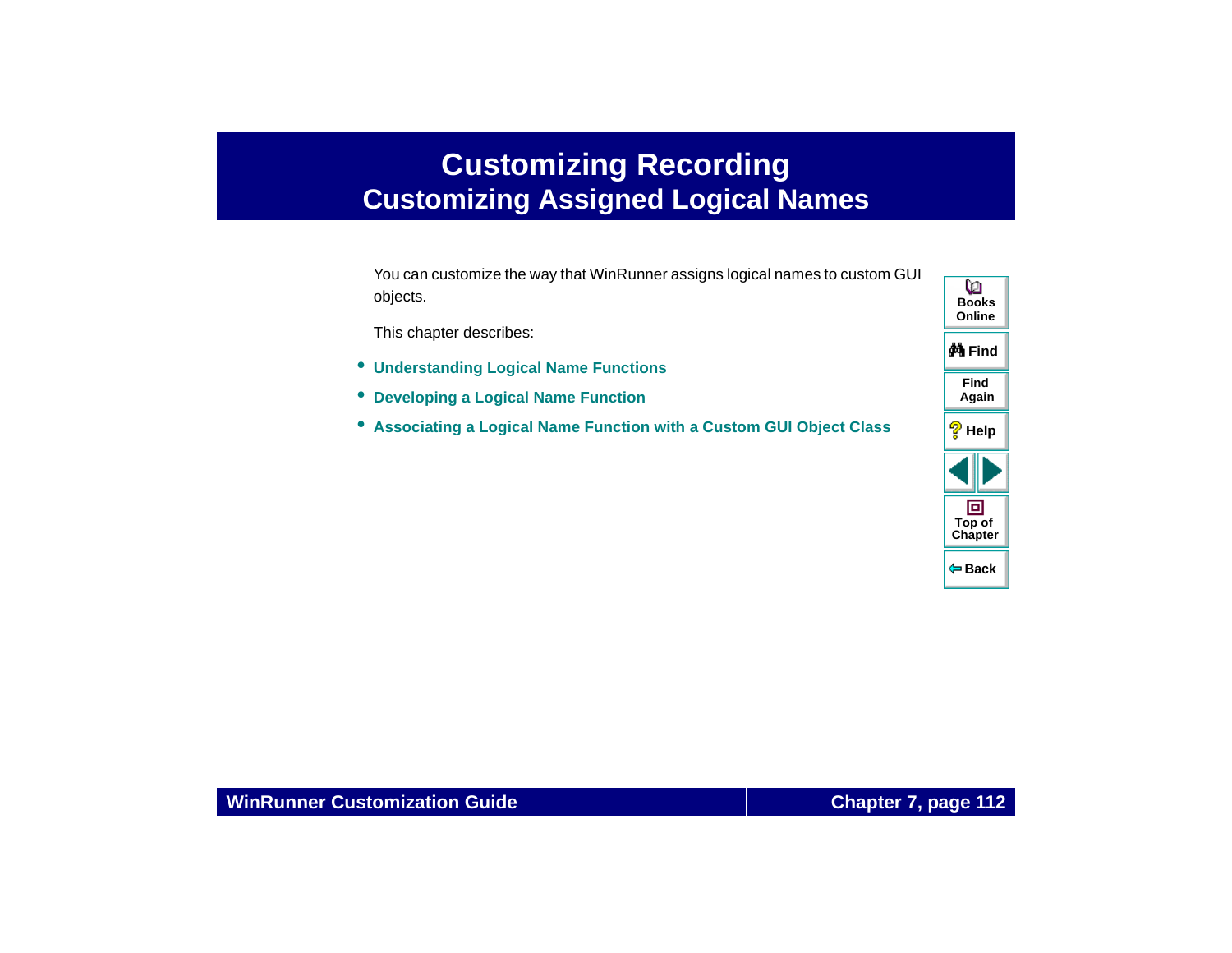# **About [Customizing Assigned Logical Names](#page-111-1)**

By implementing logical name functions, you can control the logical names that WinRunner assigns to custom GUI objects in your application. For example, suppose that your application contains a spinbutton that does not belong to any of WinRunner's standard GUI object classes. The spinbutton operates a counter for the quantity of tickets sold in a theater. When you click the spinbutton, WinRunner records a statement similar to the following:

obj\_mouse\_click ("SpinButton\_2", 150, 300, LEFT);

The logical name, SpinButton\_2, provides little indication of which GUI object is being acted on, especially if your application contains numerous spinbuttons. By implementing a logical name function you can improve the descriptiveness of the logical name that WinRunner assigns to the counter. In place of "SpinButton 2" your logical name function could return the logical name "Tickets\_Sold\_(spin)", resulting in the following recorded statement:

obj\_mouse\_click ("Tickets\_Sold\_(spin)", 150, 300, LEFT);

From the customized logical name, it is immediately apparent to which GUI object the recorded statement is referring.

#### **To implement a logical name function, you perform the following steps:**

 **1** Develop a logical name function that generates logical names for a custom GUI object class.



**Back**

**[Chapter](#page-111-0) Top of**

回

**Find**

**Again**

**Help**

**M** Find

**BooksOnline**

o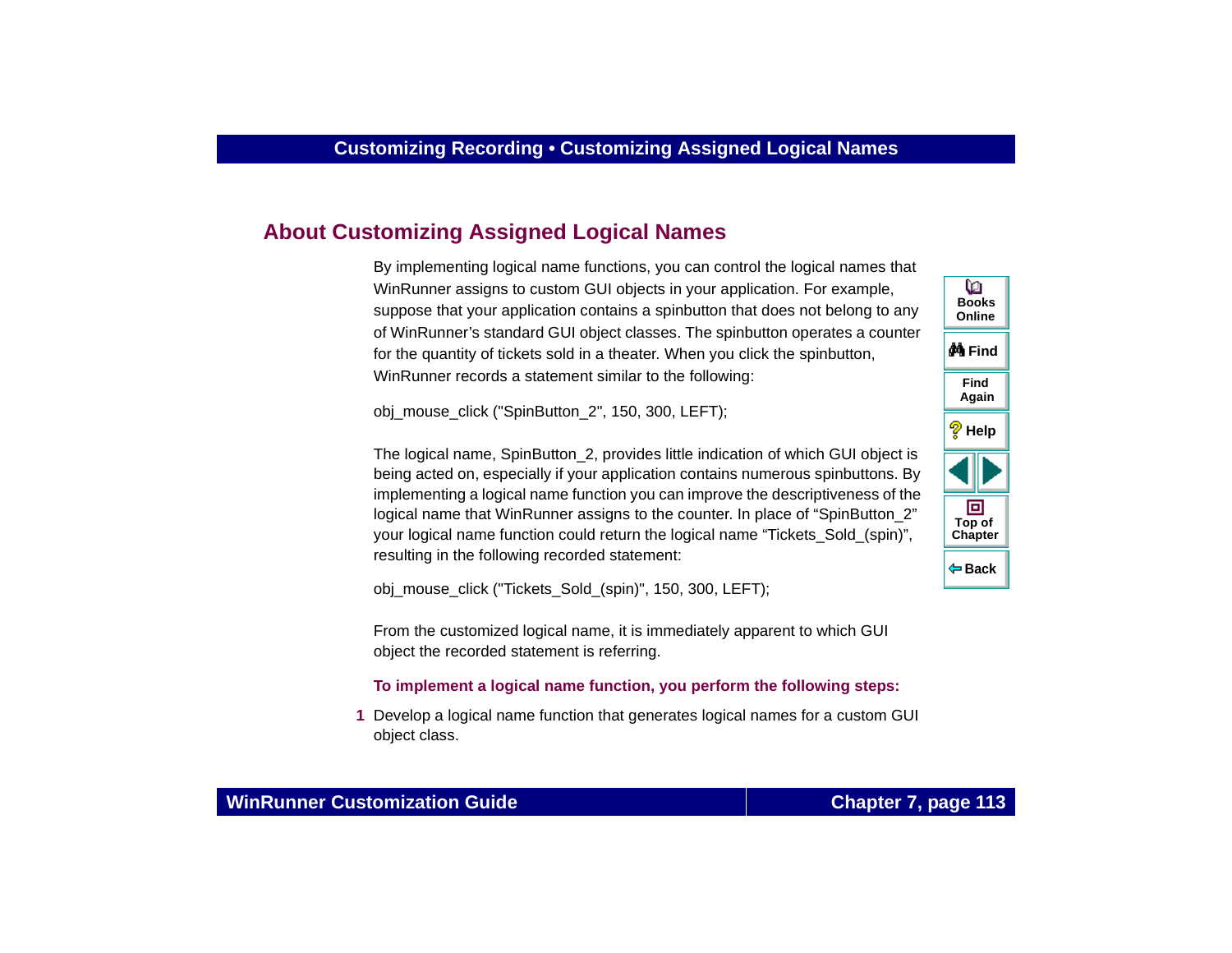**2** Associate the logical name function with a custom GUI object class.

Note that although you can modify the logical name of any GUI object using the GUI Map Editor:

- You can use the GUI Map Editor only after WinRunner has already assigned a logical name.
- When using the GUI Map Editor, you must manually modify each logical name, as required.

In contrast, a logical name function actually generates logical names the first time that WinRunner requires them, and a single logical name function can generate logical names for all the GUI objects in a given custom class.

You can combine a custom record function with a logical name function for a custom GUI object class. This combination ensures that the statements that WinRunner records into your test scripts are intuitive. That is, that the recorded statements describe both the actions performed, and the objects being acted upon. For more information, see Chapter 5, **[Customizing Recorded](#page-68-0)  [Statements](#page-68-0)**.

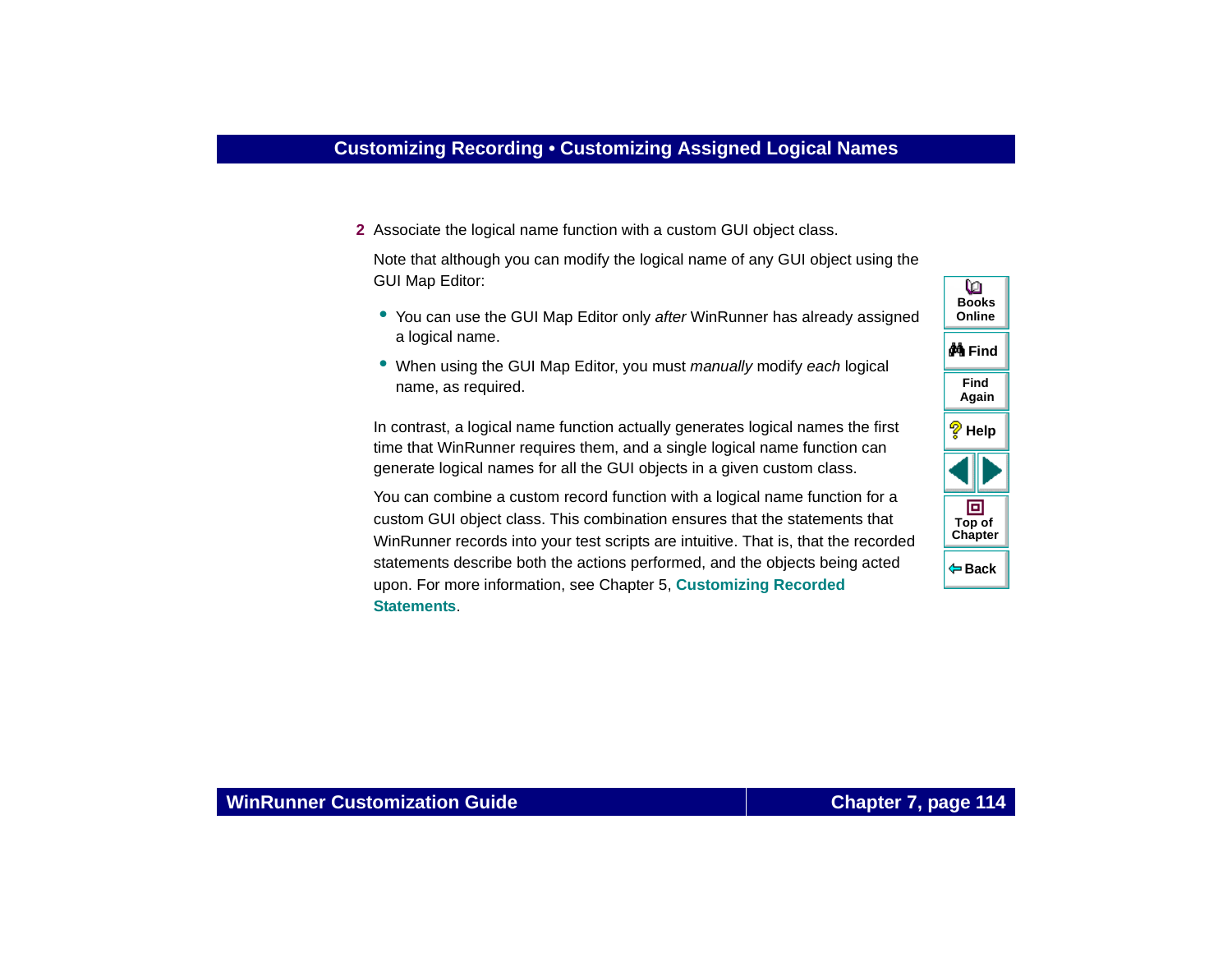# <span id="page-114-0"></span>**Understanding Logical Name Functions**

When a GUI object is added to the GUI map, or when you use the GUI Spy to view the properties associated with a GUI object, WinRunner attempts to assign a descriptive logical name to the object. Therefore, if a GUI object has associated text, such as the label on a push button, WinRunner uses this text as the basis of the logical name. In most instances, this produces a logical name which is sufficiently descriptive of the GUI object.

If a GUI object has no associated text, WinRunner uses the MSWclass property as the basis of the logical name. This can result in a logical name that is not descriptive of the object which it represents. This, in turn, results in recorded test script statements that do not clearly describe the GUI objects with which they are associated. By implementing logical name functions, you enable WinRunner to establish and record more intuitive logical names for your custom GUI objects.

The logical names functions that you implement can employ various approaches to generate the required descriptive logical names. The approach you choose depends on the application being developed and the development environment used. The simplest approach is provided by those programmers who create databases containing descriptive details of all the GUI objects used in an application, as they develop the application. If you can find and access such a database, it may be the ideal source for all your custom logical names.

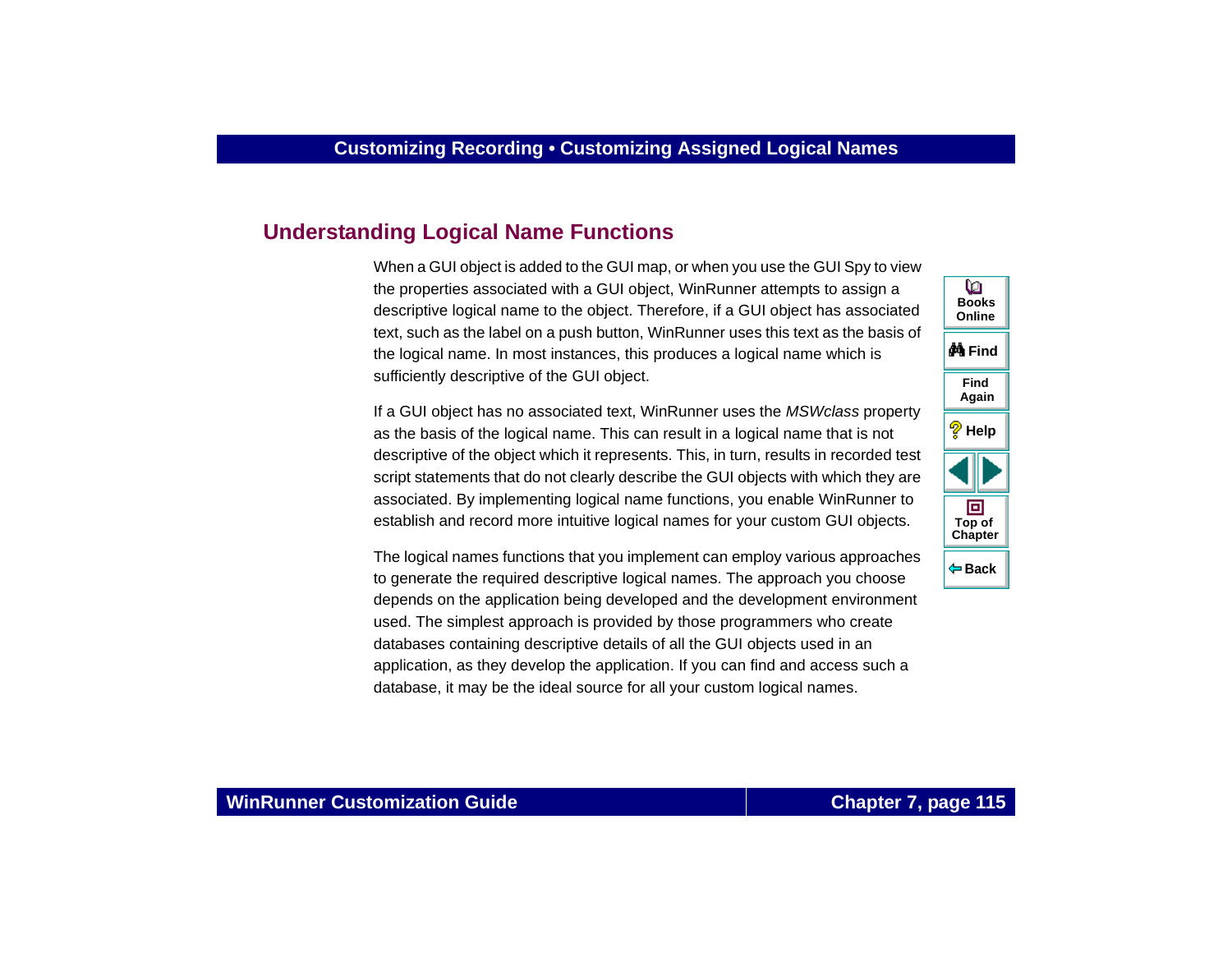# <span id="page-115-0"></span>**Developing a Logical Name Function**

<span id="page-115-1"></span>You write the logical name function in C-language format, and compile and link it into a DLL. You supply the name and location of the DLL when you associate the logical name function with a GUI object class. For more information, see **[Associating a Logical Name Function with a Custom GUI Object Class](#page-116-0)** on [page 117](#page-116-0).

The logical name function has the following prototype:

int **function** (HWND\* *hWnd*, char\* *str*, int *size*);

| hWnd | The handle of the GUI object for which a logical name is<br>being established.                                                    |
|------|-----------------------------------------------------------------------------------------------------------------------------------|
| str  | An allocated buffer for the logical name. The logical name<br>function stores the generated logical name in the str<br>parameter. |
| size | The size of the str buffer, in bytes.                                                                                             |

For an example of a logical name function for a custom object, see the example at the end of Chapter 6, **[Adding Custom Properties for GUI Objects](#page-92-1)**.

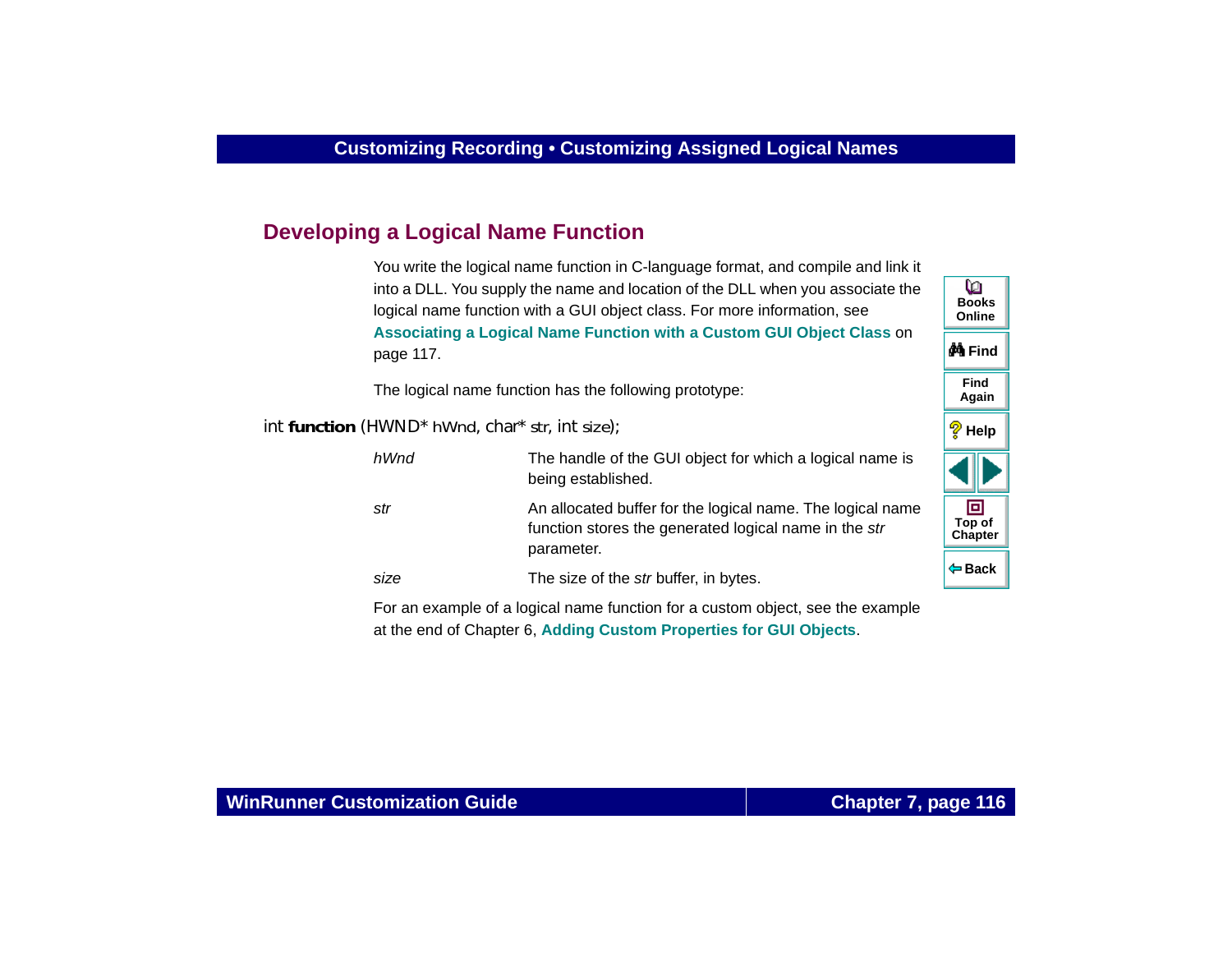# <span id="page-116-0"></span>**Associating a Logical Name Function with a Custom GUI Object Class**

<span id="page-116-2"></span>You use the **add cust record class** function to associate a logical name function with a GUI object class. The **add\_cust\_record\_class** function has the following syntax:

<span id="page-116-1"></span>add\_cust\_record\_class (MSW\_class, dll\_name [, rec\_func] [, log\_name\_func] **);**

- MSW\_class is the custom class with which the logical name function is associated. The custom class must have already been defined.
- dll\_name is the full path and filename of the DLL in which you included the logical name function. If a custom record function exists for the GUI object class, then that function will be included in the same DLL. For more information, see Chapter 5, **[Customizing Recorded Statements](#page-68-0)**.
- rec\_func is the name of the record function (if it exists) that is included in the DLL. The record function returns the string that will be recorded into the test script. For more information, see Chapter 5, **[Customizing Recorded](#page-68-0)  [Statements](#page-68-0)**.
- log\_name\_func is the name of the logical name function that you included in the DLL. The log\_name\_func function supplies custom logical names for custom GUI objects in the MSW class class.

In the following example, the **add\_cust\_record\_class** function associates the logical name function, vb log name, with the custom SpinButton class.

```
add_cust_record_class ("SpinButton", "c:\\winrun\\arch\\vb_util.dll", " ",
   "vb_log_name" );
```


## **WinRunner Customization Guide**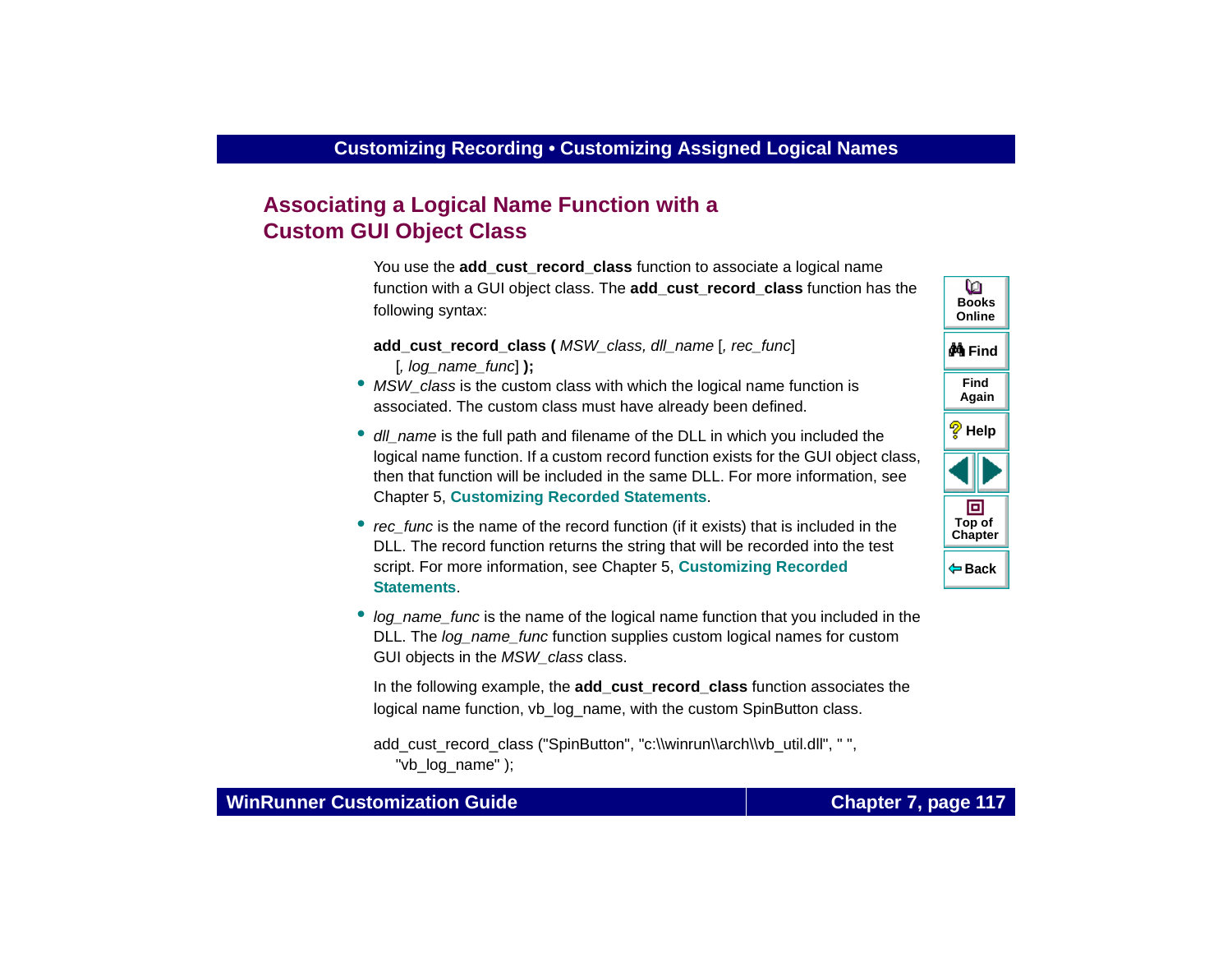## <span id="page-117-1"></span>**Combining a Custom Record Function with a Logical Name Function**

You can further improve the readability of your test scripts by implementing a custom record function together with a logical name function. You use the add cust record class function to combine a custom record function with a logical name function for a custom GUI object class. This combination ensures that the statements that WinRunner records into your test scripts describe both the actions performed, and the objects being acted upon. For more information, see Chapter 5, **[Customizing Recorded Statements](#page-68-0)**.

<span id="page-117-0"></span>For more information and an example of a logical name function combined with a custom property function, see Chapter 6, **[Adding Custom Properties for GUI](#page-92-1)  [Objects](#page-92-1)**.

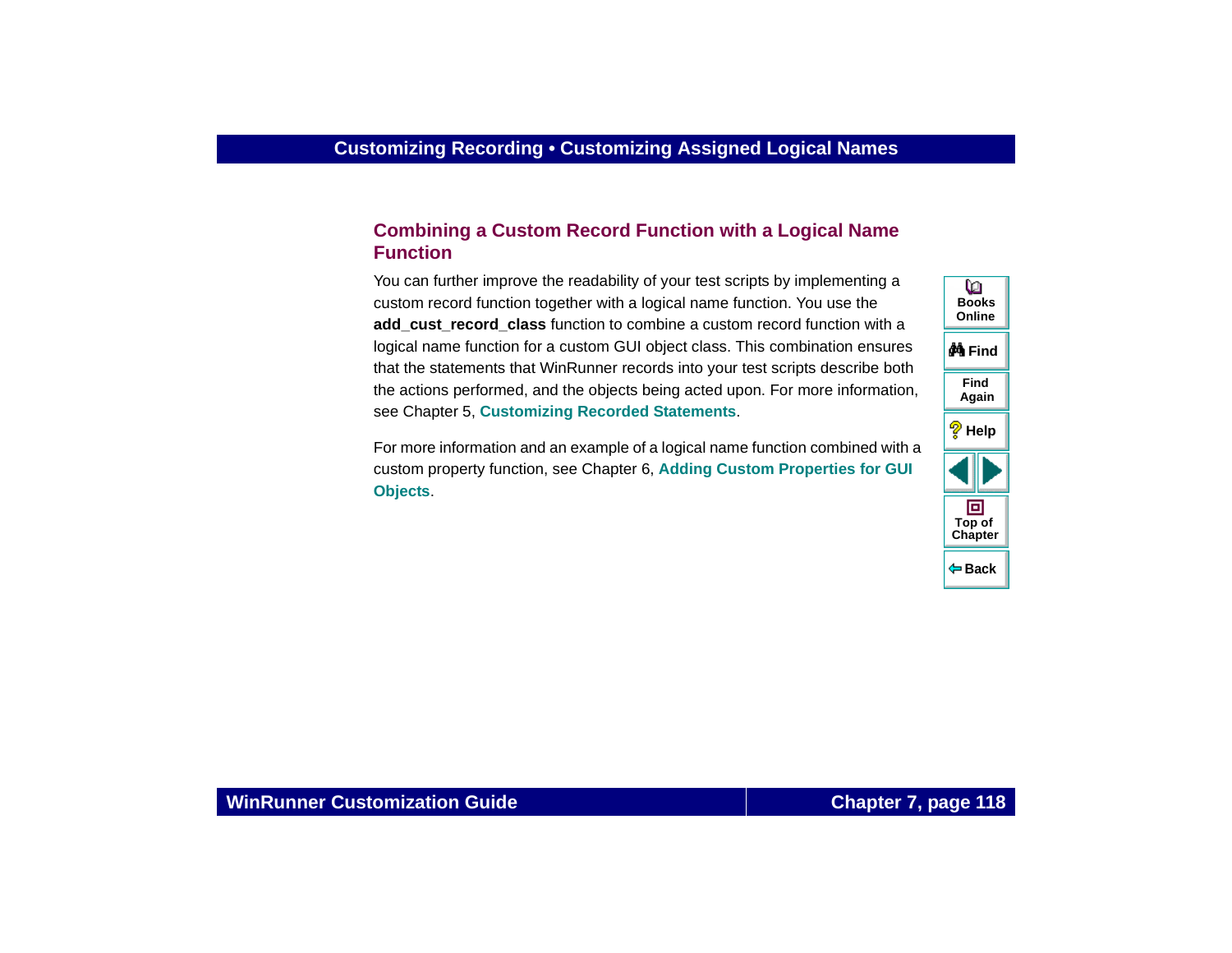# **Using the WinRunner API**

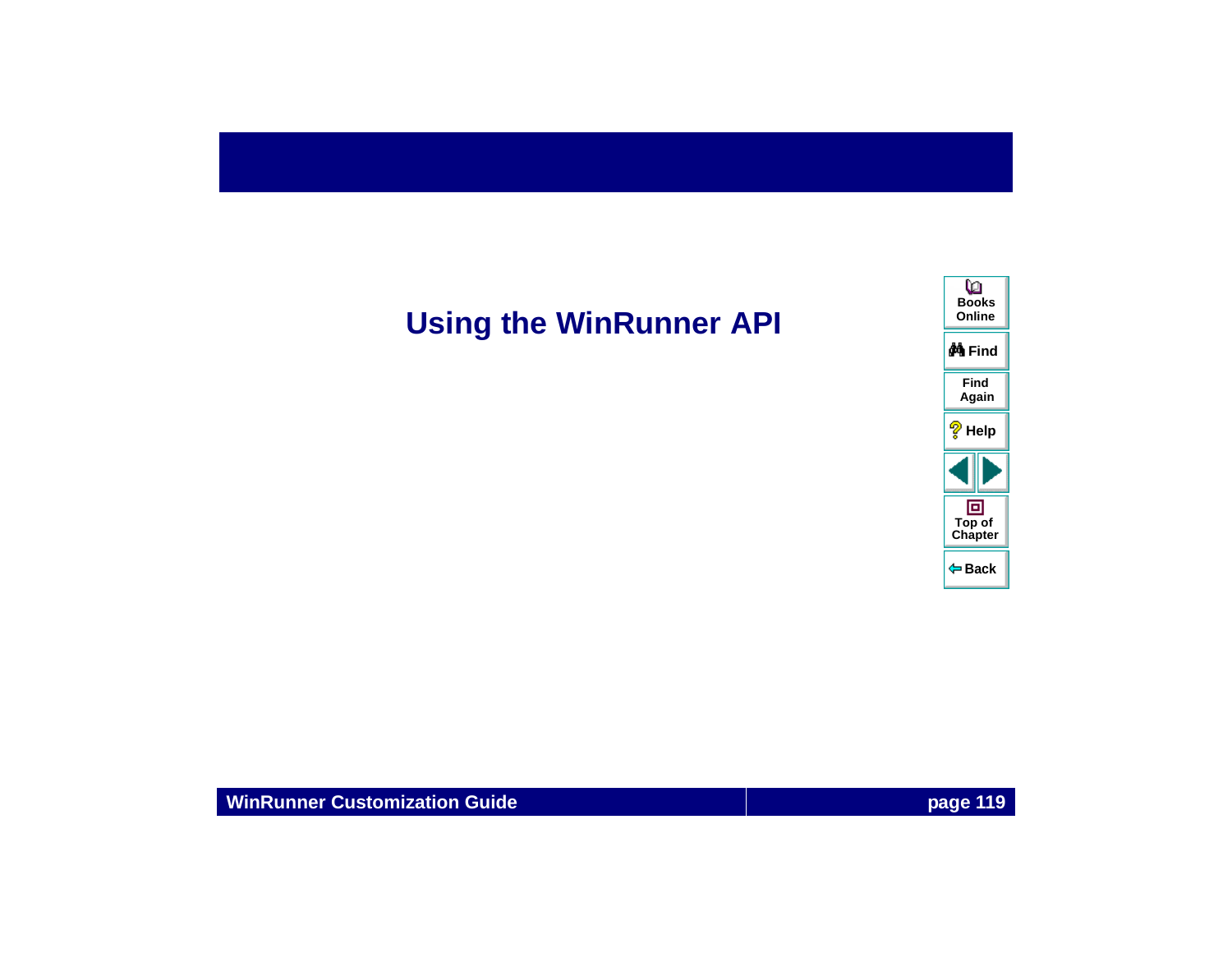# **Using the WinRunner API The Mercury API Functions**

<span id="page-119-1"></span><span id="page-119-0"></span>This chapter contains all of the WinRunner API (Application Programmer Interface) functions that you need. This chapter includes:

- Type definitions for AUT functions
- Macros

The functions appear in the order described above. Within the macro group, functions are arranged alphabetically. Some of the functions return or refer to WinRunner error codes. For more information on error codes, see the TSL Online Reference.

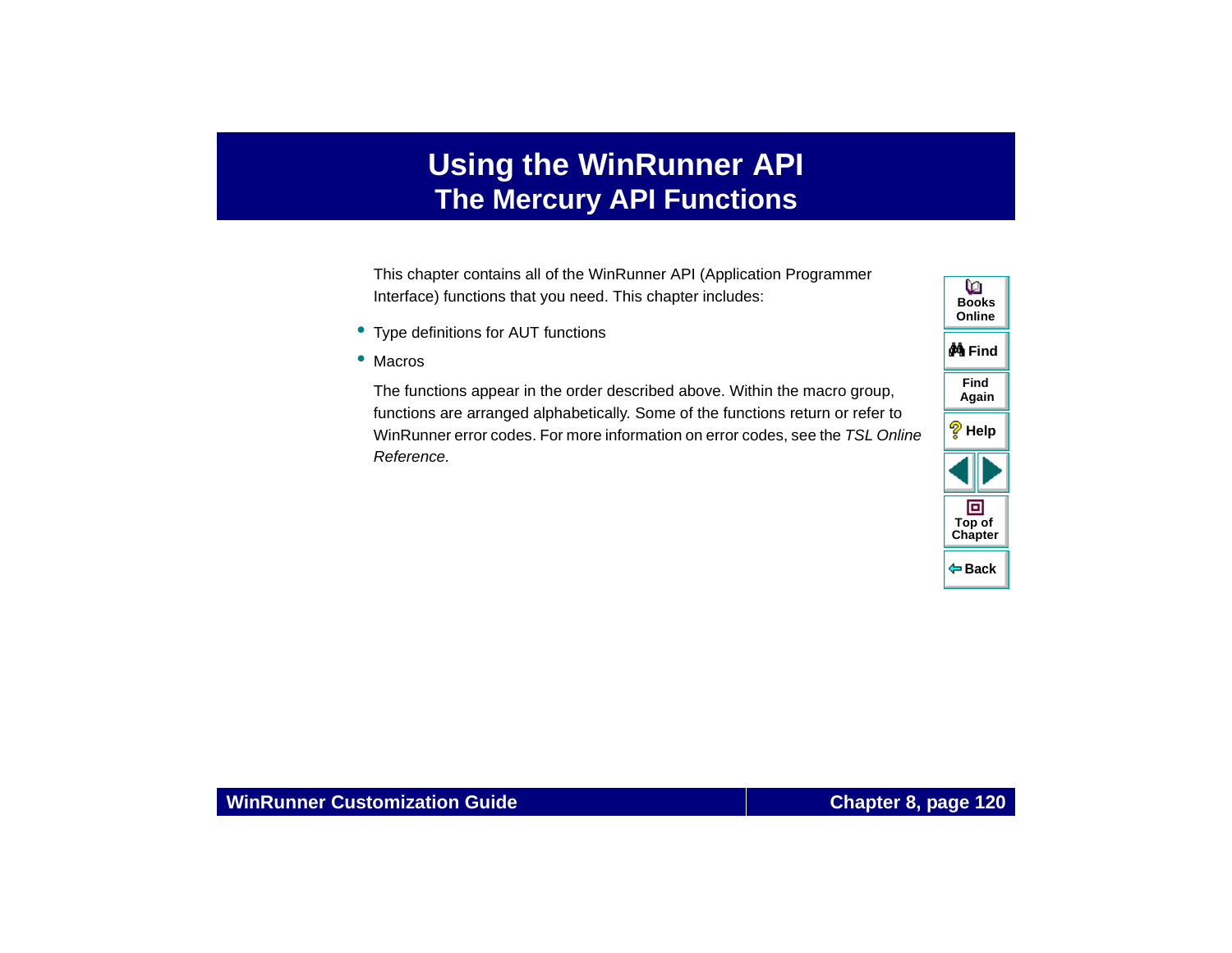# **About API Functions**

There are several types of functions in the API.

A type declaration defines how the execution functions you implement in the AUT are structured. The only type definition you need for inside testing is **MicFunctionProc**.

Macros can be used in the functions you implement in the AUT. The macros are:

- **mic\_cp\_from\_string**
- •**mic\_cp\_to\_string**
- **mic\_destroy\_buf**
- **mic\_destroy\_string**
- **mic\_get\_object**
- **mic\_init\_buf**
- **mic\_init\_string**
- •**mic\_set\_object**

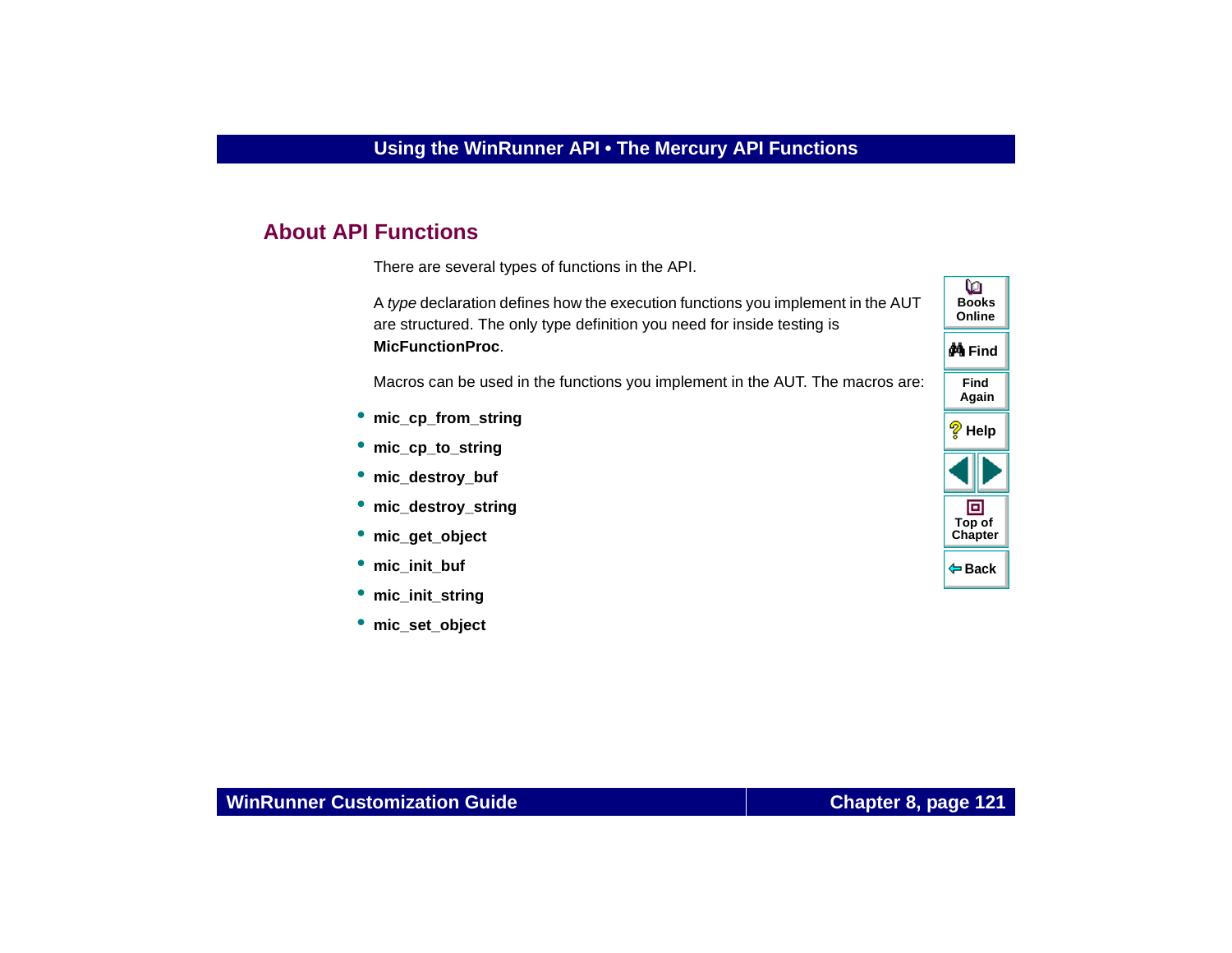## <span id="page-121-0"></span>**MicFunctionProc**

any playback function. (function type)

typedef int (MIC\_PROTOTYPE \***MicFunctionProc**)(MicArgList *args*);

Registered with mic\_if by **MicRegisterFunction.**

#### **Argument**

args MicArgList is a pointer to a structure containing all of the parameters that are passed to the function.

## **Description**

**MicFunctionProc** is the type for any playback function implemented by the toolkit that corresponds to a TSL playback command. The function can have any number of input/output parameters. The parameters are passed in a data structure. In order to retrieve the parameters, the toolkit must use **MicExtractArgs.**

## **Return Value**

This function returns MIC\_E\_OK for success or one of the WinRunner error codes for failure. For a list of error codes, refer to your TSL Online Reference.

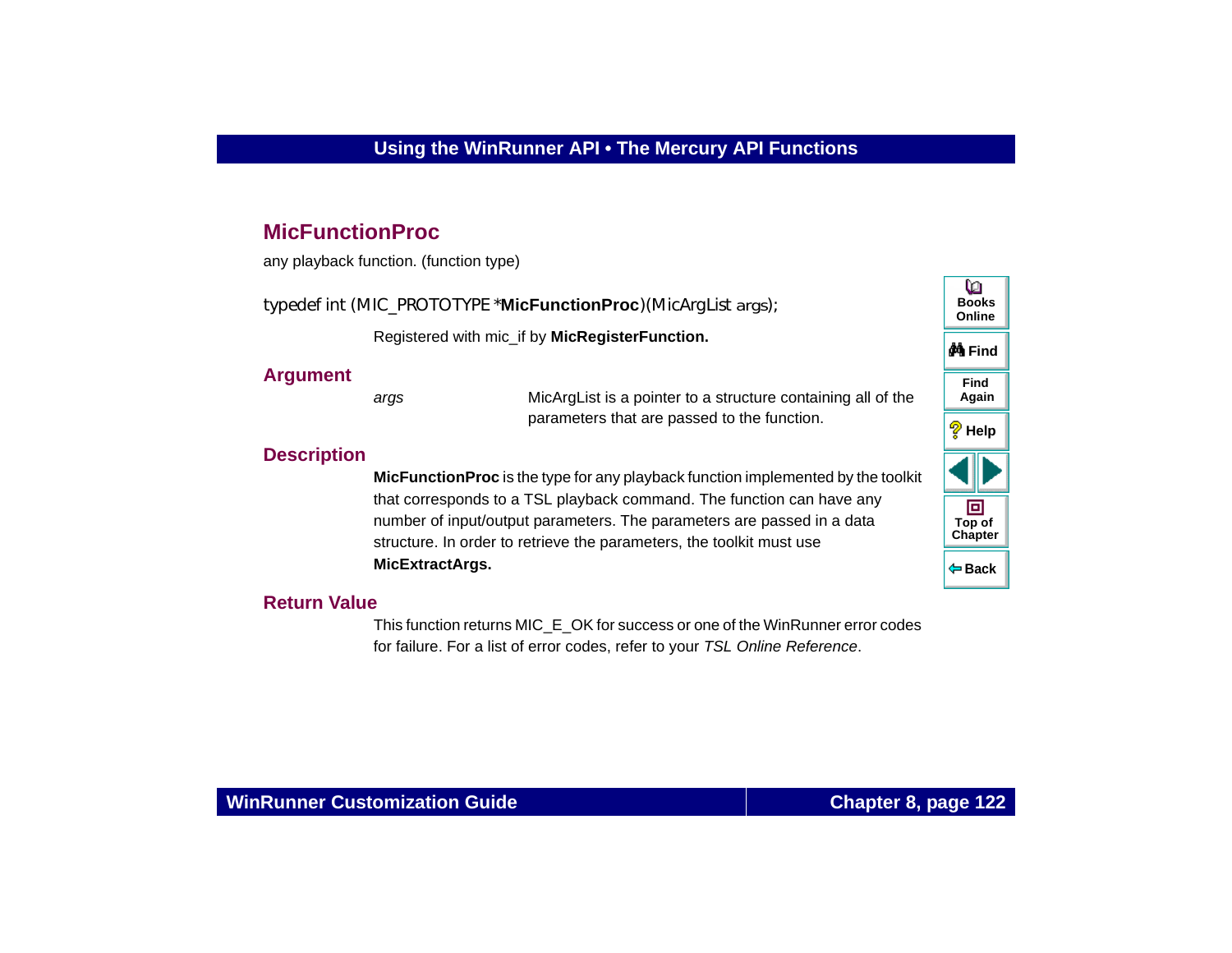# <span id="page-122-0"></span>**mic\_cp\_from\_string**

copies a MicString to a string (macro).

#include <mic\_if.h>

**mic\_cp\_from\_string** (*str*, *str\_name*);

#### **Parameters**

strA string to which MicString is copied.

str\_name The MicString.

## **Description**

This macro copies a MicString to a string.

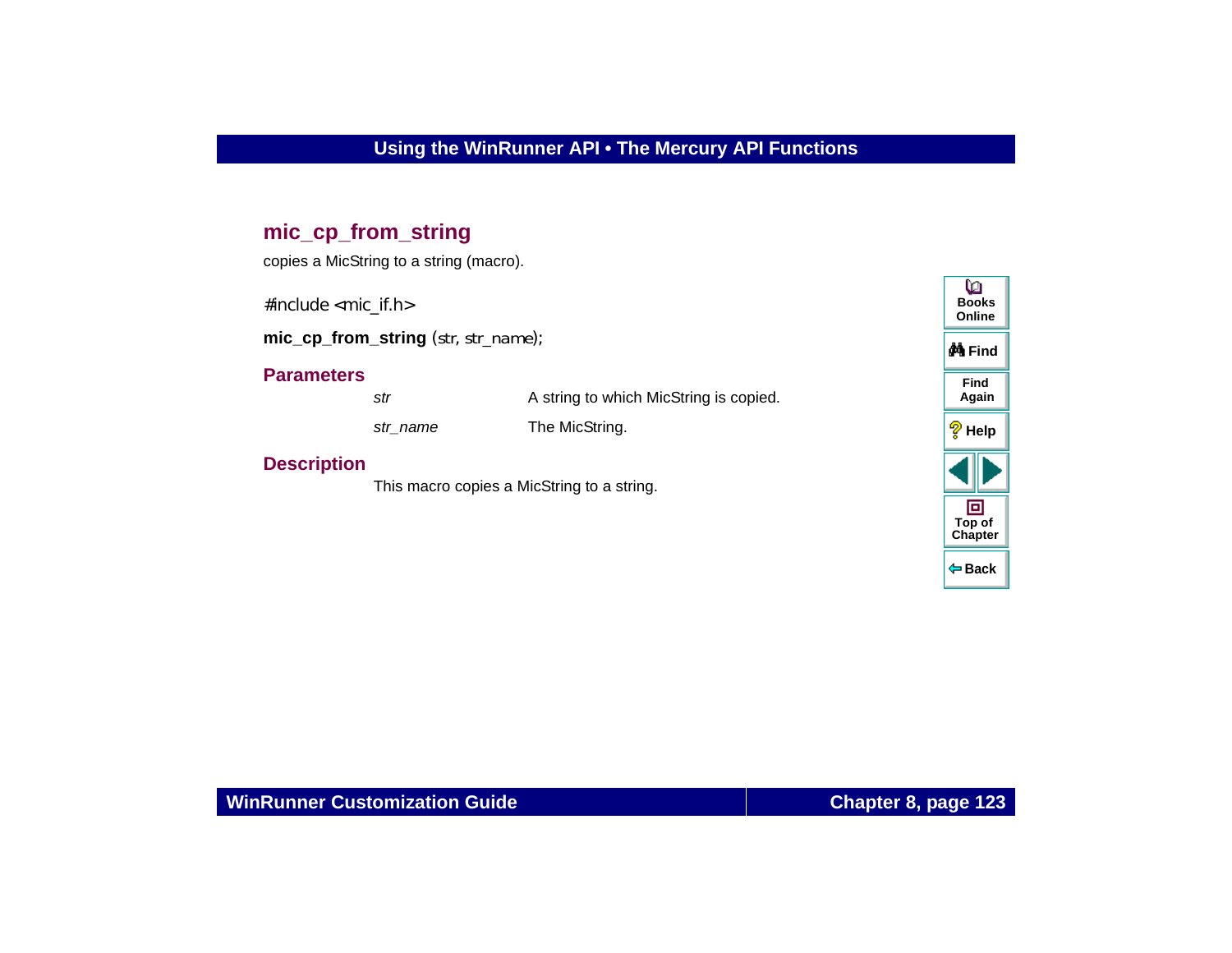# <span id="page-123-0"></span>**mic\_cp\_to\_string**

copies a string to a MicString (macro).

#include <mic\_if.h>

**mic\_cp\_to\_string** (*str\_name*, *str*);

#### **Parameters**

str\_name A MicString. strThe string to be copied to the MicString.

### **Description**

This macro copies a string to a previously initialized MicString.

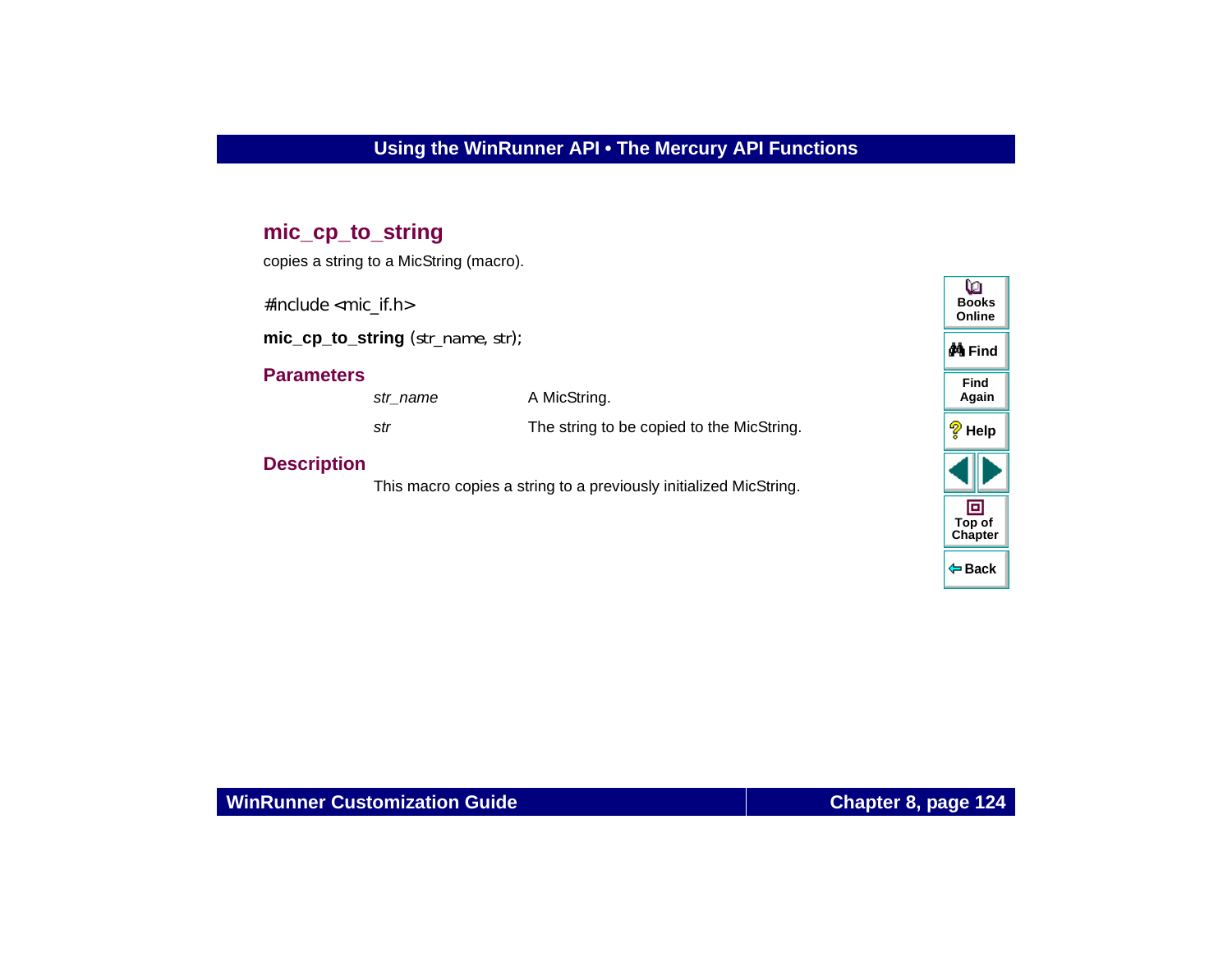# <span id="page-124-0"></span>**mic\_destroy\_buf**

frees an object buffer (macro).

#include <mic\_if.h>

**mic\_destroy\_buf** (*buf\_name* );

#### **Parameters**

buf\_name A buffer to be freed.

## **Description**

This macro frees an object buffer.

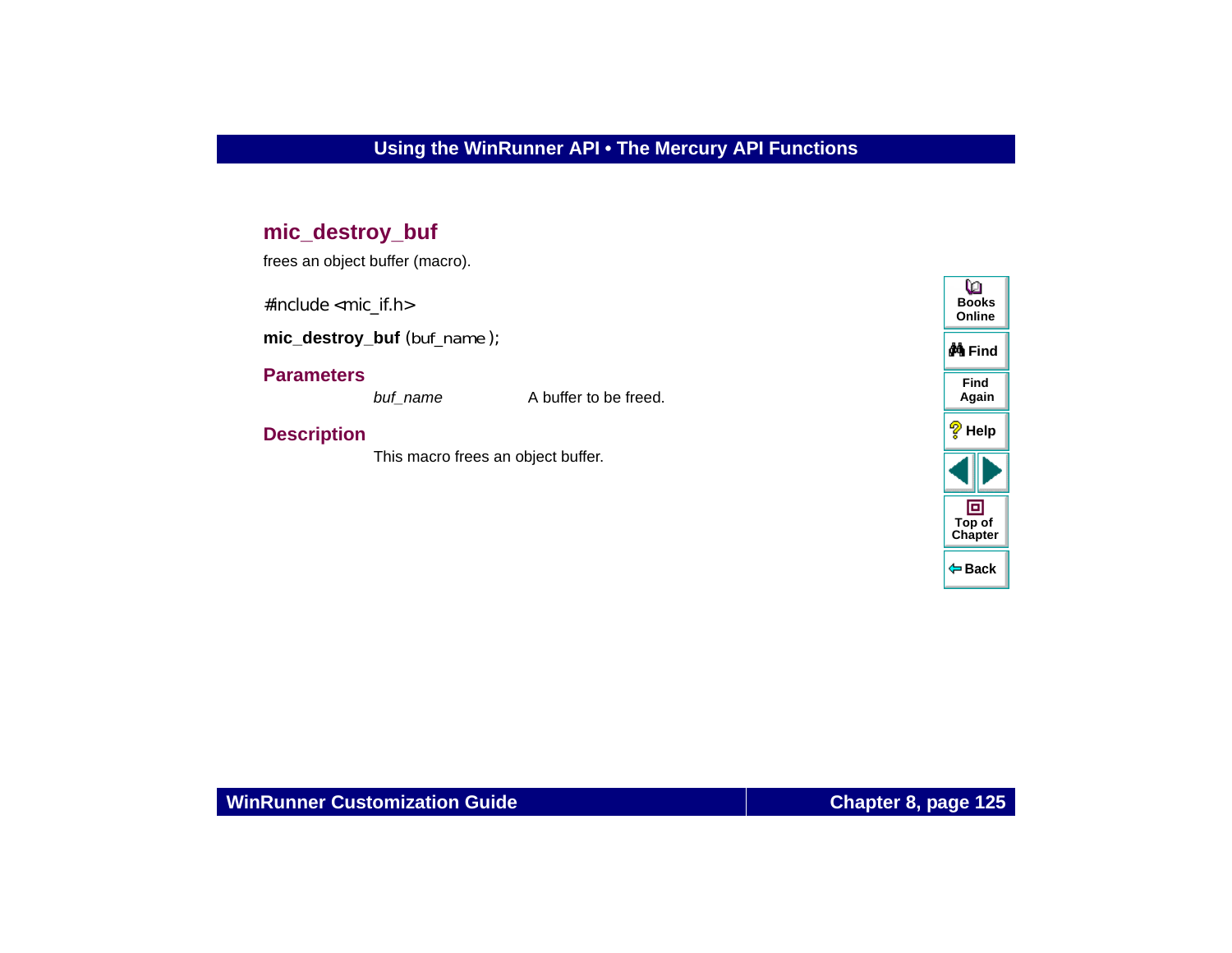# <span id="page-125-0"></span>**mic\_destroy\_string**

frees a string (macro).

#include <mic\_if.h>

**mic\_destroy\_string** (*str\_name*);

### **Parameters**

str\_name A string to be freed.

## **Description**

This macro frees a string.

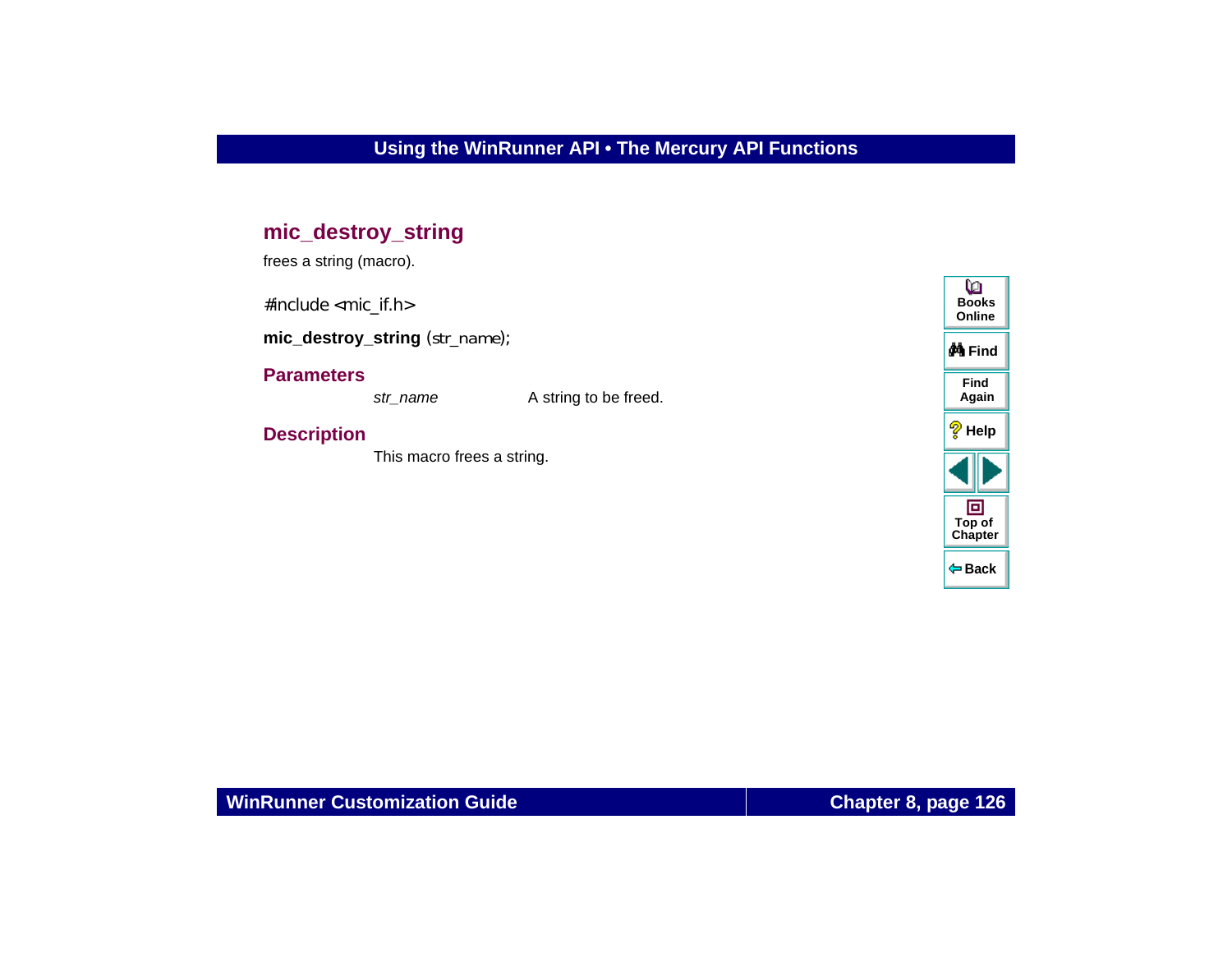# <span id="page-126-0"></span>**mic\_get\_object**

returns an object from an object buffer (macro).

#include <mic\_if.h>

**mic\_get\_object** (*buf\_name*, *index*);

### **Parameters**

| buf name | The buffer from which the GUI object is retrieved. |
|----------|----------------------------------------------------|
| index    | The index of the GUI object in the buffer.         |

## **Description**

This macro returns an GUI object from zero-based location index in an object buffer.

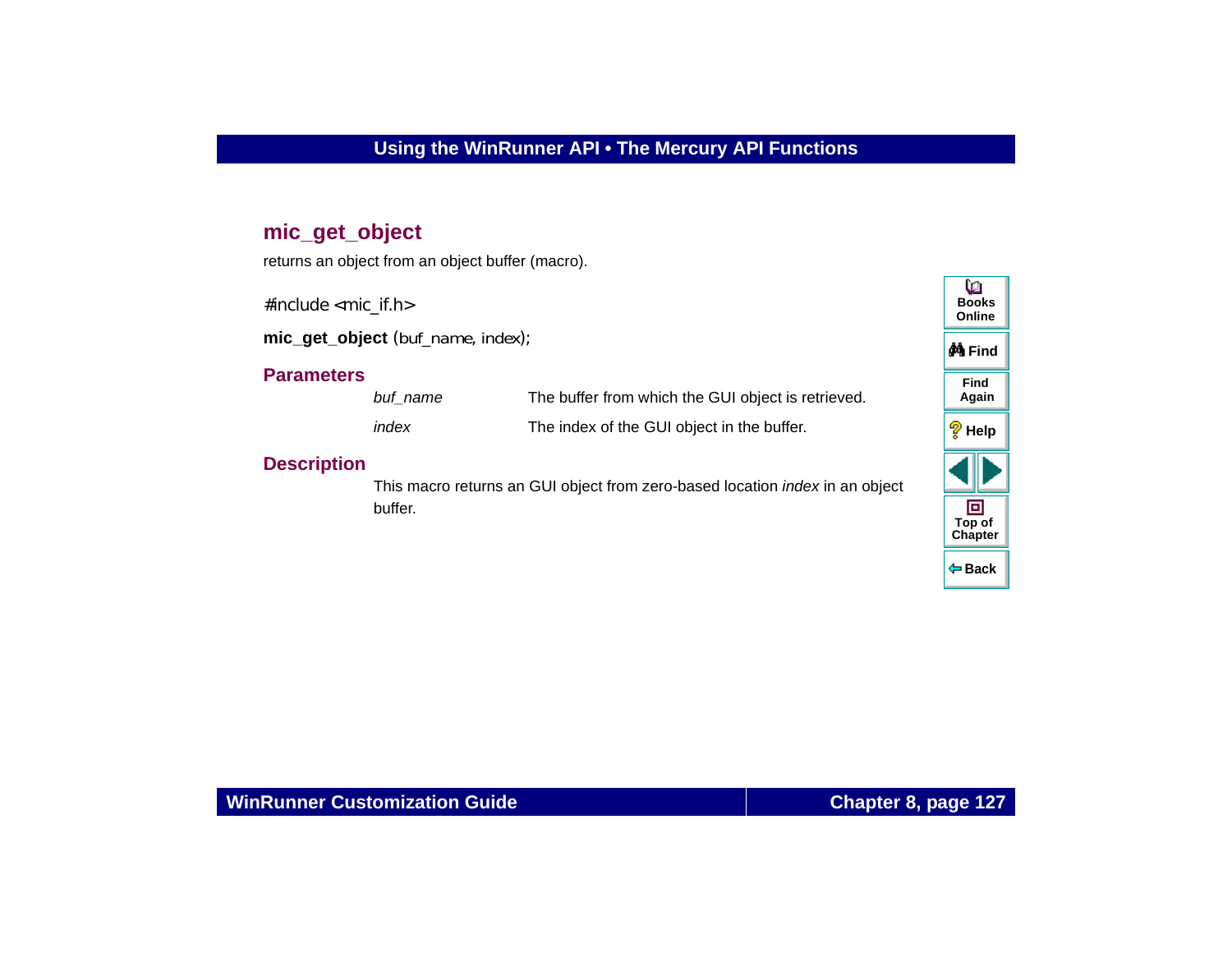# <span id="page-127-0"></span>**mic\_init\_buf**

initializes a buffer of type MicObjectBuf (macro).

#include <mic\_if.h>

**mic\_init\_buf** (*buf\_name*);

#### **Parameters**

buf\_name A buffer to initialize.

## **Description**

This macro allocates a buffer named buf name. To manage the buffer, you can use the following additional macros: mic\_set\_object, mic\_get\_object, mic\_destroy\_buf.

| տ<br><b>Books</b><br>Online |
|-----------------------------|
| <i>N</i> ∯iFind             |
| Find<br>Again               |
| Ø<br>Help                   |
|                             |
| 向<br>Top of<br>Chapter      |
| (≔ Back                     |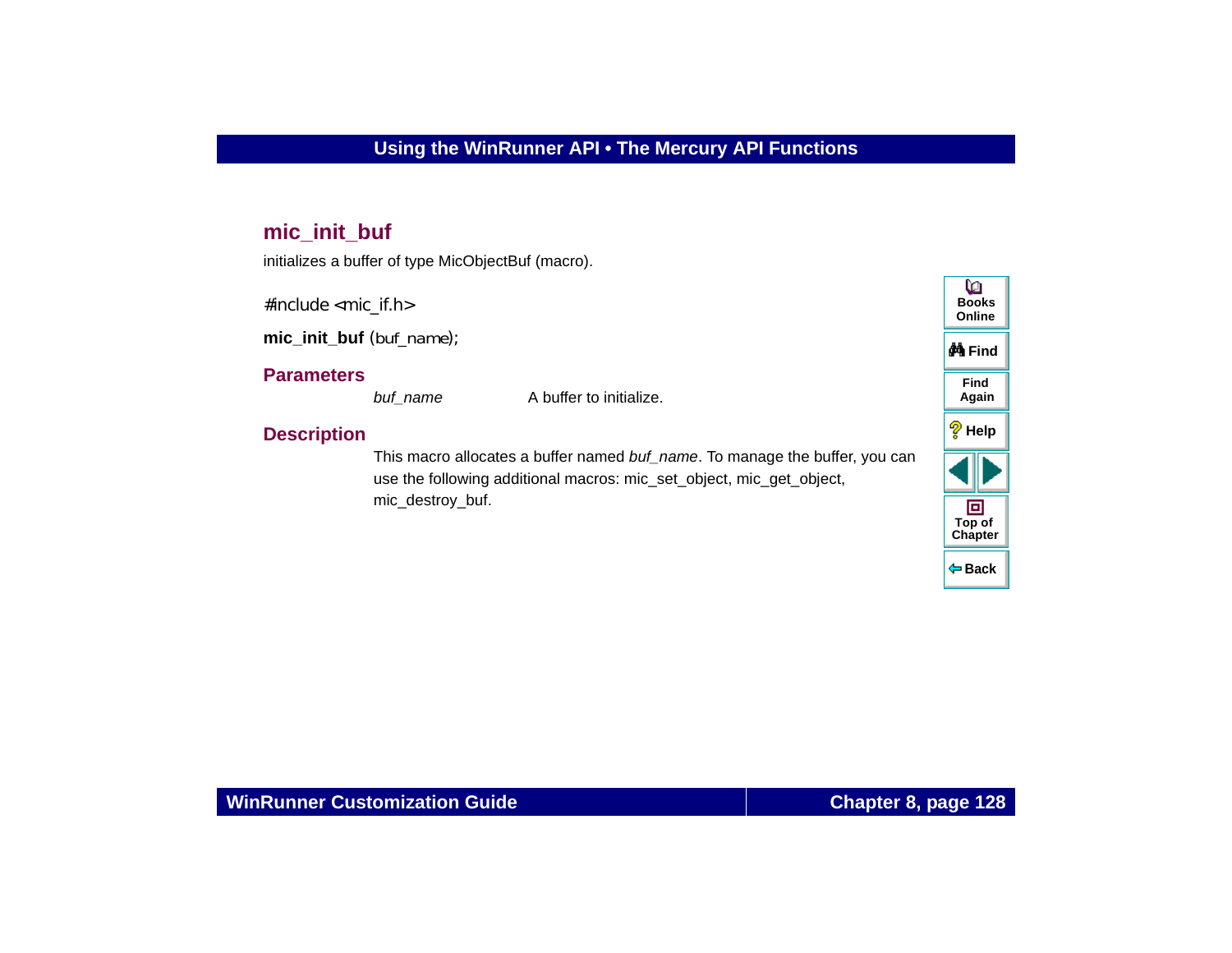# <span id="page-128-0"></span>**mic\_init\_string**

initializes a string of type MicString (macro).

#include <mic\_if.h>

**mic\_init\_string** (*str\_name*);

## **Parameters**

str\_name The string to be initialized.

## **Description**

This macro allocates a string. To manage the string, you can use the following additional macros: mic\_cp\_to\_string, mic\_cp\_from\_string, mic\_destroy\_string.

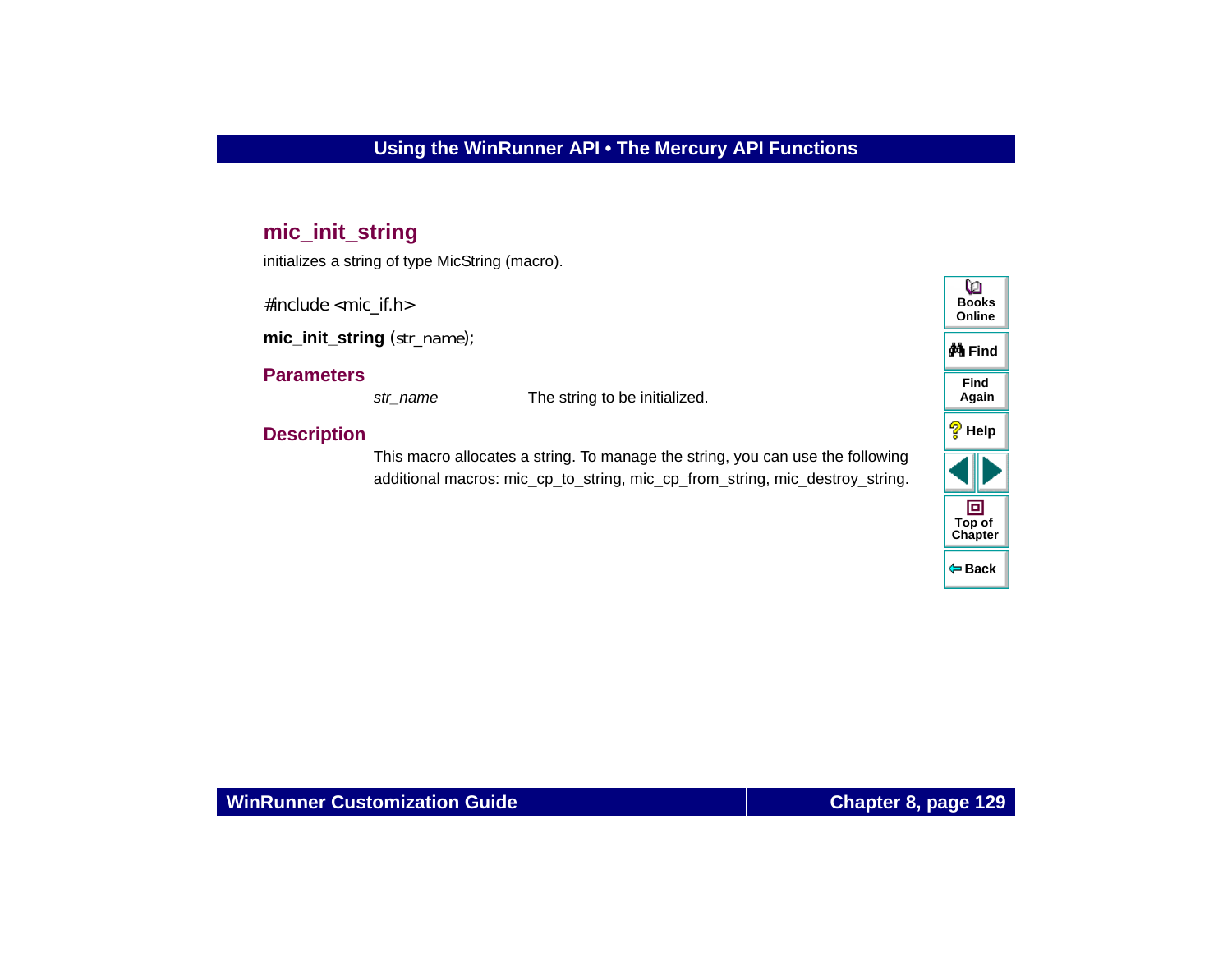## <span id="page-129-1"></span>**mic\_set\_object**

sets an object in an object buffer (macro).

#include <mic\_if.h>

**mic\_set\_object** (*buf\_name*, *index*, *object* );

#### **Parameters**

| buf name | The buffer in which the object is filled. |
|----------|-------------------------------------------|
| index    | The index of the object in the buffer.    |
| object   | The object to be set.                     |

#### **Description**

<span id="page-129-0"></span>This macro fills an object at zero-based location index in an object buffer. To manage the buffer, you can use the following additional macros: mic\_set\_object, mic\_get\_object, mic\_destroy\_buf.

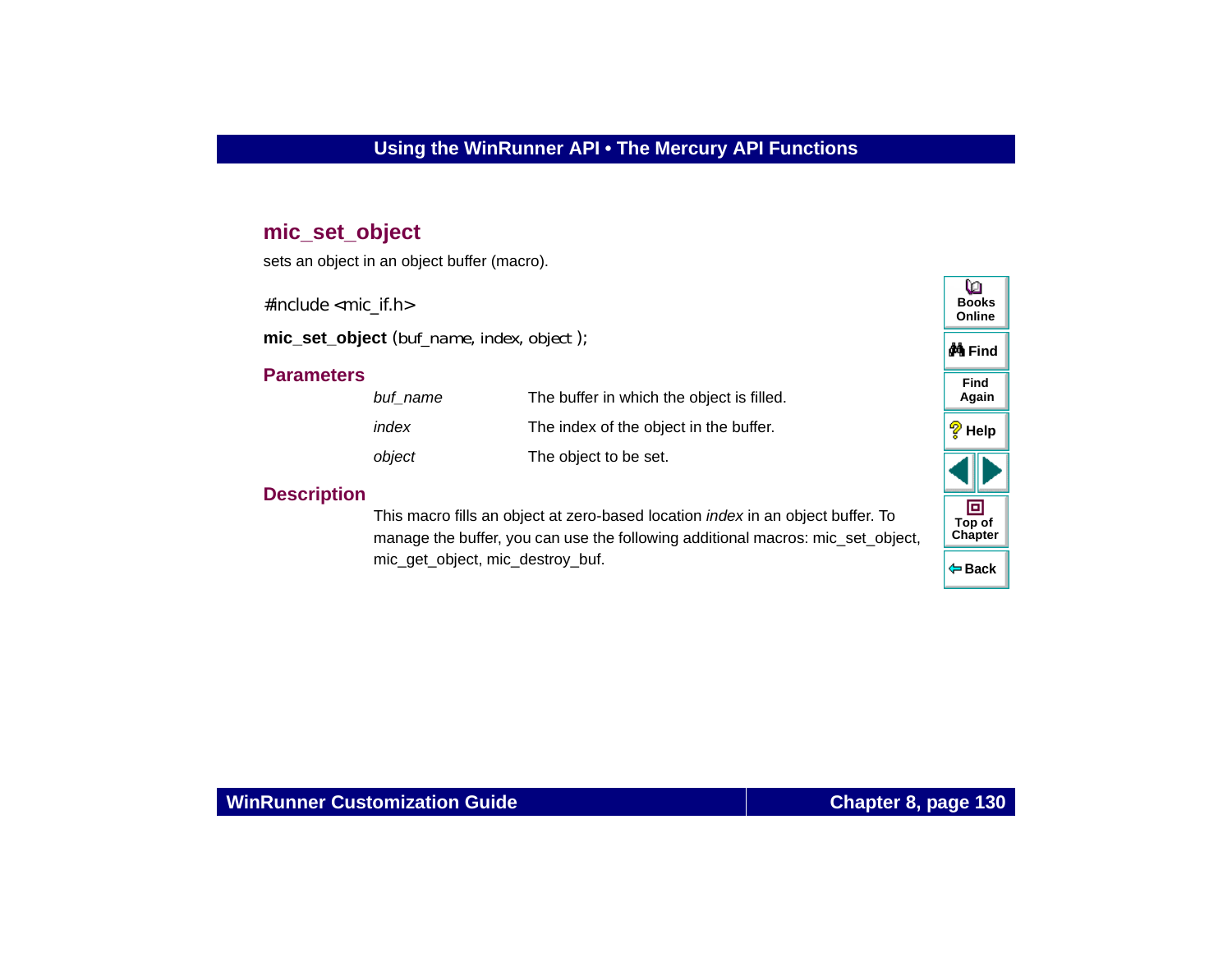# **Index**

# <span id="page-130-4"></span><span id="page-130-2"></span>**A**

Acrobat Reader **[7](#page-6-0)**add\_cust\_record\_class function **[82](#page-81-0)**, **[117](#page-116-1)** add\_record\_attr function **[101](#page-100-0)** add\_record\_message function **[81](#page-80-0)** API functions **[120](#page-119-1)**–**[130](#page-129-0)**

## <span id="page-130-1"></span>**C**

Capture functions creating **[26](#page-25-0)**, **[51](#page-50-0)**, **[57](#page-56-0)** syntax **[26](#page-25-1)** Comparison functions creating **[30](#page-29-0)**, **[51](#page-50-1)**, **[57](#page-56-0)** syntax **[31](#page-30-0)** [conventions.](#page-8-0) See typographical conventions custom objects, creating checks for **[42](#page-41-0)**–**[52](#page-51-0)**

#### <span id="page-130-3"></span>**D**

default\_check\_function, syntax **[56](#page-55-0)** Display button, in GUI checkpoint dialog boxes **[59](#page-58-0)**display\_function, syntax **[60](#page-59-0)**

#### <span id="page-130-0"></span>**G**

GUI checks, advanced **[53](#page-52-0)**–**[67](#page-66-0)** adding a new object class **[55](#page-54-0)** creating a capture function **[57](#page-56-0)** creating a comparison function **[57](#page-56-0)** registering a new check **[58](#page-57-0)** sample test script **[62](#page-61-0)** setting default checks **[61](#page-60-0)** GUI checks, for custom objects **[42](#page-41-0)**–**[52](#page-51-0)** adding a new class **[46](#page-45-0)** associating a check with a class **[52](#page-51-1)** creating a capture function **[51](#page-50-0)** creating a comparison function **[51](#page-50-1)** registering a new check **[51](#page-50-2)** setting default checks **[52](#page-51-2)** GUI checks, for standard objects adding a function to a category **[36](#page-35-0)** creating capture functions **[26](#page-25-0)** creating comparison functions **[30](#page-29-0)** modifying default checks **[39](#page-38-0)** registering a new check **[34](#page-33-0)** gui\_ver\_add\_check function **[34](#page-33-1)** gui\_ver\_add\_check\_to\_class function **[36](#page-35-1)** gui\_ver\_add\_class function **[46](#page-45-1)**

gui\_ver\_set\_default\_checks function **[39](#page-38-1)**



# [A](#page-130-2) [B](#page-130-1) [C](#page-130-1) [D](#page-130-3) [E](#page-130-0) [F](#page-130-0) [G](#page-130-0) [H](#page-131-1) [I](#page-131-1) [J](#page-131-1) [K](#page-131-1) [L](#page-131-1) [M](#page-131-3) [N](#page-131-4) [O](#page-131-4) [P](#page-131-2) [Q](#page-131-0) [R](#page-131-0) [S](#page-131-5) [T](#page-132-0) [U](#page-132-1) [V](#page-132-2) [W](#page-132-2) X Y Z

### **WinRunner Customization Guide**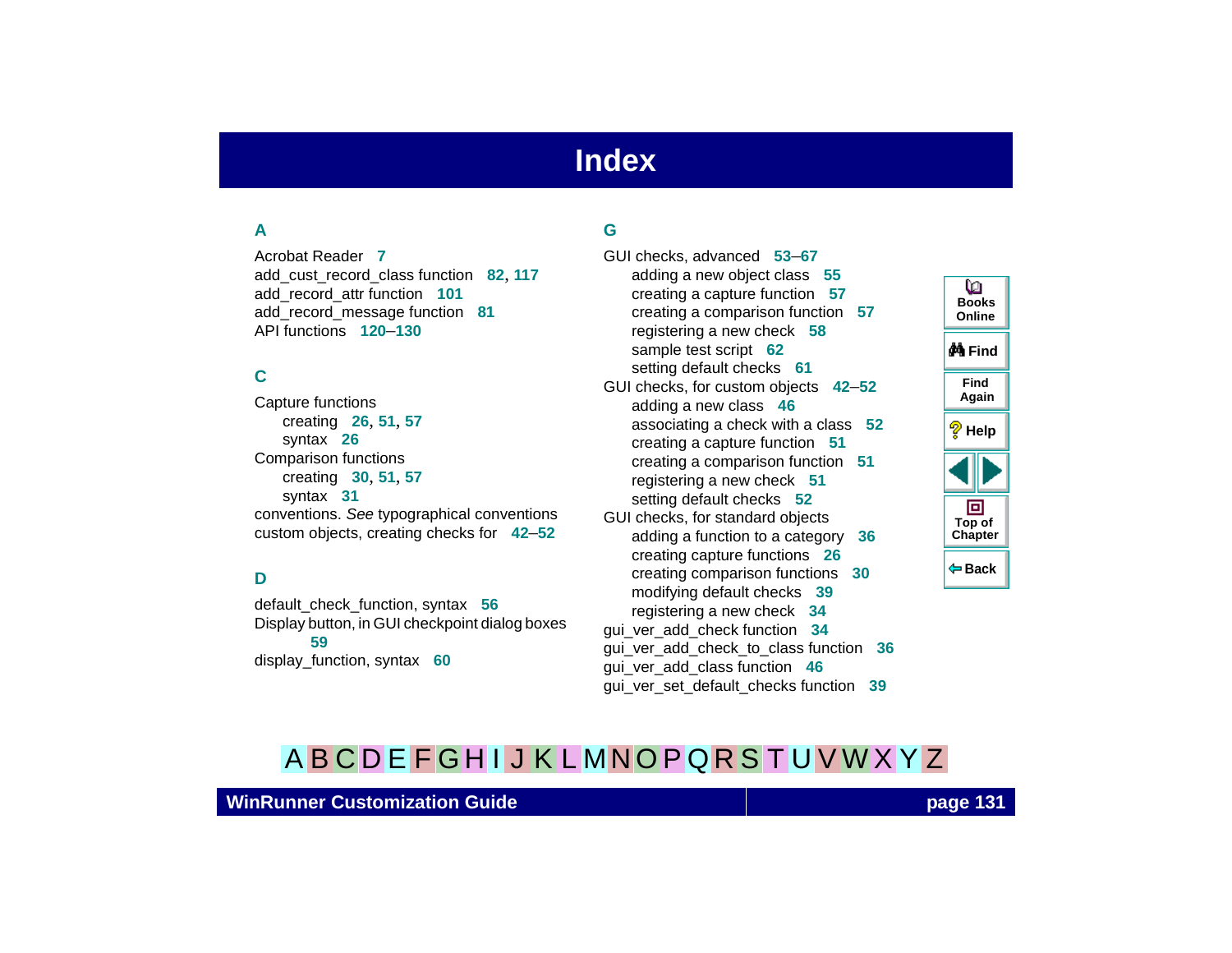## **Index**

# <span id="page-131-1"></span>**L**

logical name functions **[112](#page-111-2)**–**[118](#page-117-0)** associating with a GUI object class **[117](#page-116-2)** combining with record function **[118](#page-117-1)** developing **[116](#page-115-1)**

#### <span id="page-131-3"></span>**M**

Mercury API **[120](#page-119-1)**–**[130](#page-129-0)** mic\_cp\_from\_string function **[123](#page-122-0)** mic\_cp\_to\_string function **[124](#page-123-0)** mic\_destroy\_buf function **[125](#page-124-0)** mic\_destroy\_string function **[126](#page-125-0)** mic\_get\_object function **[127](#page-126-0)** mic\_init\_buf function **[128](#page-127-0)** mic\_init\_string function **[129](#page-128-0)** mic\_set\_object function **[130](#page-129-1)** MicFunctionProc function **[122](#page-121-0)**

#### <span id="page-131-4"></span>**O**

online help **[7](#page-6-1)** online resources **[7](#page-6-2)**

#### <span id="page-131-2"></span>**P**

properties, custom **[93](#page-92-2)**–**[106](#page-105-0)** assigning to a GUI object class **[103](#page-102-0)** developing query functions **[96](#page-95-0)** developing verify functions **[98](#page-97-0)** registering **[101](#page-100-1)** Property List button, in the GUI check[p](#page-55-1)oint dialog boxes **[46](#page-45-2)**, **56**

## <span id="page-131-0"></span>**R**

Readme file **[7](#page-6-3)** record functions, customizing **[69](#page-68-0)**–**[92](#page-91-0)** adding Windows messages **[81](#page-80-1)** associating with a GUI ob[j](#page-76-0)ect class **[82](#page-81-1)** developing **77** developing an execution function **[83](#page-82-0)** return values **79**

## <span id="page-131-5"></span>**S**

sample tests **[7](#page-6-4)** set record attr function **[103](#page-102-1)** standard objects, creatin[g](#page-7-0) checks for **[20](#page-19-0)**–**[41](#page-40-0)** support information **8**

# **BooksOnlineM**iFind **FindAgain Help** 回 **Top of [Chapter](#page-130-4) Back**

o

# [A](#page-130-2) [B](#page-130-1) [C](#page-130-1) [D](#page-130-3) [E](#page-130-0) [F](#page-130-0) [G](#page-130-0) [H](#page-131-1) [I](#page-131-1) [J](#page-131-1) [K](#page-131-1) [L](#page-131-1) [M](#page-131-3) [N](#page-131-4) [O](#page-131-4) [P](#page-131-2) [Q](#page-131-0) [R](#page-131-0) [S](#page-131-5) [T](#page-132-0) [U](#page-132-1) [V](#page-132-2) [W](#page-132-2) X Y Z

## **WinRunner Customization Guide**

## **page 132**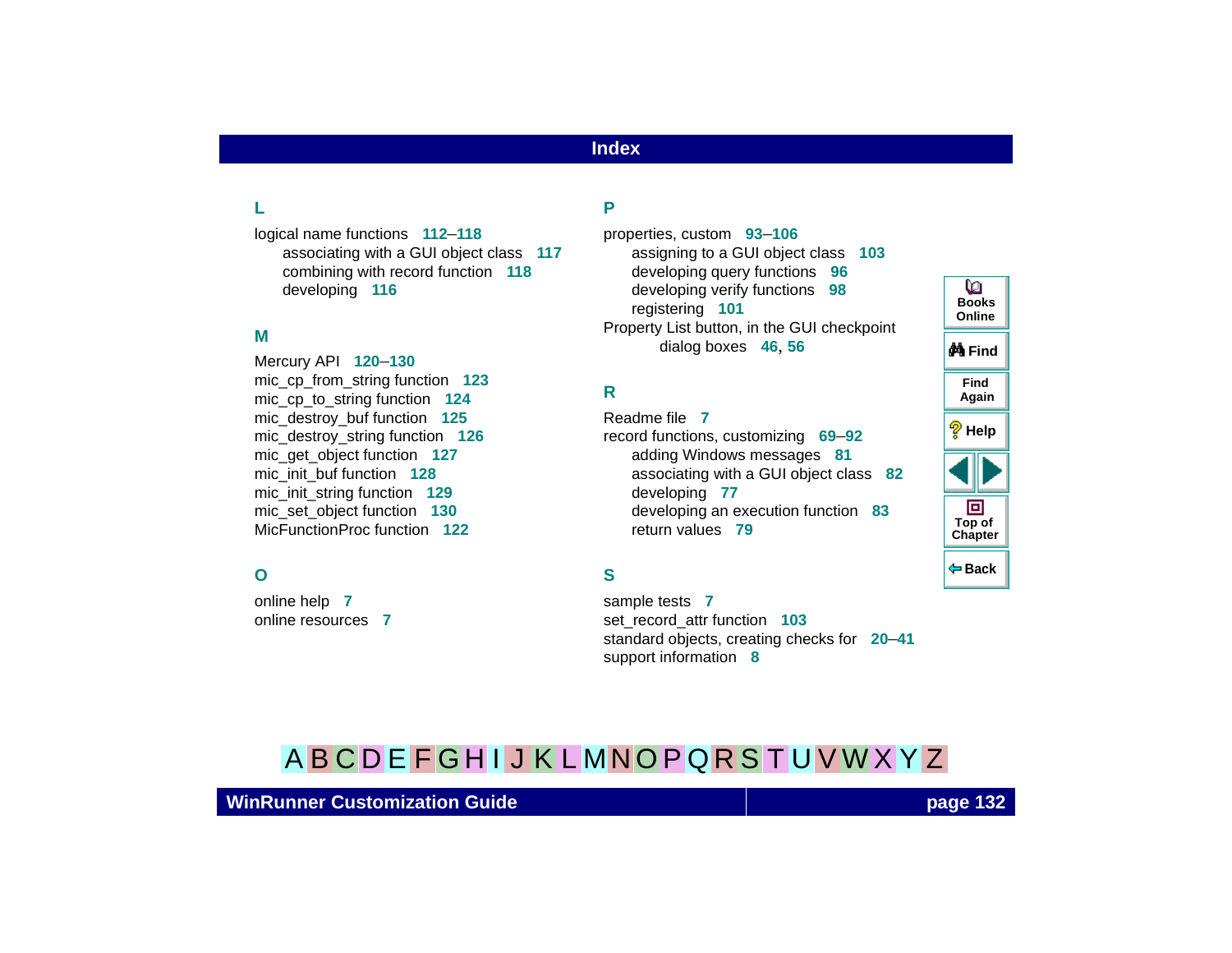## **Index**

## <span id="page-132-0"></span>**T**

technical support online **[7](#page-6-5)** TSL Online Reference **[7](#page-6-6)**TSL Reference Guide **[6](#page-5-0)**typographical conventions in this guide **[9](#page-8-0)**

#### <span id="page-132-1"></span>**U**

ui\_function, syntax **[55](#page-54-1)**

#### <span id="page-132-2"></span>**W**

WebTest User's Guide **[6](#page-5-1)** WinRunnercontext-sensitive help **[7](#page-6-1)** online resources **[7](#page-6-2)**sample tests **[7](#page-6-4)** WinRunner Installation Guide **[6](#page-5-2)**WinRunner Tutorial **[6](#page-5-3)**WinRunner User's Guide **[6](#page-5-4)**



# [A](#page-130-2) [B](#page-130-1) [C](#page-130-1) [D](#page-130-3) [E](#page-130-0) [F](#page-130-0) [G](#page-130-0) [H](#page-131-1) [I](#page-131-1) [J](#page-131-1) [K](#page-131-1) [L](#page-131-1) [M](#page-131-3) [N](#page-131-4) [O](#page-131-4) [P](#page-131-2) [Q](#page-131-0) [R](#page-131-0) [S](#page-131-5) [T](#page-132-0) [U](#page-132-1) [V](#page-132-2) [W](#page-132-2) X Y Z

### **WinRunner Customization Guide**